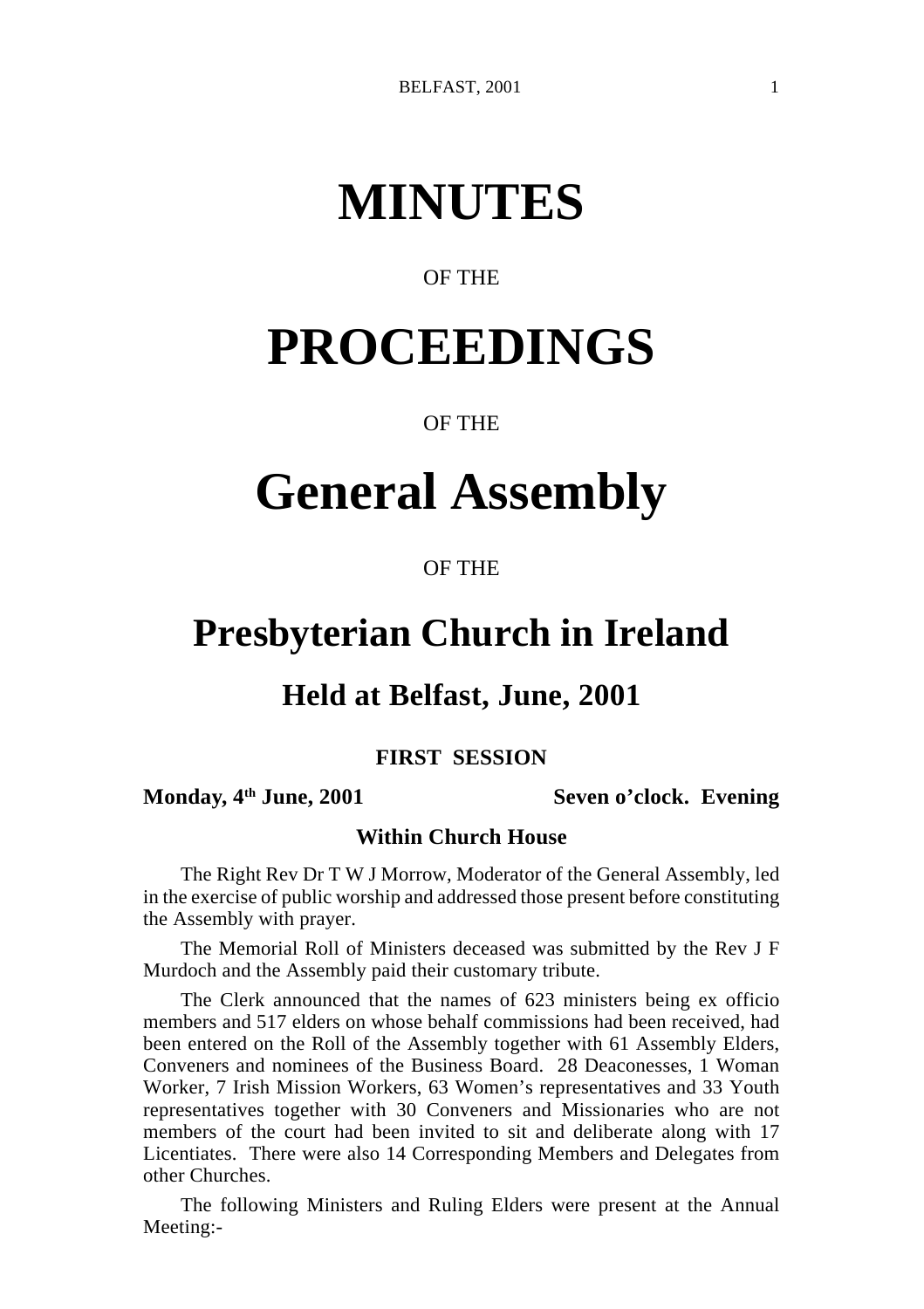# **BELFAST ASSEMBLY**

#### 1. ARDS PRESBYTERY

| <b>MINISTERS</b>    | <b>RULING ELDERS</b> | CONGREGATIONS                |
|---------------------|----------------------|------------------------------|
|                     |                      | Lisnabreen, Bangor           |
|                     |                      | Lisnabreen, Bangor           |
|                     |                      | Bible Society, Director      |
|                     |                      | Helen's Bay                  |
|                     |                      | Hamilton Road, Bangor        |
|                     |                      |                              |
|                     |                      | Clerk of Assembly Emer.      |
| J.McC. Auld         |                      | R.E. Teacher                 |
|                     |                      | West Church, Bangor          |
|                     |                      | Theological Professor Emer.  |
|                     |                      | High Street, Holywood        |
| Dr. Rodney Sterritt |                      | Greenwell St., N'ards        |
|                     |                      | Retired                      |
|                     |                      | <b>First Newtownards</b>     |
|                     | Mrs. E. Warden       | Ballyblack                   |
|                     |                      | Theological Professor        |
|                     | Miss H. Moreland     | Trinity, Bangor              |
|                     | N. Hearst            | <b>First Bangor</b>          |
| J. Gordon           |                      | <b>First Donaghadee</b>      |
| J.T. Williamson     | J.M. Warnock         | Glastry                      |
|                     |                      |                              |
|                     |                      | Ballyholme                   |
|                     |                      | St. Andrew's, Bangor         |
|                     | Ms. M. McCreedy      | Groomsport                   |
| J.H. Robinson       |                      | Dir. of Ministerial Students |
| Dr. R.A. Russell    | Mrs. J. Little       | Ballywalter                  |
|                     |                      | Theological Professor        |
|                     |                      | <b>Second Newtownards</b>    |
| T.W.D. Johnston     | T. Killick           | Hamilton Rd., Bangor         |
|                     |                      | Lect. Belfast Bible College  |
|                     |                      | <b>Ballyholme Associate</b>  |
|                     | J. McCullough        | Ballygilbert                 |
| J.N.I. McNeely      |                      | <b>First Holywood</b>        |
|                     |                      | Kilcooley                    |
|                     |                      | Shore Street,                |
| Donaghadee          |                      |                              |
|                     | Mrs. S. McCullough   | Helen's Bay                  |
|                     |                      | <b>First Newtownards</b>     |
|                     | Miss M. Startin      | Millisle & Ballycopeland     |
|                     |                      | West Church, Bangor          |
|                     |                      | Conlig                       |
|                     |                      | Kirkcubbin                   |
|                     |                      | Portaferry                   |
|                     |                      | Regent St., Newtownards      |
|                     | N. Wilson            | Strean, Newtownards          |
| L. Hilditch         |                      | Greenwell Street             |
|                     |                      |                              |
|                     | Mrs. S. Harrison     | Greyabbey                    |
|                     |                      | Scrabo                       |
| N.J. McCullough     |                      | Ballygrainey                 |
|                     |                      | Carrowdore & Ballyfrenis     |
|                     |                      | <sup>1st</sup> Bangor Assoc. |
|                     |                      | Lisnabreen                   |
|                     | W McDowell           | Cloughey                     |
|                     | J. Thompson          | Portavogie                   |
|                     |                      | Movilla                      |
|                     | Mrs. R. Cochrane     | High Street, Holywood        |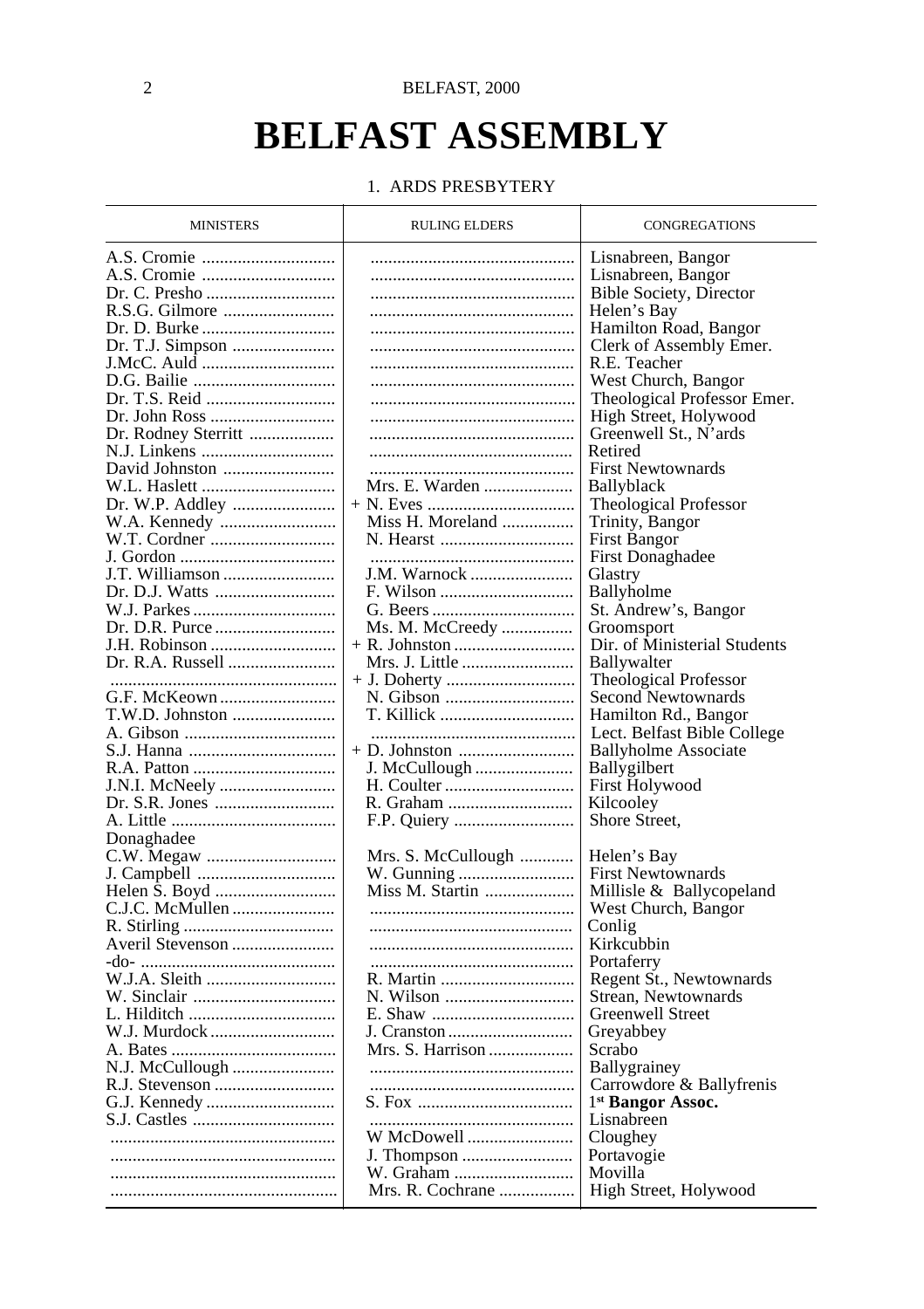### 2. ARMAGH PRESBYTERY

| <b>MINISTERS</b> | <b>RULING ELDERS</b> | <b>CONGREGATIONS</b>   |
|------------------|----------------------|------------------------|
|                  |                      | <b>First Portadown</b> |
|                  |                      | The Mall, Armagh       |
| Samuel McMillan  |                      | Caledon & Minterburn   |
|                  |                      | Armagh Rd., Portadown  |
|                  |                      | Hill Street, Lurgan    |
| Desmond Knowles  | G. Russell           | First Portadown        |
|                  |                      | First Lurgan           |
|                  | W.A. Miskelly        | Ahorey                 |
|                  |                      | Clare                  |
|                  | N.A.K. Bassett       | First Armagh           |
|                  | Mrs. E. Huston       | Cladymore              |
|                  |                      | Loughgall              |
|                  |                      | Tartaraghan            |
|                  | J. Megaw             | Druminnis              |
|                  |                      | Redrock                |
|                  |                      | <b>First Keady</b>     |
|                  |                      | Armaghbrague           |
| T.A. McNeely     |                      | Richhill               |
| B. Ann McDonald  |                      | Caledon                |
|                  |                      | Minterburn             |
|                  |                      | Waringstown            |
|                  |                      | Second Keady           |
|                  |                      | Drumhillery            |
|                  |                      | Craigavon              |
|                  |                      | Vinecash               |
| M.M. Stewart     |                      | Lislooney              |
|                  |                      | Knappagh               |
|                  |                      | Middletown             |
|                  |                      | Moy                    |
|                  |                      | Benburb                |

# 3. BALLYMENA PRESBYTERY

| <b>MINISTERS</b>     | <b>RULING ELDERS</b> | <b>CONGREGATIONS</b>      |
|----------------------|----------------------|---------------------------|
|                      |                      | Third Portglenone         |
| David Alderdice      |                      | Wellington St., B'mena    |
|                      |                      | First Ballymena           |
|                      |                      | Carnlough & Cushendall    |
|                      |                      | Killymurris               |
| W.J.A. Armstrong     |                      | Second Broughshane        |
|                      |                      | Cuningham Memorial        |
|                      |                      | Grange                    |
|                      |                      | Connor                    |
| Dr. R.E.H. Uprichard |                      | Trinity, Ahoghill         |
|                      |                      | Clough                    |
|                      |                      | <b>Ballykeel</b>          |
|                      |                      | Harryville, Ballymena     |
| Dr. R.I. Birney      |                      | High Kirk, Ballymena      |
| Dr. D.G. McMeekin    |                      | <b>First Ahoghill</b>     |
|                      |                      | Wellington St., Ballymena |
| J.J. Andrews         |                      | Ballee                    |
|                      |                      | Ballyloughan              |
| W.F. Dickey          |                      | First Broughshane         |
|                      | Maurice Fleming      | <b>First Portglenone</b>  |
| Brian McManus        |                      | Cloughwater               |
|                      | Mrs. D. Humphreys    | Second Broughshane        |
|                      |                      | West Church, B'mena       |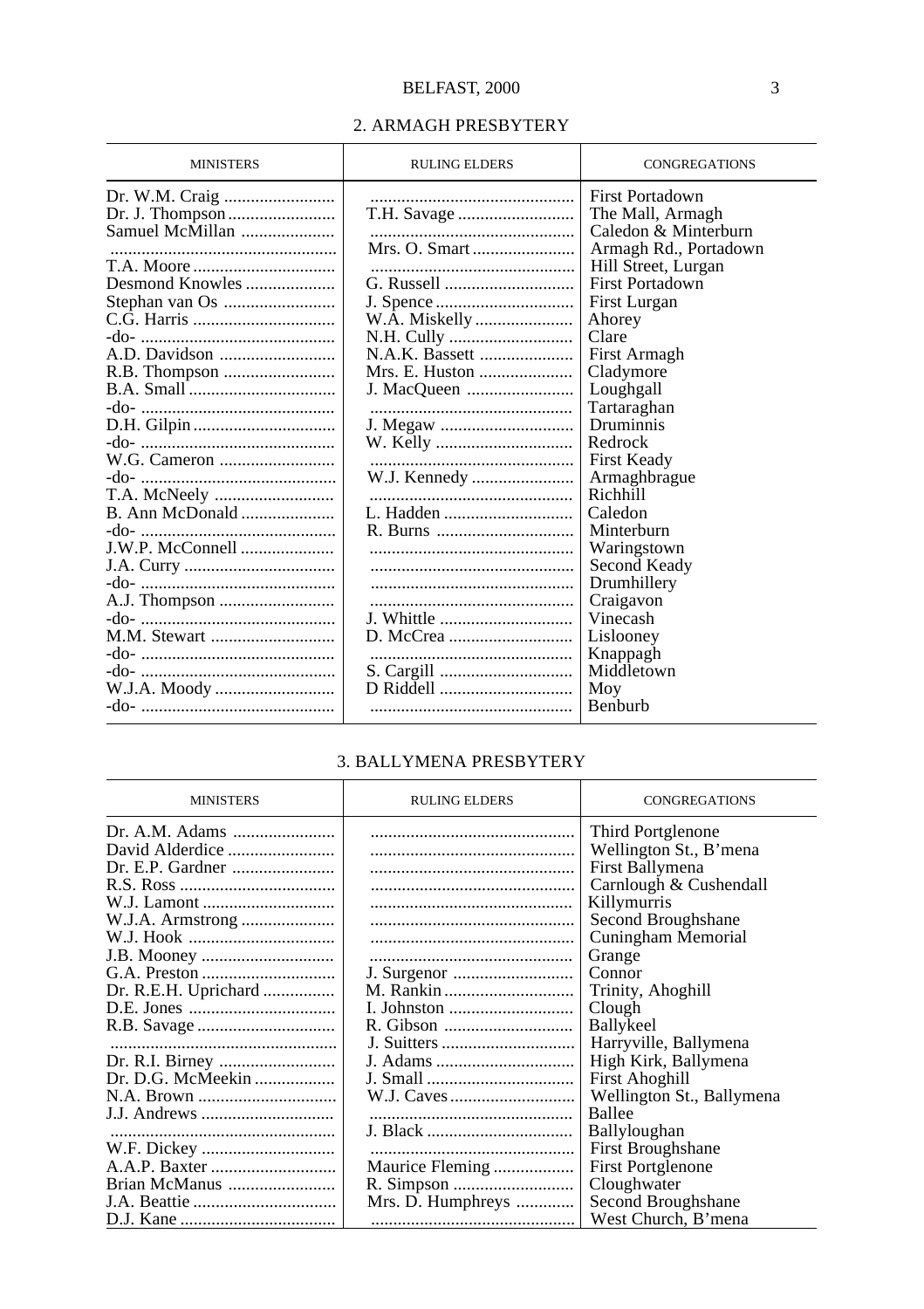| <b>MINISTERS</b> | <b>RULING ELDERS</b> | <b>CONGREGATIONS</b>       |
|------------------|----------------------|----------------------------|
|                  |                      | Kells                      |
|                  |                      | Eskylane                   |
|                  |                      | Missionary                 |
|                  |                      | Cuningham Mem. Cullybackey |
|                  |                      | Killymurris                |
| J.D. McGaughey   |                      | Brookside, Ahoghill        |
|                  |                      | Glenarm                    |
|                  |                      | Cairnalbana                |
|                  |                      | <sup>1st</sup> Ballymena   |
|                  |                      | <b>Buckna</b>              |
|                  |                      | Rasharkin                  |
|                  |                      | Carnlough/Cushendall       |
|                  |                      | Newtowncrommelin           |

# 4. NORTH BELFAST PRESBYTERY

 $\rightarrow$ 

| <b>MINISTERS</b>     | <b>RULING ELDERS</b> | <b>CONGREGATIONS</b>         |
|----------------------|----------------------|------------------------------|
|                      |                      | Abbey, Monkstown             |
| James McAllister     |                      | Fortwilliam Park             |
|                      |                      | Carnmoney                    |
|                      |                      | Whitehouse                   |
|                      |                      | Immanuel                     |
|                      |                      | Whiteabbey                   |
|                      |                      | Prison Chaplain              |
|                      |                      | Rathcoole                    |
| Dr. John Dunlop      | Mrs. M. McGuiggan    | Rosemary                     |
| R.J.T. McMullan      |                      | Overseas Board Sec.          |
|                      |                      | Crumlin Road                 |
|                      |                      | <b>Theological Professor</b> |
|                      |                      | Immanuel                     |
|                      |                      | Alexandra                    |
|                      | Mrs. E. Pollock      | Abbey, Monkstown             |
|                      |                      | Woodvale                     |
|                      | W. Davidson          | Glengormley                  |
|                      |                      | Seaview                      |
|                      |                      | Eglinton                     |
|                      |                      | Ballyhenry                   |
| T.N. Hamilton        |                      | <b>Ballysillan</b>           |
|                      |                      | Abbot's Cross                |
|                      |                      | New Mossley (Ch.Ext.)        |
|                      |                      | Whitehouse                   |
| Margaret L. Johnston |                      | Fortwilliam Park             |
| T.D. Gribben         |                      | Whiteabbey                   |
| Lesley E. Carroll    | Ms. J. Larmour       | Fortwilliam Park             |
|                      | + Miss D. Draffin    | Hospice Chaplain             |
|                      |                      | Oldpark                      |
|                      | W.J.A. Crawford      | <b>Macrory Memorial</b>      |
|                      |                      | Newington                    |
|                      |                      | Sinclair Seamen's            |
|                      | Miss A. Grant        | Duncairn/St. Enoch's         |
|                      |                      | Whiteabbey Assoc.            |
|                      |                      | University Chaplain          |
|                      |                      | Carnmoney                    |
|                      | T. Dallas            | Rathcoole                    |
|                      |                      |                              |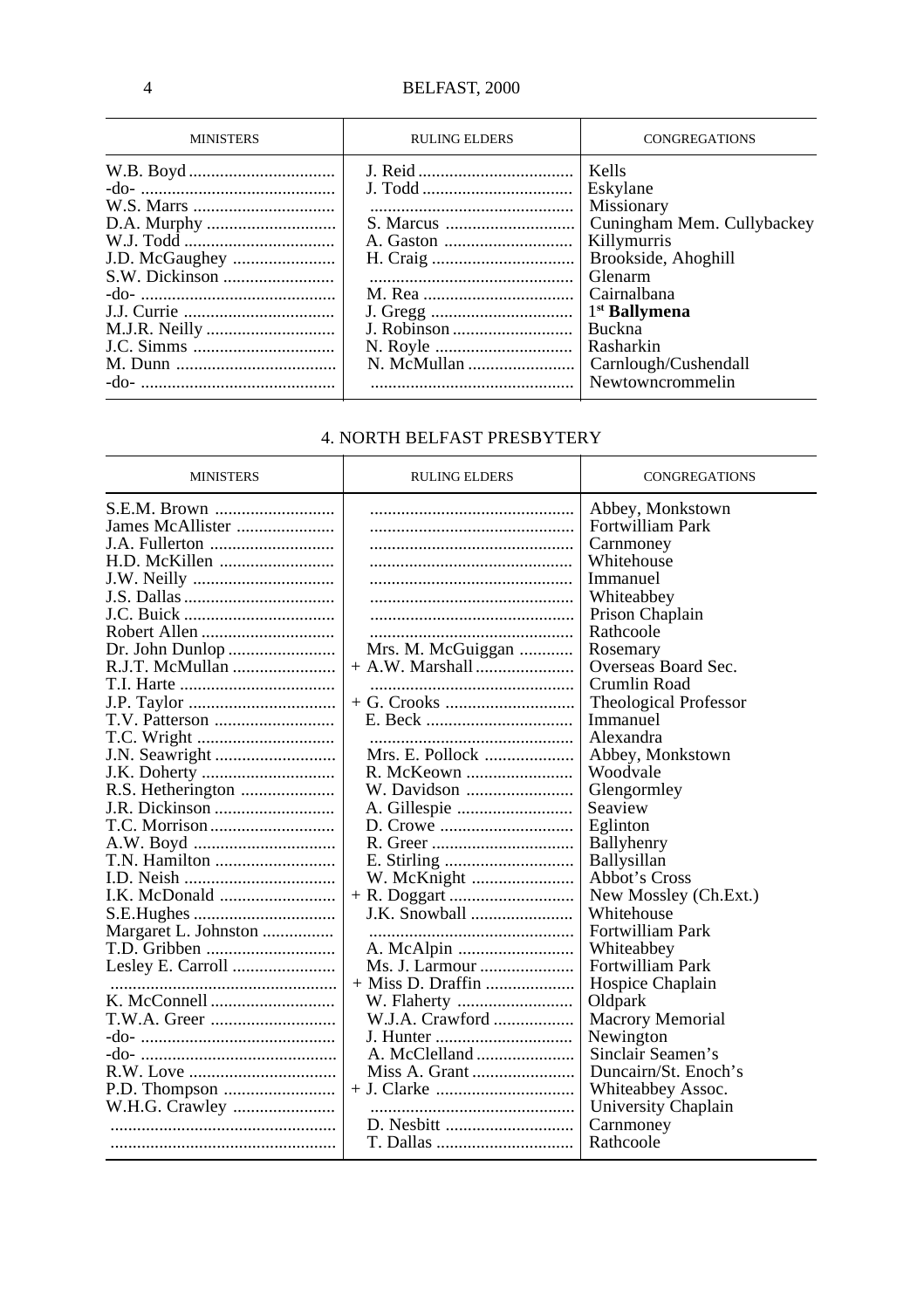# BELFAST, 2000 5

## 5. SOUTH BELFAST PRESBYTERY

| <b>MINISTERS</b>                                                                                                                                                                                                  | <b>RULING ELDERS</b>                                                                                                                                | <b>CONGREGATIONS</b>                                                                                                                                                                                                                                                                                                                                                                                                                                                                                                                                                                                                                                                                                           |
|-------------------------------------------------------------------------------------------------------------------------------------------------------------------------------------------------------------------|-----------------------------------------------------------------------------------------------------------------------------------------------------|----------------------------------------------------------------------------------------------------------------------------------------------------------------------------------------------------------------------------------------------------------------------------------------------------------------------------------------------------------------------------------------------------------------------------------------------------------------------------------------------------------------------------------------------------------------------------------------------------------------------------------------------------------------------------------------------------------------|
| W.D.F. Marshall<br>Dr. John Thompson<br>Dr. J.W. Morrow<br>Dr. J.C. McCullough<br>J.A. Braithwaite<br>W.D. Moore<br>D.J. McKelvey<br>W.P.H. Erskine<br>Dr.W.D. Patton<br>W.McB. Campbell<br>Dr. M. Ruth Patterson | Mrs. R. Simpson<br>Miss M. Duncan<br>W. Halliday<br>Miss D. Pinkerton<br>$+$ Miss J.P. Gamble<br>A. Robinson<br>V.E. Skillen<br>$+$ Mrs. M. Jackson | McCracken Memorial<br>Windsor<br>Professor Emer.<br><b>Townsend Street</b><br>Christian Aid Secretary Emer.<br>West Kirk<br>Lect. Irish School Ecum. Emer.<br>Stranmillis Lecturer Emer.<br>McCracken Memorial<br><b>Theological Professor</b><br><b>Fitzroy Avenue</b><br>Dean of Res. Q.U.B.<br>Dunmurry<br>Taughmonagh (Ch.Ext.)<br>Fisherwick<br>Kinghan Church<br>Richview<br>Windsor<br>Malone<br>Ballycairn<br>Lowe Memorial (Finaghy)<br><b>Shankill Road Mission</b><br><b>Restoration Ministries</b><br>Ulsterville<br>Gt. Victoria Street<br><b>Townsend Street</b><br>Belfast Bible Col. Lec.<br>May Street<br>Chaplain City Hospital<br>Chaplain R.V.H.<br>Dean of Resid. Derryvolgie<br>Kilmakee |
|                                                                                                                                                                                                                   |                                                                                                                                                     | Nelson Memorial                                                                                                                                                                                                                                                                                                                                                                                                                                                                                                                                                                                                                                                                                                |

#### 6. EAST BELFAST PRESBYTERY

| <b>MINISTERS</b>  | <b>RULING ELDERS</b> | <b>CONGREGATIONS</b>        |
|-------------------|----------------------|-----------------------------|
|                   |                      | W.J. McQuiston Memorial     |
|                   |                      | Granshaw                    |
|                   |                      | <b>First Ballymacarrett</b> |
|                   |                      | Carryduff                   |
| Dr. R.F.G. Holmes |                      | Theological Professor Emer. |
|                   |                      | Cregagh                     |
|                   | Ms. E. Campbell      | Kirkpatrick Memorial        |
|                   |                      | <b>Belmont</b>              |
|                   | Mrs. M. Simpson      | Cooke Centenary             |
|                   |                      | Stormont                    |
|                   |                      | <b>Evangelism Director</b>  |
|                   | E.M.L. Reilly        | Dundonald                   |
|                   |                      | Knock                       |
|                   | W. Hamill            | Gilnahirk                   |
|                   |                      | Newtownbreda                |
|                   |                      | Ravenhill                   |
|                   |                      | <b>Mediation Network</b>    |
|                   |                      | <b>Bloomfield</b>           |
|                   |                      | Orangefield                 |
|                   |                      | Saintfield Road             |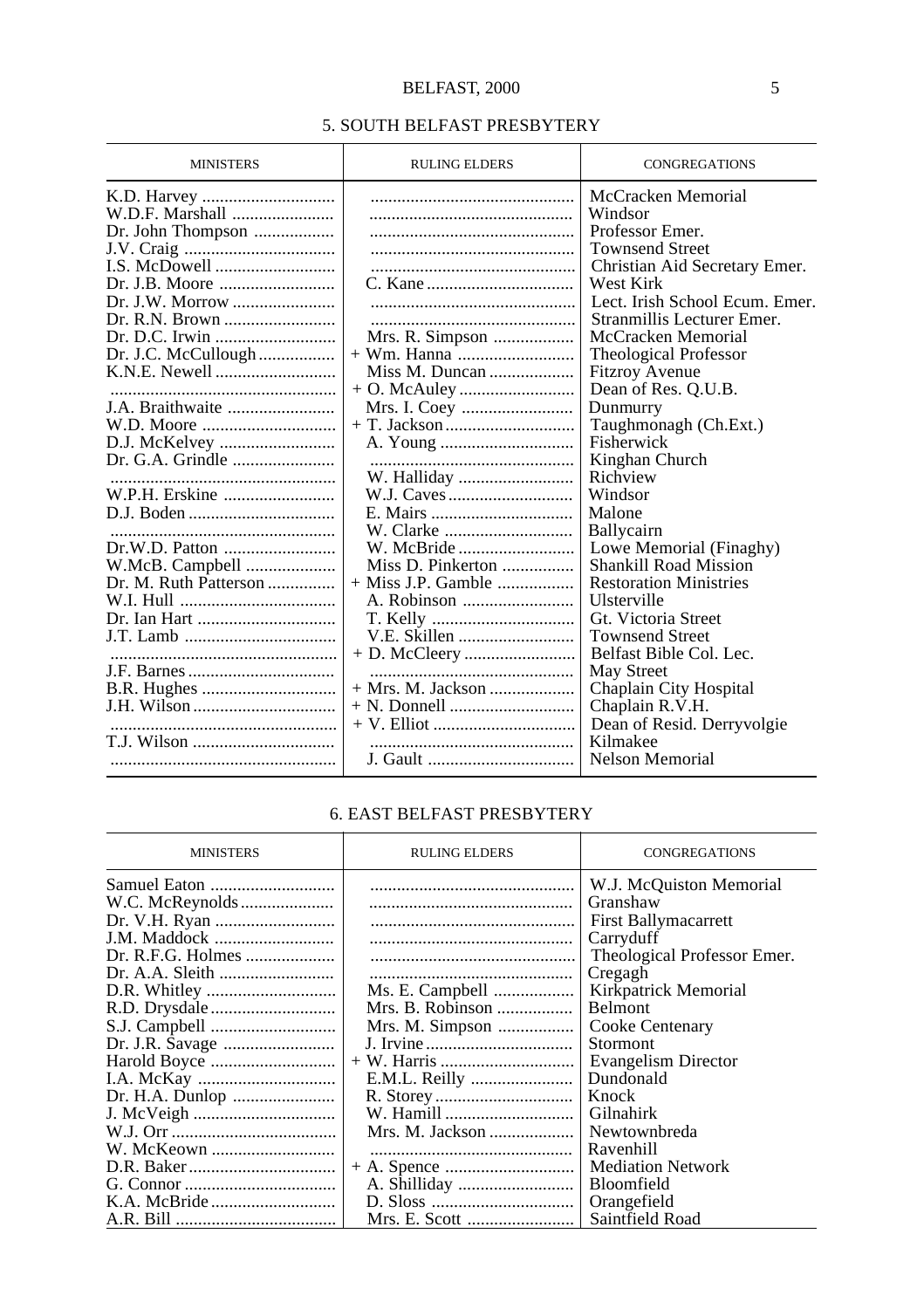| <b>MINISTERS</b> | <b>RULING ELDERS</b>   | <b>CONGREGATIONS</b>                                                                                                       |
|------------------|------------------------|----------------------------------------------------------------------------------------------------------------------------|
| Dr. R.M. Crooks  | W.F.A. Charlton        | Tullycarnet<br>Bloomfield Assoc.<br>Belvoir<br>Christ Church, D'donald<br>Sec. for Ed. & S.S. Org.<br>First Ballymacarrett |
|                  |                        | St. Andrew's                                                                                                               |
|                  | $+$ Mrs. H. Simpson    | Cooke Cent. Asst.                                                                                                          |
| D.J. McCarthy    |                        | Orangefield Assoc.                                                                                                         |
|                  |                        | Carryduff                                                                                                                  |
|                  |                        | Castlereagh                                                                                                                |
|                  |                        | <b>Mersey Street</b>                                                                                                       |
|                  |                        | Garnerville                                                                                                                |
| D.H. Thompson    |                        | Strand                                                                                                                     |
| J.R. Lambe       |                        | Mountpottinger                                                                                                             |
|                  |                        | Granshaw                                                                                                                   |
| D.J. Montgomery  |                        | Knock Assoc.                                                                                                               |
|                  |                        | Newtownbreda Assoc.                                                                                                        |
|                  |                        | Stormont Assoc.                                                                                                            |
| J.M. Casement    | $+$ Miss E.L.G. Semple | Knock Asst.                                                                                                                |
| Peter McDowell   |                        | Missionary Nepal                                                                                                           |
|                  | David Chapman          | Westbourne                                                                                                                 |
|                  | J. Gordon              | <b>McQuiston Memorial</b>                                                                                                  |
|                  | W.F. McConnell         | Cregagh                                                                                                                    |

# 7. CARRICKFERGUS PRESBYTERY

| <b>MINISTERS</b>                                            | <b>RULING ELDERS</b>                                                 | <b>CONGREGATIONS</b>                                                                                                                                                                                                                                                    |
|-------------------------------------------------------------|----------------------------------------------------------------------|-------------------------------------------------------------------------------------------------------------------------------------------------------------------------------------------------------------------------------------------------------------------------|
| Douglas Armstrong<br>R.W.C. Clements<br>Dr. J.W. Lockington | N. Carmichael<br>B.P. Smyth<br>Mrs. I. Crawford                      | Gardenmore<br><b>First Carrickfergus</b><br>Whitehead<br>Greenisland<br>Joymount<br>First Larne<br><b>First Carrickfergus</b><br>Gardenmore<br>Craigy Hill<br>Ballylinney<br>Chaplain, Royal Navy<br>Downshire, Carrickfergus<br>Greenisland<br>Ballyclare<br>Whitehead |
| R.J. Montgomery<br>Gabrielle A.J. Ellis-Farquhar            | E.R. Dunwoody<br>Ms. B. Mitchell<br>+ Miss D. Irwin<br>J.B. Robinson | Second Islandmagee<br>First Carrickfergus Assoc.<br>Woodlands<br>Loughmorne<br>Woodburn<br>Joymount<br>First Islandmagee<br>Ballycarry<br>Raloo<br>Army Chaplain<br>1 <sup>st</sup> Larne Assoc.<br>Ballynure<br>Ballyclare Assoc.<br>Magheramorne<br>Cairncastle       |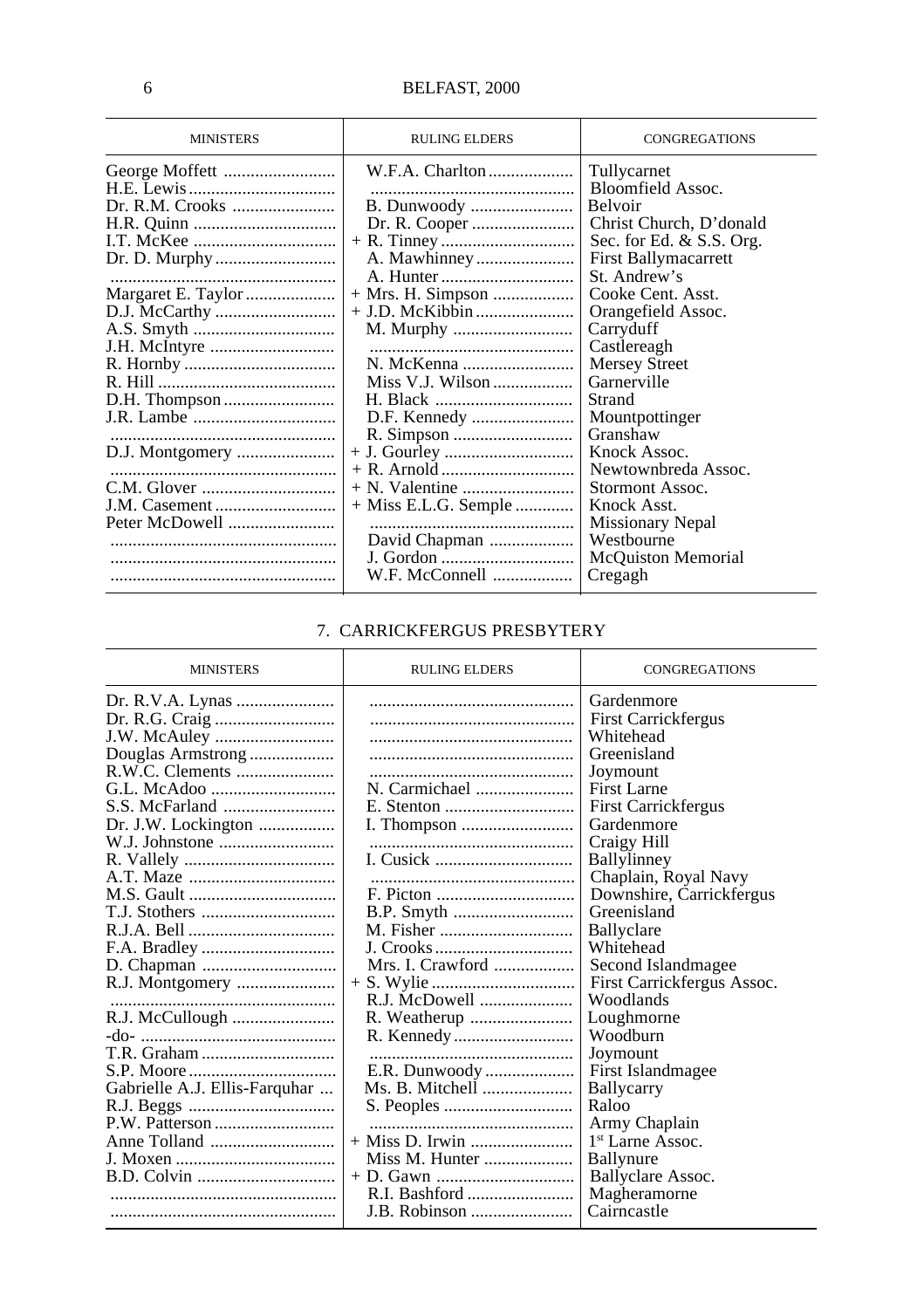### 8. COLERAINE PRESBYTERY

| <b>MINISTERS</b> | <b>RULING ELDERS</b> | <b>CONGREGATIONS</b>   |
|------------------|----------------------|------------------------|
|                  |                      | Terrace Row, Coleraine |
|                  |                      | Evangelism Promoter    |
|                  |                      | Portstewart            |
|                  |                      | Moneydig               |
|                  |                      | New Row, Coleraine     |
|                  |                      | Castlerock             |
|                  |                      | Ballywillan            |
|                  |                      | Macosquin              |
|                  |                      | Aghadowey              |
|                  |                      | Crossgar               |
|                  |                      | Ringsend               |
|                  | E. McDowell          | Hazelbank              |
|                  |                      | Ballyrashane           |
|                  | Prof. R. Anderson    | Terrace Row, Coleraine |
|                  |                      | <b>Ballywatt</b>       |
|                  |                      | First Garvagh          |
|                  |                      | Hazelbank Assistant    |
|                  |                      | <b>First Dunboe</b>    |
| T.J. McCormick   |                      | First Kilrea           |
|                  |                      | Portrush               |
|                  |                      | <b>First Coleraine</b> |
|                  |                      | Killaig                |
|                  |                      | New Row, Coleraine     |
|                  |                      | Macosquin              |
|                  |                      | Ballyrashane           |
|                  |                      | Missionary             |
|                  |                      | Second Dunboe          |
|                  |                      | Ringsend & UU Chaplain |
|                  |                      | Ballysally (Ch. Ext.)  |
|                  | R.H. McRobert        | Portstewart            |
|                  |                      | Castlerock             |
|                  | N. Stevenson         | <b>Burnside</b>        |

# 9. DERRY & STRABANE PRESBYTERY

| <b>MINISTERS</b>      | <b>RULING ELDERS</b> | CONGREGATIONS                                                    |
|-----------------------|----------------------|------------------------------------------------------------------|
| Maurice Bolton        |                      | First Castlederg; Killeter<br>Second Derry (Strand);<br>Buncrana |
| Dr. John Lappin       |                      | Carndonagh; Malin                                                |
|                       |                      | Waterside                                                        |
|                       |                      | Fahan                                                            |
| Dr. Joseph Fell       | Mrs. R. Millar       | Ebrington                                                        |
|                       |                      | Inch                                                             |
|                       |                      | Magheramason                                                     |
|                       |                      | Moville                                                          |
|                       |                      | Greenbank                                                        |
| J.K. McCormick        |                      | Second Derry (Strand)                                            |
|                       |                      | <b>Burt</b>                                                      |
|                       |                      | Kilfennan                                                        |
|                       |                      | First Derry & Claremont                                          |
|                       |                      | Monreagh                                                         |
|                       |                      | Chaplain R.A.F.                                                  |
|                       |                      | Badoney; Corrick                                                 |
|                       |                      | Glenelly                                                         |
| Dr. S.D.H. Williamson |                      | Strabane                                                         |
|                       |                      | Newtownstewart                                                   |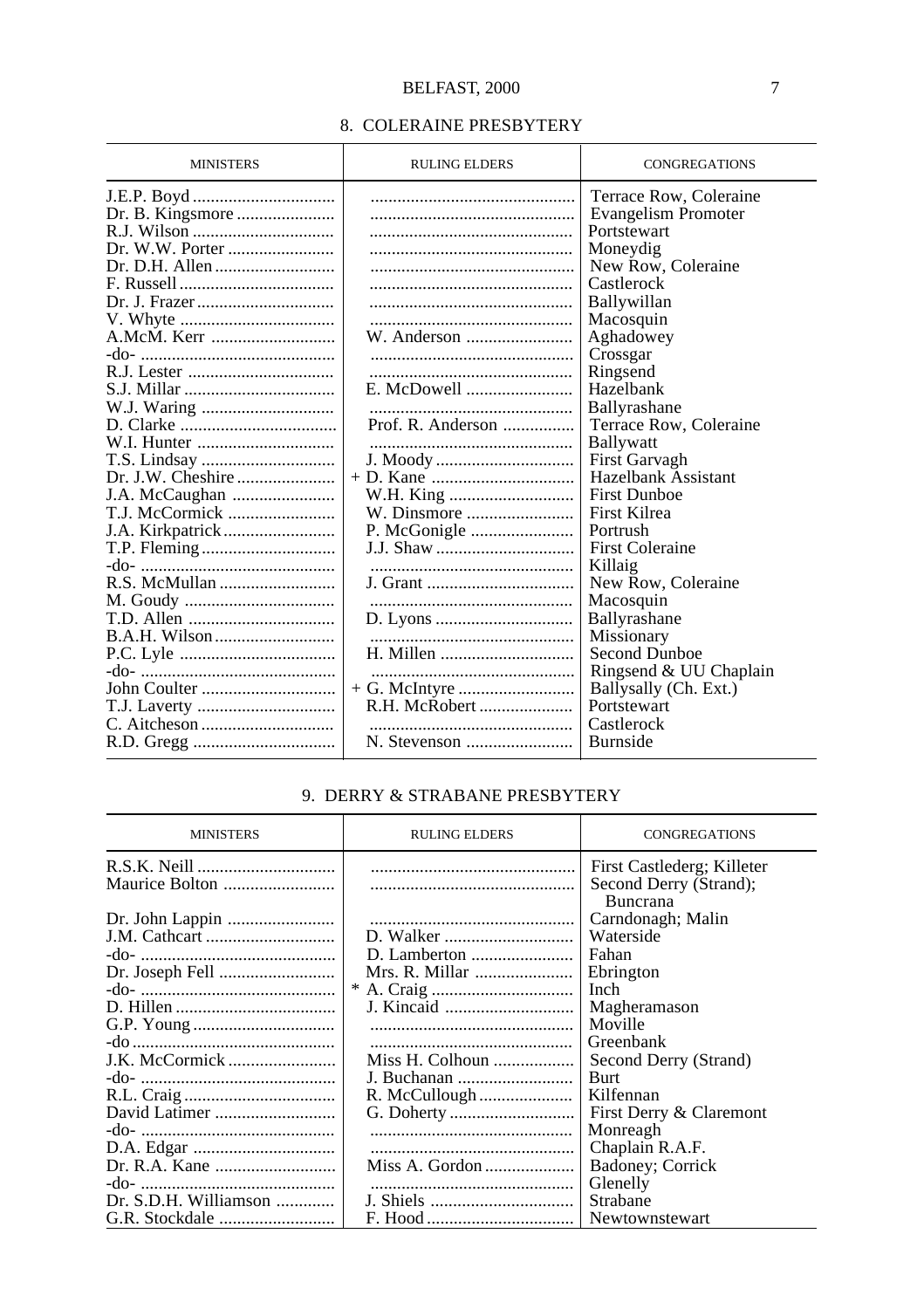| <b>MINISTERS</b>  | <b>RULING ELDERS</b>                  | <b>CONGREGATIONS</b>                                                                                                                                              |
|-------------------|---------------------------------------|-------------------------------------------------------------------------------------------------------------------------------------------------------------------|
| A.J.A. Rosborough | Mrs. E. Peoples<br>Miss R.H. Starrett | Gortin<br>Leckpatrick<br><b>First Castlederg</b><br>Killeter<br>Second Castlederg<br>Alt<br>Ballyarnett<br>Knowhead<br>Ardstraw<br>Douglas<br>Carndonagh<br>Malin |

# 10. DONEGAL PRESBYTERY

| <b>MINISTERS</b>    | <b>RULING ELDERS</b> | <b>CONGREGATIONS</b>  |
|---------------------|----------------------|-----------------------|
|                     |                      | Carrigart; Dunfanaghy |
|                     |                      | Carrigart             |
|                     | Mrs. E. Montgomery   | Dunfanaghy            |
|                     |                      | <b>Ballindrait</b>    |
|                     |                      | Raphoe                |
|                     |                      | Ramelton              |
|                     |                      | Kilmacrennan          |
|                     |                      | Fannet                |
|                     |                      | Milford               |
|                     |                      | Rathmullan            |
|                     |                      | Ballyshannon          |
|                     |                      | Donegal               |
|                     | Mrs M Edwards        | Newtowncunningham     |
| Patricia A. McBride |                      | School Chaplain       |
|                     |                      | Donoughmore           |
|                     |                      | Stranorlar            |
|                     |                      | Letterkenny           |
|                     |                      | Trenta                |
|                     |                      | Carnone               |
|                     |                      | Ballylennon           |
|                     |                      | St. Johnston          |

# 11. DOWN PRESBYTERY

| <b>MINISTERS</b>   | <b>RULING ELDERS</b> | <b>CONGREGATIONS</b>    |
|--------------------|----------------------|-------------------------|
|                    |                      | Spa; Magherahamlet      |
| Desmond McBride    |                      | Second Saintfield       |
|                    |                      | Ballygowan              |
|                    |                      | Downpatrick             |
|                    |                      | Ardglass                |
|                    |                      | Strangford              |
|                    |                      | <b>First Saintfield</b> |
| Dr. W.J. Patterson |                      | Killinchy               |
|                    |                      | Raffrey                 |
|                    | C.J. McCormick       | First Killyleagh        |
|                    |                      | <b>First Comber</b>     |
|                    | Miss T. Kennedy      | Lissara                 |
|                    |                      | Second Comber           |
|                    |                      | Kilmore                 |
|                    |                      | Spa                     |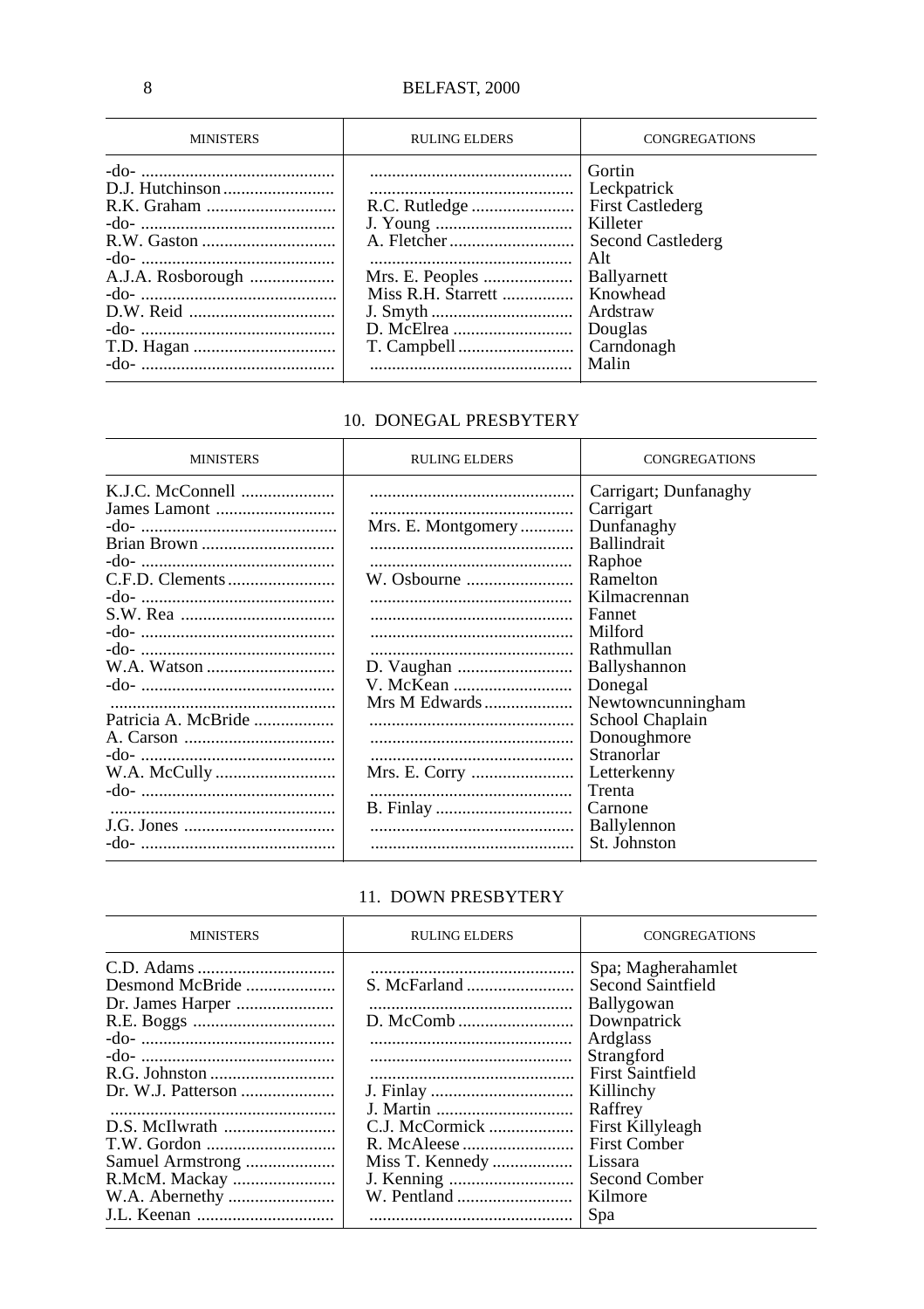| <b>MINISTERS</b> | <b>RULING ELDERS</b> | <b>CONGREGATIONS</b>                   |
|------------------|----------------------|----------------------------------------|
|                  |                      | Magherahamlet<br>Seaforde<br>Edengrove |

### 12. DROMORE PRESBYTERY

| <b>MINISTERS</b>  | <b>RULING ELDERS</b>  | <b>CONGREGATIONS</b>         |
|-------------------|-----------------------|------------------------------|
| John McCaughan    |                       | Legacurry                    |
|                   |                       | Hillsborough                 |
|                   |                       | Drumbo                       |
|                   |                       | Magheragall                  |
| Dr. H. Cromie     |                       | Railway Street, Lisburn      |
|                   |                       | Harmony Hill, Lambeg         |
|                   |                       | St. Columba's, Lisburn       |
| Dr. R.J.G. Gray   |                       | First Lisburn                |
| David McConaghy   |                       | Cargycreevy                  |
|                   |                       | Loughaghery                  |
|                   |                       | Clerk of Assembly            |
|                   |                       | Sloan Street, Lisburn        |
|                   |                       | B.B.C.                       |
| W.T.J. Richardson |                       | Hillhall                     |
| Robert Lockhart   |                       | Elmwood                      |
|                   | $+$ J. McDowell       | Irish Mission Supt.          |
|                   |                       | Second Dromara               |
|                   |                       | Hillsborough                 |
|                   |                       | Harmony Hill, Lambeg         |
|                   |                       | Railway St. Lisburn          |
|                   | J. Douglas            | Drumbo                       |
|                   | $+$ Miss E. McConnell | Gen. Dir. Scrip. Union, N.I. |
| A. Shaw Thompson  |                       | <b>First Dromara</b>         |
| A.K. Duddy        |                       | <b>First Dromore</b>         |
|                   | Mrs. M. Dunlop        | St. Columba's, Lisburn       |
| J.G. Trueman      |                       | Banbridge Road, Dromore      |
|                   |                       | Maghaberry/Maze Prison       |
|                   | Mrs. M. Wills         | Magheragall                  |
|                   |                       | Maze                         |
|                   |                       | Legacurry                    |
|                   |                       | Drumlough                    |
| G.W.M. Glasgow    |                       | Anahilt                      |
|                   |                       | First Lisburn                |
|                   |                       |                              |

#### 13. DUBLIN & MUNSTER PRESBYTERY

| <b>MINISTERS</b> | <b>RULING ELDERS</b> | <b>CONGREGATIONS</b> |
|------------------|----------------------|----------------------|
|                  |                      | Abbey<br>Arklow      |
|                  |                      | Ervey                |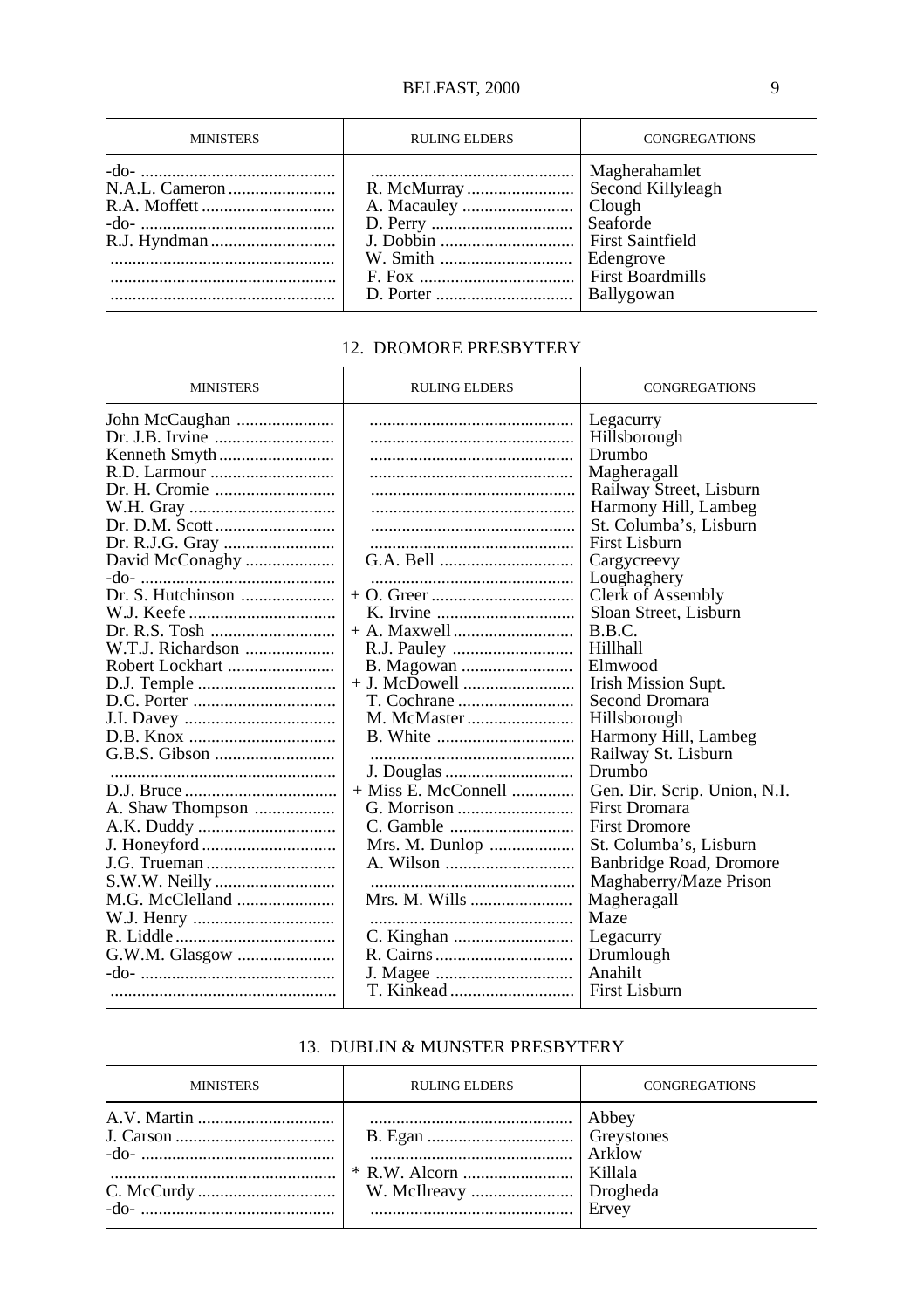| <b>MINISTERS</b>      | <b>RULING ELDERS</b> | <b>CONGREGATIONS</b>      |
|-----------------------|----------------------|---------------------------|
| Dr. R.W.J. MacDermott |                      | Christ Church, Sandymount |
|                       |                      | Galway                    |
|                       |                      | <b>Ballinasloe</b>        |
|                       |                      | Clontarf                  |
|                       |                      | Ormond Quay and Scots     |
|                       |                      | Gorey                     |
|                       |                      | Enniscorthy               |
|                       |                      | Wexford                   |
|                       |                      | St. Andrew's, Blackrock   |
|                       |                      | <b>Bray</b>               |
|                       |                      | Sligo                     |
|                       |                      | Boyle                     |
|                       |                      | Lucan                     |
|                       |                      | Trinity, Cork             |
|                       | * Mrs. C. Poynton    | Aghada                    |
| J.D. Woodside         |                      | Kilkenny                  |
| Katherine P. Meyer    |                      | Dublin Chaplaincy         |
|                       |                      | Adelaide Road, Donore     |
|                       |                      | Christ Church, Rathgar    |
|                       |                      | H.M. Development; Carlow  |
|                       |                      | Lucan Assistant           |
|                       |                      | Dun Laoghaire             |
| Dr. S. Mawhinney      |                      | Fermoy                    |
|                       |                      | Cahir                     |
|                       |                      | Mountmellick              |
|                       |                      | Tullamore                 |
|                       | Mrs. L. Bell         | Abbey Church              |
|                       |                      | Athy                      |
|                       |                      | <b>Naas</b>               |
|                       | Ms. J. Webster       | Christ Church, Limerick   |
|                       |                      | Corboy                    |

# 14. FOYLE PRESBYTERY

| <b>MINISTERS</b> | <b>RULING ELDERS</b> | <b>CONGREGATIONS</b>   |
|------------------|----------------------|------------------------|
|                  |                      | Ballykelly             |
|                  | Miss D.M. Morrison   | Faughanvale            |
|                  |                      | Gortnessy              |
| John McWhirter   |                      | Glendermott            |
| James Clarke     |                      | Balteagh; Bovevagh     |
|                  |                      | Second Limavady        |
|                  |                      | Myroe                  |
|                  |                      | Banagher               |
|                  |                      | First Limavady         |
|                  |                      | Magilligan             |
|                  | Mrs. E. Alexander    | Drumachose             |
|                  |                      | Derramore              |
| Dr. W.J.H. McKee |                      | Cumber                 |
|                  |                      | <b>Upper Cumber</b>    |
|                  |                      | Glendermott            |
|                  |                      | Largy                  |
|                  | Mrs. C. Thompson     | Dungiven               |
|                  |                      | Balteagh               |
|                  |                      | Bovevagh               |
|                  |                      | <b>Ballykelly</b>      |
|                  | Mrs. H. Lindsay      | Donagheady             |
|                  |                      | Strathfoyle (Ch. Ext.) |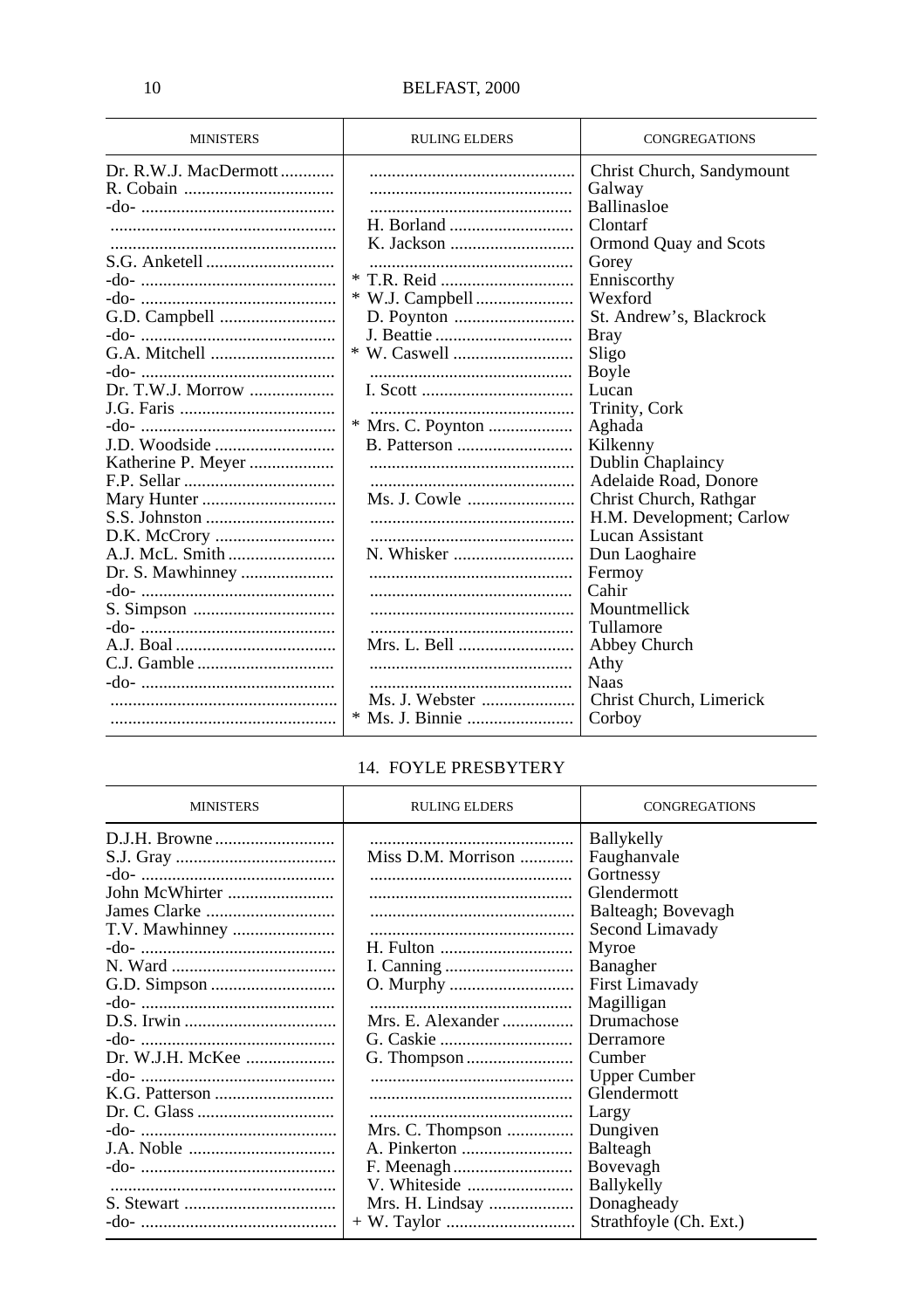#### 15. IVEAGH PRESBYTERY

| <b>MINISTERS</b> | <b>RULING ELDERS</b> | <b>CONGREGATIONS</b>  |
|------------------|----------------------|-----------------------|
|                  |                      | Magherally            |
|                  |                      | Garvaghy              |
| Arthur Clarke    |                      | Glascar; Donaghmore   |
|                  |                      | Donacloney            |
|                  |                      | <b>Bannside</b>       |
|                  |                      | Ballydown             |
|                  |                      | Katesbridge           |
|                  | $W.O.$ McCammon      | Newcastle             |
|                  |                      | Glascar               |
|                  |                      | Donaghmore            |
|                  |                      | Magherally            |
|                  | Mrs. D. McSpadden    | Castlewellan          |
|                  |                      | Leitrim               |
|                  |                      | Loughbrickland        |
|                  |                      | Scarva                |
|                  | W.R. Hamilton        | Tandragee             |
|                  |                      | Second Rathfriland    |
|                  |                      | Third Rathfriland     |
|                  | G.R. Macauley        | Drumgooland           |
|                  |                      | Kilkinamurry          |
|                  |                      | <b>Newmills</b>       |
|                  |                      | Tullylish             |
|                  |                      | Gilford               |
|                  |                      | Clonduff              |
|                  |                      | Hilltown              |
|                  |                      | Garvaghy              |
|                  | Miss A. Russell      | Anaghlone             |
| J.R.I. Harbinson |                      | Ballyroney            |
|                  |                      | Drumlee               |
|                  |                      | Scarva St., Banbridge |

#### 16. MONAGHAN PRESBYTERY

| <b>MINISTERS</b> | <b>RULING ELDERS</b> | CONGREGATIONS              |
|------------------|----------------------|----------------------------|
| Walter Herron    |                      | First Monaghan             |
| David Nesbitt    |                      | First Ballybay             |
|                  |                      | Drumkeen                   |
| G. Jean Mackarel |                      | Drumkeeran                 |
|                  |                      | Killeshandra               |
|                  |                      | Cavan                      |
|                  |                      | <b>Bellasis</b>            |
|                  |                      | Clontibret                 |
|                  |                      | Smithborough               |
|                  |                      | First Monaghan             |
| Florence Taylor  |                      | First Bailieborough        |
|                  |                      | Corraneary                 |
|                  |                      | Trinity, Bailieborough     |
|                  |                      | Ballyalbany                |
|                  | Mrs. N. Wilson       | Glennan                    |
|                  | Mrs. D. Holmes-Greer | <b>First Castleblayney</b> |
|                  |                      | Frankford                  |
|                  |                      | Corvally                   |
|                  |                      | Drum                       |
|                  |                      | Cootehill                  |
|                  |                      | Kilmount                   |
| A.A. McCullough  |                      | Second Ballybay            |
|                  |                      | Rockcorry                  |
|                  |                      |                            |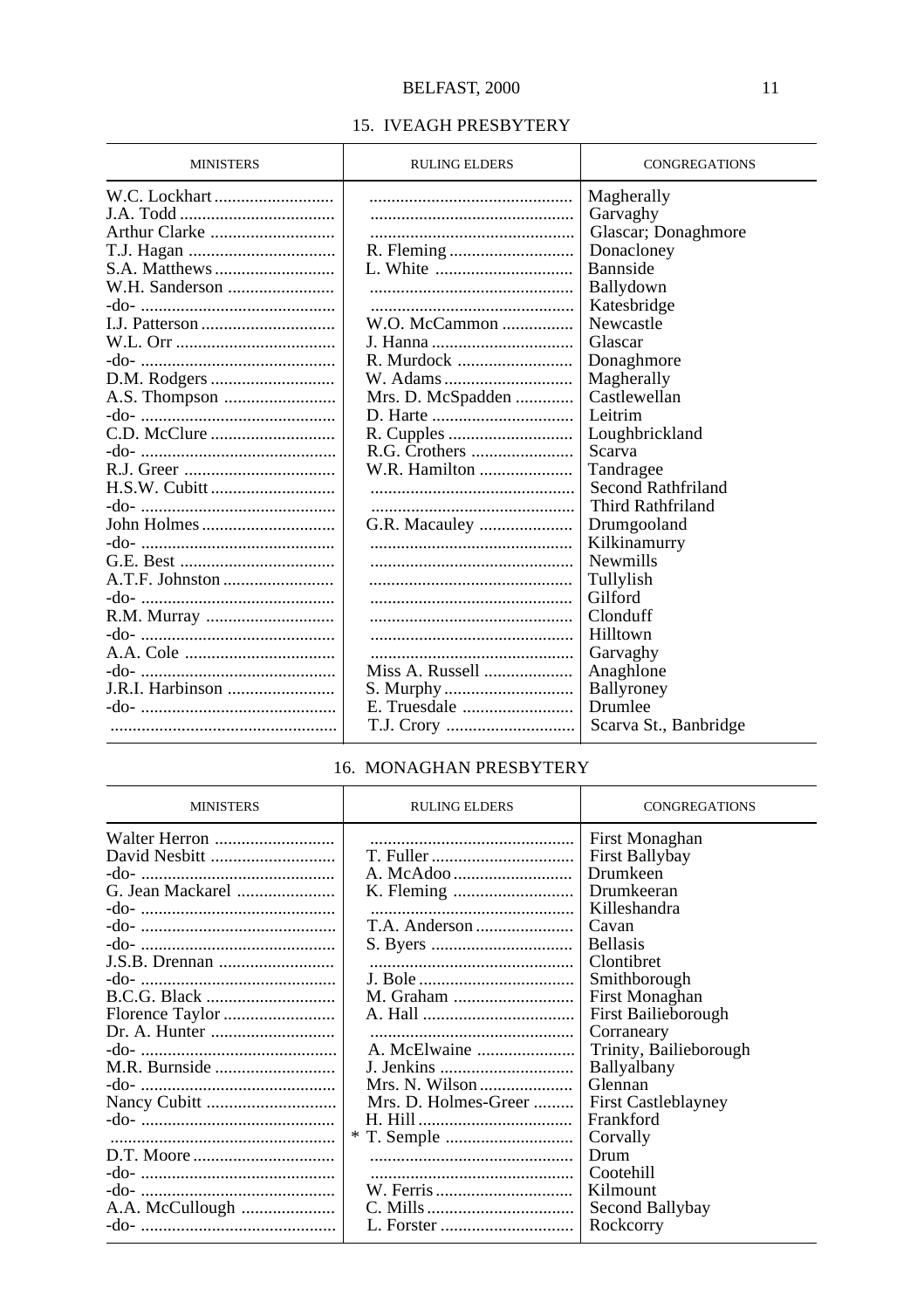#### 17. NEWRY PRESBYTERY

| <b>MINISTERS</b>                     | <b>RULING ELDERS</b>                         | <b>CONGREGATIONS</b>                                                                                                                                                                                                                                                           |
|--------------------------------------|----------------------------------------------|--------------------------------------------------------------------------------------------------------------------------------------------------------------------------------------------------------------------------------------------------------------------------------|
| Dr. D.J. McGaughey<br>Dr. M.A. Barry | W. Grills                                    | Cremore; Tyrone's Ditches<br>Mourne<br>Annalong<br>Dundalk & Castlebellingham<br>Carlingford<br><b>First Newry</b><br>Kilkeel<br>First Drumbanagher; J'pass<br>Kingsmills<br>Downshire Rd., Newry<br>Second N'hamilton<br>Creggan<br>Warrenpoint<br>Rostrevor<br>Clarkesbridge |
|                                      | J. Hamilton<br>Wm. Henning<br>T.J. Kernaghan | & First Newtownhamilton<br>Garmany's Grove<br>McKelvey's Grove<br>First, Second Markethill<br><b>Bessbrook</b><br>Tyrone's Ditches<br>Tullyallen<br>Mountnorris                                                                                                                |

#### 18. OMAGH PRESBYTERY

| <b>MINISTERS</b> | <b>RULING ELDERS</b> | <b>CONGREGATIONS</b>         |
|------------------|----------------------|------------------------------|
|                  |                      | Sixmilecross                 |
|                  |                      | First Omagh                  |
|                  |                      | Ballygawley                  |
|                  |                      | <b>Ballyreagh</b>            |
|                  |                      | Irvinestown                  |
|                  |                      | Pettigo                      |
|                  |                      | Tempo                        |
|                  |                      | Clogher; Glenhoy             |
|                  |                      | Trinity, Omagh               |
|                  |                      | Gillygooley                  |
|                  |                      | Enniskillen                  |
|                  |                      | Mountjoy                     |
|                  | T. Miskelly          | Drumlegagh                   |
|                  |                      | Lisbellaw, Lisnaskea,        |
|                  |                      | Maguiresbridge, N'townbutler |
|                  |                      | Clogherney                   |
|                  |                      | Clogher                      |
|                  |                      | Glenhoy                      |
|                  |                      | Seskinore                    |
|                  | J. Gilmour           | Edenderry                    |
|                  |                      | Cavanaleck                   |
|                  |                      | Aughentaine                  |
|                  |                      | Dromore                      |
|                  |                      | Drumquin                     |
|                  |                      | Lisbellaw                    |
|                  |                      | Lisnaskea                    |
|                  |                      | Maguiresbridge               |
|                  |                      | N't'nbutter                  |
| E.S. McDowell    |                      | Fintona                      |
|                  | R.T. McCaffrey       | Ballynahatty & Creevan       |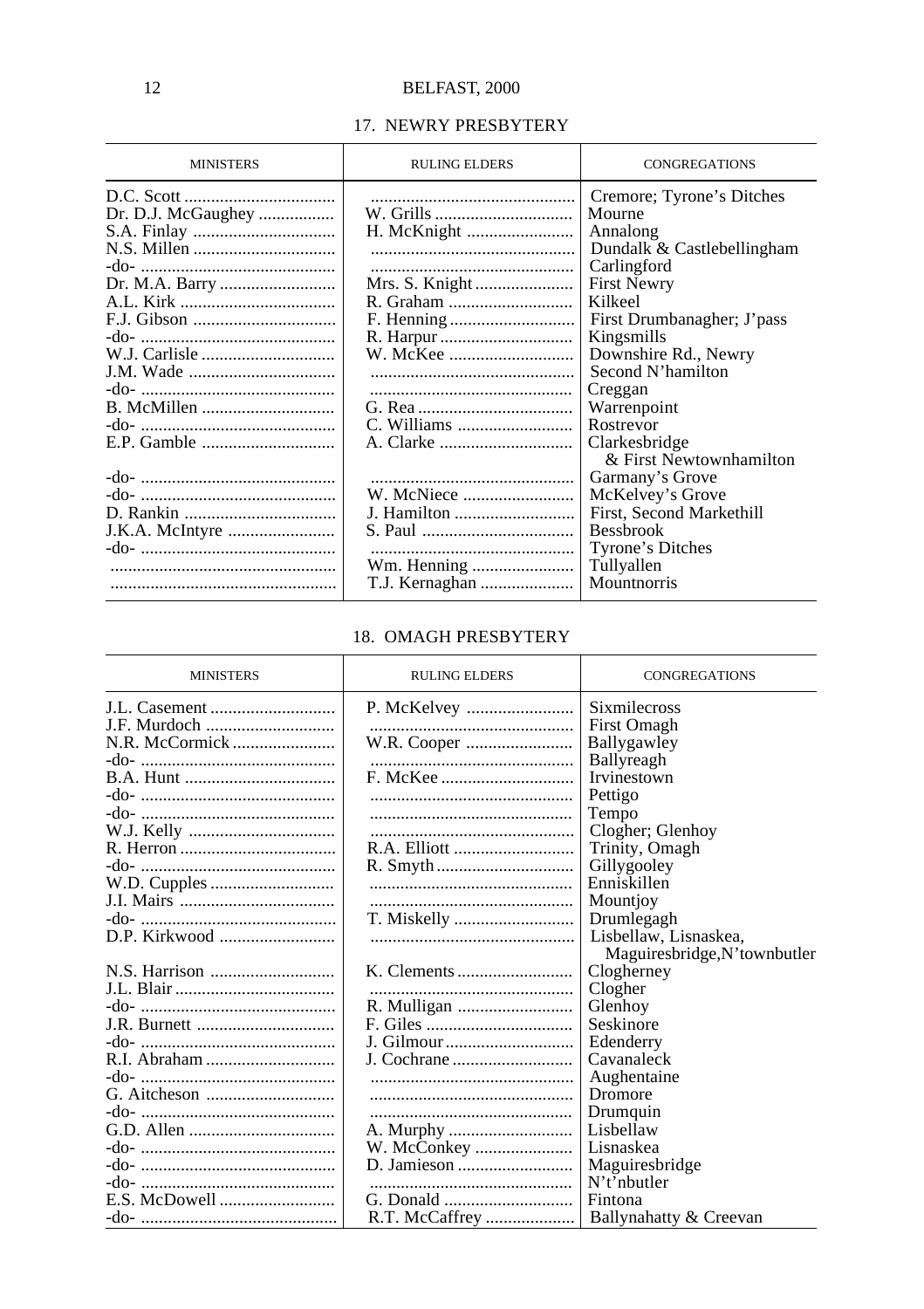| <b>MINISTERS</b> | <b>RULING ELDERS</b> | <b>CONGREGATIONS</b>              |
|------------------|----------------------|-----------------------------------|
|                  | J. Cromie<br>        | Aughnaclov<br><b>Ballymagrane</b> |

# 19. ROUTE PRESBYTERY

| <b>MINISTERS</b> | <b>RULING ELDERS</b>                                                                            | <b>CONGREGATIONS</b>                                                                                                                                                                                                                                                                                                                                |
|------------------|-------------------------------------------------------------------------------------------------|-----------------------------------------------------------------------------------------------------------------------------------------------------------------------------------------------------------------------------------------------------------------------------------------------------------------------------------------------------|
|                  | E.C. Redmond<br>M. Morrison<br>Miss M.J. Downs<br>J. Michael<br>Miss C. Anderson<br>J. Christie | Armoy<br><b>Bushmills</b><br>Ballycastle<br>Deputy Clerk of Assembly<br>Armoy<br>Ramoan<br>St. James's, Ballymoney<br>Drumreagh<br>Dromore<br>Dervock<br>Trinity, Ballymoney<br>Ballyweaney<br>Toberkeigh<br><b>First Ballymoney</b><br>Dunluce<br><b>Bushvale</b><br>Garryduff<br>Dunloy<br>Finvoy<br><b>Bushmills</b><br>Toberdoney<br>Croaghmore |
|                  |                                                                                                 |                                                                                                                                                                                                                                                                                                                                                     |

# 20. TEMPLEPATRICK PRESBYTERY

| <b>MINISTERS</b>                                        | <b>RULING ELDERS</b>                                                             | <b>CONGREGATIONS</b>                                                                                                                                                                                                                                                                                                                                                                       |
|---------------------------------------------------------|----------------------------------------------------------------------------------|--------------------------------------------------------------------------------------------------------------------------------------------------------------------------------------------------------------------------------------------------------------------------------------------------------------------------------------------------------------------------------------------|
| Dr. A.L. McAloney<br>J.H. MacConnell<br>S.W. McClintock | Mrs. M. Porter<br>W.J. Canning<br>Miss M. Morrison<br>Mrs. A. Wilson<br>J. Brown | Hydepark<br>Randalstown O.C.<br>Killead<br>Loanends<br><b>First Donegore</b><br><b>First Ballyeaston</b><br>Kilbride<br>First Antrim<br>High Street, Antrim<br>Crumlin<br><b>First Randalstown</b><br>Duneane<br>Templepatrick<br>Kilbride<br>Randalstown O.C.<br>Second Ballyeaston<br>Greystone Road, Antrim<br>Dundrod<br>Second Randalstown<br>Second Donegore<br>Hydepark<br>Lylehill |
|                                                         |                                                                                  | Muckamore                                                                                                                                                                                                                                                                                                                                                                                  |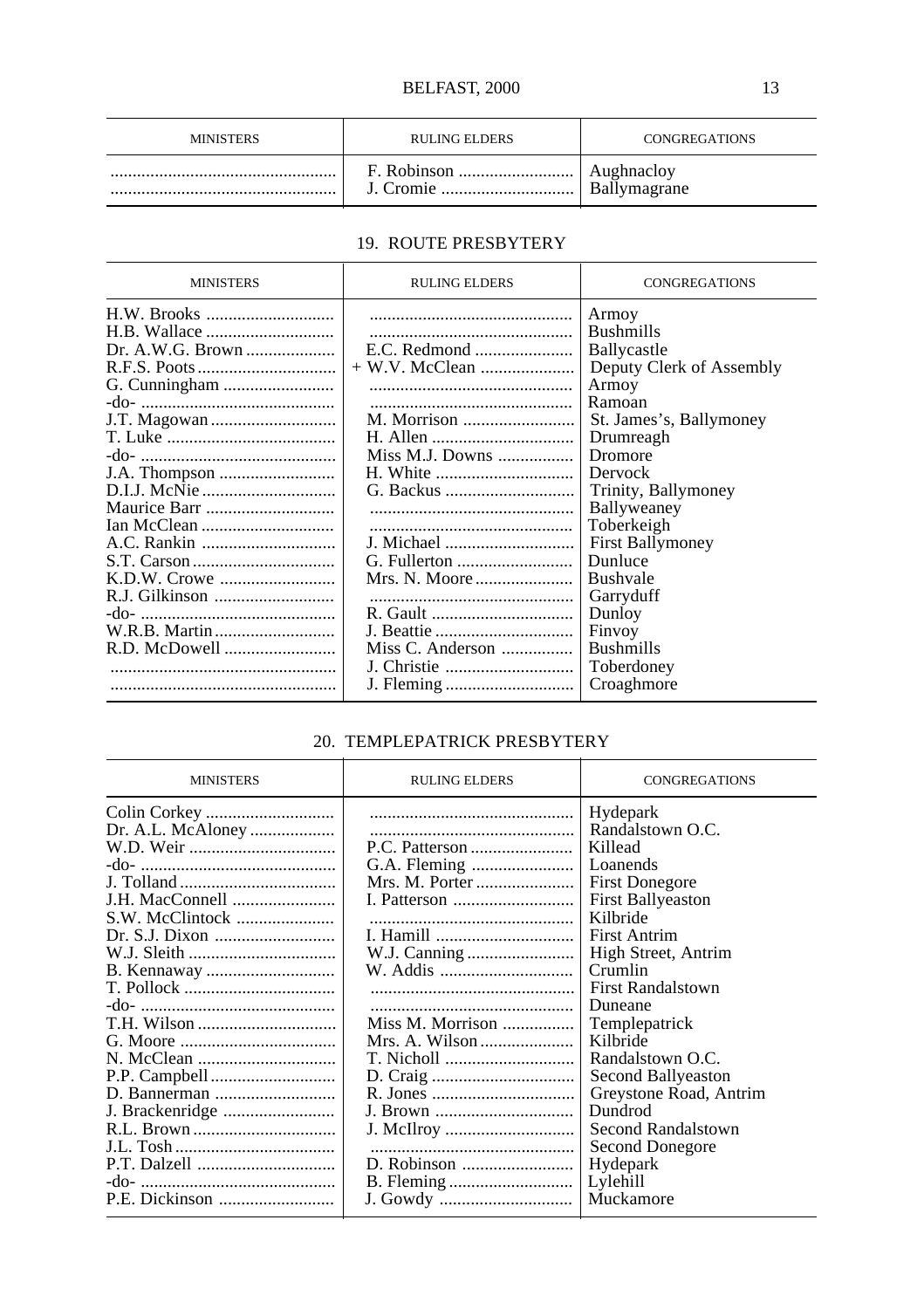# 21. TYRONE PRESBYTERY

| <b>MINISTERS</b>   | <b>RULING ELDERS</b>     | <b>CONGREGATIONS</b>         |
|--------------------|--------------------------|------------------------------|
|                    |                          | Sandholes                    |
|                    |                          | Union Rd., M'felt; Lecumpher |
|                    |                          | Dungannon                    |
| W.T. Coburn        |                          | Molesworth, Cookstown        |
| D.S. Graham        | H. Duncan                | First Magherafelt            |
| J.B. McCormick     |                          | First & Second Moneymore     |
|                    | R. Freeburn              | Orritor                      |
|                    |                          | Claggan                      |
|                    |                          | <b>Newmills</b>              |
|                    | Mrs. M. Crooks           | <b>First Cookstown</b>       |
|                    |                          | Union Road, M'felt           |
|                    |                          | Lecumpher                    |
| Philip G. McCrea   | W. Linton                | Maghera                      |
|                    |                          | <b>Upper Clonaneese</b>      |
|                    |                          | Lower Clonaneese             |
|                    |                          | Culnady                      |
|                    |                          | Swatragh                     |
|                    |                          | Dungannon                    |
|                    |                          | Sandholes                    |
|                    |                          | Pomeroy                      |
|                    |                          | Bellaghy                     |
|                    |                          | Knockloughrim                |
|                    |                          | <b>First Stewartstown</b>    |
|                    | Mrs. W. Hammond $\ldots$ | <b>Brigh</b>                 |
|                    |                          | Albany                       |
| J.H. Flaherty      |                          | Tobermore                    |
|                    |                          | Draperstown                  |
| Dr. K.O. Patterson |                          | Castledawson                 |
|                    |                          | Curran                       |
| R.A. McLernon      | W. Gilchrist             | Castlecaulfield              |
|                    |                          | Eglish                       |
|                    |                          | Molesworth, Cookstown        |
|                    | S. McKinney              | <b>First Moneymore</b>       |
|                    | Miss B. Miller           | Second Moneymore             |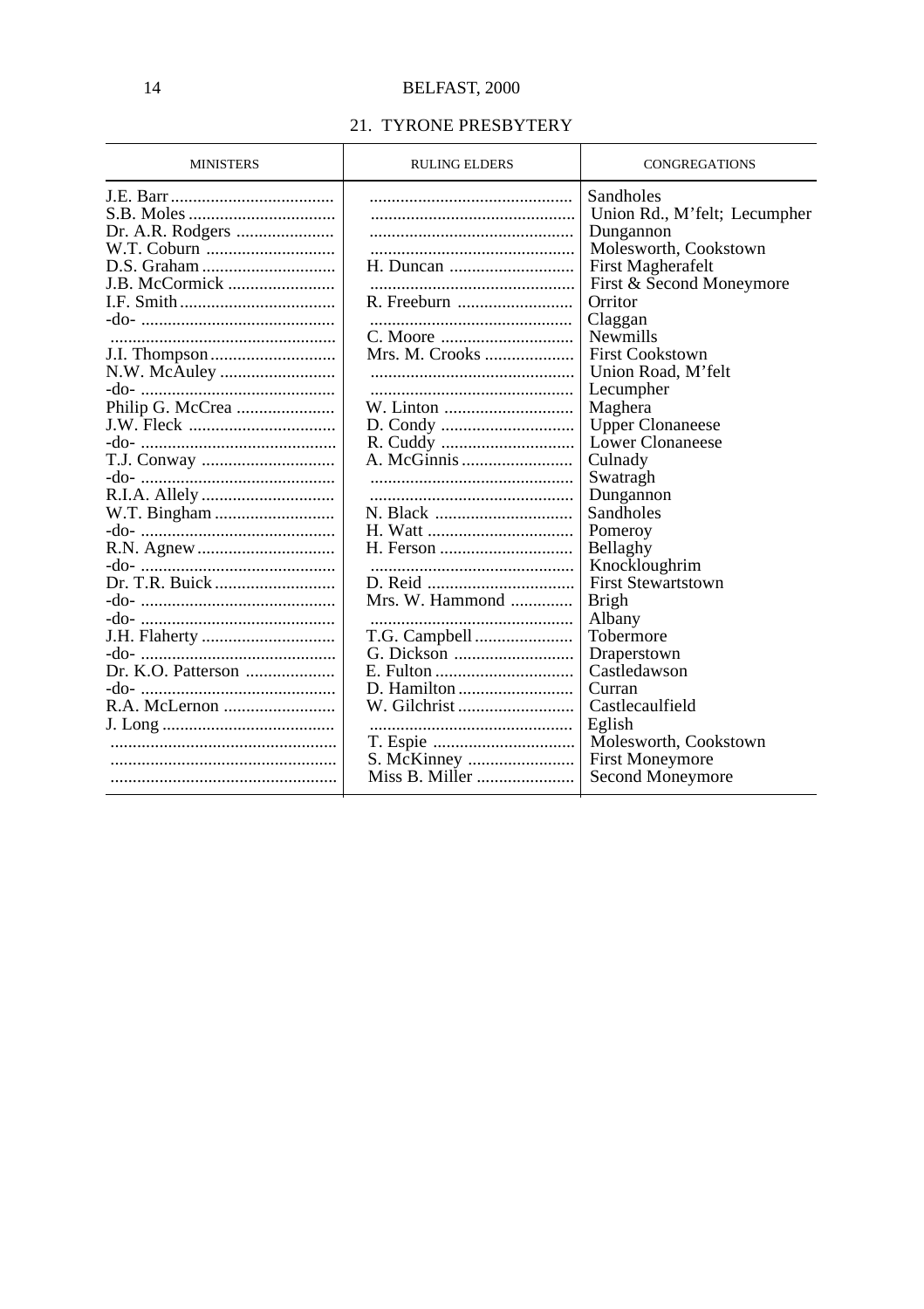#### BELFAST, 2000 15

#### **ELDERS IN SPECIAL WORK CODE PAR. 97 (g)**

#### J.R.W. Luke

**TRUSTEES NOMINATIONS CODE PAR. 97 (h) (iii)**

J.I. Bill W. Ervin

**ELDERS OF ASSEMBLY CODE PAR. 97 (i) 107 (a)**

Mrs. C. Barkley Prof. H.F. Nicholl R.N.C. Watts C. Robinson

#### **ASSEMBLY ELDERS AND CONVENERS**

Prof. R.H. Mitchell A.J. Rankin D. Lamb M. Fitch D. Lamb M. Fitch M.H. Stewart W. Alexander **J. Millar N. McLaughlin** S. Lynas Mrs. M. Myers N. Chambers N. Chambers Mrs. L. Wray Mrs. M. Myers Dr. D. Alexan

D.C. Cowan J.H. Martin<br>A I Rankin D.F. Adair

G. McCullagh J.A. Scott Dr. M. Watson<br>
Brian Knox D.C. Cowan J.H. Martin Dr. D. Alexander

# **BUSINESS BOARD NOMINATIONS CODE PAR. 97 (j)**

| Miss M. Angus        | H.L. Todd        | Miss C. Cath |
|----------------------|------------------|--------------|
| Mrs. W.D.F. Marshall | Miss J. Gwyn     | J. Petrie    |
| Miss E. Whyte        | R. McClung       | Miss A. Buri |
| J. O'Neill           | Miss W. Shaw     | R. Forbes    |
| Miss M. Lester       | H. Smyth         | Miss F. Wrig |
| Mrs. L. Thompson     | Dr. R.J. Rodgers | J. Wilson    |
| W.H. Scott           | L. Hully         | J. Hutcheson |
| E. Latimer           | R.J. Davidson    | L. Cubitt    |
| H. Henry             | H.W. Templeton   | M. Spence    |

H.L. Todd Miss C. Cathcart<br>
Miss J. Gwyn J. Petrie Miss A. Burrows<br>R. Forbes Miss F. Wright<br>J. Wilson

#### **RETIRED MISSIONARIES WHO ARE ELDERS**

Miss D. Shannon

#### **MISSIONARIES AT HOME WHO ARE ELDERS**

Dr. J. Thompson

#### **RETIRED MISSIONARIES WHO ARE NOT ELDERS**

Dr. M. Gordon Miss C. Trueman

#### **MISSIONARIES AT HOME WHO ARE NOT ELDERS**

R. Kerr R. Mulholland<br>
Mrs. S. Mulholland Miss P. Orr Miss S. Rutherford<br>
Miss S. Rutherford Mrs. S. Mulholland Miss P. Orr Miss S. Rutherford Miss S. Rutherford Miss S. Rutherford Mrs. L. Coupe Mrs. P. McNutt Miss L. McKee Mrs. A. McL<br>S. Robinson Mrs. M. Robinson D. Kennedy S. Robinson Mrs. M. Robinson D. Kennedy<br>
Mrs. C. Kennedy Mrs. A. Cowan C. Macwan Mrs. C. Kennedy Mrs. A. Cowan Mrs. N. Macwan

Mrs. L. Coupe D. McNutt<br>Miss L. McKee Mrs. A. McDowell

Dr. C. Dick Miss D. Forde Miss L. Jackson Mrs. E. Matthews

### **CONVENERS WHO ARE NOT ELDERS**

| Miss R. Stirling  | Mrs. H. McCall | Dr. J. McClune |
|-------------------|----------------|----------------|
| Mrs. M. Patterson |                | C. Knox        |
|                   |                |                |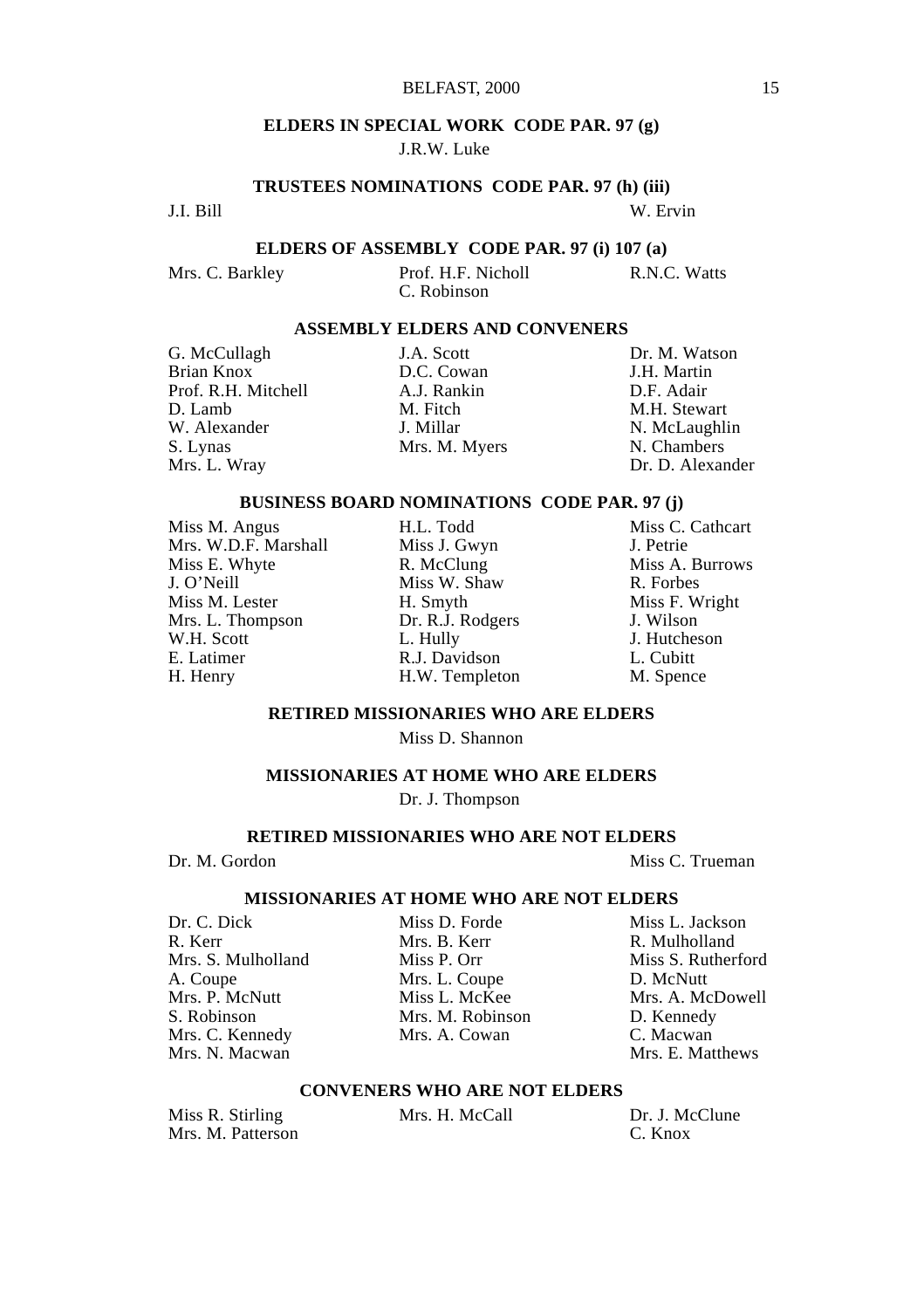#### **DEACONESSES WHO ARE NOT ELDERS AND WOMAN WORKERS**

Miss J. Clegg, Ballycrochan, Bangor Miss M. Cromie, Belfast City Hospital Miss E. Drysdale, First Holywood Mrs. L. Gibson, The Vine Community and Advice Centre Mrs. S. Heron, Strand Mrs. C. Kyle, Ulster Hospital, Dundonald Mrs. P. Linton, West Church, Ballymena Mrs. G. Martin, Woodvale Mrs. H. McCracken, Alexandra Miss C. McRoberts, Tullycarnet Mrs. J. O'Neill, Joymount, Carrickfergus Miss R. Petticrew, Townsend Street Drop-In Centre Mrs. J. Robinson, Kilcooley, Bangor Miss P. Shirley, Greystone Road, Antrim Miss K. Spence, New Mossley Miss S. Sutter, First Antrim Mrs. L. Halliday, W.J. McQuiston Memorial

#### **RETIRED DEACONESSES WHO ARE NOT ELDERS**

| Miss J. Wood       | Miss C. McCallum | Mrs. J. Davis   |
|--------------------|------------------|-----------------|
| Miss N. McAllister | Miss J. Orr      | Miss E. Colgan  |
| Miss J. McCausland | Miss E. Boyd     | Miss E. Davison |
| Mrs. F. Martin     | Miss R. Richmond | Miss S. Swindle |

#### **IRISH MISSION WORKERS**

| D. Boyd     | S. Francey   | P. Kelso   |
|-------------|--------------|------------|
| P. Maitland | T. Moorehead | K. Preston |
| W. Workman  |              |            |

#### **LICENTIATES**

| C. Burcombe    |
|----------------|
| L.H. Eagleson  |
| K.W.J. Hanna   |
| Dr. D.M. Jones |
| C.W.A. Martin  |
| S.J. Richmond  |

C. Burcombe R.I. Carton M.N. Davidson<br>C.H. Eagleson S.D. Finlay M. Gibson S.D. Finlay M. Gibson<br>K. Henderson S. Henning K. Henderson<br>Dr. A.N. Kerr C.K. McDowell

S.J. Lockington<br>C. Reid D.J. Steele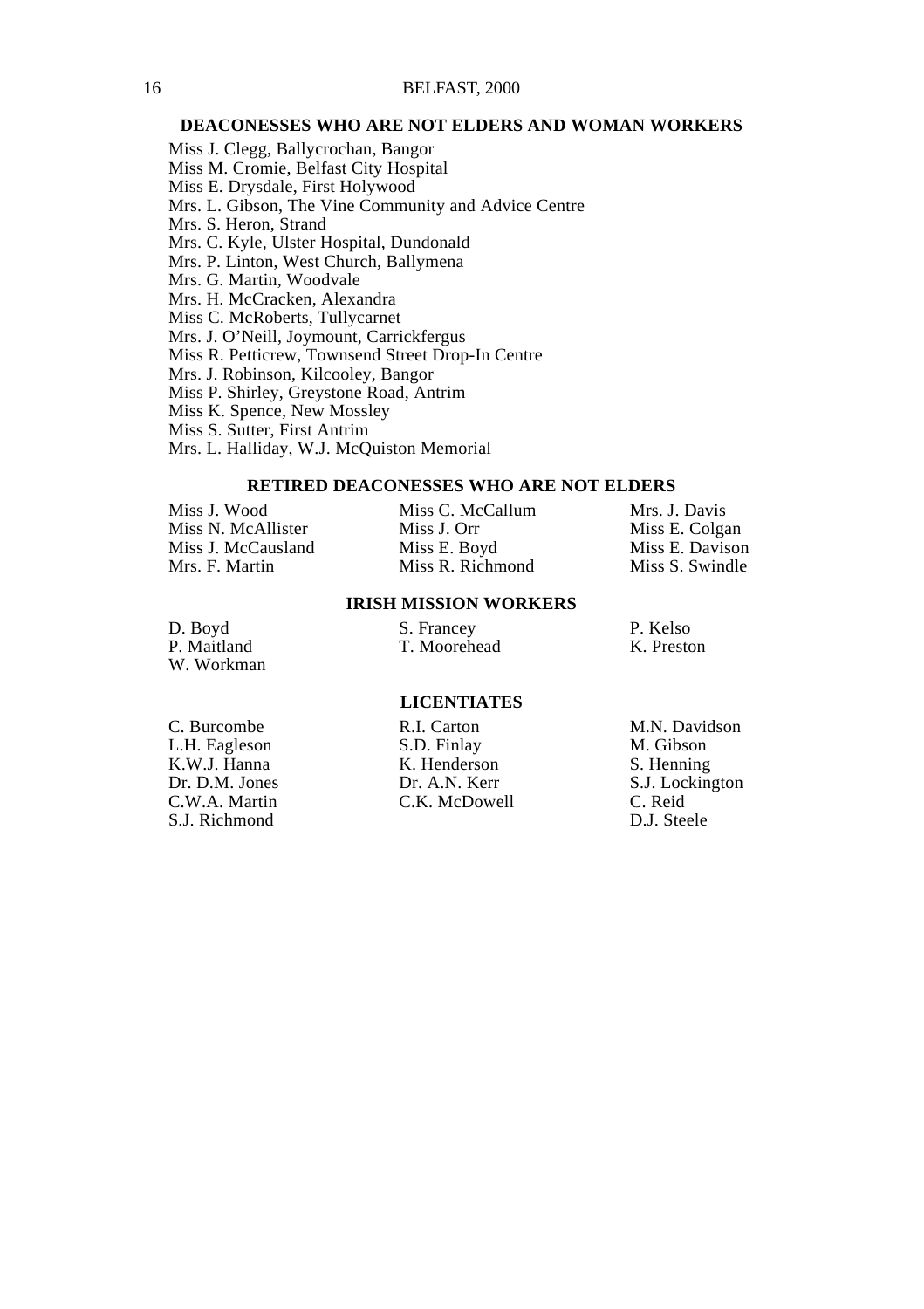# BELFAST, 2000 17

# **PRESBYTERIAN WOMEN'S ASSOCIATION**

#### **ARDS PRESBYTERY**

| Mrs. M. van Os    | <b>ARMAGH PRESBYTERY</b><br>Mrs. L. McMullan        | Miss A. Scott     |
|-------------------|-----------------------------------------------------|-------------------|
| Mrs. S. Dickinson | <b>BALLYMENA PRESBYTERY</b><br>Mrs. A. Erwin        |                   |
|                   | <b>NORTH BELFAST PRESBYTERY</b>                     | Mrs. B. Brennan   |
| Mrs. L. Clarke    | <b>SOUTH BELFAST PRESBYTERY</b><br>Mrs. L. Dennison | Mrs. D. McMullen  |
|                   | <b>EAST BELFAST PRESBYTERY</b><br>Miss R. Taylor    | Mrs. I. Young     |
| Miss B. Mitchell  | <b>CARRICKFERGUS PRESBYTERY</b><br>Mrs. Z. Vallely  | Mrs. J. Hunter    |
|                   | <b>COLERAINE PRESBYTERY</b>                         |                   |
| Ms. P. Porter     | DERRY AND STRABANE PRESBYTERY<br>Mrs. S. Fell       | Mrs. M. Cathcart  |
|                   | <b>DONEGAL PRESBYTERY</b><br>Ms. P. Johnston        |                   |
|                   | <b>DOWN PRESBYTERY</b><br>Mrs. I. Keenan            | Miss J. Robinson  |
| Mrs. D. Gamble    | <b>DROMORE PRESBYTERY</b>                           | Mrs. A. Simpson   |
| Mrs. D. Beattie   | <b>DUBLIN PRESBYTERY</b>                            |                   |
| Mrs. M. Docherty  | <b>FOYLE PRESBYTERY</b>                             | Mrs. G. Irwin     |
| Mrs. T. McCracken | <b>IVEAGH PRESBYTERY</b><br>Mrs. M. Cowan           |                   |
| Mrs. A. Elliot    | <b>MONAGHAN PRESBYTERY</b>                          |                   |
|                   | <b>NEWRY PRESBYTERY</b><br>Mrs. L. Bingham          | Mrs. O. Auld      |
| Miss M. Guy       | <b>OMAGH PRESBYTERY</b><br>Miss J. Patterson        | Mrs. M. Pinkerton |
| Mrs. J. Chestnutt | <b>ROUTE PRESBYTERY</b>                             | Mrs. B. McMullan  |
|                   | <b>TEMPLEPATRICK PRESBYTERY</b><br>Mrs. E. Ramsey   | Mrs. M. McClean   |
| Mrs. P. Ewing     | <b>TYRONE PRESBYTERY</b><br>Mrs. I. Reid            |                   |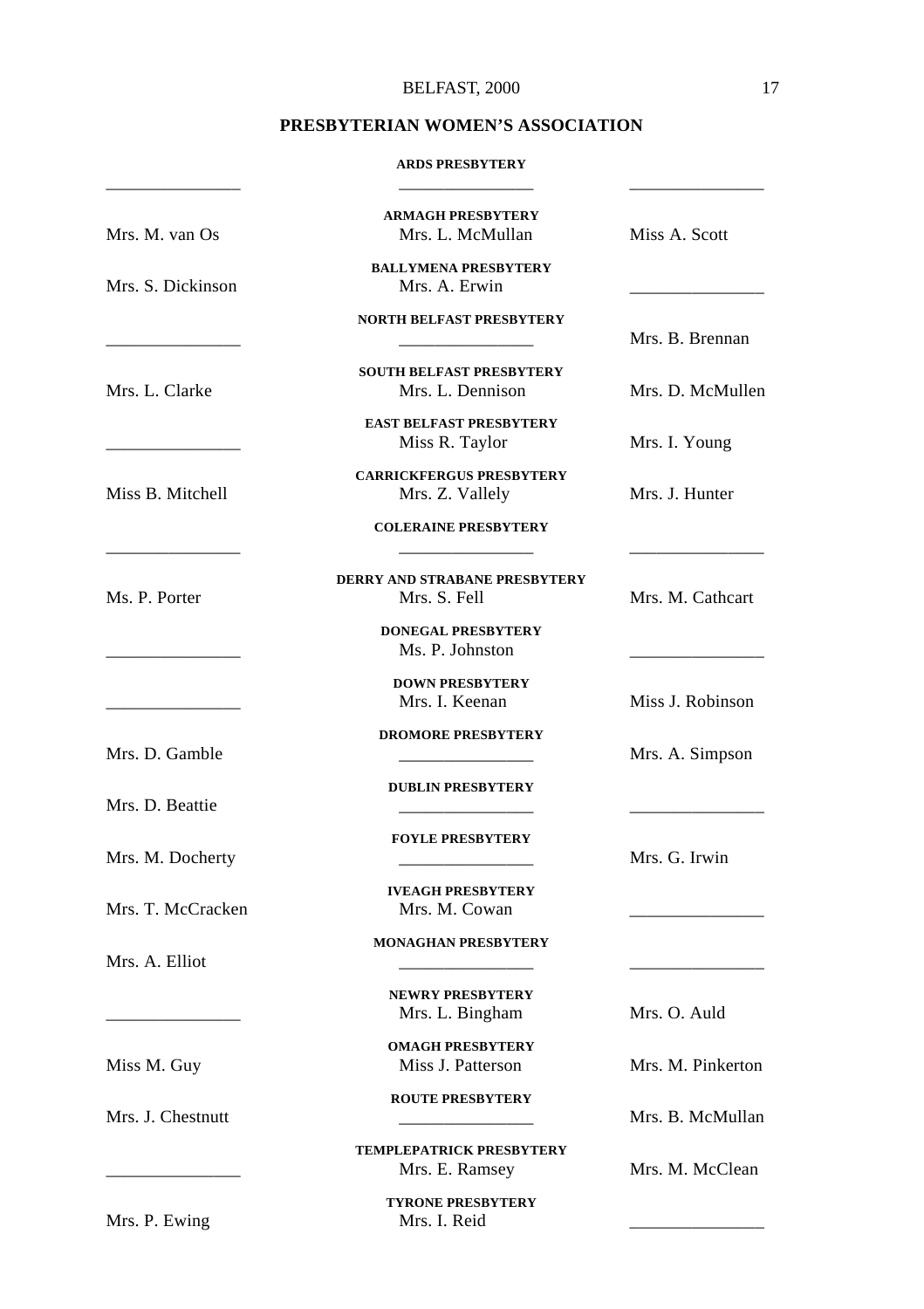#### **PRESBYTERIAN YOUTH MOVEMENT**

#### **ARDS PRESBYTERY**

|                  | <b>ARMAGH PRESBYTERY</b>                       |          |
|------------------|------------------------------------------------|----------|
| C. Hofstra       | <b>BALLYMENA PRESBYTERY</b><br>R. Frew         | J. Sloan |
| Miss L. McIlrath | <b>NORTH BELFAST PRESBYTERY</b>                |          |
| Miss H. Murray   | <b>SOUTH BELFAST PRESBYTERY</b>                |          |
| M. McIntyre      | <b>EAST BELFAST PRESBYTERY</b>                 |          |
|                  | <b>CARRICKFERGUS PRESBYTERY</b>                |          |
|                  | <b>COLERAINE PRESBYTERY</b>                    |          |
|                  | <b>DERRY &amp; STRABANE PRESBYTERY</b>         |          |
|                  | <b>DONEGAL PRESBYTERY</b>                      |          |
|                  | <b>DOWN PRESBYTERY</b>                         |          |
| S. Macfarlane    | <b>DROMORE PRESBYTERY</b><br>Miss H. McConaghy | E. Poots |
|                  | <b>DUBLIN &amp; MUNSTER PRESBYTERY</b>         |          |
|                  | <b>FOYLE PRESBYTERY</b>                        |          |
|                  | <b>IVEAGH PRESBYTERY</b>                       |          |
|                  | <b>MONAGHAN PRESBYTERY</b><br>Miss P. Patton   |          |
|                  | <b>NEWRY PRESBYTERY</b>                        |          |
|                  | <b>OMAGH PRESBYTERY</b>                        |          |
|                  | <b>ROUTE PRESBYTERY</b><br>Miss D. Colvin      |          |
| P. Lynas         | <b>TEMPLEPATRICK PRESBYTERY</b>                |          |
|                  | <b>TYRONE PRESBYTERY</b>                       |          |

\_\_\_\_\_\_\_\_\_\_\_\_\_\_\_ \_\_\_\_\_\_\_\_\_\_\_\_\_\_\_ \_\_\_\_\_\_\_\_\_\_\_\_\_\_\_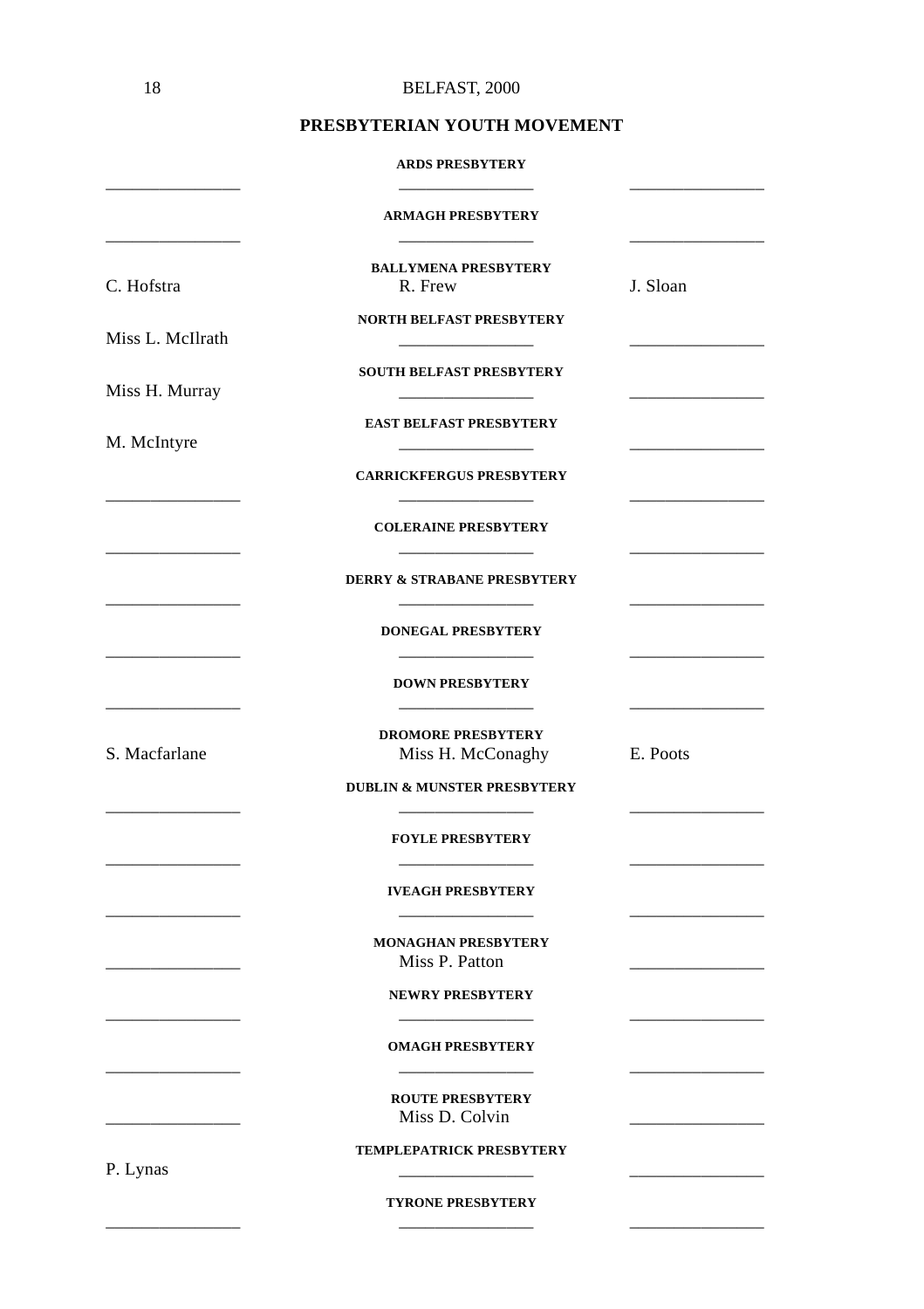#### BELFAST, 2000 19

# **CORRESPONDING MEMBERS AND DELEGATES**

| Right Rev. John Miller<br>Miss Ann Lyall, D.C.S.<br>Mrs. Janette Baird                   | THE CHURCH OF SCOTLAND             |
|------------------------------------------------------------------------------------------|------------------------------------|
| Rev. William W. Mahood                                                                   | <b>UNITED REFORMED CHURCH</b>      |
| Rev. J.E. Wynne Davies                                                                   | PRESBYTERIAN CHURCH OF WALES       |
| Rev. Canon P.F. Patterson<br>Ms. Kate Turner                                             | THE CHURCH OF IRELAND              |
| Rev. Dr. Kenneth A. Wilson<br>Rev. R.D. Rodgers<br>Mrs. Irene McKeown<br>Mr. R.S. Strong | THE METHODIST CHURCH IN IRELAND    |
| Rev. Shawish Nyawelo Kir                                                                 | PRESBYTERIAN CHURCH OF THE SUDAN   |
| Rev. Dr. Maqsood Kamil                                                                   | PRESBYTERIAN CHURCH OF PAKISTAN    |
| Rev. Peter Kenyanjui                                                                     | PRESBYTERIAN CHURCH OF EAST AFRICA |
|                                                                                          | <b>IRISH COUNCIL OF CHURCHES</b>   |

Dr. D. Stevens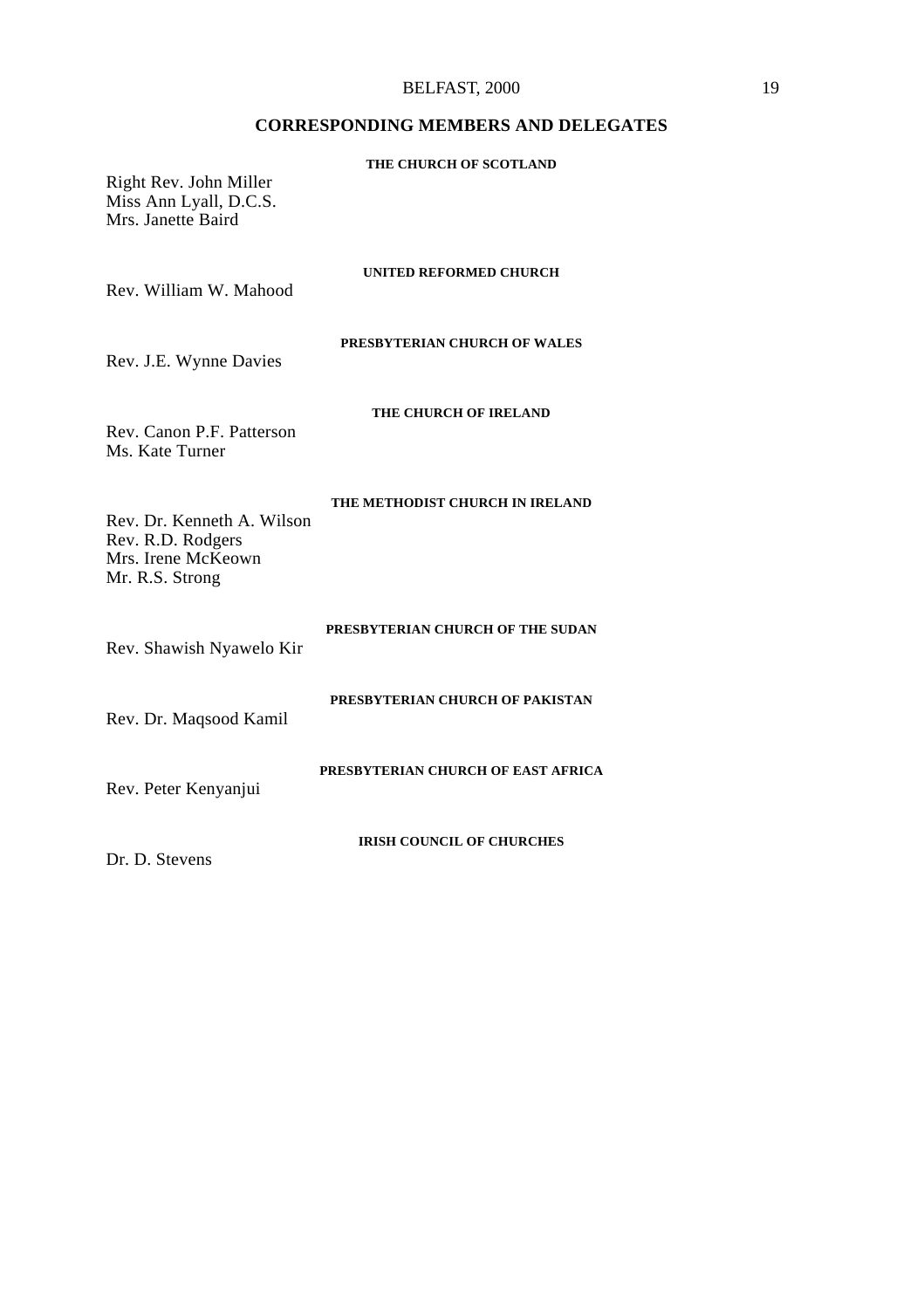The Moderator welcomed, on behalf of the Assembly, representatives of sister Churches, of Universities and Community Organisations, and other special guests present.

The Moderator, having expressed thanks for the help he had received during the past year of office, asked the Assembly to proceed to the election and appointment of a successor to him in office for the ensuing year.

The Clerk submitted the nominations of Presbyteries for the Moderatorship as follows:-

On the motion of the Rev Dr R I Birney, seconded by the Very Rev Dr S Hutchinson, the Rev Dr H A Dunlop was unanimously called to the Chair, welcomed by the retiring Moderator and commended to God in prayer.

The Right Rev Dr H A Dunlop then addressed the House.

The sederunt came to a close at 9.10 pm, the Moderator pronouncing the Benediction.

#### **SECOND SESSION**

# **Tuesday, 5th June, 2001 Half past nine o'clock. Forenoon**

#### **Within May Street Church**

The members of Assembly, and other members of the Church, met and participated in the Sacrament of the Lord's Supper, the Moderator conducting the Service, assisted by the Very Rev Dr T W J Morrow and the Clerk.

# **Intermission**

#### **Within Church House**

The Assembly afterwards convened, the Moderator leading in prayer.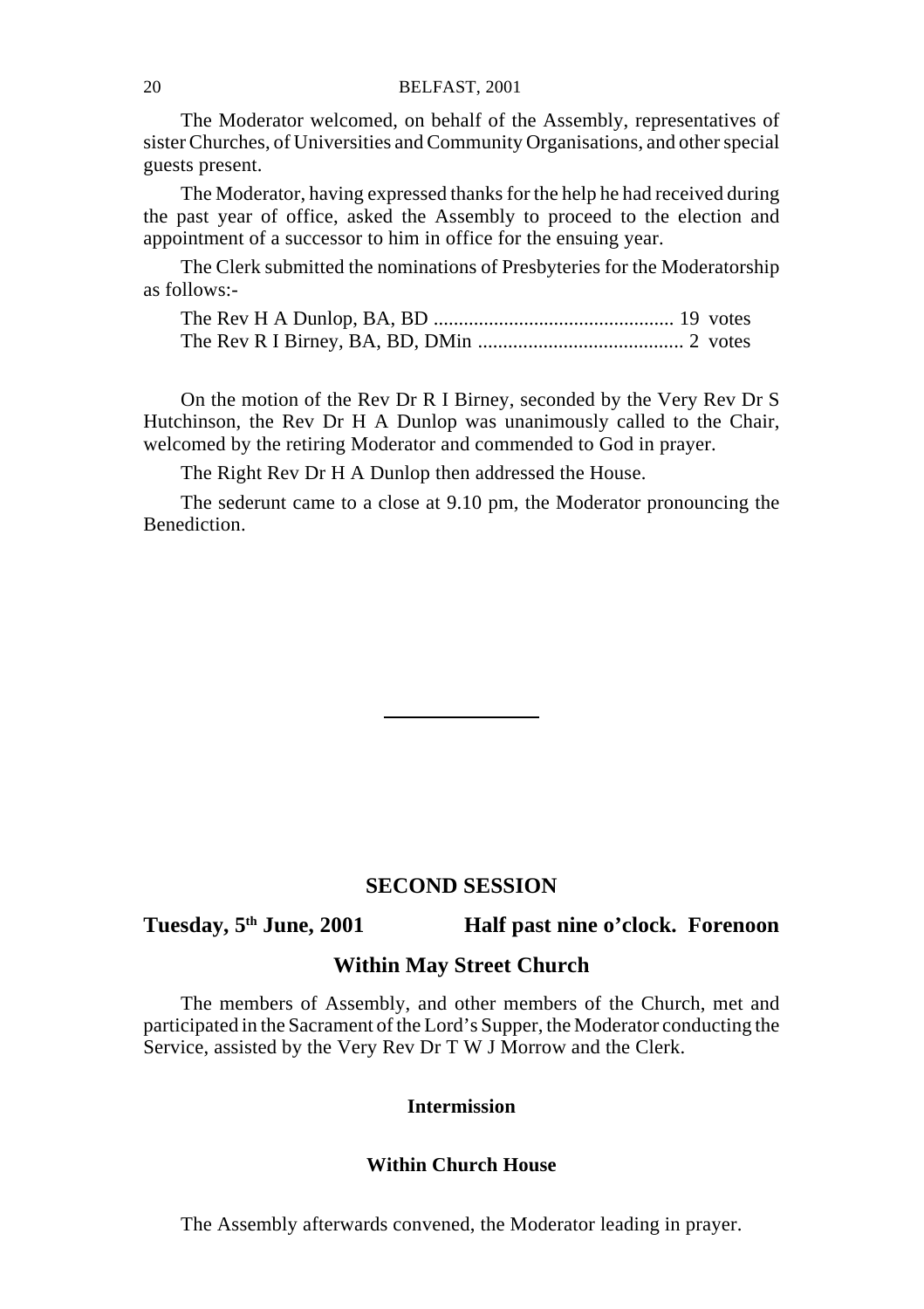The Report of the **BUSINESS BOARD** (Reports pp 91-98) was submitted **BUSINESS** by the Very Rev Dr S Hutchinson, together with the following Supplementary Report. **BOARD**

# **Supplementary Report DELEGATES TO OTHER CHURCHES**

### **The Church of Scotland General Assembly (2001)**

*The Right Rev Dr T W J Morrow reports:*

The Church of Scotland General Assembly met from 19-25 May. The corresponding members from our Church were Rt Rev Dr T W J Morrow, Rev Frank Sellar and Mr Ian Scott.

Many images flash through the mind in recollection of the Scottish Assembly 2001; the majesty of Edinburgh Castle, the splendour of Holyrood Palace, the lavishness of generous hospitality, but the lingering memory is not of impressive kindness, far less buildings, but rather of the transparently pure words of Jesus resounded out by the Rt Rev John D Miller, Moderator of the General Assembly, to the assembled company in St Giles Cathedral: "You are the salt of the earth, you are the light of the world." Illustrated from his experience of ministering in a Glasgow housing scheme parish for 30 years, his words reverberated with integrity:

"Structures are secondary. The Gospel comes first. The Church's business is nothing less than the Word of Life. The Church is not a building. Nor is the Church merely a social agency, providing care and help to the needy. Far less is it a stern parent, seeking to direct the behaviour of old and young according to a strict set of rules. The Church is the community of faith, listening to the Lord, listening for the Word of Life, the unchanging Lord".

This Gospel dominated the weeks proceedings through the adoption of a major report entitled 'A Church Without Walls'. This encouraged the Church in Scotland to hear again the words of Jesus "Follow me". "These two words offer us the purpose, shape and process of continuous reform of the Church at the beginning of a new millennium". This may mean a U-turn, so that the local Church dictates the agenda and is served by new-sized Presbyteries and HQ. Structures require to be flexible, not rigid.

At a time when the processes of secularism have decimated numbers in the Church of Scotland from 1,133,515 in 1971 to 626,665 in 1999 (a decrease last year alone of 24,000), and where it is projected that soon every second Church will be vacant, and every minister an interim moderator, drastic solutions are required… The report calls the Kirk to 'risk the way of Jesus' … personally, locally, realistically, sacrificially, radically, globally, eschatologically, enlivened and sustained by the grace of God. This requires the Kirk no longer to be the voice of the people, but rather a voice to the people; to sit loose to every pattern of organisation, ready to respond to the call of the Spirit in our times".

In that report concerning Review and Reform, the Assembly urged congregations to reaffirm their primary purpose, and instructed Kirk Sessions and Presbyteries and Boards and all agencies of the Church to take action in no fewer than 39 radical resolutions.

The Assembly welcomed many delegates from partner Churches overseas and through the Board of World Mission, gave serious consideration to 'Confessing Faith in Christ in the context of the HIV/AIDS pandemic', where current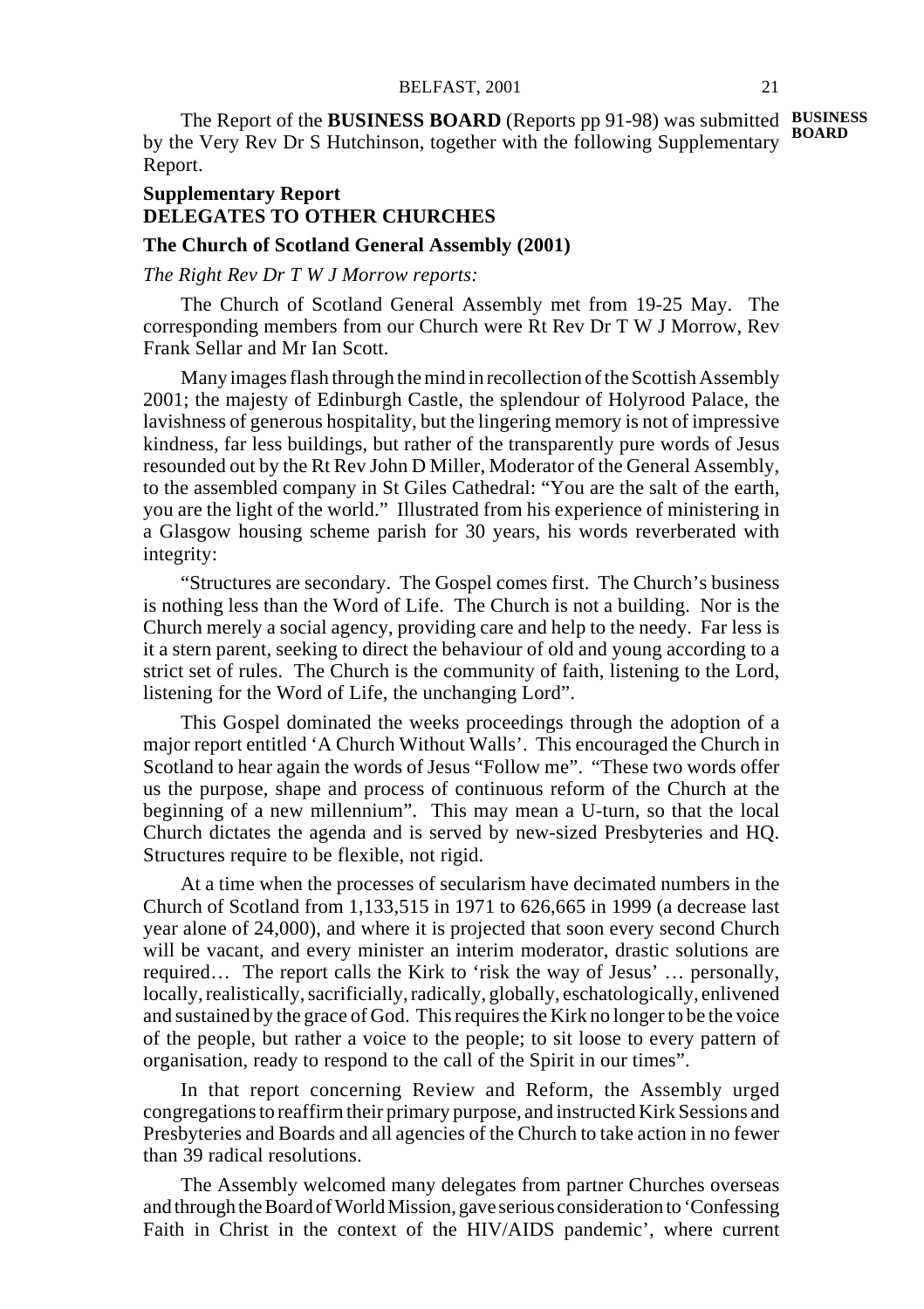estimated numbers of adults and children with the virus is 36 million. In Sub-Saharan Africa, 1 in 5 adults carry the virus. The Assembly strongly encouraged congregations to become actively involved with HIV/AIDS organisations at the local level and also in support of partner Churches throughout the world in their fight against this disease. The Assembly also spent considerable time formulating a carefully considered policy on Human Genetics, and undertook a review of the office of elder in the Church, with a view to enabling the whole Church to rediscover the full significance of the eldership as a scriptural office.

It was a humbling joy to meet delegates from countries of past persecution, most especially a brother who for 35 years remained faithful in Cuba, steadfastly refusing to leave the island through hard times, preferring instead to worship with one other believer, now in happier days celebrating a packed congregation.

Other impressions include passion over nuclear weapons held at Faslane, affirmation of the right of Israelis and Palestinians to live within secure and fixed boundaries in states of their own, urging Israeli withdrawal from illegal annexation of territory as a first step towards a just and peaceful resolution of conflict, the notable active participation of youth delegates in debates, and hardly a clerical collar in sight, … including the Moderator!

I conclude, quoting words from the report on 'Church Without Walls'…

"Jesus said 'Follow me'. That core calling calls us to turn again to be people with Jesus at the centre, travelling wherever Jesus takes it. It is so simple we cannot miss it. It is so profound we can never exhaust it. This calling invites us to risk the way of Jesus".

#### **The General Synod of the Church of Ireland (2001)**

#### *The Very Rev Dr John Lockington reports:*

The General Synod of the Church of Ireland was held from May 15 to 17 in the O'Reilly Hall at University College, Dublin.

The delegates from the Presbyterian Church in Ireland were Very Rev Dr John Lockington and Mr George Knaggs (Adelaide Road, Donore). They were extended a warm welcome, both formally and informally, and received generous hospitality.

St Patrick's Cathedral was the venue for the Synod service, now held at the end of the first day of business. This took the form of a Communion service when the preacher was the Bishop of Tuam, Right Rev R C A Henderson. Devotions each morning were conducted by Right Rev K H Clarke, the new Bishop of Kilmore.

The business sessions were presided over by the Archbishop of Armagh, Most Rev R H A Eames assisted by the Archbishop of Dublin, Most Rev W N F Empey. In a wide ranging Presidential address Archbishop Eames referred specifically to the foot and mouth crisis and the Synod engaged in prayer for those involved.

A proposal to reduce the size of the Synod involving the redistribution of members across the dioceses and the election of members by proportional representation was defeated. However, the Synod later agreed to set up a committee to examine the structures and workings of Synod and report in 2002.

The legislative function of the Synod was apparent in the parliamentary terminology such as bills, first, second and third readings, Green and White papers, Aye and No lobbies and the strangers gallery.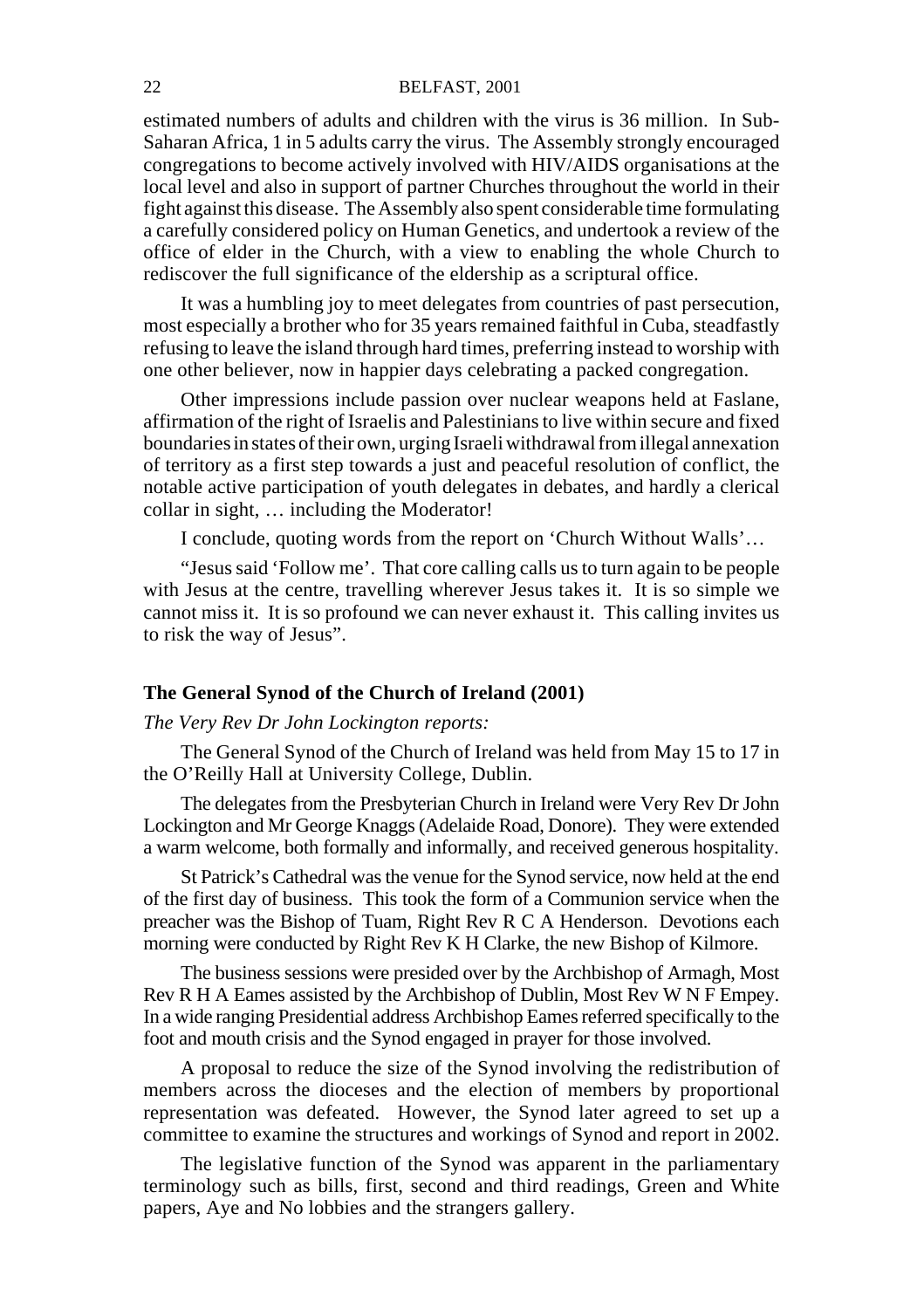A considerable amount of time was taken up with liturgical matters, especially in the preparation of a new Book of Common Prayer to be introduced in 2004.

Some concerns were voiced about the new hymnal which had been launched in September 2000. Some of the issues raised were pertinent to the General Assembly's debate on the subject.

A resolution from the bishops to allow baptised children to receive communion before confirmation engendered a passionate debate but the proposal did not receive the necessary two-thirds majority of both houses of clergy and laity.

As a result of the Commission of Ministry's White Paper on Pastoral Breakdown presented in 2000, the Synod agreed to establish two Provincial Mediation Boards to provide a mediation procedure in conflict resolution.

In addition to these special issues the Synod dealt with familiar matters such as education, youth, mission, abortion, marriage and Church and State. Concern for the ministry to be relevant was evidenced in the decision to hold a 'summit' in 2002 to consider the future shape of ministry.

It was interesting to note that many discussions involved the formal proposing or seconding of resolutions; expressions of thanks were kept to a minimum and all the clergy who attended were engaged in the active ministry.

It was a privilege to have been given the opportunity to see another denomination at work and to renew many friendships and make new ones.

#### **Eglise Réformée de France: National Synod (2001)**

#### *Mrs Maureen Patterson reports:*

The 94<sup>th</sup> National Synod of the Eglise Réformée de France (ERF) met 24-27 May 2001 in the town of Soissons, the first Capital of France under the first Kings of the Merovingian dynasty. This town was seriously damaged during the First World War and shell marks are still visible in the walls of St Paul's College where the Synod was held.

The Synod consisted of 92 voting members from the 8 regional synods in the ERF, together with a similar number of consultative members representing various interests and visiting delegates from other churches, including 19 international partners. M Laurent Schlumberger acted as Moderator for the duration of the Synod assisted by two vice-Moderators. The church also has a President of its National Council, who is the real leader of the denomination. Pasteur Michel Bertrand has just completed 3, three-year terms in this office and is not seeking reelection. He was thanked for his years of leadership, particularly for his capacity to listen, to pull people together and for the quality of his public work.

The Synod has no boards or committees, as a number of years ago they were replaced by Networks, whose remit is to facilitate the sharing of resources and ideas at all levels in the church and report to Synod. All this work comes under the headings 'Edify and Train' and 'Witness and Serve'. The Synod always majors each year on a particular theme and this year it was, 'The Sacraments'. Time was given for group work on this theme before it was brought to its final stage. This was the completion of a four year process of looking at the Sacraments, their meaning and proper administration and use in the Church.

During the Synod time was allowed for resolutions to be put down on current issues. 14 proposals were recommended for adoption on topics such as refugees,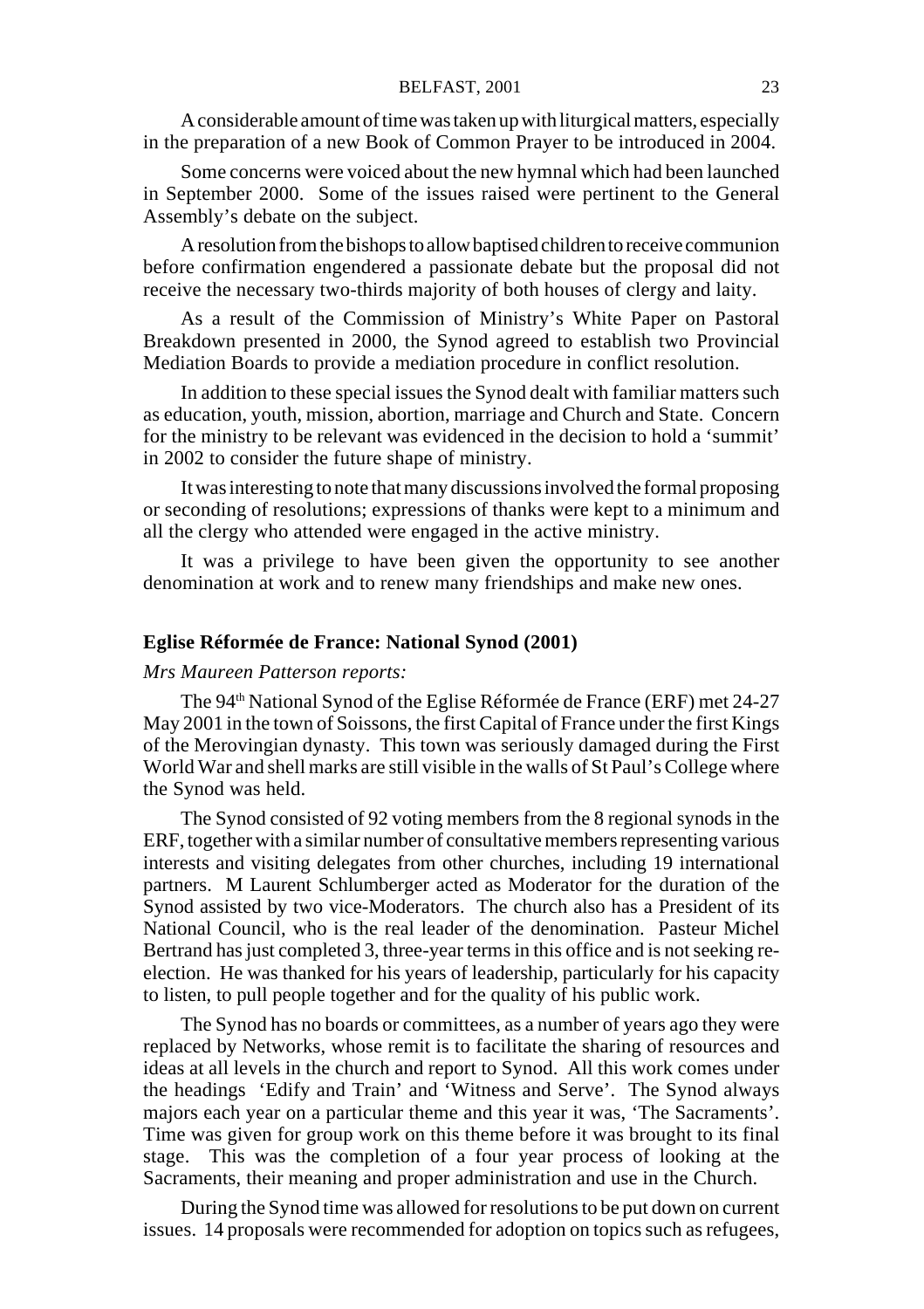action against torture, homosexuality, problems facing serving pastors today and that a future Synod should look at the meaning of mission for the ERF.

I was grateful for the invitation to attend the ERF Synod, for the warmth of the welcome and for the opportunity to see at first hand the similarities and differences between our two churches. There is much that we can learn from each other, so I hope that contacts will not only continue but also increase.

Moved by the Very Rev Dr S Hutchinson, seconded by the Rev R Vallely, and agreed:

1. That the Report be received.

2. That the recommended Order of Business be adopted.

3. That the resignations of Dr Margaret Haire and Mrs Joyce Moran be noted and that they be thanked for their services as Hospitality Secretaries.

4. That the professional amplification controller and the visual display operator be admitted to the private session.

5. That a grant of £10,500 be made from the Incidental Fund to the Arrangements Committee.

6. That the next General Assembly be held in Church House, Belfast on Monday, 10 June, 2002.

7. That the Communion Service in 2002 be held in the Assembly Hall.

8. That for an experimental period of two years a question about the representative elder to the General Assembly be included on the annual statistics sheet. This provision shall supplement and not replace the official Form of Commission.

Moved by the Very Rev Dr S Hutchinson, seconded by the Rev R F S Poots, and agreed:

9. That the resignation of Rev Roy Vallely as Convener of the Arrangements Committee be accepted, that he be thanked for his services, and that Rev Colin Morrison be appointed in his place.

Moved by the Very Rev Dr S Hutchinson, seconded by the Rev R Vallely, and agreed:

10. That the Business Board, with its associated working committee, for the ensuing year beginning 15 March, 2002 be appointed in accordance with Par 275 of the Code.

Moved by the Very Rev Dr S Hutchinson, seconded by the Rev R F S Poots, and agreed:

That in view of his service to the Church, especially as an Opening Night steward and as time-keeper at business Sessions of the General Assembly, Mr Herbert W Templeton be made a member of Assembly under Par 97(i) and Par 107(a) of the Code. **Mr H W Templeton**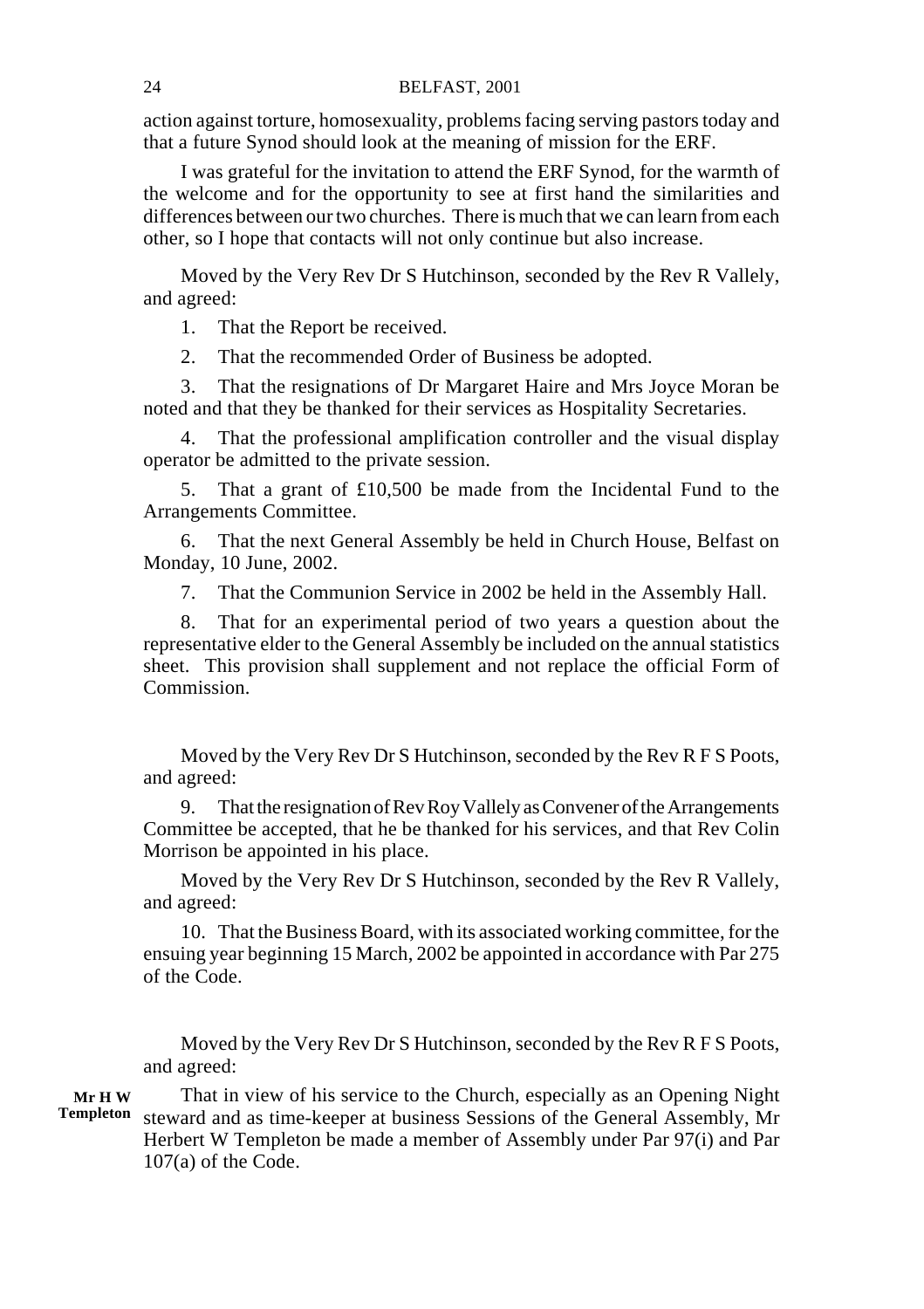The Report of the **Synods and Presbyteries** (Reports pp 80-90) was **Synods & Presbyteries** submitted by the Very Rev Dr S Hutchinson.

Moved by the Very Rev Dr S Hutchinson, seconded by the Rev R F S Poots, and agreed:

1. That the Report be received.

The **Corresponding Members** were received from the Church of Scotland. **Corresponding** These were Right Rev John Miller, and Miss Ann Lyall DCS. **Members**

The Moderator welcomed the Corresponding Members. The Right Rev John Miller replied and conveyed greetings.

The Moderator welcomed Rev Wm W Mahood, Corresponding Member of the United Reformed Church of the United Kingdom, and Rev J E Wynne Davies, a delegate from the Presbyterian Church of Wales. Rev J E Wynne Davies replied and conveyed greetings.

The Moderator welcomed other delegates. These were: Presbyterian Church of the Sudan: Rev Shawish Nyawelo Kir. Presbyterian Church of Pakistan: Rev Dr Maqsood Kamil. Presbyterian Church of East Africa: Rev Peter Kenyanjui. Rev Dr Maqsood Kamil and Rev Peter Kenyanjui replied and conveyed greetings.

The Moderator welcomed Rev Canon P F Patterson and Ms Kate Turner, delegates from the Church of Ireland; Rev Dr Kenneth A Wilson, Rev R D Rodgers, Mrs Irene McKeown, and Mr R S Strong, delegates from the Methodist Church in Ireland and Dr David Stevens from the Irish Council of Churches. Rev Dr Kenneth A Wilson replied and conveyed greetings.

The Report of the **BOARD OF MINISTRY AND PENSIONS** (Reports pp **BOARD OF** 271-276) was submitted by the Rev D S Graham, together with the following **& PENSIONS** Supplementary Report.

#### **BOARD OF MINISTRY AND PENSIONS - Supplementary Report**

#### **Committee on Retirements and Pensions**

The Scheme Actuary has issued a preliminary report on his Actuarial Valuation of the Ministers' Pension Scheme (1978) as at 31st December, 2000.

Since the previous Valuation, there has been a reducing level of return on investments and this, together with other changes in funding assumptions made by the Actuary, will result in a need for higher levels of funding to meet the benefits accruing.

The Committee will assess the situation when the final report is received from the Actuary and make appropriate recommendations.

Moved by the Rev D S Graham, seconded by the Rev J McVeigh, and agreed:

1. That the Report be received.

2. That Retired Ministers with pre 1978 service be paid in the current year **Central** a special grant, Code Par 315(5), of  $\hat{\pounds}$ 15 per month from Central Ministry Fund.

3. That the rate of Assessment for CMF in 2001 be 23.5p in £ of Stipend.

4. That the rate of Assessment for the Ministers Pension Scheme (1978) for 2001 remain at 16.25p in the £ of Stipend as shown in the column 'Stipend paid to the Minister' or as fixed by the Union Commission in the case of a vacancy. **Ministers' Pension Scheme (1978)**

**Ministry Fund**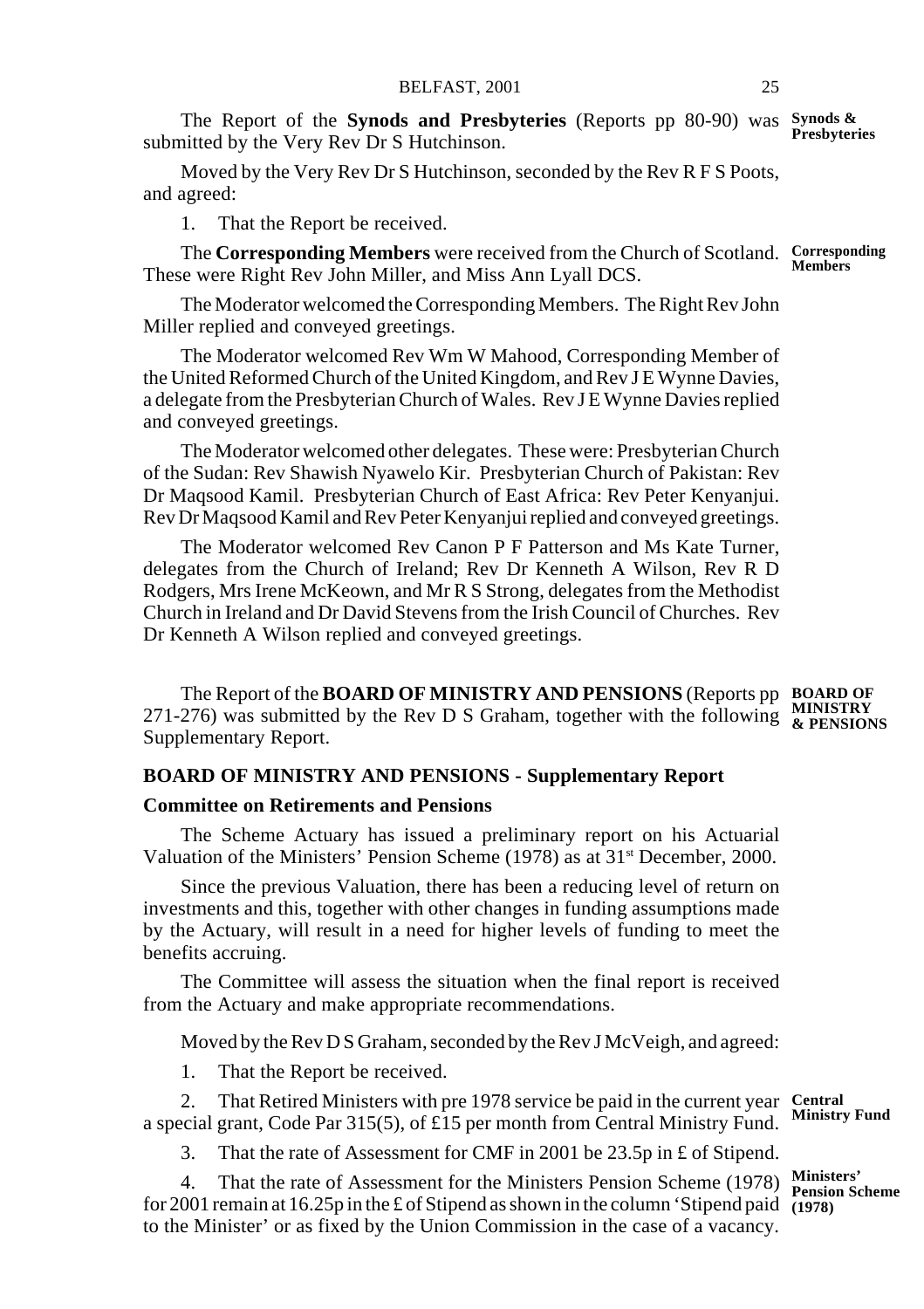| d                |                                     | remain at $12p$ in the £ of Stipend.                                                                                                                                                                    |
|------------------|-------------------------------------|---------------------------------------------------------------------------------------------------------------------------------------------------------------------------------------------------------|
| f<br>$\mathbf d$ | 7.                                  | That the rate of Assessment for the Widows of Ministers Fund for 20<br>remain at $6.75p$ in the £ of Stipend.                                                                                           |
| ı                | 8.                                  | That the retirement of Mr William Alexander as Co-Convener of<br>Central Ministry Fund be accepted, that he be thanked for his services, and t<br>Mr Jack Hutcheson be appointed in his place.          |
|                  | 9.<br>Code as follows:              | That the Board of Ministry and Pensions, with its associated work<br>committees for the ensuing year, be appointed in accordance with Par 288 of                                                        |
|                  |                                     | <b>Rev DS Graham, Conve</b>                                                                                                                                                                             |
|                  | (a)                                 | The Moderator and Clerk of Assembly, Convener of Union Commissi<br>Convener and Secretary Home Mission Committee; Revs DS Graham, DJ Bode<br>McVeigh, JL Casement; J Hutcheson, J Millar, N McLaughlin. |
|                  | (b)                                 | Rev JT Williamson; WJ Moorhead - A Sleator, N Greenlee - Rev V<br>McBride; S Cunningham — C Stanfield, J Magee — Revs ASThompson, J Briggs<br><b>Rev D Rankin; D Orr.</b>                               |
|                  | $\left( \mathbf{c} \right)$<br>Hoy. | Rev GA Preston; H Coulter - Rev Douglas Armstrong; JB Robinson<br>Rev R Kelly; L Montgomery — Revs JA Thompson, G Cunningham — FJ Hand                                                                  |
|                  | (d)                                 | Rev JS Dallas; B Gordon - Rev Dr Ian Hart; John McKeown - Rev<br><b>Maxwell</b> ; <b>H</b> McRoberts.                                                                                                   |
|                  | (e)                                 | Rev D Latimer; F Arbuckle - Rev S Stewart; J Boggs - Rev<br>McCormick; WC Henderson - Rev DS Graham; Noel Johnston.                                                                                     |
|                  | (f)<br>O Perry.                     | Rev J Carson; J Hodgins - Rev MR Burnside; J Jenkins - Rev SW R                                                                                                                                         |
|                  | A.                                  | CENTRAL MINISTRY FUND COMMITTEE (5)                                                                                                                                                                     |
|                  |                                     | Rev J McVeigh; J Hutcheson, Conver                                                                                                                                                                      |
|                  | (a)                                 | The Moderator and Clerk of Assembly, Rev J McVeigh; J Hutcheson.<br>Alexander; Rev DS Graham; J Millar; Revs DJ Boden, RL Craig, WJ (<br>Deputy Clerk, Clerk-Designate.                                 |
|                  | (x)                                 | Revs D Nesbitt, Robert Bell; DJ Clements, Adrian Patterson.                                                                                                                                             |
|                  | (y)                                 | Revs J Briggs, MR Burnside, S Stewart, D Armstrong, SW Rea;<br>Moorhead, J McKeown, O Perry.                                                                                                            |
|                  | В.                                  | <b>COMMITTEE ON RETIREMENTS AND PENSIONS (5)</b>                                                                                                                                                        |
|                  |                                     | Rev DJ Boden; J Millar, Conver                                                                                                                                                                          |
|                  | (a)                                 | The Moderator and Clerk of Assembly, Revs DS Graham, DJ Boder<br>McVeigh; J Hutcheson, J Millar, Clerk-Designate.                                                                                       |
|                  | (x)                                 | Sir Eric McDowell, DA Crowe, John McKeown.                                                                                                                                                              |
|                  | (y)                                 | Revs MR Burnside, D Armstrong, J Dallas, Alan S Thompson, WD McBr<br>R Kelly; N Johnston, H McRoberts.                                                                                                  |
|                  |                                     |                                                                                                                                                                                                         |
|                  |                                     |                                                                                                                                                                                                         |
|                  |                                     |                                                                                                                                                                                                         |

5. That the General Board be authorised to act for the General Assembly, during the coming year, in relation to any proposed change to the assessments and contributions for the Ministers' Pension Scheme (1978).

6. That the rate of Assessment for the Retired Ministers Fund for 2001 **Retired Ministers' Fund** 

7. That the rate of Assessment for the Widows of Ministers Fund for 2001 **Widows of Ministers' Fund** 

8. That the retirement of Mr William Alexander as Co-Convener of the Central Ministry Fund be accepted, that he be thanked for his services, and that **General**

**Rev DS Graham, Convener**

#### **Rev J McVeigh; J Hutcheson, Conveners**

- **(a) The Moderator and Clerk of Assembly, Rev J McVeigh; J Hutcheson, W Alexander; Rev DS Graham; J Millar; Revs DJ Boden, RL Craig, WJ Orr,**
- **(y) Revs J Briggs, MR Burnside, S Stewart, D Armstrong, SW Rea; WJ**

**Rev DJ Boden; J Millar, Conveners**

- **(a) The Moderator and Clerk of Assembly, Revs DS Graham, DJ Boden, J**
- **(y) Revs MR Burnside, D Armstrong, J Dallas, Alan S Thompson, WD McBride,**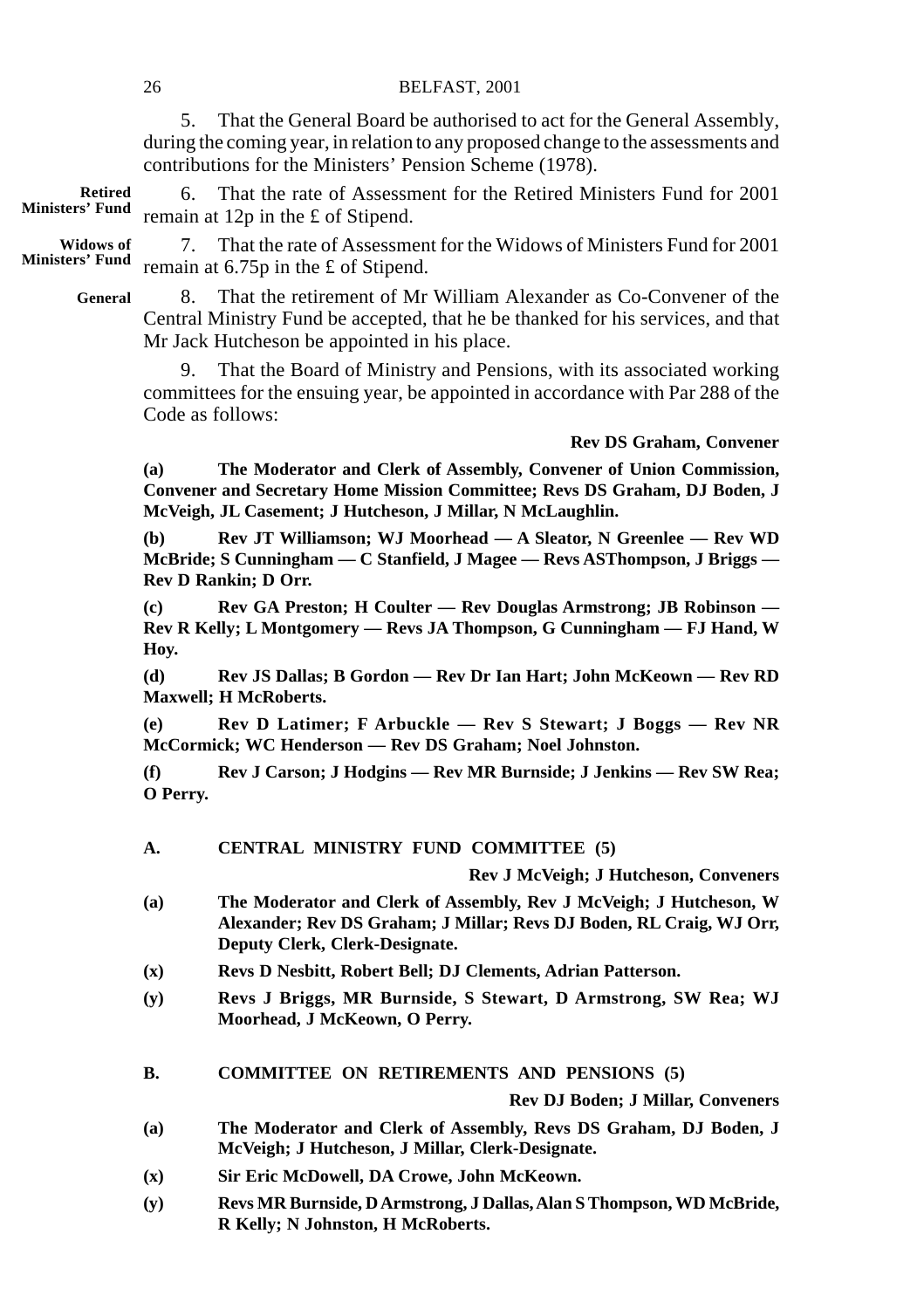#### **C. RETIRED MINISTERS' HOUSE FUND (5)**

#### **Rev JL Casement; N McLaughlin, Co-Conveners**

- **(a) The Moderator and Clerk of Assembly, Revs JL Casement, DS Graham; N McLaughlin, Financial Secretary**
- **(x) Rev James Clarke; D Carson, EA Jackson.**
- **(y) Revs J Briggs, JS Dallas, GA Preston, NR McCormick; J Hodgins, JB Robinson.**

The Report of the **Ad hoc Committee on the Tyrone Memorial** (Reports **Committee on** pp 283-285) was submitted by the Rev R Kelly. **Tyrone Memorial**

Moved by the Rev R Kelly, seconded by the Rev Dr W J Patterson, and agreed:

1. That the Report be received.

2. That the Scheme submitted by the Committee on the Tyrone Memorial come into operation on 1 January, 2002.

3. That stipends for the year 2002 be at the rate of the stipend for the year 2001 plus such increases as the Board of Ministry and Pensions may fix, unless the Union Commission determine otherwise in any particular case.

4. That the ad hoc Committee on the Tyrone Memorial be reappointed for a further year as follows:

#### **Rev R Kelly, Convener**

**The Moderator and Clerk of Assembly, Convener of Union Commission, Convener of the Board of Ministry and Pensions, Clerk of the Synod of Derry and Omagh; Revs James Lamont, MG McClelland, Dr Ian Hart, Raymond Kelly, Dr S Williamson, TP Fleming, Dr WJ Patterson, JI Davey, Dr IJ Wilson, IJ Patterson, MR Burnside, JA Noble, TWA Greer, KDW Crowe, RIA Allely, RB Savage; J Clarke, H McRoberts, NC Patterson, Ian Kelly, RW Vaughan.**

The **Overture anent Par 236** of the Code (Reports p 285) was submitted by **Overture anent** the Rev R Kelly. **par. 236**

Moved by the Rev R Kelly, seconded by the Rev Dr W J Patterson, and agreed:

That the Overture be received and that, under Par 111 of the Code, it be made the rule of the Church.

The Sederunt came to a close at 12.35 pm the Moderator pronouncing the Benediction.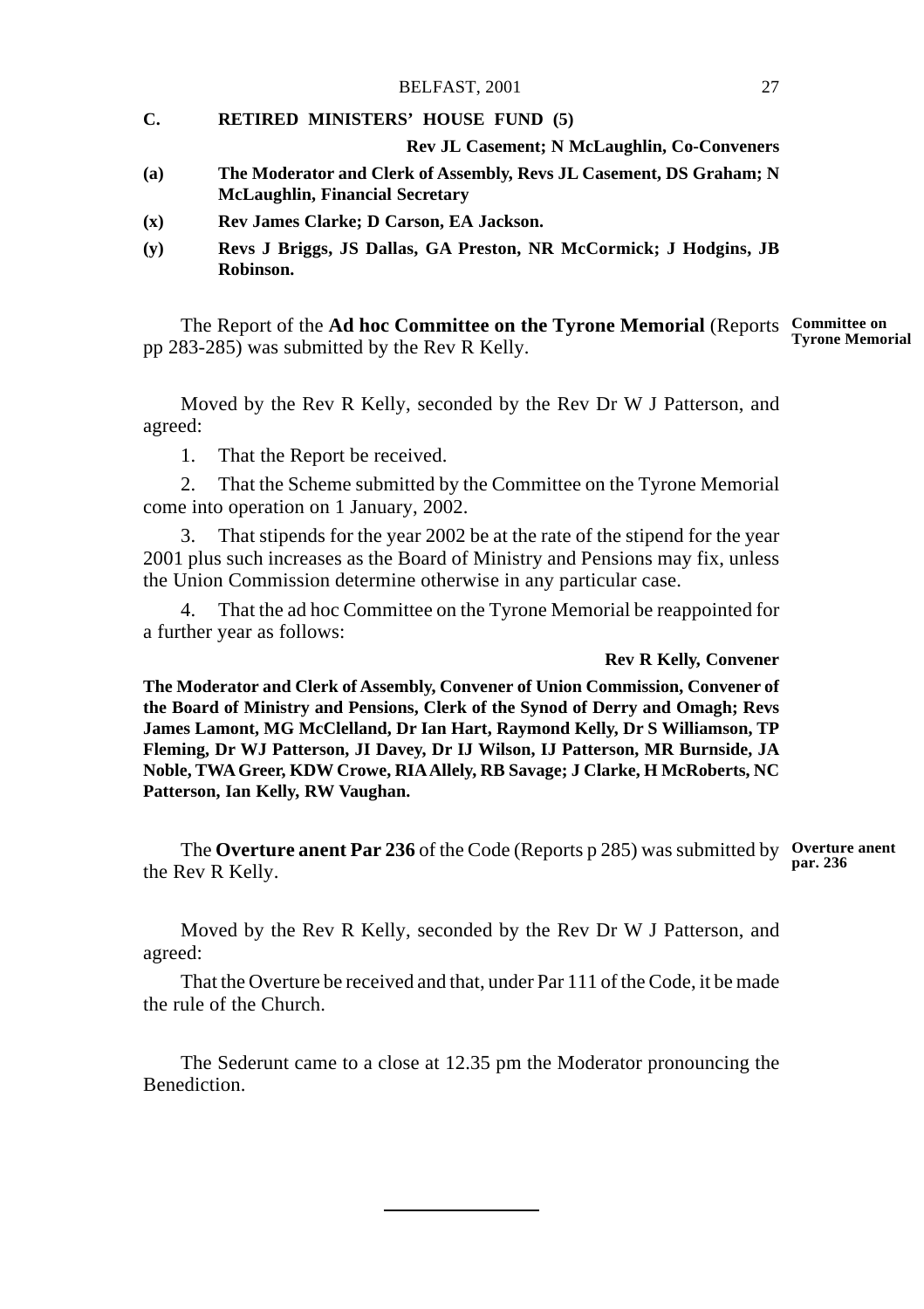# **THIRD SESSION**

**Tuesday, 5th June, 2001 Two o'clock. Afternoon**

The Assembly again convened, the Moderator leading in prayer.

The Report of the **PRESBYTERIAN WOMEN'S ASSOCIATION** (Reports pp 185-190) was submitted by Mrs Margaret Myers. **P W A**

Mrs. Maureen Patterson, PWA President, also addressed the Assembly.

Moved by Mrs Margaret Myers, seconded by the Rev R F S Poots, and agreed:

1. That the Report be received.

The Report of the **NOMINATION BOARD** (Reports pp 114-128) was submitted by the Very Rev Dr S Hutchinson. **BOARDNOMINATION**

> Moved by the Very Rev Dr S Hutchinson, seconded by the Very Rev Dr D H Allen:

1. That the Report be received.

Moved, as an amendment, by the Rev N W McAuley, seconded by the Rev A L Kirk:

That the Report be received and that the Nomination Board be instructed to readvertise the post of Clerk of Assembly.

On being put, the amendment was declared lost.

The original resolution, being put, was passed.

Moved by the Very Rev Dr S Hutchinson, seconded by the Very Rev Dr D H Allen, and agreed:

2. That Rev W S Marrs be appointed Secretary-Designate of the Overseas Board.

The Moderator informed the Rev W S Marrs of his election and, having subscribed the Westminster Confession of Faith, he was declared appointed after which he thanked the Moderator and the members of Assembly.

SUBSCRIPTION in terms of the General Assembly's Formula.

I believe the Westminster Confession of Faith as described in the Code, Chapter I, paragraphs 12-14, to be founded on and agreeable to the Word of God, and as such I subscribe it as the Confession of my faith.

> W S MARRS Attested by SAMUEL HUTCHINSON Clerk of Assembly 5th June, 2001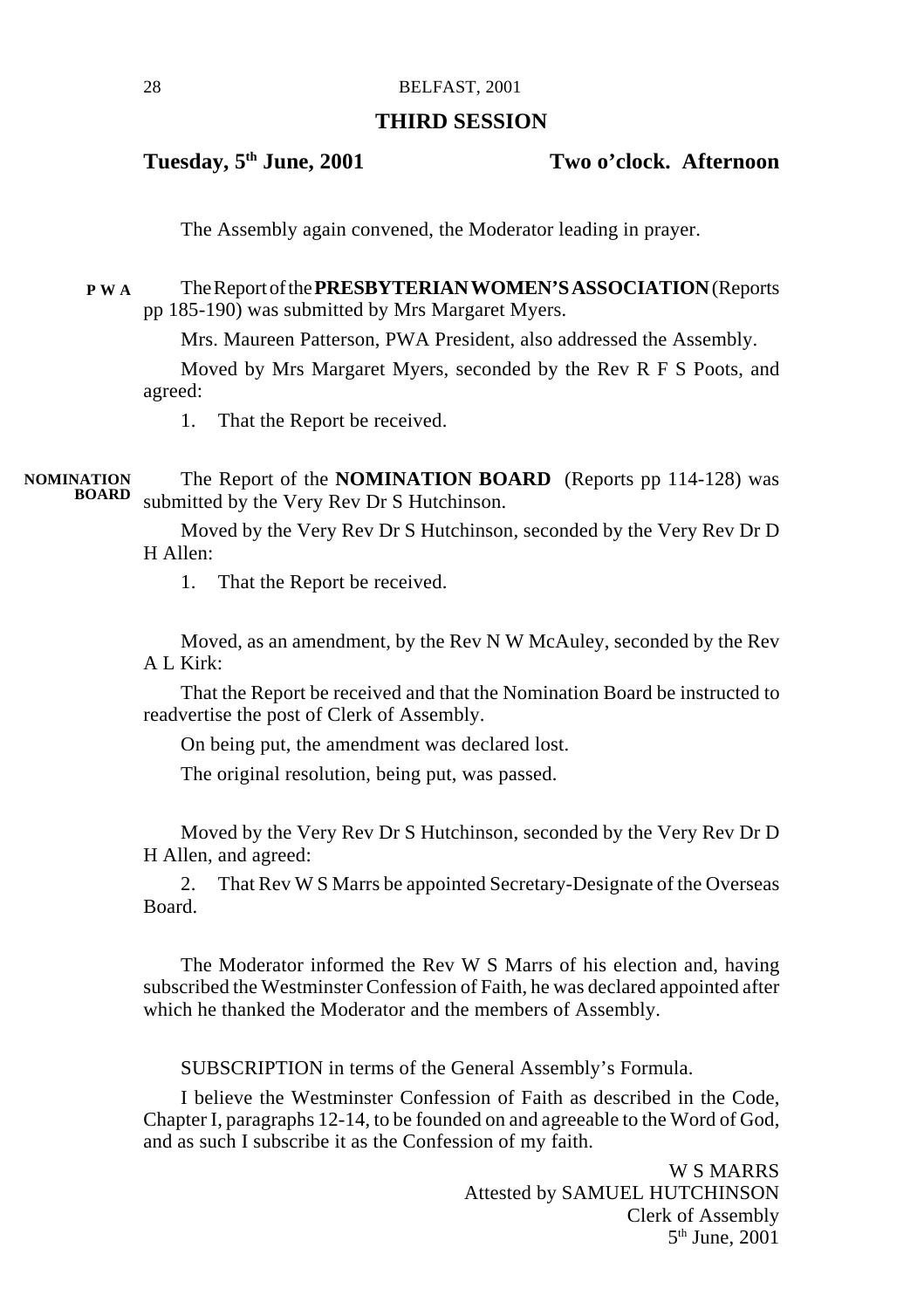The Moderator, leading in prayer, commended the Rev W S Marrs to the care and guidance of God.

The Assembly proceeded to consider the post of Clerk-Designate

In accordance with the rules of the Nomination Board the names of the Rev Dr Donald James Watts as nominee and the Rev Wilfred John Orr as second were submitted and a ballot was taken.

The Moderator declared the result as follows:

Rev Dr D J Watts ......................... 268 votes

Rev W J Orr ................................. 218 votes

Moved by the Very Rev Dr S Hutchinson, seconded by the Very Rev Dr D H Allen and agreed:

3. That the Rev Dr D J Watts be appointed Clerk-Designate of the General Assembly.

Voting: For .............................. 333 votes Against ....................... 272 votes

The Rev W J Orr proposed and the House agreed to make the decision unanimous.

The Rev Dr D J Watts was duly informed by the Moderator of his election and, having signed the following documents, was declared appointed.

The Rev Dr D J Watts thanked the Moderator and the members of Assembly.

SUBSCRIPTION in terms of the General Assembly's Formula.

I believe the Westminster Confession of Faith as described in the Code, Chapter I, paragraphs 12-14, to be founded on and agreeable to the Word of God, and as such I subscribe it as the Confession of my faith.

> DONALD J WATTS Certified by SAMUEL HUTCHINSON Clerk of Assembly  $5<sup>th</sup>$  June, 2001

#### The DECLARATION

I, Donald J Watts, having been chosen as Clerk-Designate of the General Assembly do hereby promise that I will faithfully discharge the duties of the office to which I have been appointed; and that I will carefully preserve and, when required by this Court, restore the records and other documents now intrusted, to my care.

> DONALD J WATTS Attested by SAMUEL HUTCHINSON Clerk of Assembly  $5<sup>th</sup>$  June, 2001

The Moderator, leading in prayer, commended the Rev Dr D J Watts to the care and guidance of God.

The Moderator, on behalf of the Assembly, instructed that the Rev Dr D J Watts be made a member of the appropriate Courts of the Church.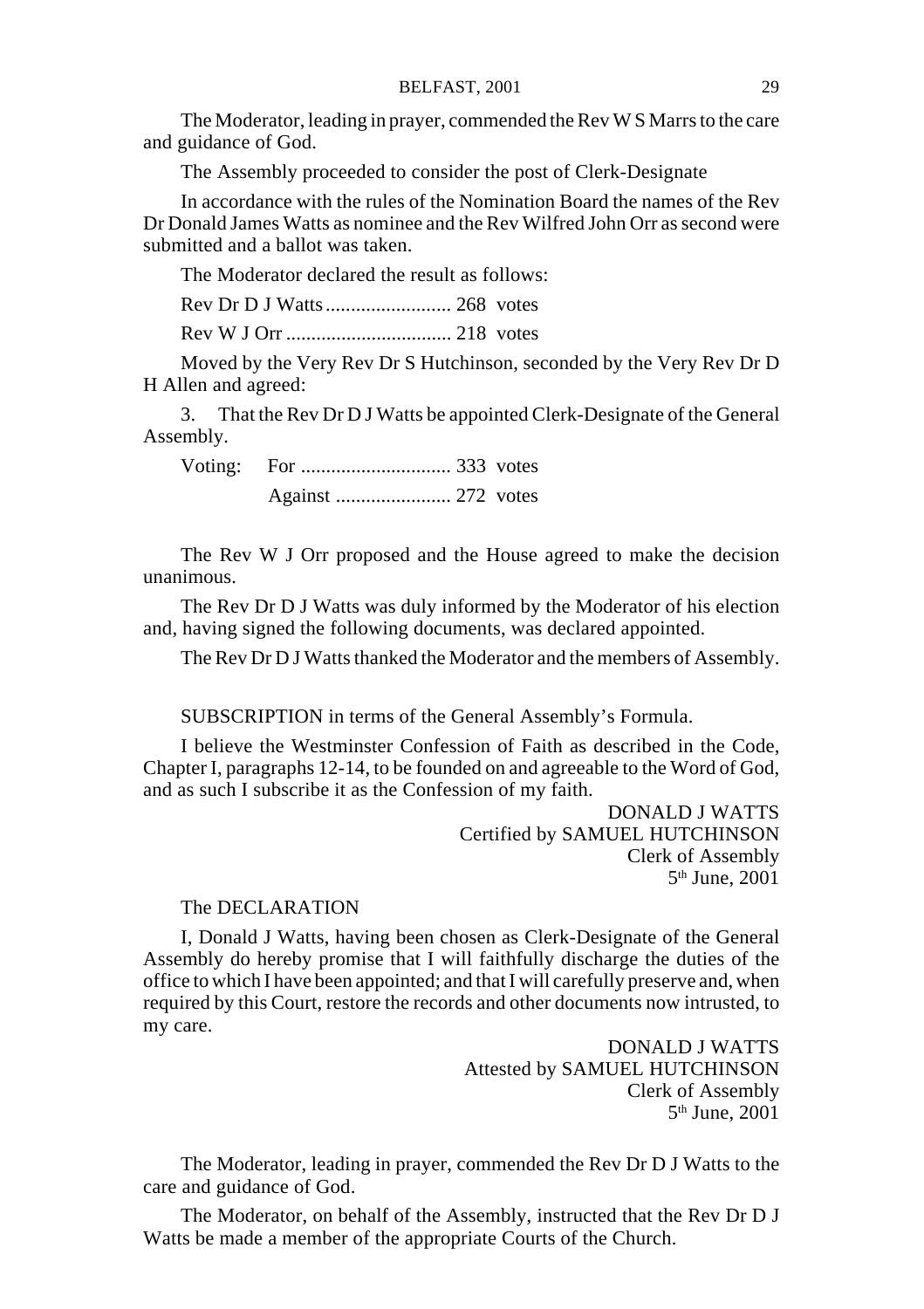Moved by the Very Rev Dr S Hutchinson, seconded by the Very Rev Dr D H Allen, and agreed:

4. That the experimental method of interviewing and nominating by a 10 member Panel be retained in the meantime as an alternative to the procedure set out in Par 276 of the Code, the General Assembly (or the General Board) to determine the method to be used for any particular appointment.

5. That the Nomination Board be appointed for the ensuing year in accordance with Par 276 of the Code as follows:

**The Clerk, Convener**

**(a) The Moderator and Clerk of Assembly.**

**(b\*) Revs AL Kirk, DJ Temple, D Knowles; H Plester, Maitland Eves, H Lennon.**

**(c\*) Revs PP Campbell, JA Beattie, SS McFarland; Dr RMcC McMillan, Leslie Morrell, RI Bashford.**

**(d\*) Revs A Boyd, DR Whitley, B Hughes; H McRoberts, Mrs Edna Murray, R McKeown.**

**(e\*) Revs James Clarke, JB McCormick, John F Murdoch; Mrs Rhona Ferguson, G Sproule, DM McCurry.**

**(f\*) Revs SW Rea, D Nesbitt, GA Mitchell; John Ellis, Samuel Anderson, Mrs D Holmes-Greer.**

**(g) The Clerk-Designate; Mrs Kathleen Mawhinney — Rev Dr DH Allen; Prof HF Nicholl — Rev RFS Poots; DF Adair.**

**Together with four "specialists" variously nominated for particular appointments.**

# **Intermission**

| <b>INTER-CHURCH</b><br><b>RELATIONS</b><br><b>BOARD</b> | The Report of the <b>INTER-CHURCH RELATIONS BOARD</b> (Reports pp)<br>129-140) was submitted by the Rev R Herron.                                                                                                                                                                                                                                                    |
|---------------------------------------------------------|----------------------------------------------------------------------------------------------------------------------------------------------------------------------------------------------------------------------------------------------------------------------------------------------------------------------------------------------------------------------|
|                                                         | Moved by the Rev R Herron, seconded by the Rev R F S Poots, and agreed:                                                                                                                                                                                                                                                                                              |
|                                                         | That the Report be received.<br>1.                                                                                                                                                                                                                                                                                                                                   |
| <b>Irish Church</b><br><b>Relations</b>                 | 2. That the following appointments be made:                                                                                                                                                                                                                                                                                                                          |
|                                                         | To the Irish Council of Churches - Revs S Anketell, C J Aitcheson, S J<br>Campbell; Mr N Chambers; Rev R Cobain; Mrs P Crossley; Revs A D Davidson,<br>G A J Ellis-Farquhar; Miss D Gilmour; Revs Dr R J G Gray, R Herron, Dr S<br>Hutchinson; Mrs M Irwin; Revs D B Knox, C D McClure, D Nesbitt; Mr J A<br>Patterson; Rev R F S Poots; Mr I Scott, Mrs E Sheppard. |
|                                                         | To the Irish Inter-Church Committee - Revs A D Davidson, Dr H A Dunlop.                                                                                                                                                                                                                                                                                              |
| <b>World Church</b><br><b>Relations</b>                 | 3. That the resignation of the Rev David Campbell as Convener of the<br>World Church Relations Committee be accepted, that he be thanked for his<br>services, and that Rev Gabrielle Ellis-Farquhar be appointed in his place.                                                                                                                                       |
|                                                         | 4. That Rev C D McClure be appointed to serve for the next three years as<br>the PCI representative on the Ecumenical Committee of the URC and as a voting<br>delegate at the URC General Assembly.                                                                                                                                                                  |
|                                                         | 5. That the General Assembly welcome the members of the Leuenberg<br>Assembly to their meeting in Belfast from 19-24 June 2001.                                                                                                                                                                                                                                      |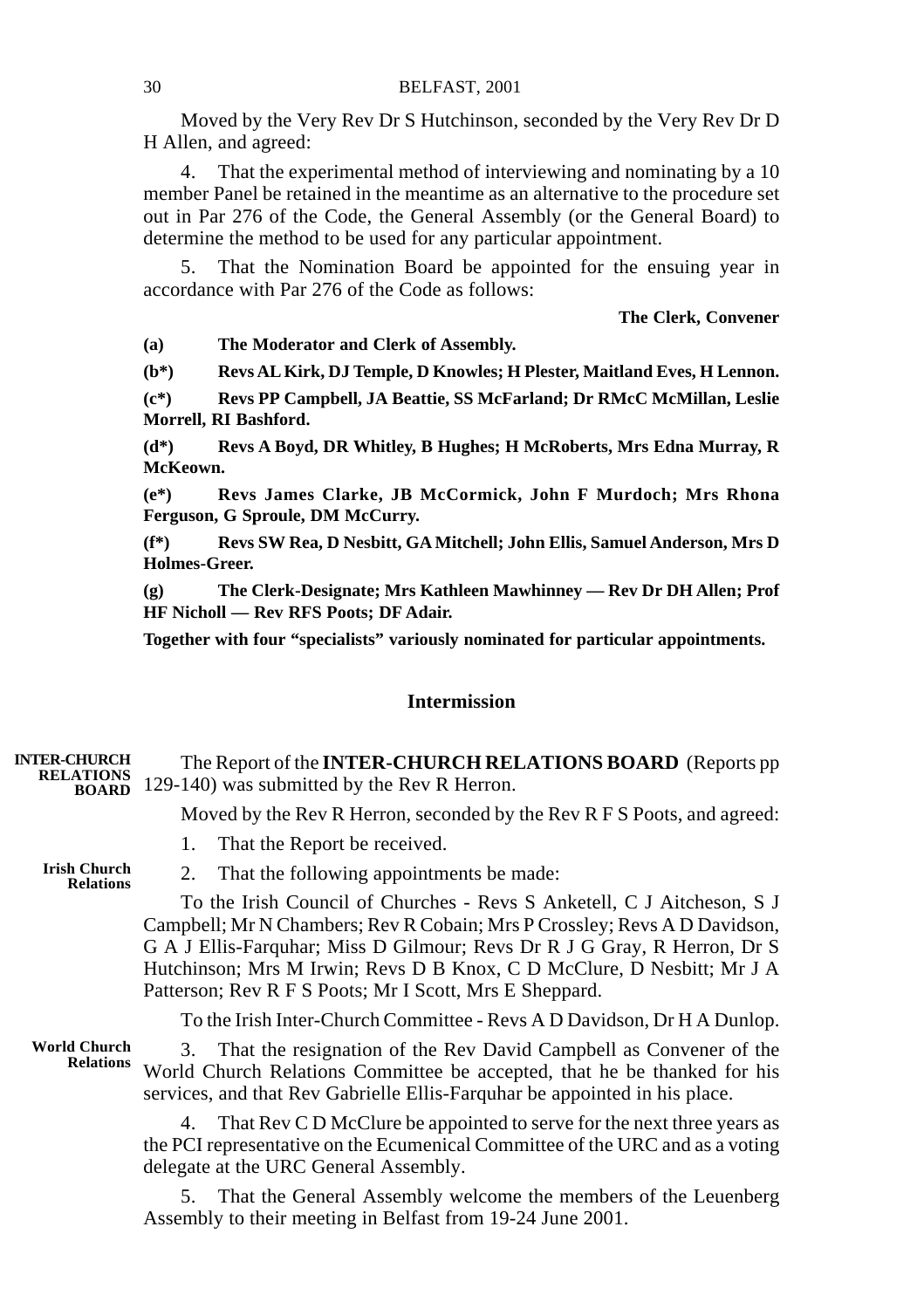6. That the General Assembly support the Tearfund campaign to encourage World 'Ethical tourism' and the Christian Aid "Trade for Life" campaign. 7. That Sunday 9 September, 2001 be observed as Racial Justice Sunday **Race** on the theme "One Race: The Human Race". 8. That the following grants be made from the Incidental Fund: Irish Council of Churches ............................................................... £16,400 Irish Inter-Church Meeting ............................................................... £8,000 Conference of European Churches ................................................... £3,350 Leuenberg Consultation .................................................................... £1,000 World Alliance of Reformed Churches ............................................ £9,785 Race Relations Grants: (i) Multi-Cultural Resource Centre, Bryson House, Belfast ..... £750 (ii) Diakonia Council of Churches, Durban, South Africa ...... £1,500 (iii) Churches Council for Racial Justice (Refugees and Asylum Seekers UK) ................................... £375 (iv) Christ Holiness Assembly International (Dublin)................. £375 General Work of the Board ............................................................... £5,000 9. That the following grant be made from the Incidental Fund: Leuenberg Assembly 2001 ................................................................ £5,000 **Development Relations Grants**

10. That the Inter-Church Relations Board, with its associated working **General**Committees, be appointed for the ensuing year in accordance with Par 278 of the Code as follows:

#### **Rev R Herron, Convener**

**(a) The Moderator, Clerk of Assembly, Rev R Herron, Conveners and Secretaries of the Home Mission Committee and Overseas Board, Professor of Systematic Theology at the Union Theological College, Superintendent of the Irish Mission, Overseas Board Representative, the Youth Officer.**

**(b) Rev WT Cordner; Mrs FM Watts — Revs AD Davidson, DH Gilpin — Rev Dr WJ Patterson; I Adair — Revs DJ Bruce, Dr RJG Gray — Revs CD McClure, R Murray — Revs JM Wade, AL Kirk.**

**(c) Rev JM Finlay; S Davison — Revs GAJ Ellis-Farquhar, FA Bradley — Revs JG Johnston, F Russell — Revs AC Rankin, JT Magowan — Rev D Bannerman; RJ Coulter.**

**(d) Rev JK Doherty; W Crawford — Rev Dr DC Irwin; D McCleery — Rev Joan Scott; AJ Kilgore.**

**(e) Revs David Latimer, GP Young — Revs SJ Gray, DS Irwin — Rev NS Harrison; Mrs CA Trimble — Rev WT Bingham; Miss B Miller.**

**(f) Rev CFD Clements; G Vance — Revs AV Martin, Denis Campbell — Rev David Nesbitt; W McConkey.**

**(g) Revs J Gordon, SJ Millar, DB Knox, N McAuley; Mrs P Crossley, D Hewitt.**

**A. WORLD DEVELOPMENT COMMITTEE (5)**

**Mrs H McCall, Convener**

**(a) Moderator, Clerk of Assembly, Rev R Herron; PWA Executive Secretary, Mrs H McCall; Overseas Board Representative.**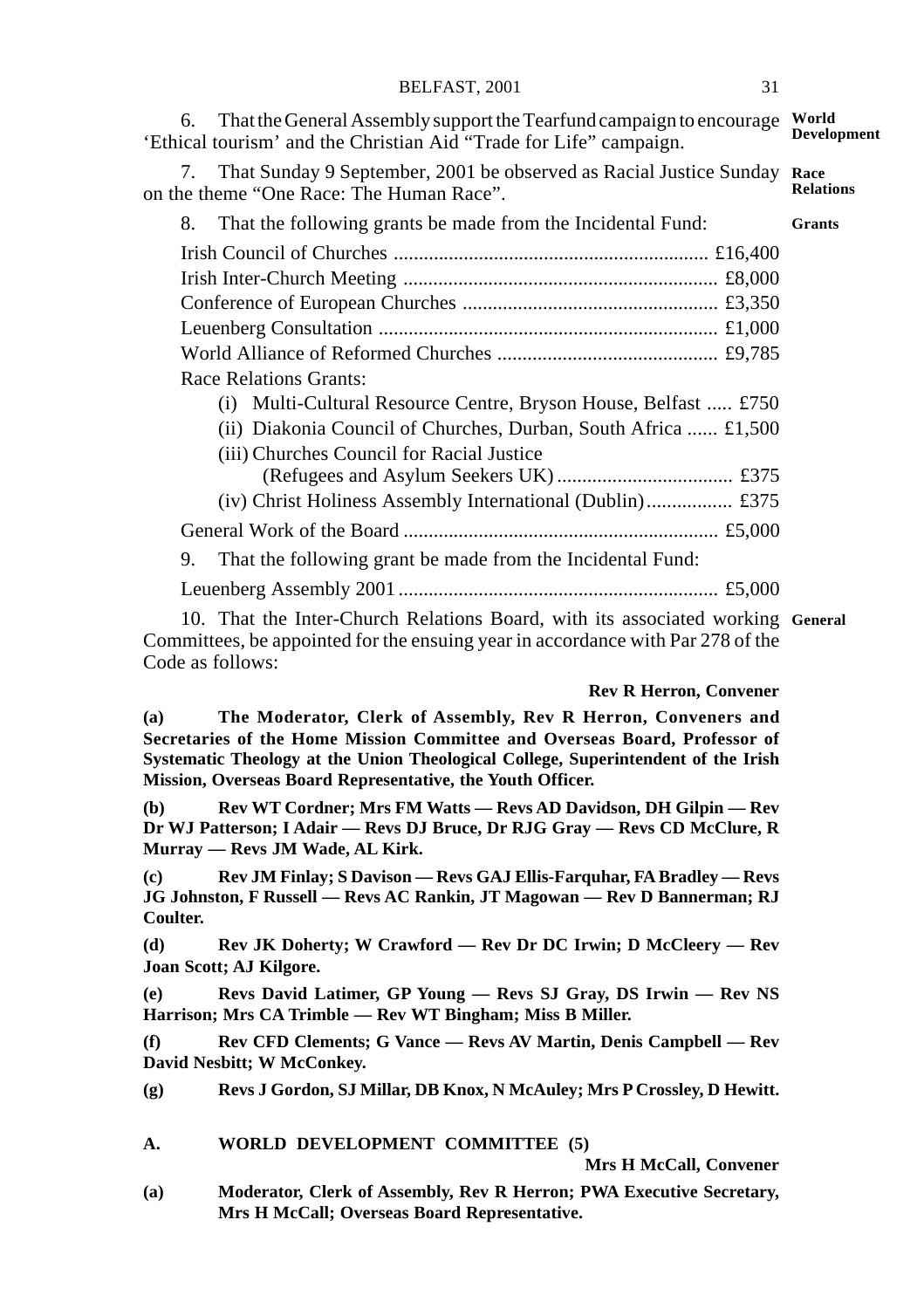| 32             | BELFAST, 2001                                                                                                        |
|----------------|----------------------------------------------------------------------------------------------------------------------|
| (x)            | Revs MCA Gray, Dr DJ Watts; J Doherty, Mrs Sheila Phillips.                                                          |
| (y)            | Revs Dr WJ Patterson, WT Cordner, CD McClure, D Nesbitt, JT Magowan,<br>DS Irwin, DJ Bruce, Denis Campbell.          |
| <b>B.</b>      | IRISH CHURCH RELATIONS COMMITTEE (5)<br><b>Rev AD Davidson, Convener</b>                                             |
| (a)            | Moderator and Clerk of Assembly, Revs R Herron, AD Davidson.                                                         |
| (x)            | Revs DJ McCarthy, M Hunter; D Montgomery, Miss D Gilmour.                                                            |
| (y)            | Revs D Bannerman, GP Young, CD McClure, JM Finlay, WT Bingham, Dr<br>DC Irwin, NS Harrison, JG Johnston.             |
| C.             | WORLD CHURCH RELATIONS COMMITTEE (5)<br>Rev GAJ Ellis-Farquhar, Convener                                             |
| (a)            | Moderator and Clerk of Assembly, Revs R Herron, GAJ Ellis-Farquhar,<br><b>Overseas Board Representative.</b>         |
| (x)            | Revs SE Hughes, WJA Sleith; Mrs M Irwin, Miss A Taylor.                                                              |
| (y)            | Revs FA Bradley, AC Rankin, D Bannerman, CD McClure, Denis Campbell,<br>AD Davidson, N Harrison; A Kilgore.          |
| D.             | RACE RELATIONS COMMITTEE (5) Rev Dr RJG Gray, Convener                                                               |
| (a)            | Moderator and Clerk of Assembly, Overseas Board Secretaries, Revs R<br>Herron, Dr RJG Gray.                          |
| $(\mathbf{x})$ | D Boyd, Ms Fee Ching Leong; Revs A Boal, K Meyer.                                                                    |
| (y)            | Revs CFD Clements, Joan Scott, F Russell, GAJ Ellis-Farquhar, Denis<br>Campbell; W Crawford, AJ Kilgore, RJ Coulter. |
|                |                                                                                                                      |

#### **UNION COMMISSION**

The Report of the **UNION COMMISSION** (Reports pp 59-78) was submitted by the Rev W J Orr.

Moved by the Rev W J Orr, seconded by the Rev J Gordon, and agreed:

1. That the Report be received.

Moved by the Rev W J Orr, seconded by the Rev J Gordon:

2. That 1,000 copies of the Guidelines on Manses, as printed in the Appendix, together with the Guidelines on Redundant Manses (Reports 1980, 1992 and 1994) and the Church Architecture Committee's Guidelines on New Manses (Reports 1994) be printed in Booklet Form as a charge upon the Incidental Fund.

Moved, as an amendment, by Mr H L Todd, seconded by Mr T Nicholl:

That the Guidelines on Manses be sent down to Congregational Committees for report to Presbyteries and that Presbyteries report to the Convener of the Union Commission, taking into account comments from the Congregational Committees, not later than 31 December, 2001.

On being put, the amendment was declared lost.

The original resolution, being put, was passed.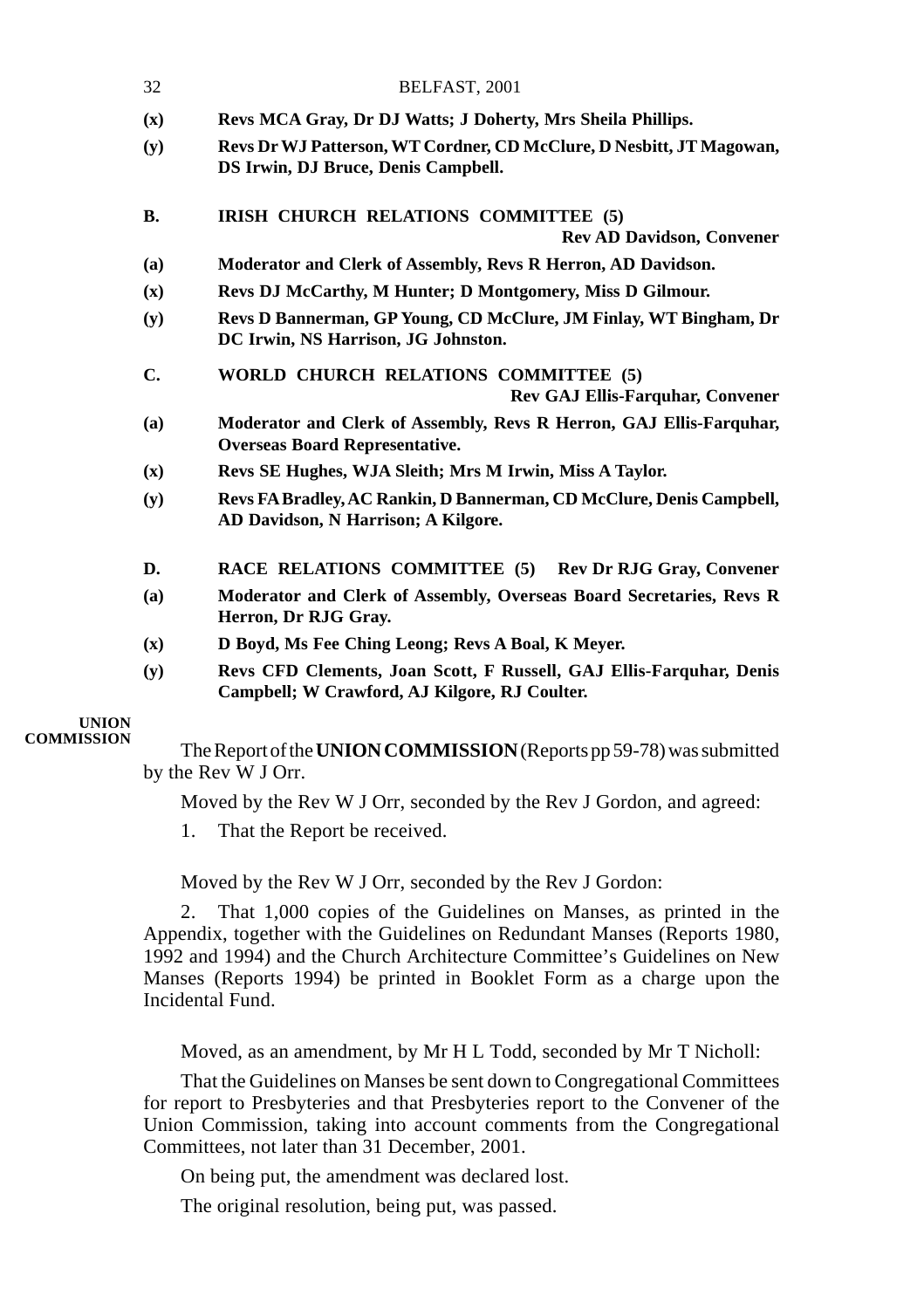Moved by the Rev W J Orr, seconded by the Rev J Gordon, and agreed:

3. That the CMF be authorised to pay grants towards expenses incurred by ministers in congregations, up to a limit of £5,100 for ministers residing in Northern Ireland, and IR£5,800 for ministers residing in the Republic of Ireland, within the terms of resolution 3, p 70 General Assembly Minutes 1998.

4. That the Union Commission, with its associated working committee, be appointed for the ensuing year in accordance with Par 128 of the Code as follows:

> **Rev WJ Orr, Convener Rev SA Matthews, Secretary**

**(a) The Moderator and Clerk of Assembly, Convener and Secretary of HM Committee, Superintendent of the Irish Mission, Conveners of Church Extension, and CMF Committees, Convener of Ministry and Pensions Board, Revs SA Matthews, WJ Orr.**

**(b\*) Revs RE Boggs, SA Matthews; TA McNeely, Albert Maxwell, Wm Grills, Mervyn Spence.**

**(c\*) Revs Dr RI Birney, I McClean, TR Graham, WI Hunter; HL Todd, JW Petrie.**

**(d\*) Revs TV Patterson, Dr I Hart, WJR Robinson; J Wilson, R McClung, L Holly.**

**(e\*) Revs TJ Conway, GD Simpson, Dr J Fell; Mrs L Thompson, R Forbes, TR Reid.**

**(f\*) Revs GJ Mackarel, KJC McConnell, Charles McCurdy, B Brown; Eric Latimer, Miss J Binnie.**

**(g) Revs CD McClure, James Gordon, JI Mairs, JNI McNeely, P Dalzell, DC Porter; Lyle Cubitt, RJ Davidson, W Alexander.**

#### **A. PERSONNEL AND PLANNING COMMITTEE (5)**

**Rev CD McClure, Convener**

- **(a) The Moderator and Clerk of Assembly, Revs WJ Orr, Professor of Practical Theology, HM representatives, PWA representatives, Church Extension representatives, Rev J McVeigh; W Alexander; Rev CD McClure, Chairman of Union Commission.**
- **(x) Rev TJ McCormick; H Smyth, Miss D Shannon, Jack Hutcheson.**
- **(y) Revs TV Patterson, Dr Ian Hart, GJ Mackarel, Dr J Fell, TJ Conway, SA Matthews; R McClung, A Maxwell.**

The **Overtures anent Pars 193(1)(a)(i) and 193(2)(a)** of the Code (Reports **Overtures anent** pp 78-79) were submitted by the Rev W J Orr. **Par 193**

Moved by the Rev W J Orr, seconded by the Rev J Gordon, and agreed:

That the Overtures be received and, that under Par 111 of the Code, they be made the rules of the Church.

The **Overture anent Par 274(4)** of the Code (Reports p 79) was submitted **Overture anent** by the Rev W J Orr. **Par 274(4)**

Moved by the Rev W J Orr, seconded by the Rev J Gordon, and agreed:

That the Overture be received and that, under Par 111 of the Code, it be made the rule of the Church.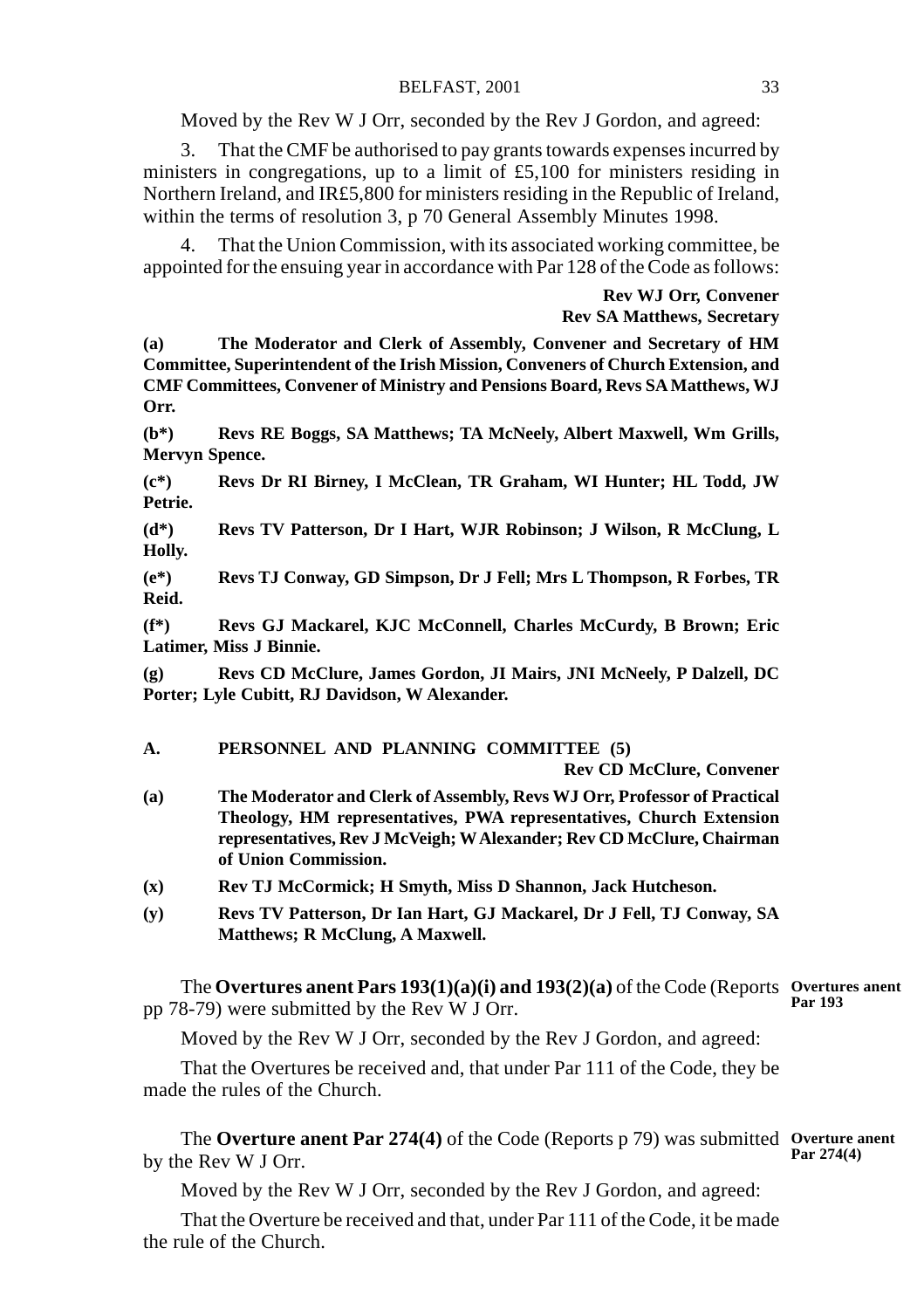The Report of the **YOUTH BOARD** (Reports pp 211-219) was submitted by the Rev R J Hyndman. **YOUTH BOARD**

> Moved by the Rev R J Hyndman, seconded by the Rev D J Montgomery, and agreed:

1. That the Report be received.

2. That the Revs R J Hyndman, Dr William Crawley, John Peacock and Mr Trevor Long be appointed as representatives on the Youth Link NI Council and the Board of Management of the Churches Youth Service Council.

3. That the following grants be paid from the Incidental Fund:

- Youth Link NI £6,500
- PCI Family Holiday £6,000

4. That the resignation of the Rev David Stanfield as Convener of the Youth Training and Resources Committee be accepted, that he be thanked for his services and that the Rev Jonathan Moxen be appointed in his place.

5. That the Youth Board, with its associated working committees for the ensuing year, be appointed in accordance with Par 283 of the Code as follows:

> **Rev RJ Hyndman, Convener Miss R Stirling, Secretary**

**(a) The Moderator and Clerk of Assembly, Convener of Evangelism and Christian Training Committees, Education Board Secretary, Sunday School Organiser, University Chaplains, Rev RJ Hyndman, Youth Officer.**

**(b) Revs AM Bates, W Sinclair — Rev JWP McConnell; Allen Foster — Rev. M Stanfield; Nathan Conkey — S Macfarlane, E Poots — Rev I Harbinson; Miss Diane Johnston — M Peacock, Miss E Wallace.**

**(c) Revs AWT Brown, KA Drury — Rev RJ Beggs; R Logan — Revs CJ Aitcheson, JG Johnston — Rev EJ Hyndman; S Tweed — Rev PE Dickinson; Miss L McMahon.**

**(d) Rev P Thompson; I Carton — Rev T Wilson, Miss H Murray — Rev J Peacock; G Hamilton.**

**(e) Rev G Stockdale; K McCrossan — Rev Dr C Glass; Wm Semple — Rev JR Burnett; Miss M Guy — Revs JH Flaherty, RA McLernon.**

**(f) Revs A Carson, JG Jones — Revs Andrew Smith, Keith McCrory — Kieran Kelly, Miss P Patton.**

**(g) Miss A Morrow, Miss Elaine Johnston, Miss Pauline Wilson, Mrs Margaret McCreedy, Mrs R McKnight, Miss Anne Houston, Mrs Maureen Blake, Mrs Heather Carey, Mrs Heather McCartney, Miss Gillian Kerr, Mrs Karen Black, Mrs Ellen Wilmont, Ivan Ferris, Reuben McCormick, Trevor Long, David Laney, Christian Hofstra, David Pattison, T Bruce; Rev RS Stockman.**

- **A. YOUTH EVENTS COMMITTEE (5) Rev JWP McConnell, Convener**
- **(a) The Moderator and Clerk of Assembly; Rev RJ Hyndman, JWP McConnell; Youth Officer, Sunday School Organiser.**
- **(x) Miss Gail Neill, Alan Meban, Shane Tucker.**
- **(y) Revs KA Drury, AJMcL Smith, EJ Hyndman, J Burnett; Ian Carton, Stephen Macfarlane.**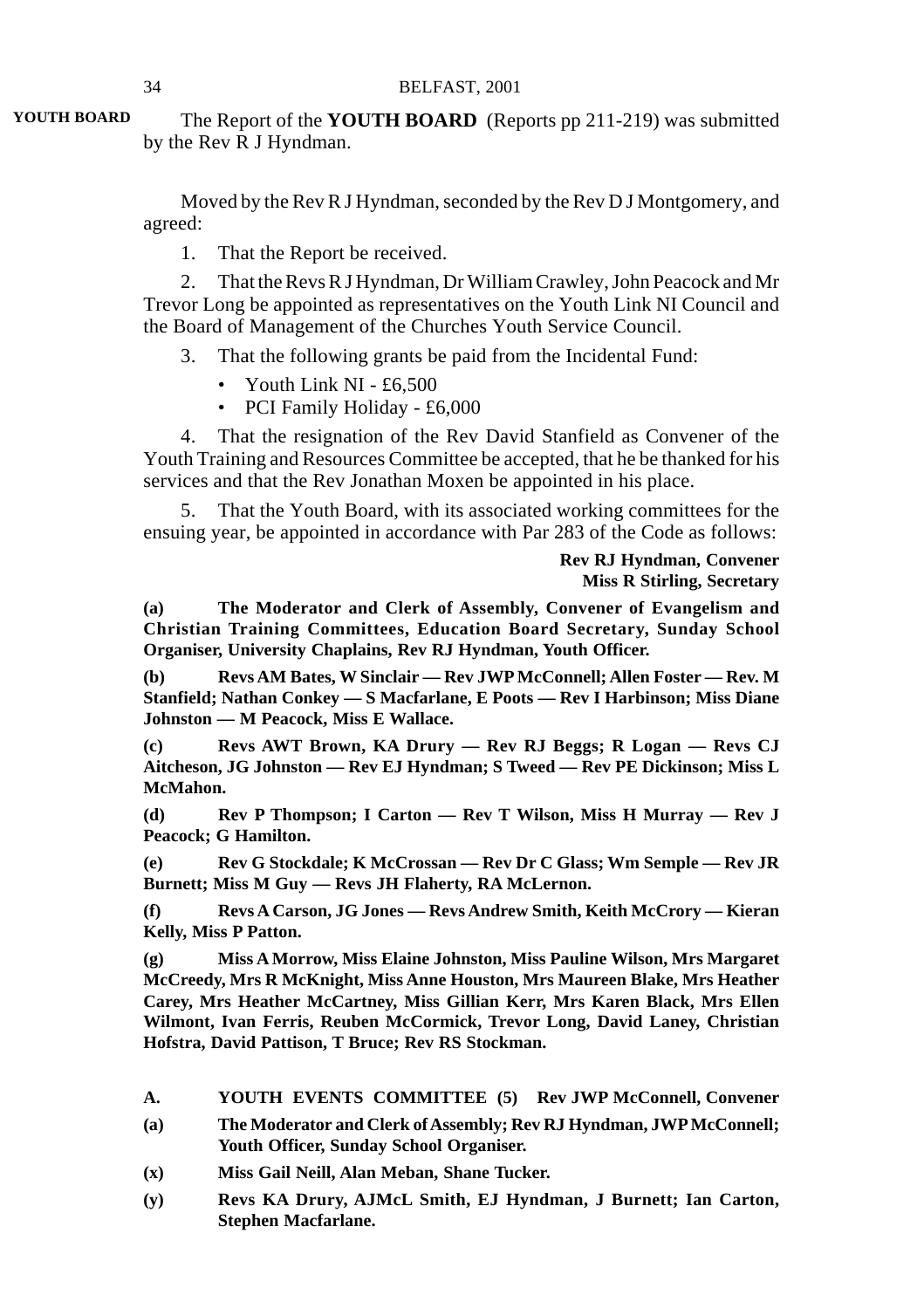#### **B. YOUTH TRAINING AND RESOURCES COMMITTEE (5)**

**Rev Jonathan Moxen, Convener**

- **(a) The Moderator and Clerk of Assembly; Revs RJ Hyndman, David Stanfield, Jonathan Moxen; Youth Officer, Youth Development Officers.**
- **(x) Revs D Montgomery, Dr William Crawley; Paul Bowman, Tim Garrett.**
- **(y) Revs Dr C Glass, M Stanfield, J Peacock, K McCrory, JG Jones; Miss P Patton, Miss D Johnston, Miss Lorna McMahon.**
- **C. YOUTH HOME MISSION COMMITTEE (5)**

**Rev DJ Paul, Convener**

- **(a) The Moderator and Clerk of Assembly; Revs RJ Hyndman, DJ Paul; Youth Officer, Youth Development Officers, Evangelism Promoter.**
- **(x) Rev Andrew Thompson; Miss Louise McDowell, Miss Judith Mackay.**
- **(y) Revs Wm Sinclair, JH Flaherty, RJ Beggs, PE Dickinson, Philip Thompson; Nathan Conkey.**
- **D. YOUTH OVERSEAS COMMITTEE (5)**

**Rev PC Lyle, Convener**

- **(a) The Moderator and Clerk of Assembly; Revs RJ Hyndman, PC Lyle; Youth Officer, Overseas Board Representative.**
- **(x) Richard Ross, Miss Cheryl Reid, Miss Rosemary Dickie.**
- **(y) Revs RA McLernon, A Carson, EJ Hyndman, AJMcL Smith, Graeme Stockdale; Keith McCrossan.**
- **E. YOUTH CENTRES COMMITTEE (5)**

**Rev DIJ McNie, Convener**

- **(a) The Moderator and Clerk of Assembly; Revs RJ Hyndman, DIJ McNie; Youth Officer, Centre Director, Convener Youth Training and Resources Committee, Youth Board Development Officer.**
- **(x) Revs TD Gribben, B McMillen; C Graham, Mrs S Maginnis.**
- **(y) Revs JG Johnston, AWT Brown, CJ Aitcheson, I Harbinson; M Peacock, Stephen Tweed, Miss H Murray, E Poots.**

The Sederunt came to a close at 5.50 pm, the Moderator pronouncing the Benediction.

# **FOURTH SESSION**

Wednesday, 6<sup>th</sup> June, 2001 **Half past nine o'clock. Forenoon** 

The Assembly again convened, the Moderator leading in prayer.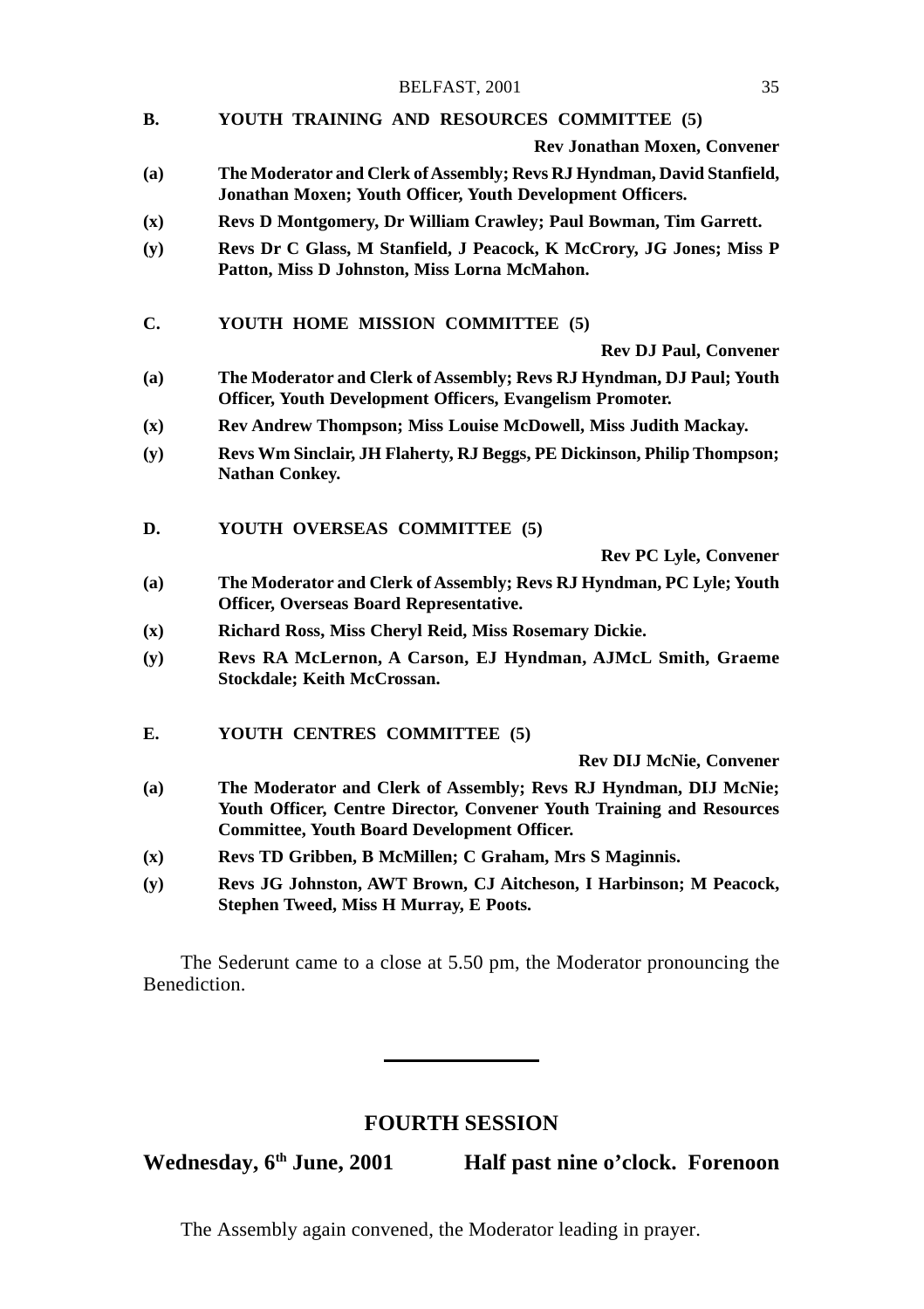**Church & Government Committee** The Report of the **Church and Government Committee** (Reports pp 27-49) was submitted by Mr G McCullagh, together with the following Supplementary Report.

# **Church and Government Committee – Supplementary Report.**

1. Because of the widespread incidences of foot-and-mouth disease, the Westminster elections as well as local government elections in the United Kingdom were postponed until Thursday  $7<sup>th</sup>$  June 2001.

2. The results of these elections, along with a Referendum in the Republic of Ireland on the European Nice Treaty, could have widespread consequences at European, national, provincial and local levels. If the Republic of Ireland votes "No" in the referendum it will throw the European Union into confusion. It is important that people exercise their franchise and vote.

3. Many communities are marked by the overbearing control of paramilitary groups, resulting in the rule of law slipping from the hands of normal authorities. The ultimate consequence is that people become controlled by and dependent upon these groups and their freedom and rights are denied.

Moved by Mr G McCullagh, seconded by the Very Rev Dr J Dunlop, and agreed:

1. That the Report be received.

2. That the General Assembly note with concern the difficulty of families working in Dublin who are forced to live outside the city and commute long and stressful distances.

3. That the General Assembly compliment the Garda Siochana on their success in recently bringing to justice members of drug gangs and call upon the governments in both parts of Ireland to make adequate resources available to combat this threat to normal society.

4. That the General Assembly welcome the creation of the Northern Ireland Organised Crime Task Force.

5. That the General Assembly, conscious of the suffering and fear caused to many communities by vigilantism - deep seated in Northern Ireland and rising in the Republic of Ireland - declare that this should never be accepted as a normal way of ordering society.

6. That the General Assembly encourage political representatives in both parts of Ireland to vigorously pursue policies which will engender maximum confidence across the ancient divisions in this society.

7. That the General Assembly acknowledge the importance of establishing effective communication between the Presbyterian Church in Ireland and political authorities in Belfast, Dublin, London and Brussels.

8. That the General Assembly, believing that convicted prisoners associated with paramilitary groups have been treated with generosity, call upon those same paramilitary groups to reciprocate those generous actions by decommissioning their weapons, the absence of such action being experienced by many people as threatening, unhelpful and insulting.

9. That the General Assembly call for the new Police Board to be brought into operation without further delay and encourage people to apply for membership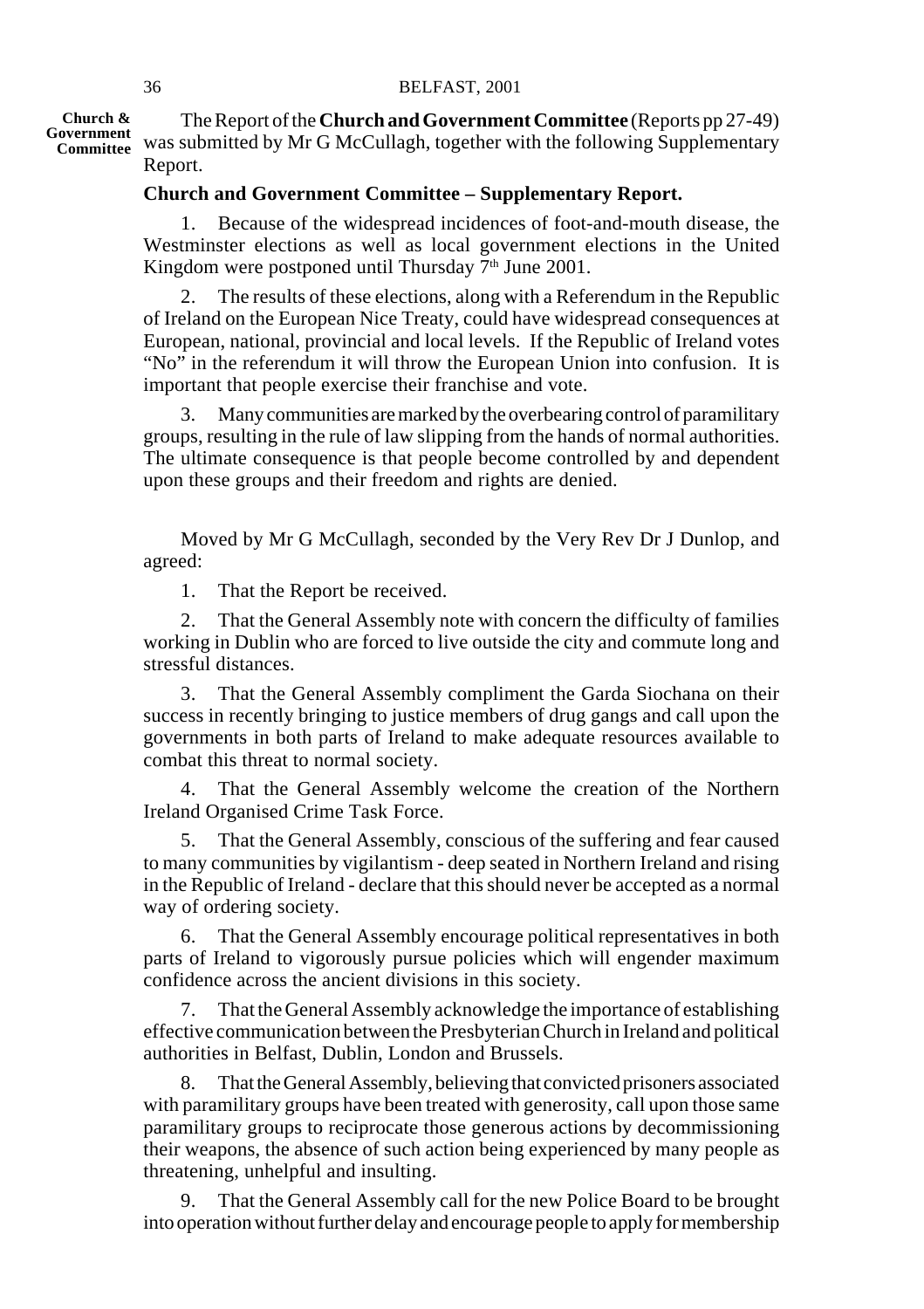of the new Police Service of Northern Ireland and urge the whole community to actively support the new arrangements.

10. That the General Assembly, conscious of the needs of victims of the troubles, welcome the significant additional funding being provided by the government and call upon congregations to be aware of the long term needs of victims for spiritual, relational and practical support.

11. That the General Assembly encourage voters to exercise their privileges and fulfil their responsibilities in voting in the elections and the Referenda, bearing in mind the importance of conciliation and of the needs of their neighbours as well as of themselves.

12. That the General Assembly convey their sympathy to the farming community and to all others whose livelihoods have been affected by the footand-mouth disease, especially to those who will receive no compensation.

13. That the General Assembly affirm the importance of Human Rights and Human Responsibilities in creating and sustaining a society where both individuals and communities are important.

14. That the General Assembly welcome the decision of the Irish Government to introduce a Bill to incorporate the European Convention on Human Rights into Irish law.

15. That a grant of £3,000 be paid to the Church and Government Committee from the Incidental Fund.

## **Intermission**

The Report of the **GENERAL BOARD** (Reports pp 5-26) was submitted by **GENERAL** the Very Rev Dr S Hutchinson, together with the following Supplementary **BOARD**Report.

## **GENERAL BOARD - Supplementary Report**

## **Church House Staff**

As indicated in Reports 2001 p 20 the General Board's ad hoc Committee has proceeded to consider the position of Deputy Clerk of the General Assembly and Assistant General Secretary. The sequence of events will be that the new Clerk-Designate will take up duty in September this year and that Rev R F S Poots will retire next year. It is envisaged that a new Deputy Clerk will be appointed in June 2003, when the Clerk-Designate takes over the Clerkship.

The present job description for the Deputy Clerk is very wide, including duties as Education Secretary and Home Mission Secretary, as well as helping the Clerk. All three areas of work have now developed to such an extent that it is no longer reasonable to ask one person to undertake all of them.

The ad hoc Committee therefore proposes to confer with the Education Board, the Board of Mission in Ireland and any other interested parties with a view to presenting a job description for the next Deputy Clerk to the General Assembly in 2002.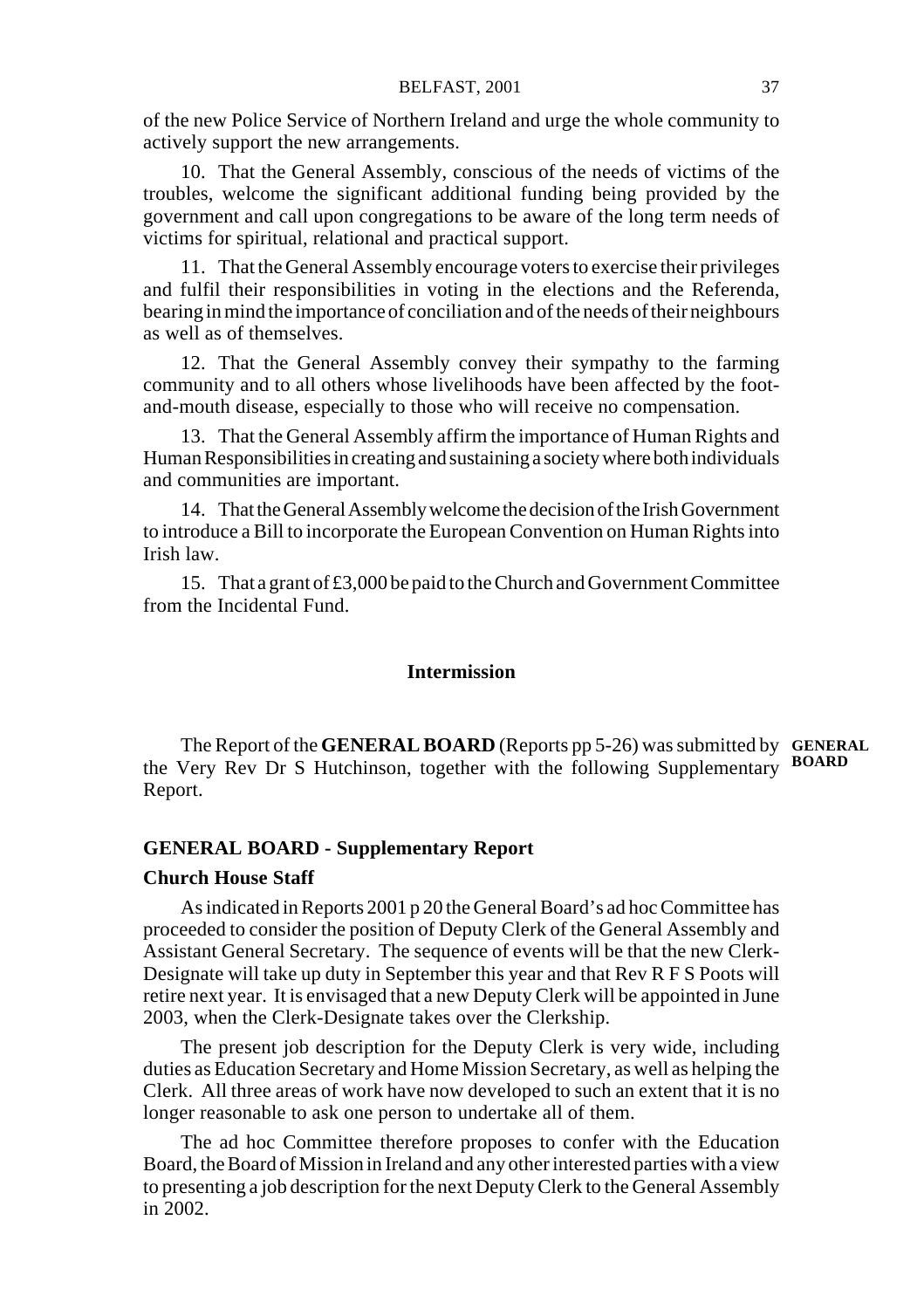In the meantime the ad hoc Committee requests that the General Board be given full Assembly powers to deal with any development in the next twelve months that could have a bearing on this matter.

It would also be advisable for the Clerk-Designate to be able to attend all Boards and Committees on the same basis as the Clerk.

Appropriate additional resolutions are appended.

## **Presbytery Visitations Sub-Committee**

To assist discussion of resolutions 11 and 12 we reprint an extract from Reports 1998 which gives an outline of the new Consultation process. There has been extensive discussion since then but no material change in the planned procedure.

- *4. The process as currently envisaged would proceed as follows:*
- *(i) The congregation would be notified by the Presbytery that the consultation is to take place and its leaders asked to provide answers to questions relating to the following areas of congregational life – worship, fellowship, discipleship, ministry and mission. It would be up to the individual congregation to decide how each question should be addressed, but it is not envisaged that each will require the same attention in every situation.*
- *(ii) The members of the consultation team would meet to familiarise themselves with the replies, to extract from elsewhere whatever statistical and financial information they may consider necessary and to plan how they want to approach the consultation.*
- *(iii) The Convener would liaise with the minister and office-bearers to arrange whatever meetings are considered necessary including a congregational meeting at which members will be asked to make a presentation of its current life and goals for the future. This to take whatever form is decided at the local level.*
- *(iv) The members of the consultation team could attend services, visit organisations and Session and Committee meetings, as appropriate, during the process.*
- *(v) Preliminary comments would be presented to minister, Kirk Session and Committee.*
- *(vi) After a period (yet to be decided) a report, with recommendations, would be presented to the congregation and Presbytery.*
- *(vii) A review of progress would be activated one year after the report has been presented to the congregation.*

Moved by the Very Rev Dr S Hutchinson, seconded by Mr J A Scott, and agreed:

1. That the Report be received.

2. That the General Board be given full Assembly powers to deal with any matter arising in the next twelve months that could have a bearing on the appointment of the next Deputy Clerk.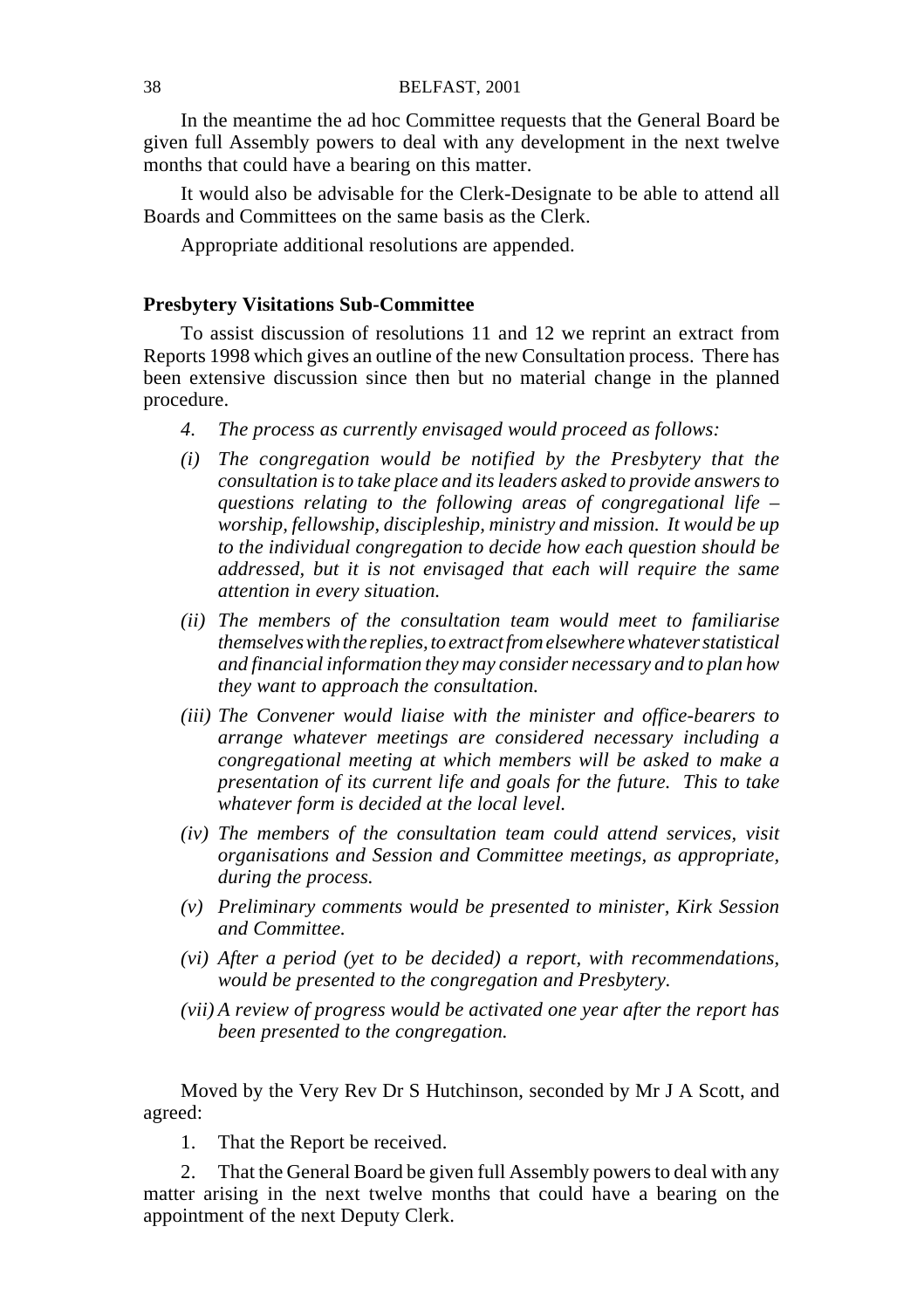3. That the Clerk-Designate be permitted to attend all Boards and Committees on the same basis as the Clerk.

4. That the greetings of the General Assembly be sent to all our serving **Forces** chaplains. **Committee**

5. That the General Assembly commend the work done by our part time chaplains in the Territorial Army, the Army Cadet Force and by Officiating Chaplains to our Garrisons and Stations.

6. That the General Assembly commend the work of Forces Chaplaincy and encourage ministers to consider the possibilities of such a calling.

7. That the General Assembly recommend the customary observance of Battle of Britain Sunday and Remembrance Sunday in our congregations and that the appropriate offerings taken up on those days be given to the Royal Air Force "Wings Appeal" and the Royal British Legion Poppy Appeal.

That the General Assembly recommend that congregations continue to support the work of the UDR/Royal Irish Regiment Benevolent Fund by taking up an offering on the last Sunday in April or some other appropriate Sunday.

Moved by the Very Rev Dr S Hutchinson, seconded by the Rev R F S Poots, **Chaplains** and agreed: **Committee**

9. That the resignation of Mr John Scott as Convener of the Chaplains Committee be accepted, that he be thanked for his services, and that Dr R J Rodgers, OBE be appointed in his place.

Moved by the Very Rev Dr S Hutchinson, seconded by Mr J A Scott, and **Peace &** agreed: **Peacemaking Committee**

10. That the General Assembly urge Presbyteries to encourage the work of Peace Agents by inviting reports at Presbytery meetings and arranging opportunities for congregational peace agents to meet together on a regular basis.

11. That a grant of up to £2,500 be made available from the Incidental Fund to the Peace and Peacemaking Committee.

12. That a grant of £3,000 be made available to the Conciliation Panel from **Conciliation** the Incidental Fund.

13. That Presbyteries be recommended to bring in the new Consultation Visitations process, as proposed by the Panel on Visitations, from January 2002.

14. That Presbyteries be urged to recognise that successful implementation of the new scheme will require participation in the training provision.

15. That Presbyteries be recommended to appoint a "Review of Resources" sub-committee as from January, 2002.

16. That the College and Magee Management Committee, the Education **Overview** Board, the Shankill Road Mission and the Board of Communications submit a **of Funding**five-year business plan to the Panel on the Overview of Funding by 30 September.

17. That the following be appointed as an ad hoc Committee on Priorities:

**The Moderator and Clerk of Assembly, Clerk Designate, Financial Secretary, Rev T D Gribben (Convener).**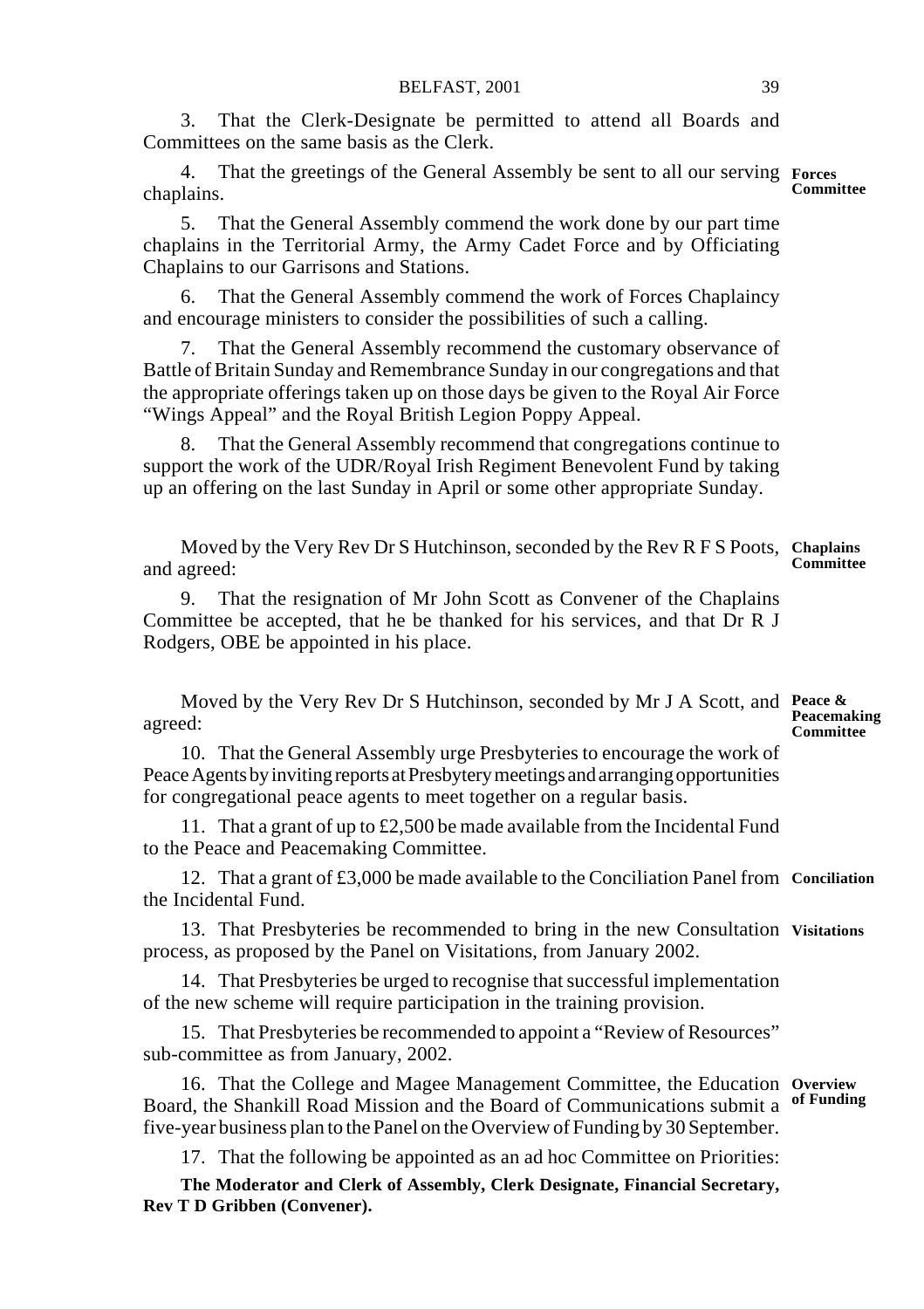## **Revs R Bell, J Dickinson, E S Hughes, R Lockhart, G Moore, Dr T W J Morrow, Dr G Millar; J Millar, D Thomson, D F Adair.**

18. That the General Board be empowered to appoint additional members to the ad hoc Committee on Priorities during the year.

19. That the General Board, with its associated working committees for the ensuing year, be appointed in accordance with Par 272 of the Code as follows:

#### **The Clerk, Convener**

**(a) Moderator, and Clerk of Assembly, preceding three Moderators and former Clerks of Assembly, Clerks of Synods and Assembly Conveners of Commissions and Boards.**

**(b) Revs Dr DJ Watts, J Gordon; WJ McClelland, J McIntyre — Revs Dr J Thompson, FAC Wilson; TH Savage, WH Scott — Revs Dr James Harper, RE Boggs; DH Browne, Mrs I McBride — Revs JI Davey, R Lockhart; RDT Gibson, Miss E McConnell — Revs IJ Patterson, J Holmes; RA McCracken, J Hudson — Revs SA Finlay, Dr DJ McGaughey; E McWilliams, H McGaffin.**

**(c) Revs JJ Andrews, WB Boyd; J Petrie, Mrs A Erwin — Revs WJ Johnstone, Dr JW Lockington; Mrs E Love, RJ McDowell — Revs Ivan Hunter, TP Fleming; I Smyth, P McGonigle — Revs HB Wallace, DIJ McNie; RH Gault, RD McConaghie — Revs WD Weir, B Kennaway; IJ Liddle, Mrs AB Wilson.**

**(d) Revs JR Dickinson, TI Harte; M Whittle, JH McDowell — Revs RT Anderson, WPH Erskine; L Holly, Miss JP Gamble — Revs John McVeigh, Dr R Savage; AJ Morrow, Miss VJ Wilson.**

**(e) Revs Dr J Fell, David Hillen; JA Emery, A Craig —Revs S Stewart, J Clarke; B Douglas, Wm Taylor — Revs JF Murdoch, NS Harrison; WC Henderson, TR Reid — Revs JB McCormick, NW McAuley; R Stewart, EM Carroll.**

**(f) Revs Brian Brown, WA McCully; AO Buchanan, Mervyn McKean — Revs JG Faris, FP Sellar; Joan Cowle, Wm Harper — Revs David Allen, BCG Black; G McConkey, A McAdoo.**

**(g) Revs RMcM Mackay, Dr DR Purce, CJC McMullen; Mrs G Irwin, Mrs K Mawhinney, Mrs Maureen Patterson, Miss E Drysdale, Mrs M Thompson, HS McCullough, JD Boyd, Aubrey McMurtry, S McKinney, Mrs Alison Harbison, Mrs C Poynton, Mrs Lois Robinson, Mrs H Jess, Mrs AW Boyd, Mrs P Sleith, D McCleery, WH Henry.**

## **A. CHURCH AND GOVERNMENT COMMITTEE (5)**

**Rev Dr John Dunlop; George McCullagh, Conveners**

- **(a) The Moderator, preceding Moderator, Clerk, former Clerks, and Deputy Clerk of Assembly, Moderator-Designate, Forces Convener, Peace and Peacemaking Convener, Rev Dr John Dunlop; George McCullagh.**
- **(x) Rev Lesley E Carroll; Colin Gamble, Philip Mateer, Mrs Serena Blair.**
- **(y) Revs Ivan Patterson, Dr Joseph Fell, Brian Kennaway, Dr Donald J Watts, John R Dickinson; James A Emery, Tom R Reid, George McConkey.**
- **B. MODERATOR'S ADVISORY COMMITTEE (5) The Clerk, Convener**
- **(a) The Moderator, preceding three Moderators, Clerk, former Clerks, and Deputy Clerk of Assembly, Clerks of Synods.**
- **(x) Revs Dr DH Allen, Dr GMcK Eagleson, Dr J Dunlop; VR Arnold.**
- **(y) Revs Dr DJ Watts, JR Dickinson, Dr Joseph Thompson, IJ Patterson, Dr Joseph Fell, WD Weir; RDT Gibson, RA McCracken.**

**General**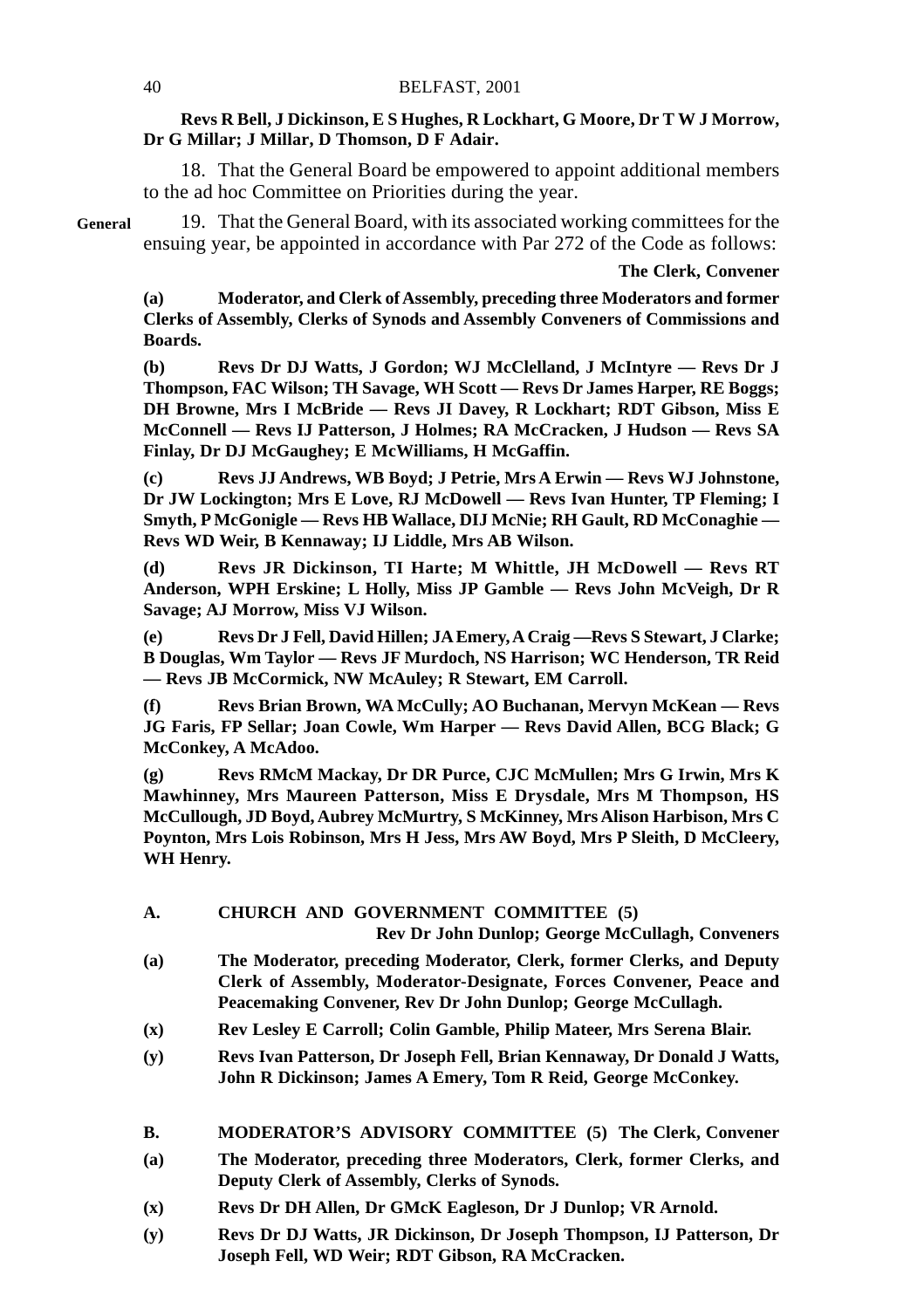- **C. DOCTRINE COMMITTEE (5) Principal, UTC, Convener**
- **(a) The Moderator and Clerk of Assembly, the General Assembly's Theological Professors.**
- **(x) Revs D Bradley, Prof RFG Holmes; Dr RJ Rodgers, Dr N Smith.**
- **(y) Revs NW McAuley, TP Fleming, Dr Joseph Thompson, Dr JW Lockington, JG Faris, FP Sellar, John McVeigh, IJ Patterson.**
- **D.** FORCES COMMITTEE (5) Rev S van Os, Convener
- **(a) The Moderator and Clerk of Assembly, Rev S van Os.**
- **(x) Revs. PP Campbell, Prof JP Taylor; S Agnew.**
- **(y) Revs Dr J Fell, JJ Andrews, RT Anderson, B Kennaway, BCG Black, WD Weir; Mrs E Love, WH Scott.**
- **E. CHAPLAINS COMMITTEE (5) Dr RJ Rodgers OBE, Convener**
- **(a) The Moderator and Clerk of Assembly, Conveners of Church and Government Committee, Convener of Social Issues and Resources Committee; JA Scott, Dr RJ Rodgers OBE.**
- **(x) Rev JA Thompson; RDT Gibson, Miss M Angus.**
- **(y) Revs RT Anderson, J Gordon, WPH Erskine, Dr J Fell; Mrs A Erwin, J Petrie.**
- **F. RECOGNISED MINISTRIES COMMITTEE (5) The Clerk, Convener**
- **(a) The Moderator, Clerk of Assembly, Convener of Doctrine Committee, Convener of Union Commission, Clerk Designate.**
- **(x) Revs IT McKee, RFS Poots, RB Savage; S Agnew.**
- **(y) Revs WJ Johnstone, WD Weir, JI Davey, Dr J Fell, WPH Erskine, Dr Joseph Thompson, JJ Andrews; Miss VJ Wilson.**
- **G. PEACE & PEACEMAKING COMMITTEE (5)**

**Rev DR Baker, Convener**

- **(a) The Moderator and Clerk of Assembly; Rev DR Baker.**
- **(x) Revs JI Thompson, D Murphy; Mrs B Reid, Wm Brown.**
- **(y) Revs TI Harte, J Gordon, NS Harrison; TR Reid, G McConkey, R Gibson, Miss VJ Wilson, Mrs A Erwin.**

The **Overtures anent Pars 65(2) and 97(h)** of the Code (Reports p 26) were **Overtures anent** submitted by the Very Rev Dr S Hutchinson. **Pars 65(2), 97(h), 250(4)**

Moved by the Very Rev Dr S Hutchinson, seconded by the Rev R F S Poots, and agreed:

That the Overtures anent Pars 65(2) and 97(h) of the Code be received, placed on the books and sent down to Presbyteries under the Barrier Act.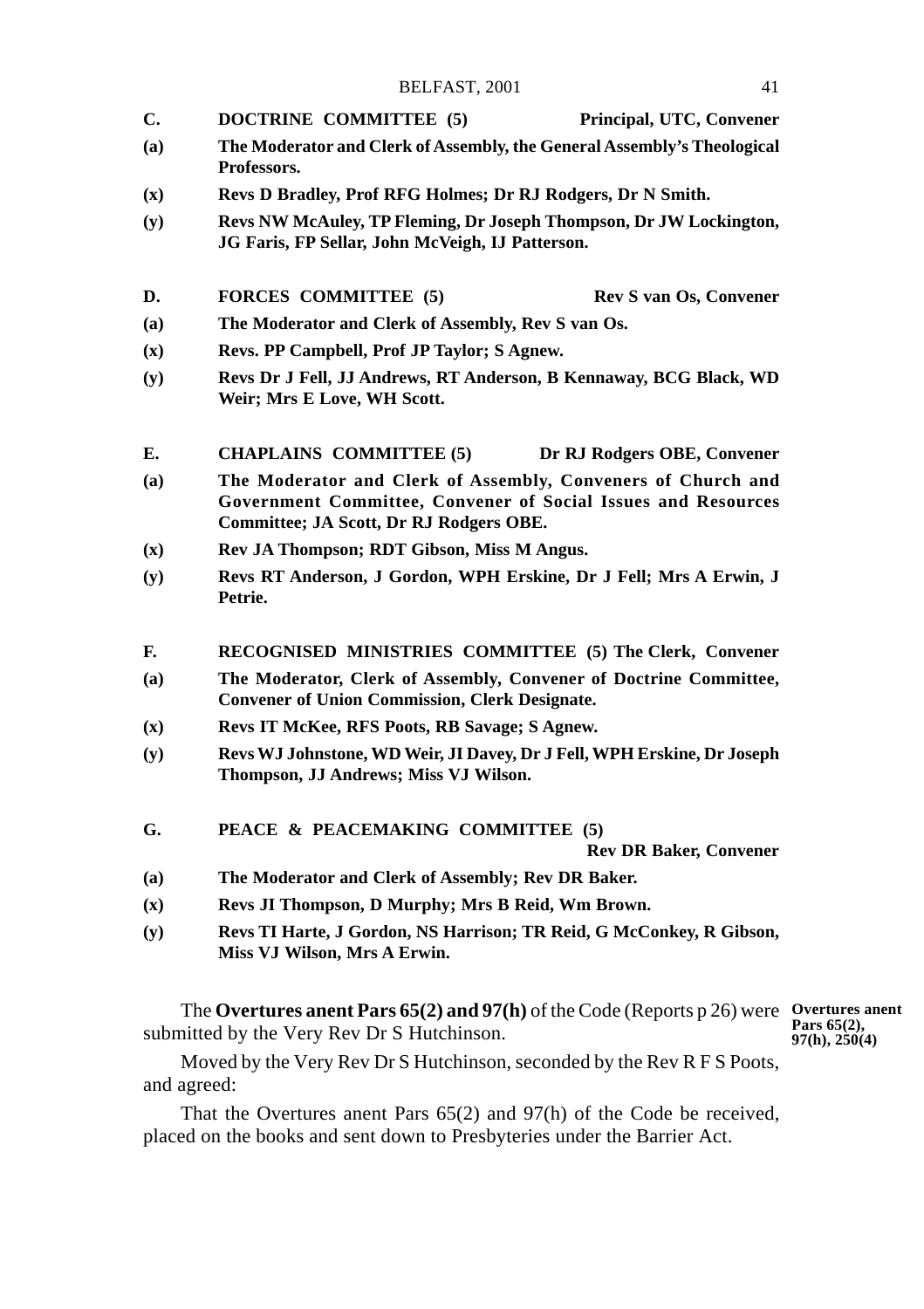The **Overture anent Par 250(4)** of the Code (Reports p 26) was submitted by the Very Rev Dr S Hutchinson.

Moved by the Very Rev Dr S Hutchinson, seconded by Rev R F S Poots, and agreed:

That the Overture be received and that, under Par 111 of the Code, it be made the rule of the Church.

The **Memorial of the Synod of Armagh and Down** (Reports p 26) was of Synod of submitted by the Rev E P Gamble. **Memorial**

> Moved by the Rev E P Gamble, seconded by the Rev Dr D J Watts, and agreed:

That the Memorial be received and its prayer granted and that it be referred to the General Board.

The Minutes were taken and corrected.

The Assembly engaged in worship conducted by the Moderator, assisted by the Rev D J Montgomery, Mrs G Montgomery and the Rev J S Carson.

At the request of the Moderator, the Rev Alastair Morrice addressed the Assembly.

The sederunt came to a close at 1.05 pm, the Moderator pronouncing the Benediction.

## **FIFTH SESSION**

Wednesday, 6<sup>th</sup> June, 2001 Two o'clock. Afternoon

The Assembly again convened, the Moderator leading in prayer.

The Report of the **BOARD OF SOCIAL WITNESS** (Reports pp 191-208) SOCIAL was submitted by the Rev J M Cathcart together with the following Supplementary Report. **BOARD OF**

### **BOARD OF SOCIAL WITNESS - Supplementary Report**

## **Kinghan Mission Committee**

In its supplementary report to the General Assembly 2000 (Minutes p 48) the Kinghan Mission Committee reported that the process of seeking a successor to Rev Dr George Grindle had begun.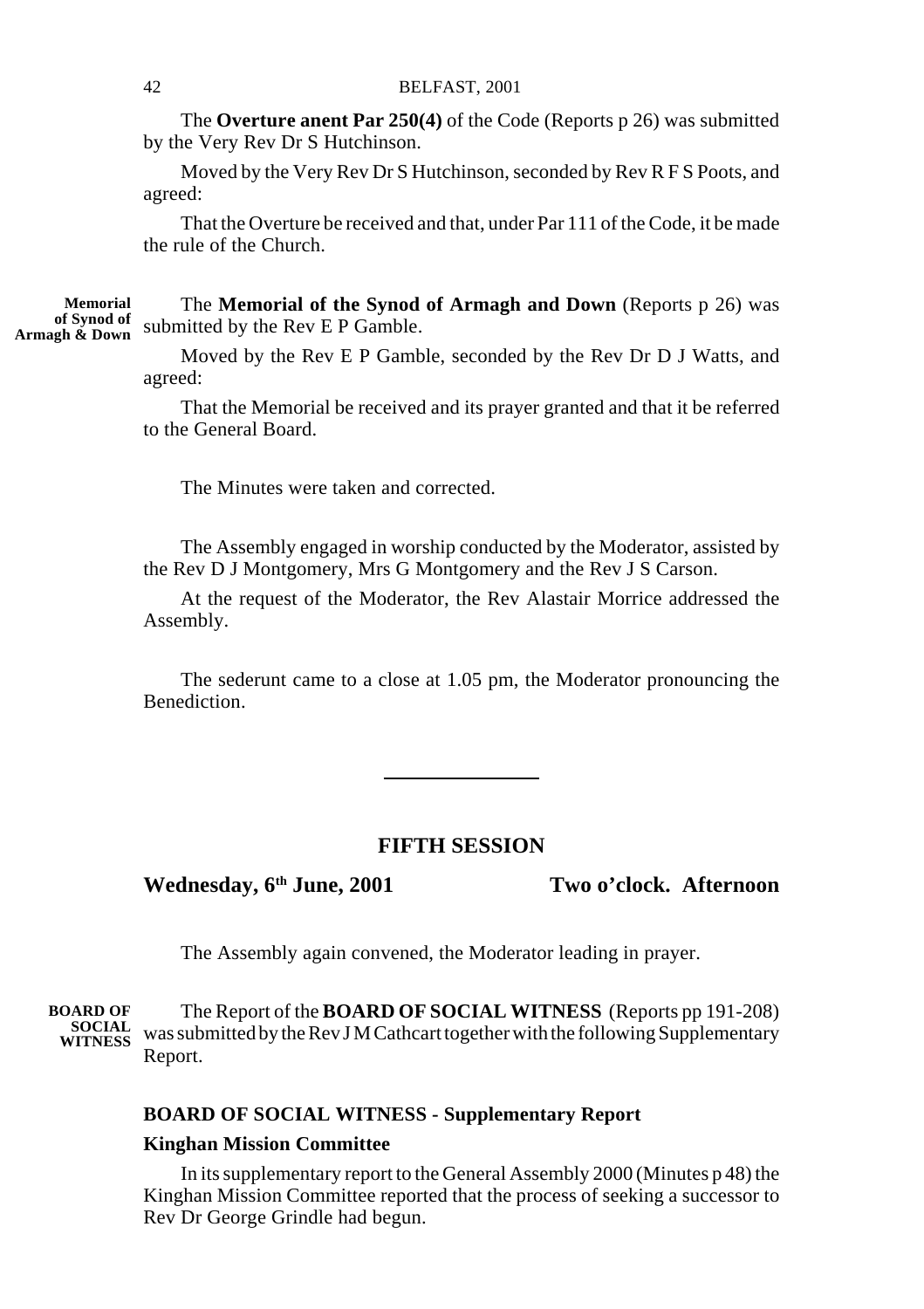The Committee, having interviewed applicants for the post of Minister and Superintendent, has appointed Mr Simon Henning to the position.

Mr Henning is a Licentiate of the Presbyterian Church in Ireland and is available to take up the appointment without delay. Mr Henning's appointment has been welcomed by the members of the Kinghan Mission.

The Committee proposes the following arrangements.

- (i) That a Call to Mr Simon Henning as Assistant and Successor to Rev Dr George Grindle as Minister and Superintendent of the Kinghan Mission be issued as soon as possible;
- (ii) That the Call be issued by the Board of Social Witness (or by the Standing Committee on behalf of the Board);
- (iii) That, subject to the Call being sustained and accepted, the Presbytery of Belfast South be asked to arrange the Service of Ordination and Installation at a convenient time and place in September;
- (iv) That until Dr Grindle's retirement Mr Henning undertake a programme of training as determined by the Kinghan Mission Committee.

Moved by the Rev J M Cathcart, seconded by the Rev N A L Cameron, and agreed:

1. That the Report be received.

Moved by the Rev R F S Poots, seconded by the Rev N A L Cameron, and agreed:

2. That the resignation of Rev J M Cathcart as Convener of the Board of Social Witness be accepted, that he be thanked for his services, and that Rev R Vallely be appointed Convener.

Moved by the Rev J M Cathcart, seconded by the Rev N A L Cameron, and agreed:

3. That the resignation of the Rev J W McAuley as secretary of the Christian Marriage Panel be noted and that he be thanked for his services.

4. That the arrangements  $(i) - (iv)$  set out in the Supplementary Report be approved.

5. That the General Assembly commend to the wider Church the booklet "Engaging with the Community - The Challenge of Mission in the 21<sup>st</sup> Century" for its prayerful consideration.

6. That ministers, licentiates, accepted students for the ministry, deaconesses and all appointed to, or training for, posts of ministry or mission be required to disclose promptly to the Clerk of the General Assembly, in confidence, any past conviction for offences against children or other serious offence involving eg dishonesty, indecency, violence, alcohol, or drugs.

That ministers, licentiates, accepted students for the ministry, deaconesses and all appointed to, or training for, posts of ministry or mission be required to disclose promptly to the Clerk of the General Assembly, in confidence, any future police investigation, summons or conviction for offences against children or other serious offence involving eg dishonesty, indecency, violence, alcohol, or drugs.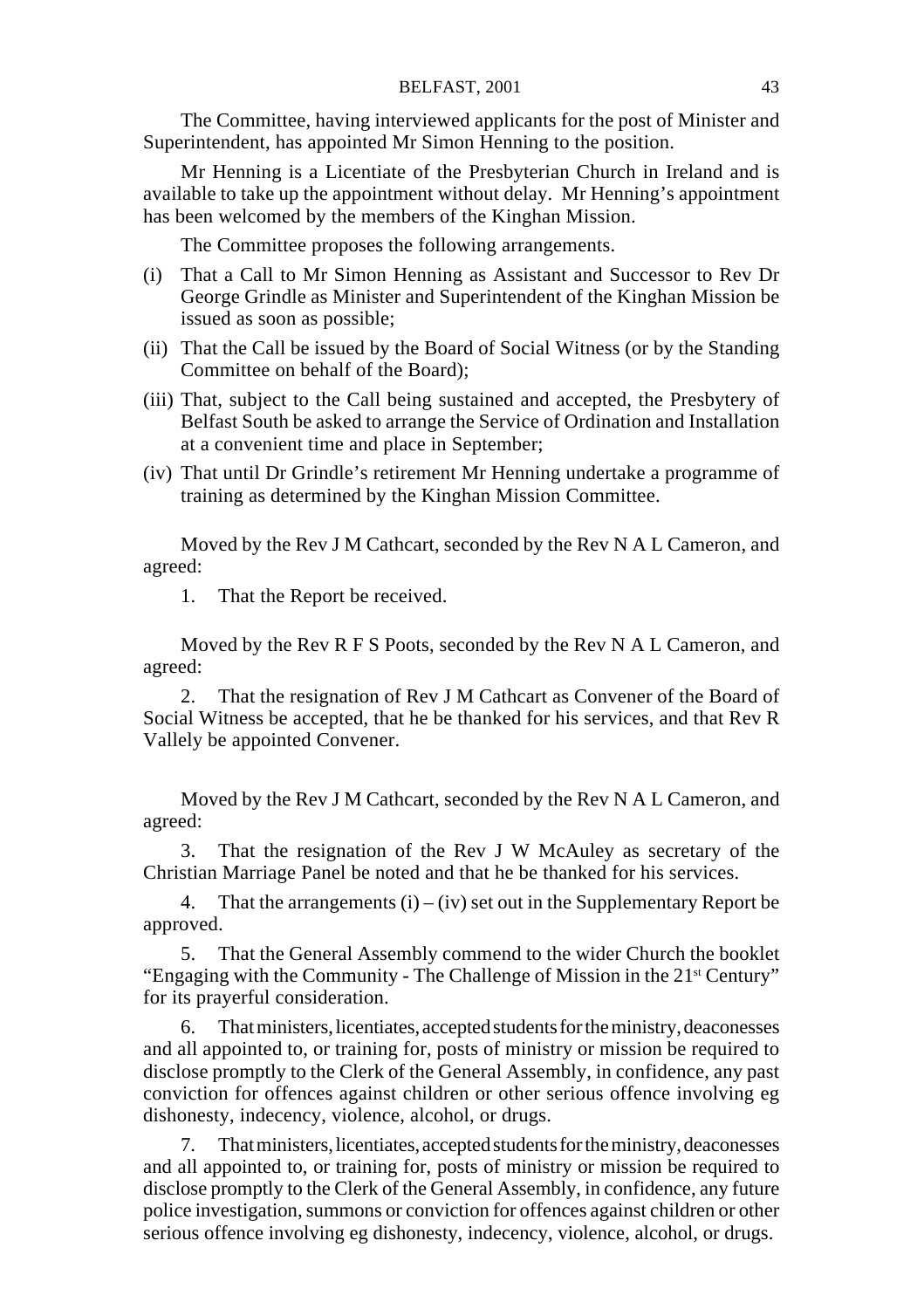8. That overtures be prepared for the next General Assembly to give legislative effect to resolutions  $\overline{5}$  and 6 above.

9. That the Marriage and the Family Committee review arrangements for interviewing divorced persons who wish to remarry, in the light of the experience of the Panel on Remarriage, and report to next Assembly.

10. That responsibility for nominating representatives to the Inter-Church Standing Committee on Mixed Marriages and reporting thereon pass to the Inter-Church Relations Board.

11. That the Boys' Residential Club/Trust and Thompson House be known as Thompson House.

12. That Thompson House be managed by the Thompson House Management Committee under the supervision and direction of the Board of Social Witness.

13. That the Thompson House Management Committee be appointed annually by the Board of Social Witness.

14. That the customary grant made by the Social Issues and Resources Committee up to a total of £1,500 be met from the Incidental Fund.

15. That the Board of Social Witness, with its associated working committees for the ensuing year, be appointed in accordance with Par 281 of the Code as follows:

> **Rev R Vallely, Convener Director of Social Service, Secretary**

**(a) The Moderator and Clerk of Assembly, Revs WMcB Campbell, Dr G Grindle, R Vallely, JM Cathcart; Residential Services Manager, Director of Social Service.**

**(b) Rev WJ Murdock; Miss D Shannon, Mrs A Sinclair — Rev AJ Thompson; J Smart, Mrs D Foster — Rev JR Hyndman; W Keown, Mrs J Davidson — Rev AS Thompson; R McCleary, Mrs M Patterson — Rev RJ Greer; Mrs M Hewitson, Mrs E Robinson — Rev J Mattison; J Chestnutt, Mrs E Barry.**

**(c) Rev JA Beattie; J Todd, Mrs W Bristow — Rev MS Gault; AT Henderson, Mrs Z Vallely — Rev J Coulter; George McIntyre, Mrs I Cairns — Rev M Barr; J Chestnutt, Mrs K Fulton — Rev WJ Sleith; RJ Coulter, Mrs W Dickey.**

**(d) Rev RW Love; Mrs B Brennan, Mrs J McAlpine — Rev J Braithwaite; J Furphy, Mrs A Gowdy — Rev Dr RM Crooks; EC Witherspoon, Mrs B Stewart.**

**(e) Revs AJA Rosborough, JK McCormick; Mrs M Thompson — Revs DS Irwin, KG Patterson; Mrs V Miller — Rev WD Cupples; H Alexander, Mrs M Good — Rev T Coburn; Mrs A Allingham, Mrs E Ross.**

**(f) Rev WA Watson; Mrs E Montgomery, Mrs G Patterson — Rev Dr S Mawhinney; D Boyd, Ms Linda Milligan — Rev GJ Mackarel; Miss F Fleming, W McConkey.**

**(p) Mrs Zoe Vallely, Miss Elizabeth Smyth, Mrs Christine Finlay, Mrs Mary Boggs, Mrs Gillian Drennan, Mrs Helen Murdock, Mrs Pearl Johnston.**

## **A. SOCIAL ISSUES AND RESOURCES COMMITTEE (5)**

**Rev NAL Cameron, Convener**

- **(a) The Moderator and Clerk of Assembly, Revs NAL Cameron, R Vallely; Director of Social Service.**
- **(x) Revs Dr RA Russell; Mrs M Anderson, Dr K Moyna Bill.**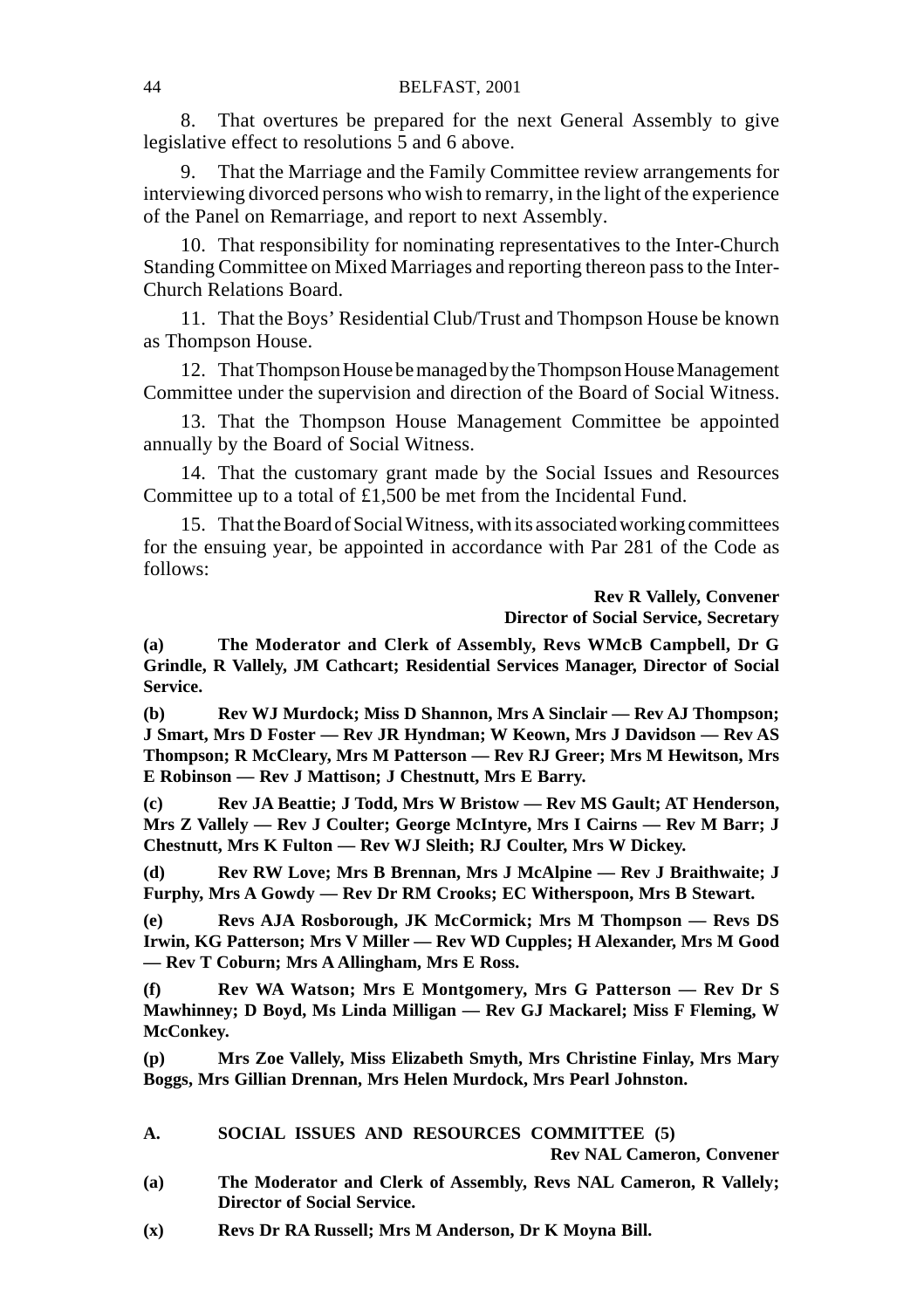- **(y) Revs RW Love, JA Braithwaite, J Murdock; Miss E Smyth, Mrs A Gowdy, Miss D Shannon.**
- **B. ADDICTION AND EDUCATION SERVICES COMMITTEE (5) Revs JA Beattie, R Love, Co-Convener**
- **(a) The Moderator and Clerk of Assembly, Revs R Vallely, JA Beattie, R Love; Director of Social Service, Committee Conveners, 1 Rep Duncairn & St Enoch's Church.**
- **(x) Revs IK McDonald, Ian McClean, JC Buick; WJ Cairns.**
- **(y) Revs KG Patterson, AS Thompson, AJA Rosborough, AJ Thompson; Mrs Z Vallely, G McIntyre, J Todd, Mrs Wendy Bristow.**
- **C. WAR MEMORIAL HOSTEL COMMITTEE (5) JH Martin, Convener**
- **(a) The Moderator and Clerk of Assembly, Rev R Vallely; Director of Social Service, JH Martin, Financial Secretary, Convener and Secretary of the Board of Education, Convener of the University Education Committee, Youth Officer.**
- **(x) JD McMullan, Austin Treacy; Revs T Coburn, RA Patton.**
- **(y) Revs MS Gault, DS Irwin, Dr RM Crooks, RW Love, A Watson; A Henderson, Mrs Helen Murdoch, Mrs G Drennan.**
- **D. KINGHAN MISSION COMMITTEE (5) Dr Jean McClune, Convener Rev Dr GA Grindle, Superintendent**
- **(a) The Moderator and Clerk of Assembly, Revs Dr GA Grindle, R Vallely, S Henning; Director of Social Service, Kinghan Mission Convener.**
- **(x) Miss F Wright, A Shaw, Mrs Christine Houston.**
- **(y) Revs Dr RM Crooks, J Braithwaite, T Coburn, DS Irwin, M Barr; Mrs Amy Allingham.**
- **E. PRESBYTERIAN RESIDENTIAL TRUST COMMITTEE (5) Rev TJ McCormick, Convener Mrs Linda Wray, Secretary**
- **(a) The Moderator and Clerk of Assembly, Revs R Vallely, TJ McCormick; Director of Social Service, Residential Services Manager.**
- **(x) Rev J Noble; Miss H McMillen, J Nelson.**
- **(y) Rev MS Gault, Mrs E Barry, Miss F Fleming, Mrs P Johnston, Mrs Z Vallely, Mrs A Allingham.**
- **F. MARRIAGE AND THE FAMILY COMMITTEE (5)**

**Mrs R Simpson, Convener**

- **(a) The Moderator, Clerk, Deputy Clerk, Convener of the Board, Secretary of the Board, Youth Secretary, Rev Dr RM Crooks, Director of Social Service, Professor of Practical Theology.**
- **(x) Mrs Irene Millar, Mrs Christine Finlay, Paul Gray. Revs Maurice Wade, JW McAuley; Mrs G Compton.**
- **(y) Revs J Braithwaite, DS Irwin, Jean Mackarel; Mrs Mary Boggs, Mrs E Montgomery, Mrs E Barry.**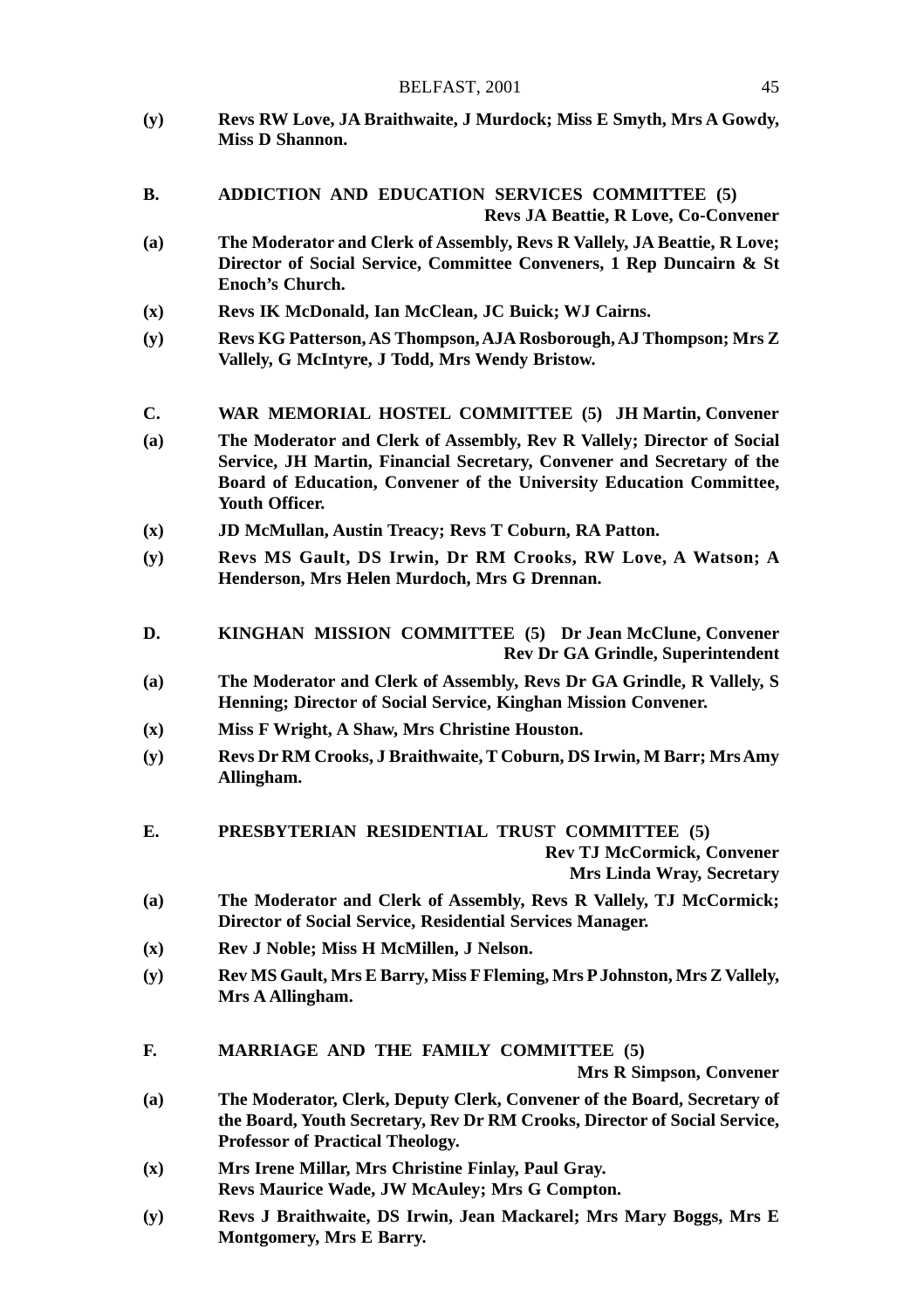The Report of the **SHANKILL ROAD MISSION COMMISSION** (Reports pp 209-210) was submitted by the Rev W McB Campbell. **SHANKILL ROAD MISSION**

> Moved by the Rev W McB Campbell, seconded by Mr James O'Neill, and agreed:

1. That the Report be received.

2. That Mr Albert Lofthouse be commended to the prayers of the General Assembly in the difficult role he undertakes.

3. That the Shankill Road Mission Commission be appointed for the ensuing year in accordance with Par 129 of the Code as follows:

> **Rev JS Dallas, Convener Rev WMcB Campbell, Superintendent**

**(a) The Moderator and Clerk of Assembly, Convener Board of Social Witness, Revs WMcB Campbell, JS Dallas; Moderator and Clerk of Belfast South Presbytery, Clerk of Session of Shankill Road Mission Congregation.**

**(x) Revs Dr I Hart, ED Smyth, NM Williamson, K McConnell, GF McKeown, AW Boyd; W Caswell, Miss D Pinkerton.**

## **Intermission**

The Report of the **BOARD OF MISSION IN IRELAND** (Reports pp 165- OF MISSION 184) was submitted by the Very Rev Dr D H Allen, together with the following Supplementary Report. **BOARD IN IRELAND**

# **BOARD OF MISSION IN IRELAND – Supplementary Report**

## **Home Mission Committee**

1. The planning guidelines referred to in the main Report (Reports p 178) have been circulated to the Churches by Duchas. They still appear to be restrictive.

2. The guidelines state that, "The sections of the Act which specifically concern places of public worship have been designed to align the protection of these structures with the protection of all other protected structures. However, they provide a framework in which to balance the relative merits of the right of religious denominations to administer property and to have freedom of worship and the requirement to protect the architectural heritage and to resolve conflicts which might arise between them."

3. The latter aim is provided for by compulsory consultation on the part of planning authorities to determine liturgical requirements prior to determining a planning application.

4. The guidelines recognise the need to " 'respect' liturgical requirements [which] means to acknowledge and respect them as a valid aim of the users and to balance facilitating those requirements with the protection of the character of the interior" of a building.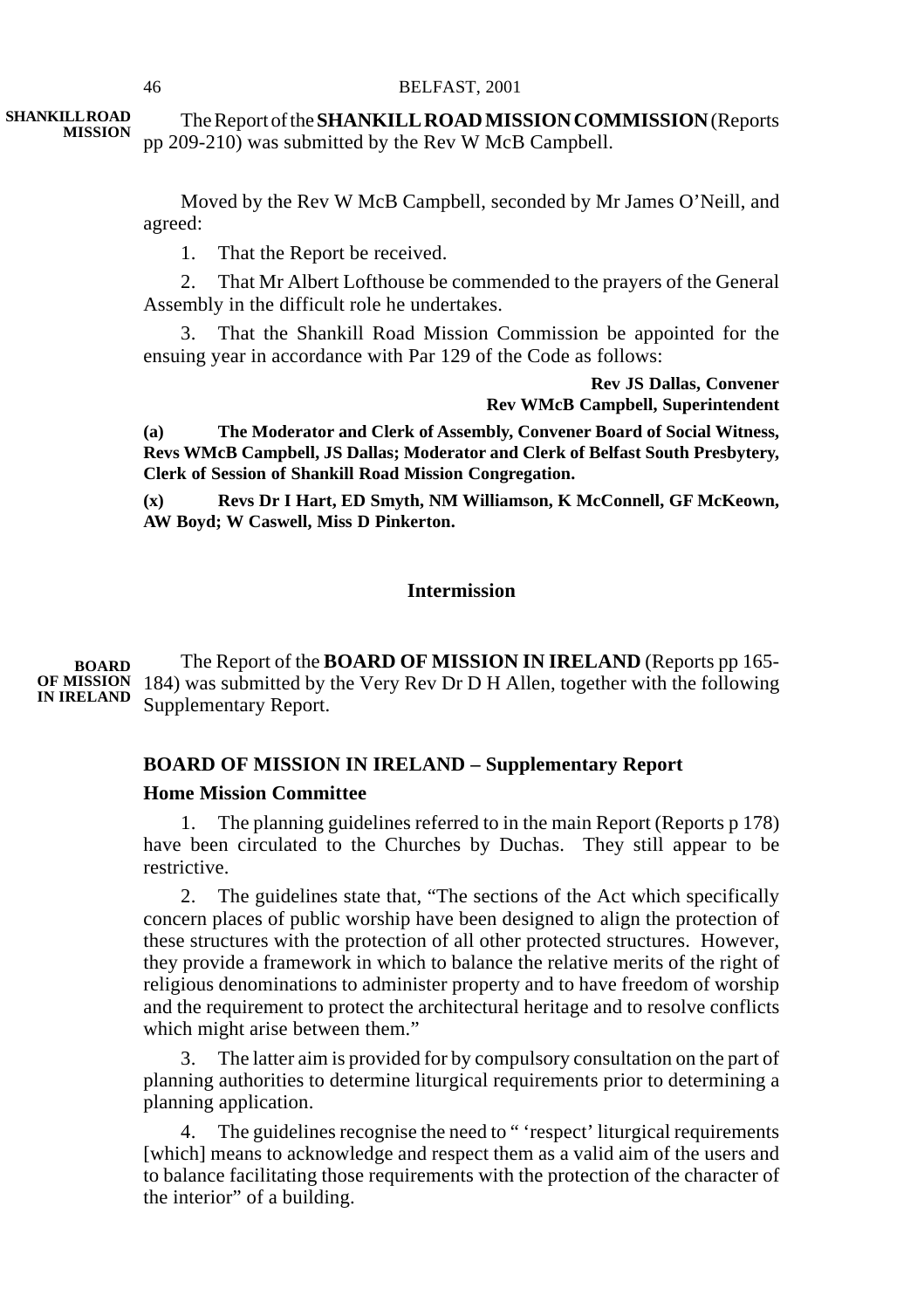5. The repetition of the requirement to 'balance' what may be conflicting objectives is cause for concern. This is reinforced by the statement, "Changes to the interior of a place of public worship, even if required for liturgical reasons, should be subject to the planning process".

6. No mention is made of the removal of pews to create a dual-purpose building nor is there special provision for redundant church buildings. "Structures that are not in use for public worship are treated for planning purposes in the same manner as any secular protected structure."

7. The seriousness of the implications of the legislation for Church developments, worship and the continuing ethos of Presbyterian places of worship as 'meeting houses' needs to be impressed upon the Government of the Republic of Ireland at the highest level.

Business lapsed on Standing Orders (See p 47)

The **Memorial of Mr Sam Condell and others** (Reports p 184) was **Memorial of** submitted by Mr Patrick Prior. **Mr Sam Condell and Others**

Moved by Mr Charles Mills, seconded by Mr Kenneth Fleming:

That the Memorial be received and its prayer granted.

Moved, as an amendment, by the Very Rev Dr D H Allen, seconded by the Rev G Connor:

That the Memorial be received but that its prayer be not granted.

On being put, the amendment was declared passed.

On being put as substantive motion, was passed.

| <b>BOARD OF MISSION IN IRELAND</b> – Debate Resumed (See p 47) |  | <b>BOARD</b> |
|----------------------------------------------------------------|--|--------------|
|----------------------------------------------------------------|--|--------------|

Moved by the Very Rev Dr D H Allen, seconded by the Rev R L Craig, and agreed: **BOARD OF MISSION IN IRELAND**

1. That the Report be received.

2. That the General Assembly approve the scheme for Tentmaking Irish Mission Ministries, as set out in the Reports (p 169), to be administered by the Irish Mission Committee under the Board of Mission in Ireland. **Committee**

3. That the General Assembly encourage congregations to support Bible **Evangelism** Sunday on 9 December 2001.

That the General Assembly commend the work of the Director of Evangelism, particularly the Presbytery seminars and the personal evangelism course, and urge Ministers, Kirk Sessions and congregations to make full use of his services.

5. That the General Assembly commend the "Power to Change" initiative, of Spring 2002, to congregations for their consideration.

6. That the General Assembly congratulate the Directors of the Presbyterian **Presbyterian** Mutual Society Limited for the success of the Society and encourage them to continue expressing the care of the Church through the financial support provided for individuals, congregations and others. **Mutual Society Limited**

**Committee**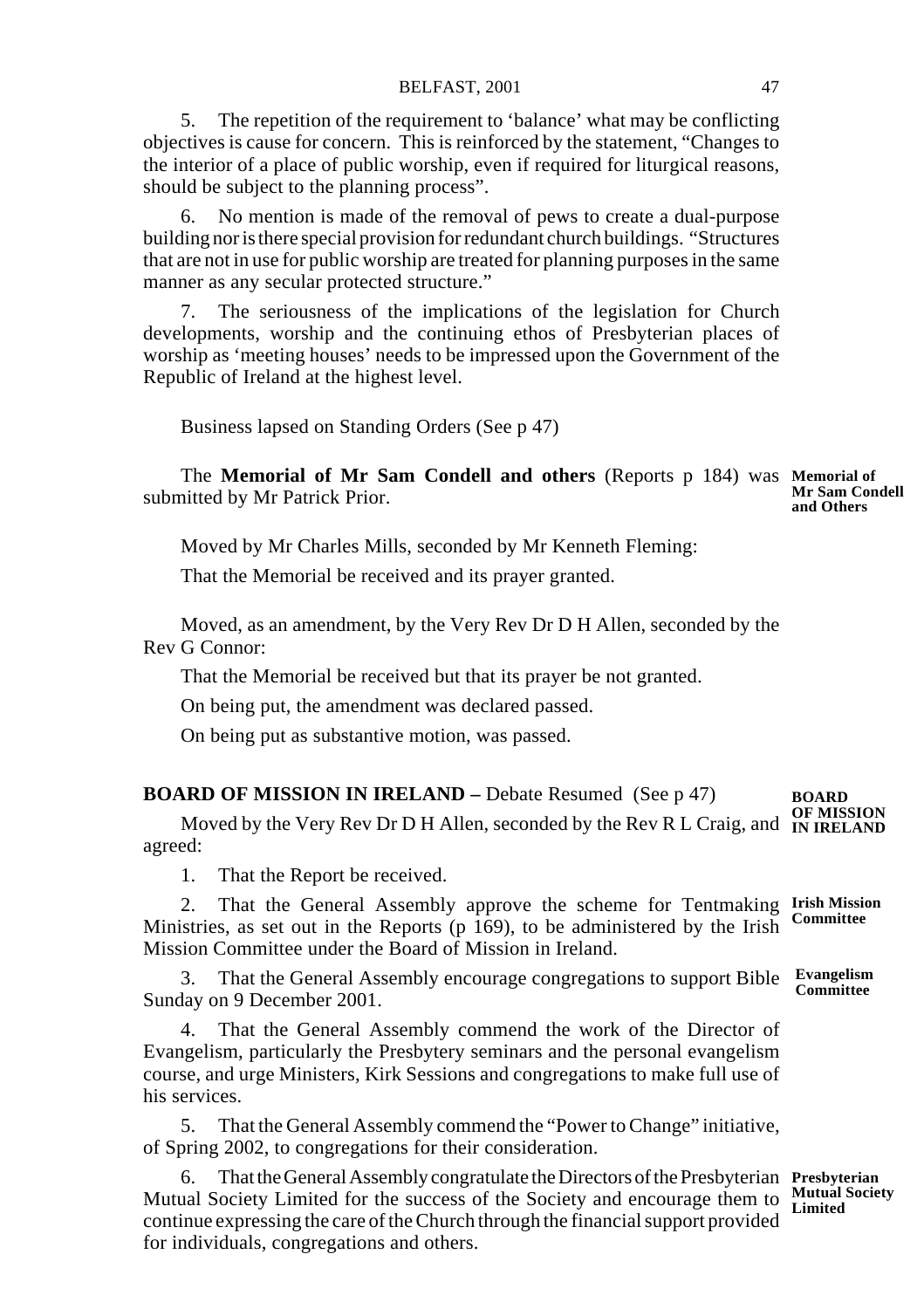## 48 BELFAST, 2001

**Home Mission**

7. That the General Assembly appoint the Board of Mission in Ireland Committee Conveners, Home Mission Convener, Home Mission Secretary, Mrs C Poynton and Rev S G Anketell to the Alternating Ministries Scheme Committee.

> 8. That the study on the Status of Deaconess in the Courts of the Church be referred to the Doctrine Committee, the Judicial Commission and any other relevant body for preliminary comments to the Board of Mission in Ireland by 31 December, 2001.

> 9. That the General Assembly strongly encourage the Church leaders to seek a meeting with the Government of the Republic of Ireland at the highest level to bring to its attention the serious implications for the Churches of the 1999 Local Government (Planning and Development) Act.

**General**

10. That the Board of Mission in Ireland, with its associated working Committees for the ensuing year, be appointed in accordance with Par 280 of the Code as follows:

> **Revs Dr DH Allen, Dr JB Moore, Conveners Deputy Clerk, Rev DJ Temple; Mrs M Myers, Secretaries**

**(a) The Moderator and Clerk of Assembly, President, Home Vice-President, and Executive Secretary of PWA, Irish Mission Superintendent, Convener and Secretary of the Social Witness Board,the Conveners of the Education, Studies and Christian Training, Youth and Inter-Church Relations Board and the Union Commission and the Central Ministry Fund Committee, the Presbyterian Mutual Society Agent, two Young Women's Group representatives, two Youth Board representatives, two deaconess representatives, the Conveners and Secretaries of the Board.**

**(b) Rev CW Megaw; RG Beers, Mrs J Richardson — Revs BA McDonald, BA Small; Mrs M Dowds — Revs S Armstrong, TW Gordon; Mrs L Moore — Rev WJ Henry; I McCullagh, Mrs H Jess — Revs AA Cole, J Hagan; Mrs A Harbinson — Revs Dr DJ McGaughey, FJ Gibson; Mrs J Kirk.**

**(c) Rev SW Dickinson; J McWhirter, Miss H Nicholl — Revs RJ McCullough, TJ Stothers; Mrs I Wallace — Rev Mark Goudy; Dr JH Gillespie, Mrs M Quinn — Rev ST Carson; RH McIvor, Mrs M Gault — Revs N McClean, T Pollock; Mrs HW Montgomery.**

**(d) Revs ID Neish, RS Hetherington; Miss J Gwyn — Rev DJ McKelvey; G Houston, Miss S Swindle — Rev R Hornby; A Spence, Mrs Irene Younge.**

**(e) Revs Dr R Kane, RK Graham; Mrs M McCloskey — Rev J McGregor, DJ Paul; Mrs M Docherty — Rev RI Abraham; JA Patterson, Miss J Patterson — Revs Dr KO Patterson, PG McCrea; Mrs Pearl Ewing.**

**(f) Rev J Lamont; S Anderson, Mrs M Dorrans — Revs John Woodside, SS Johnston; Mrs C Poynton — Rev N Cubitt; Mrs G Oliver; RJ McConkey.**

**(p) Mrs Jane McClure, Mrs E Greenlee, Mrs Hilary Jess, Mrs Amanda Blair, Mrs B Thompson, Mrs Margaret Clarke, Mrs Michelle McClean.**

**A. HOME MISSION (7) Rev RL Craig, Convener**

**Deputy Clerk, Secretary**

**(a) The Moderator and Clerk of Assembly; PWA President, Home Vice President, PWA Home Treasurer, PWA Executive Secretary, HM Treasurer, Irish Mission Superintendent; PMS Representative; Revs RL Craig, Dr JB Moore, Dr DH Allen, DJ Temple; Mrs C Poynton, Deputy Clerk, Clerk Designate.**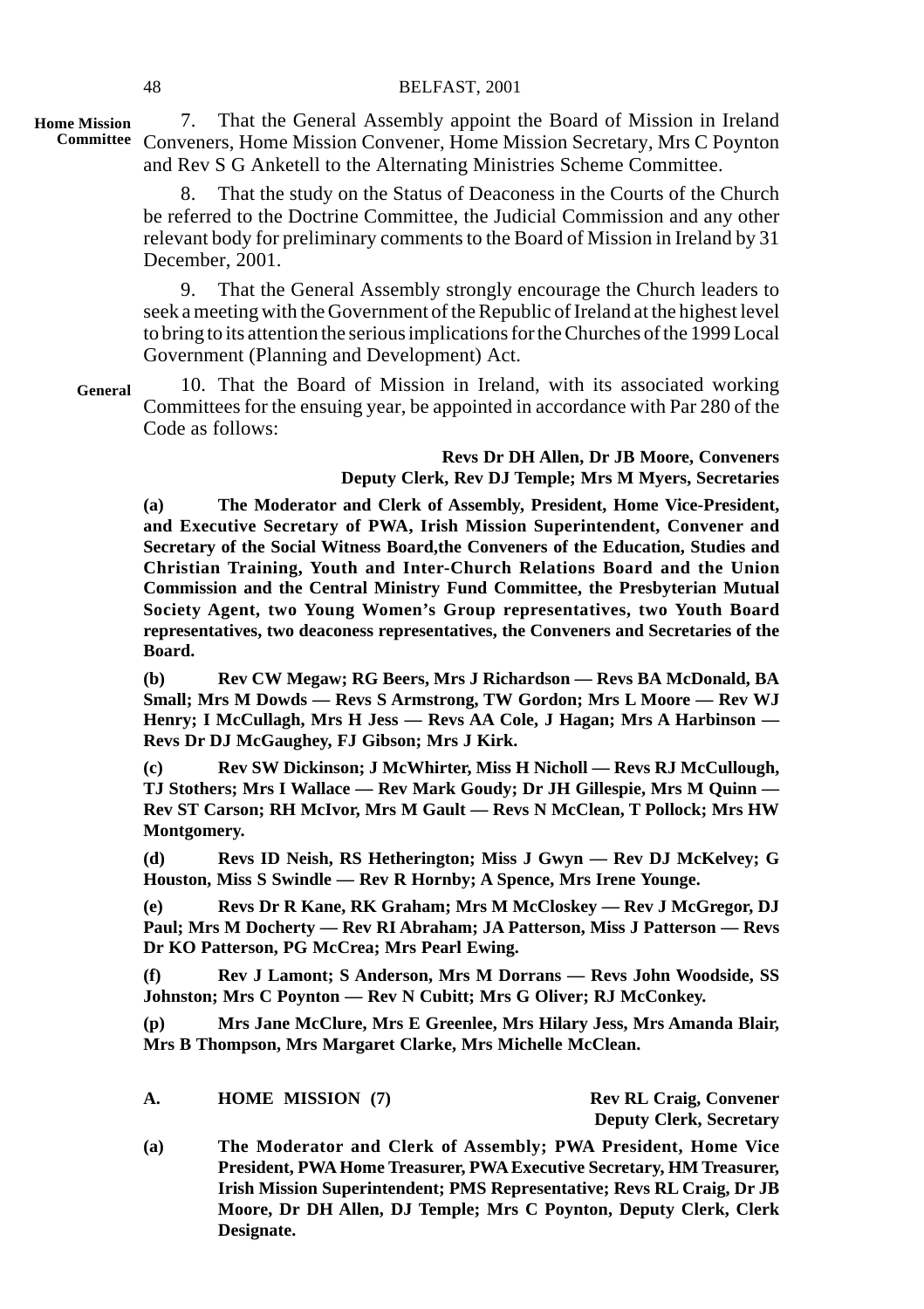| BELFAST, 2001 |  |
|---------------|--|
|               |  |

- **(x) Revs JD Woodside, JG Faris, WA Watson; T Stewart.**
- **(y) Revs ID Neish, N McClean, RS Hetherington, WJ Henry, SS Johnston; Miss J Gwyn, Mrs M McCloskey, JA Patterson.**
- **B. CHURCH EXTENSION COMMITTEE (7) Rev G Moffett; Brian Knox, Conveners Deputy Clerk, Secretary**
- **(a) The Moderator and Clerk of Assembly; PWA President, Home Vice President, PWA Executive Secretary; Revs Dr JB Moore, Dr DH Allen, DJ Temple, G Moffett, Deputy Clerk; Brian Knox.**
- **(x) JH Martin, J Sloan, Mrs Rosemary Thompson, Cyril Cavan.**
- **(y) Revs Dr R Kane, TJ Stothers, J Lamont, M Goudy, J McWhirter; Mrs B Thompson, RH McIvor, Mrs H Jess.**
- **C. COMMITTEE ON EVANGELISM (5) Rev WJ Parkes, Convener**
- **(a) The Moderator and Clerk of Assembly, Board Conveners, Board Secretaries, Convener of Committee on Christian Training, Superintendent of City Mission; Rev WJ Parkes, Director of Evangelism.**
- **(x) Revs AW Boyd, AS Smyth, HE Lewis; C Matthews.**
- **(y) Revs WJ Henry, RS Hetherington, RJ McCullough, DJ Paul, PG McCrea, Dr DJ McGaughey; Mrs J Kirk, Dr JH Gillespie.**
- **D. IRISH MISSION (5) DC Cowan, Convener Rev DJ Temple, Superintendent**
- **(a) The Moderator and Clerk of Assembly, Revs Dr DH Allen, Dr JB Moore, Board Secretaries, Conveners Home Mission, Christian Training, Evangelism, Secretaries, Home Mission, PWA, Youth, City Mission, DC Cowan.**
- **(x) Revs RIA Allely, G Trueman; DF Adair, JS Mills.**
- **(y) Revs J Woodside, SS Johnston, N McClean, WJ Henry, RJ McCullough, RS Hetherington; Mrs M Dorrans, Mrs Irene Younge.**
- **E. DIVINE HEALING COMMITTEE (5)**

**Rev Dr SDH Williamson, Convener**

- **(a) The Moderator and Clerk of Assembly, Revs Dr DH Allen, Dr JB Moore, Dr SDH Williamson; Director of Social Service, Board Secretaries.**
- **(x) Revs Dr Ruth Patterson; Dr Margaret AF Wallace, Mrs AJ Giffen.**
- **(y) Revs C Megaw, Dr R Kane, T Pollock, Nancy Cubitt; Mrs M McCloskey, Mrs M Dorrans.**

The sederunt came to a close at 5.50 pm, the Moderator pronouncing the Benediction.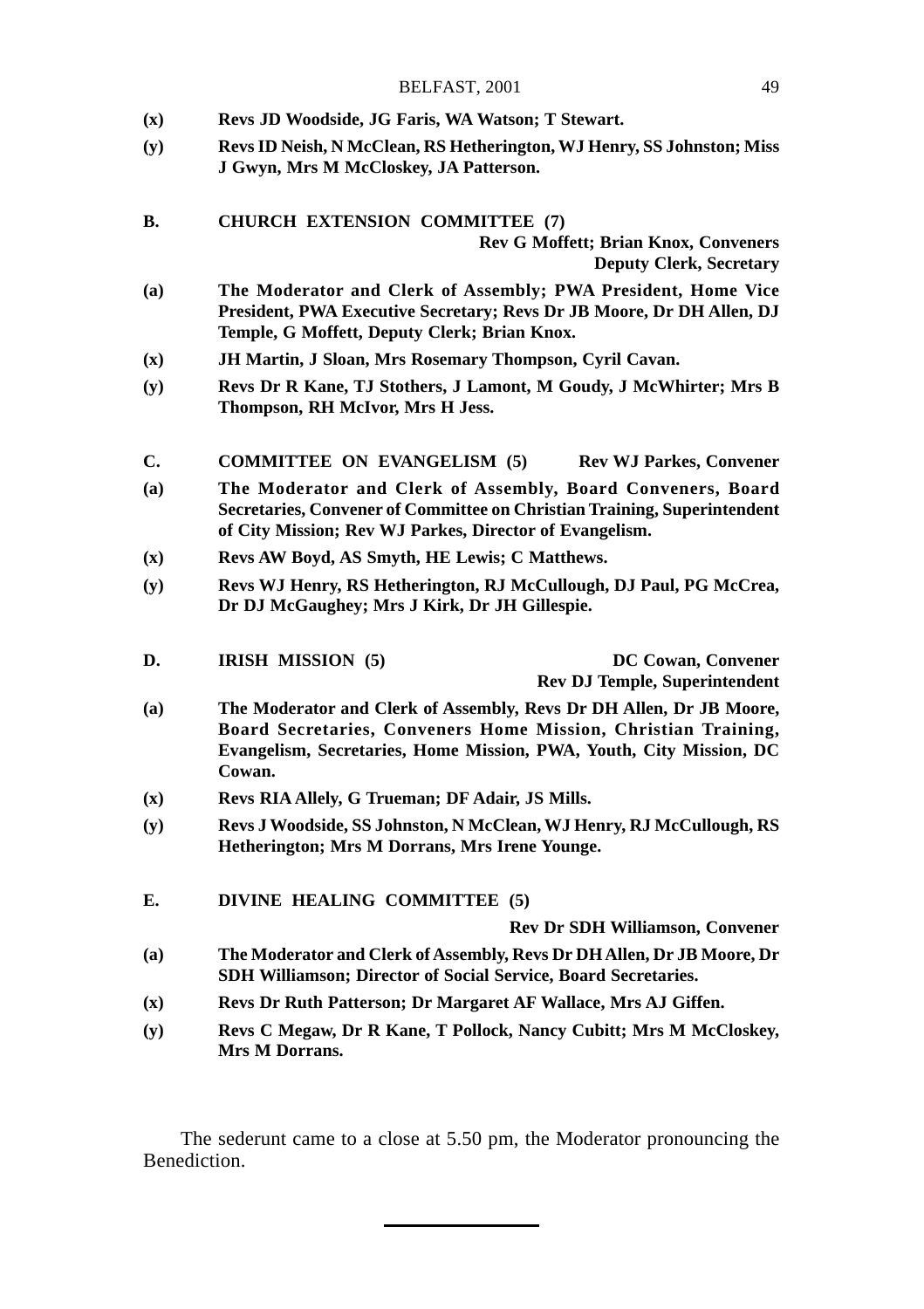## 50 BELFAST, 2001

On Wednesday evening, 6th June 2001, a Rally, conducted by the Moderator, took place at 7.45 pm. After worship the Moderator welcomed Licentiates and expressed thanks to recently retired Ministers.

At the request of the Moderator, Rev Alastair Morrice addressed the Assembly.

The sederunt came to a close at 9.55 pm, the Moderator pronouncing the Benediction.

### **SIXTH SESSION**

**Thursday, 7th June, 2001 Half past nine o'clock. Forenoon**

The Assembly again convened, the Moderator leading in prayer.

The Report of the **2003 Committee** (Reports pp 286-288) was submitted by Committee the Rev T D Gribben together with the following Supplementary Report. **2003**

> 1. As outlined in our main report to the Assembly, Reports pp 286-288, the option of using the New Horizon marquee, based at the University of Ulster Coleraine, will not be open to us in 2003. We have explored many other alternative venues, looking for somewhere that would have a 'residential campus feel' to it, have adequate seminar facilities, and also have capacity for some 2,500 people in the evenings. Venues in both Northern Ireland and Southern Ireland have been explored. The Committee has concluded that the most appropriate venue will in fact be the University of Ulster Coleraine, without the large marquee.

> 2. The most significant implication of this option is that the actual 2003 Assembly Conference itself will have to be a 'delegate only' conference of around 1,000 people, using the Diamond in the University buildings as its main venue. Unlike '2020 Vision', we will be unable to facilitate visitors in the evenings. This conclusion has been arrived at taking into account both the availability of suitable facilities and also the need to most effectively fulfil our aims.

> 3. As a Committee we regret that this wider participation will not be possible during the actual Conference week. However, as part of what we hope will be a '2003 process', it is proposed that the main Conference will be followed up by a series of regional rallies, and/or day conferences, in the autumn. These will have a vital role in disseminating the main themes and lessons of the Conference week. Added to this, it is hoped to put in place a process for followup at Congregational level that will help to ensure that what we explore together in the summer and autumn of 2003 is earthed at local level. It is envisaged that the 2003 Residential Assembly will be a catalyst in helping our denomination tackle the issues outlined in the Statement of Purpose in our main report.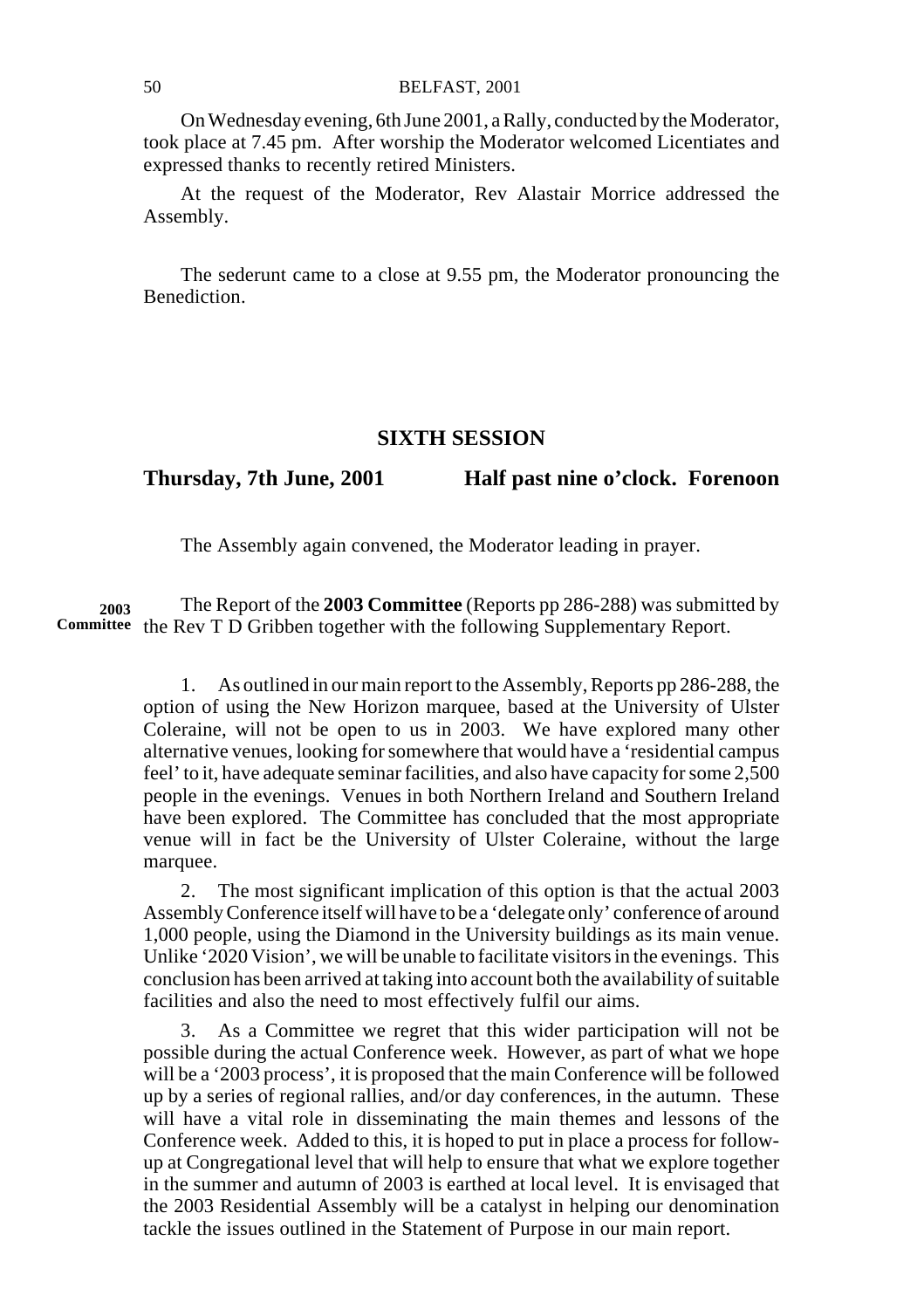## BELFAST, 2001 51

4. As requested by last year's Assembly, an initial budget is appended. It should be noted that it is proposed that each delegate will pay a conference fee of £60, and that the cost to the central funds of the Church will be £70,000, some 10% higher than the cost of 2020 Vision which was held in 1997. This we feel is a realistic figure, as it is in fact both well below an inflationary increase over 2020 Vision, and will provide for not only the Conference week, but also the followup process.

## **INITIAL BUDGET (as at May 2001)**

|                                          | 2003<br>£ | ∠∪∠∪<br>Vision<br>£ |
|------------------------------------------|-----------|---------------------|
| <b>INCOME</b>                            |           |                     |
| <b>Registration Fees</b>                 | 57,000    | 41,290              |
| Offerings                                | 5,000     | 19,812              |
| <b>Total Income</b>                      | 62,000    | 61,102              |
| <b>EXPENDITURE</b>                       |           |                     |
| Hire of tent                             |           | 22,454              |
| University of Ulster                     |           | 24,774              |
| Campus                                   | 12,000    |                     |
| Accommodation                            | 9,500     |                     |
| Meals and coffee                         | 11,000    |                     |
| Speakers fees and expenses               | 7,000     | 9,112               |
| Workshops                                | 5,000     | 6,651               |
| Donations (from offerings)               | 5,000     | 7,514               |
| Postage and printing                     | 9,000     | 8,312               |
| Admin fee                                | 12,000    | 8,000               |
| Advertising                              | 2,000     | 897                 |
| CDs                                      |           | 8,460               |
| <b>Audio Visual</b>                      | 15,000    | 13,062              |
| Copyright and reg fees                   | 1,500     | 1,035               |
| Publications and other costs             | 15,500    | 14,303              |
| Committee costs                          | 2,500     |                     |
| Musicians fees and expenses              | 5,000     |                     |
| Pre/post Conference follow-up and events | 20,000    |                     |
| <b>Total Expenditure</b>                 | 132,000   | 124,574             |
| <b>DEFICIT</b>                           | 70,000    | 63,472              |

#### **Notes**

- 1. The above budget represents broad estimates only. It is not possible to be definitive some two years before the event and in the absence of firm proposals which have still to be agreed. It is envisaged that more specific figures will be available next year.
- 2. Assumes 950 delegates each paying £60 per person as a Conference fee. This does not include accommodation or meals, other than tea and coffee. Allowance however has been made in the budget for accommodation and food for speakers, seminar leaders, musicians, stewards, etc.

 $2020$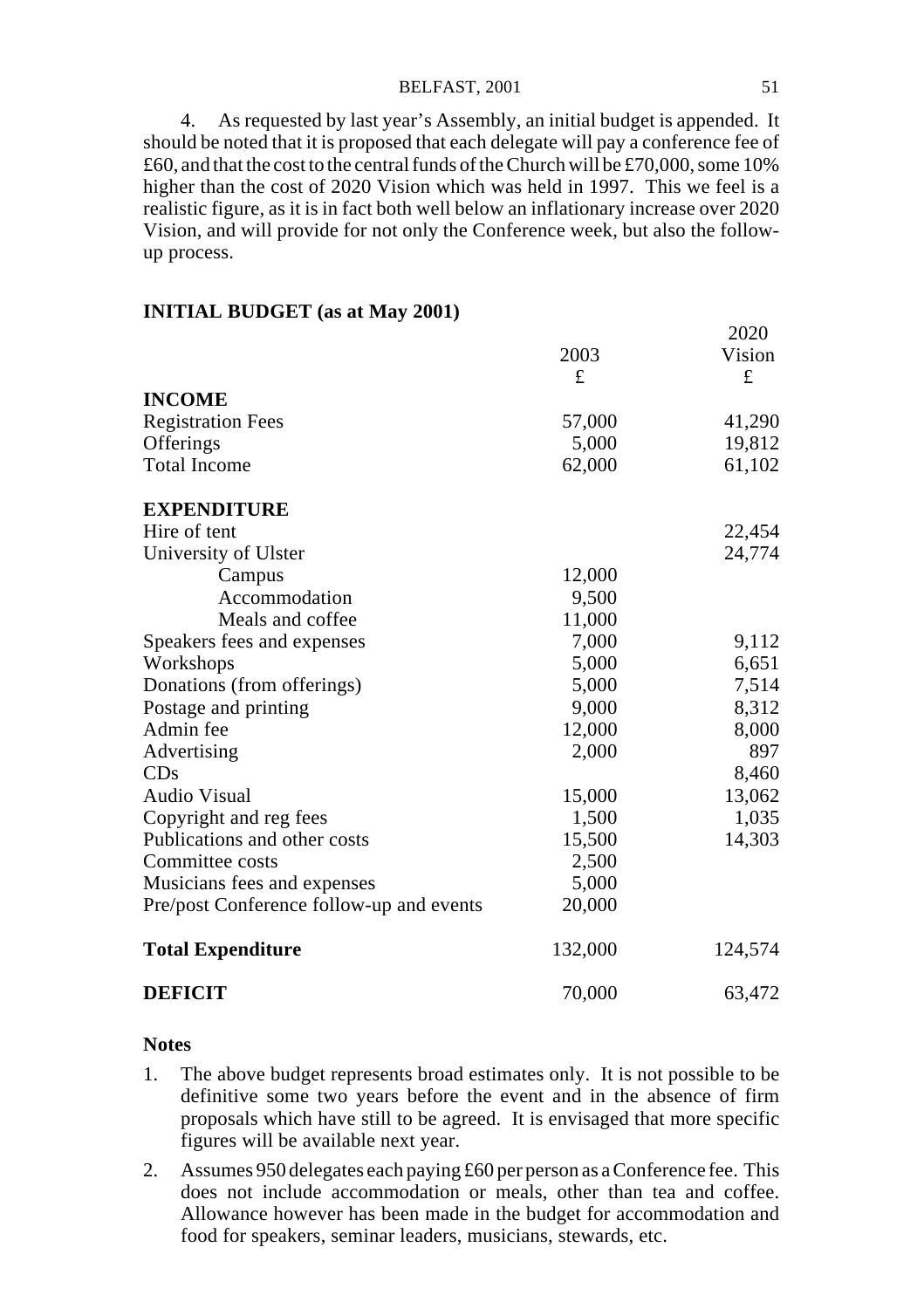Moved by the Rev T D Gribben, seconded by the Rev J H Robinson, and agreed:

1. That the Report be received.

2. That the General Assembly approve the Statement of Purpose (Par 3 above) for the 2003 Assembly Conference.

3. That the 2003 Assembly Conference be held at the University of Ulster Coleraine during August 2003, on the basis of a 'delegate only' conference.

That the ad hoc Committee be encouraged to develop their plans for a follow-up process.

5. That the initial budget be approved and that the central cost be funded through the Incidental Fund.

6. That the ad hoc Committee for the 2003 Assembly Conference be reappointed for a further year as follows :

> **Rev TD Gribben, Convener Rev JH Robinson, Secretary**

**The Moderator and Clerk of Assembly; Revs TD Gribben, JH Robinson.**

**Revs Dr MA Barry, H Boyce, MR Burnside, G Connor, R Hill, RJ Hyndman, KA McBride, Dr JG Millar, DJ Montgomery, SW Rea, AJMcL Smith, IF Smith; Dr D Alexander, Mrs A Campbell, Mrs R Craig, Miss A Houston, S Lynas, S McDowell, Mrs M Myers, Miss C Reid, D Thomson, DF Adair.**

The Report of the **BOARD OF EDUCATION** (Reports pp 220-235) was submitted by the Rev J McAllister. **BOARD OF EDUCATION**

Moved by the Rev J McAllister, seconded by Prof R H Mitchell, and agreed:

1. That the Report be received.

2. That the State Education Committee be authorised to co-operate with the other three main Churches in a review of the R E Core Syllabus. **State Education Committee**

> 3. That the resignation of the Rev W T J Richardson, as Organiser of Religious Education in Day Schools, be noted and that he be thanked for his services.

**Church Education Committee**

4. That the General Assembly thank Sunday Schools and Youth Groups for their generous support for the current Same Sky Project 2001 and commend the new Project focusing on rebuilding an Irish Presbyterian Mission Girls School in Rajkot, Gujarat and the Supported Housing development in Coleraine.

5. That the General Assembly approve the discontinuation of the Sunday School Department publishing four new Sunday School Lessons annually, and approve the publication of a series of lessons which will not date, and cover important topics eg baptism, communion, children in the church, evangelism, leadership, on being a Presbyterian etc.

**University Education Committee**

6. That the General Assembly commend the work of all those involved in chaplaincy activity and in the pastoral care of students to the prayers of the Church, and urge all of our young people attending Universities and Colleges in Ireland to actively participate in the opportunities provided within the Chaplaincies.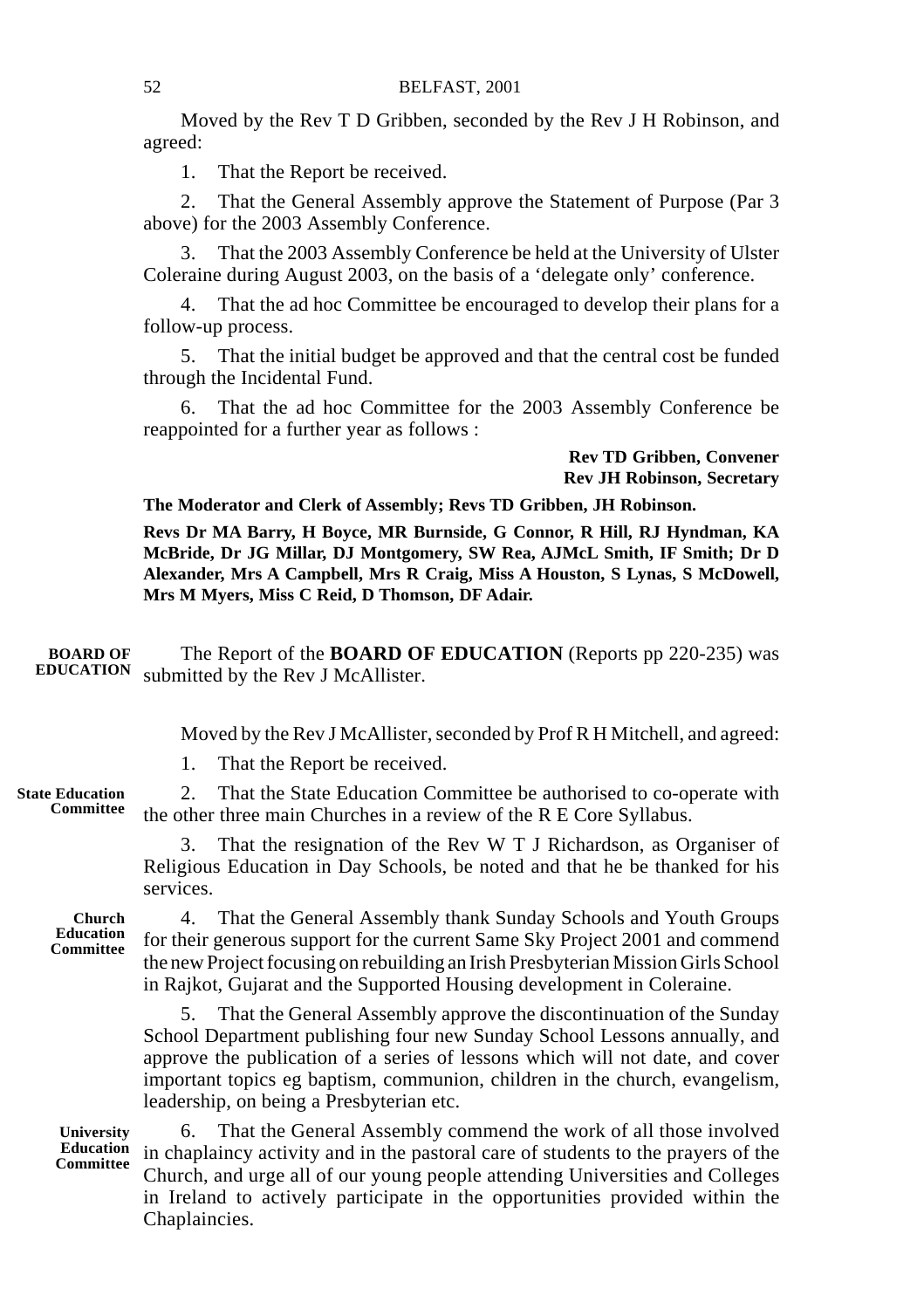Moved by the Rev J McAllister, seconded by the Rev R F S Poots, and agreed:

7. That the resignation of Prof R H Mitchell as Convener of the University Education Committee be received, that he be thanked for his services, and that the Rev Dr T R Buick be appointed in his place.

Moved by the Rev J McAllister, seconded by Prof R H Mitchell, and agreed:

8. That the Board of Education, with its associated working committees **General**for the ensuing year, be appointed in accordance with Par 284 of the Code as follows:

## **Rev J McAllister, Convener Deputy Clerk, Secretary**

**(a) The Moderator and Clerk of Assembly, the Principal UTC, University Chaplains, Sunday School Organiser, Conveners of RE in Day Schools, Representative on Stranmillis Management, Transferors' Representatives on the NI Area Boards, Deputy Clerk, Rev J McAllister.**

**(b) Rev RA Patton; R Davidson — Revs WG Cameron, J Curry — Rev JL Keenan; WA Wilson — Dr J Davis; J Wilkinson — Rev H Cubitt; George Beattie — Revs WJ Carlisle, JKA McIntyre.**

**(c) Rev M Dunn; W Cairns — Rev G Ellis-Farquhar; GL Gillespie — Rev M Goudy; N Lyttle — Rev B Martin; JL Snodgrass — Rev J Tolland; T Nicholl.**

**(d) Rev WG Stewart; R Manson — Rev Prof JC McCullough; D Todd — Rev KA McBride; WH Hawe.**

**(e) Revs R Stirling, DW Reid — Rev S Stewart; RE Wright — James Cochrane, Mrs M Patterson — Rev Noel Agnew; Mrs E Farr.**

**(f) Rev NE Dorrans; EJ Wallace — Rev Mary Hunter; Dr Mary Carson — Rev Nancy Cubitt; Mrs D Holmes-Greer.**

**(g) Rev Dr John Thompson; TJ Shaw, Mrs S Lewis, Mrs R Clements, Mrs L Gibson, Mrs D McKee, Alan S Kennedy, TGJ Moag, David McClurg.**

- **A. CHURCH EDUCATION COMMITTEE (5) Rev IT McKee, Convener**
- **(a) Moderator and Clerk of Assembly, Deputy Clerk; Revs IT McKee, J McAllister.**
- **(x) Rev Dr SR Jones; Miss R Stirling, Mrs E Pollock, WR Quinn.**
- **(y) Revs R Stirling, KA McBride, RA Patton, WJ Carlisle, WG Stewart, M Goudy, NE Dorrans, B Martin.**
- **B. STATE EDUCATION COMMITTEE (5) Deputy Clerk, Convener**
- **(a) The Moderator and Clerk of Assembly, Revs JSB Drennan, IT McKee, J McAllister, Dr TR Buick, Deputy Clerk; J McBride, BT Duffy, Clerk-Designate.**
- **(x) John Magowan, WJ Caves, W Steele; Mrs J Campbell.**
- **(y) Revs GAJ Ellis-Farquhar, JA Curry, S Stewart, Nancy Cubitt; RE Wright, JL Snodgrass J Wilkinson, Mrs M Patterson.**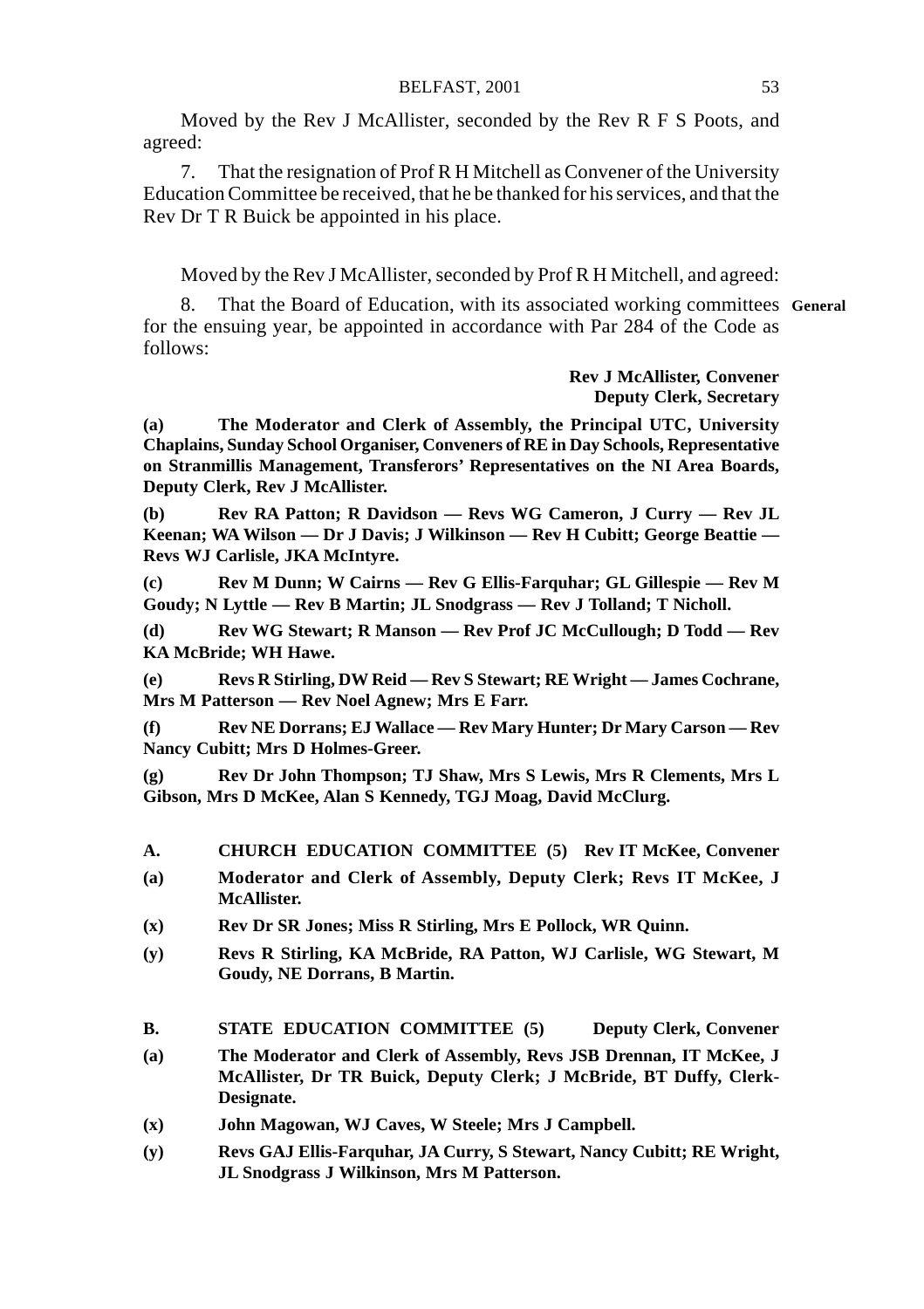- 54 BELFAST, 2001
- **C. UNIVERSITY EDUCATION COMMITTEE (5)**

**Rev Dr TR Buick, Convener**

- **(a) The Moderator and Clerk of Assembly, Revs IT McKee, J McAllister, TR Buick; Youth Officer; Deputy Clerk; Prof RH Mitchell, Convener of War Memorial Hostel Committee, Secretary Board of Social Witness, Clerk-Designate.**
- **(x) Rev Prof WP Addley; TJ Shaw, TGJ Moag, N Todd.**
- **(y) Revs RA Patton, WJ Carlisle, KA McBride, Nancy Cubitt, Princ JC McCullough, Mary Hunter; Mrs M Patterson, Dr Mary Carson.**

The Report of the **OVERSEAS BOARD** (Reports pp 141-164) was submitted by the Very Rev Dr SJ Dixon. **BOARDOVERSEAS**

## **Intermission**

Moved by the Very Rev Dr S J Dixon, seconded by the Rev R J T McMullan, and agreed:

1. That the Report be received.

2. That the General Assembly, recognising that we are going through a period of rapid change in our global village, encourage the Board to establish priorities for the mission of our Church in the world and to continue to review its administration, its training and preparation of personnel and its partner Church relationships.

3. That the General Assembly give thanks to God for the faithful witness and service of our missionary personnel during the past year and commend them and their families to the whole Church for prayer and support as they witness for and serve Jesus Christ with their national colleagues in our partner Churches.

4. That the General Assembly, recognising the value of our partnerships in mission in Kenya, Malawi, Sudan and Togo, pray earnestly for leaders and people as they continue to address the economic, health, social and moral problems in their societies, and as they take up the opportunities for the spread of the Gospel and the growth of the Church under the guidance of the Holy Spirit.

5. That the General Assembly call upon our people to pray for peace in Sudan and request the governments of the United Kingdom and the Republic of Ireland and the international community to urge, through diplomatic channels, the Government of Sudan and the liberation movements to take positive steps towards the establishment of peace in Sudan for the sake of its long-suffering people.

6. That the General Assembly give thanks for the vibrant ministry of the churches in Brazil and in Jamaica and the Cayman Islands and pray that the Lord of the harvest will encourage them as they continue to be involved in urban and rural mission and in serving the poor and marginalised in their societies in the Name of Jesus Christ.

7. That the General Assembly rejoice in the strengthening of our partnerships with reformed Churches in the Czech and Slovak Republics, France, Hungary, Italy, Romania, Spain and Ukraine and encourage the Board to continue fostering these important relationships through exchange visits and congregational partnerships.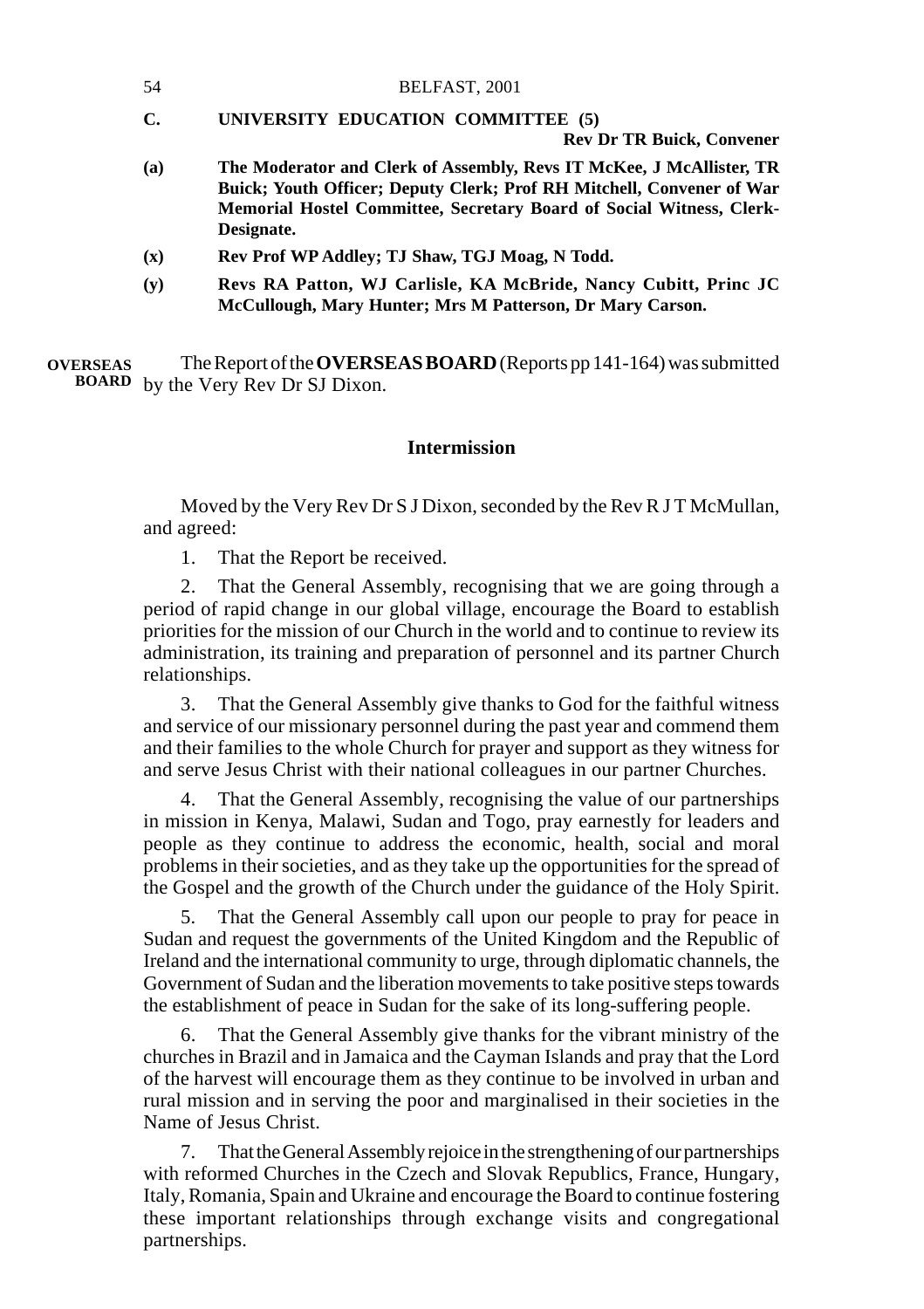#### BELFAST, 2001 55

8. That the General Assembly rejoice in the courageous witness to the Gospel by Christians throughout the Middle East, including Israel, encourage the move towards greater unity in the body of Christ and pray that recent serious reverses on the diplomatic front will not prevent progress being made towards a just and lasting peace, nor obstruct the spread of the Gospel.

9. That the General Assembly give thanks for the response of the world community, including our Church, to the earthquake disaster in Gujarat and for the involvement of the Church of North India in the relief and rehabilitation of the victims, and encourage the Church in its outreach and service to the people of Gujarat, praying that many will be brought to a living faith in Jesus Christ and be added to the Church.

10. That the General Assembly give thanks to almighty God for the witness to the Gospel by our partner Churches in China, India, Indonesia, Myanmar, Nepal, Pakistan and Thailand, often in the midst of opposition and persecution, and pray for leaders and people as they continue to serve Jesus Christ in the life of their nations and as they seek peaceful and just solutions to their religious, economic, political and social problems.

11. That the General Assembly thank congregations, organisations and individuals who have supported the mission of Christ in prayer and finance, in projects and in practical ways during the past year, and request the Board to continue its information sharing and its education in mission programmes throughout the Church, so that all may be fully informed about our role in world mission and pray and give for its fulfilment.

12. That the General Assembly thank most sincerely all who have given their time and talents to help fulfil our calling to mission in a needy world and promote this challenging task among our people, and thank the whole Church for providing the necessary personnel and finance for this important work and for the prayer support and 'extra mile' giving during the past year.

13. That the Overseas Board, with its associated working committees, be appointed for the ensuing year in accordance with Par 279 of the Code as follows:

## **Rev Dr SJ Dixon, Convener Rev RJT McMullan; Mrs M Myers, Secretaries**

**(a) The Moderator and Clerk of Assembly, President and Overseas Vice-President of the PWA, Convener and Secretaries of the Board, Convener of the Inter-Church Relations Board, Sunday School Organiser, two Young Women's Group representatives, Youth Board representative.**

**(b) Rev NJ McCullough; J Warnock, Mrs A Murdock — Rev MM Stewart; Miss J Allen, Mrs E McIlwaine — Rev SR Conkey, RA Moffett; Miss M McCombe — Rev GBS Gibson; Dr Alistair Crockard, Miss W Norwood — Rev G Best; S Murphy, Mrs T Johnston — Rev NS Millen; R Harper, Mrs D Rea.**

**(c) Rev NA Brown; W Steele, Mrs T Boyd — Rev LJ Addis; RI Bashford, Mrs J Gaston — Rev P Lyle; G Henderson, Mrs M McCormick — Rev KDW Crowe; Mrs N Moore, Mrs M Binnie — Rev PP Campbell; D Robinson, Mrs A Reid.**

**(d) Rev TWA Greer; Mrs D Smyth, Mrs M Boyd — Rev WD Moore; W Hanna, Mrs E Jackson— Rev HR Quinn; WH Hawe, Miss R Taylor.**

**(e) Rev D Hillen; E Laverty, Dr H Williamson — Revs KG Patterson, Noel Ward; Mrs E Alexander — Rev G Aitcheson; Dr C McKibbin, Mrs M McKibbin — Rev JW Fleck; R Wallace, Mrs M McCreedy.**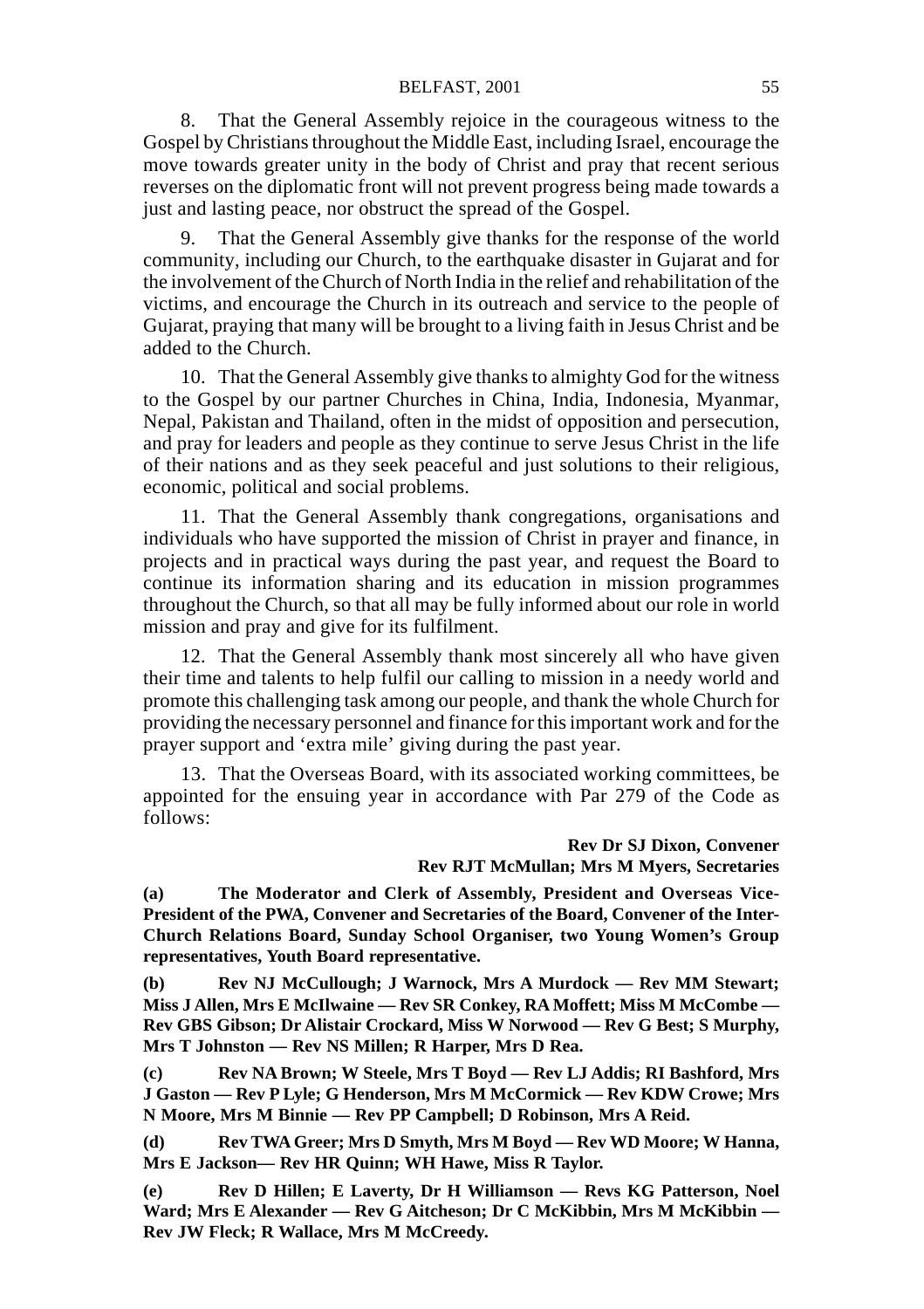| (f)            | Rev NE Dorrans; A Speer, Mrs F Armour - Revs S Anketell, John Mann;<br>Mrs D Mitchell — Rev FJ Taylor; L Foster, E Martin.                                                                                             |
|----------------|------------------------------------------------------------------------------------------------------------------------------------------------------------------------------------------------------------------------|
| (p)            | Mrs Doreen McMullen, Mrs Sandra Fleck, Mrs Rosemary Cowan, Mrs<br>Annie Erwin, Mrs Sheila Fell, Mrs Pat Colvin, Mrs Valerie Stewart.                                                                                   |
| A.             | <b>ASIA COMMITTEE (7)</b><br>Dr Max Watson, Convener<br><b>Rev RJT McMullan; Mrs M Myers, Secretaries</b>                                                                                                              |
| (a)            | The Moderator and Clerk of Assembly, Rev Dr SJ Dixon; Mrs M Patterson,<br>Mrs G Irwin, Mrs D McMullen; Rev RJT McMullan; Mrs M Myers, CN<br>Eves, Dr Max Watson, Overseas Secretary Designate.                         |
| (x)            | Revs SJ Hanna, PG Lyle; Mrs M Lygo, Dr J Shannon.                                                                                                                                                                      |
| (y)            | Revs WD Moore, GE Best, G Aitcheson; Miss M McCombe, RI Bashford,<br>Mrs S Fell, Mrs E McIlwaine, Mrs F Armour.                                                                                                        |
| В.             | EUROPE AND MIDDLE EAST COMMITTEE (7)<br><b>Mrs Maureen Patterson, Convener</b><br><b>Rev RJT McMullan; Mrs M Myers, Secretaries</b>                                                                                    |
| (a)            | The Moderator and Clerk of Assembly, Rev Dr SJ Dixon, JA Kirkpatrick,<br>JN Seawright; Mrs M Patterson, Mrs G Irwin, Mrs D McMullen; Rev RJT<br>McMullan; Mrs M Myers, Overseas Secretary Designate.                   |
| $(\mathbf{x})$ | Revs Dr RI Birney, IJ Patterson, JI Thompson, Prof WP Addley.                                                                                                                                                          |
| (y)            | Revs D Hillen, NJ McCullough, KDW Crowe, RA Moffett; Mrs M Boyd, G<br>Henderson, Mrs J Gaston, Mrs D Rea.                                                                                                              |
| C.             | AFRICA, CARIBBEAN & LATIN AMERICA COMMITTEE (7)<br><b>Rev HR Quinn, Convener</b><br><b>Rev RJT McMullan; Mrs M Myers, Secretaries</b>                                                                                  |
| (a)            | The Moderator and Clerk of Assembly, Revs SJ Dixon, HR Quinn; World<br>Development Committee Convener, Mrs M Patterson, Mrs G Irwin, Mrs D<br>McMullen; Rev RJT McMullan; Mrs M Myers, Overseas Secreary<br>Designate. |
| (x)            | Revs WS Marrs, TW Gordon, WJ Waring; TA Macpherson.                                                                                                                                                                    |
| (y)            | Revs J Mann, NE Dorrans, SR Conkey; E Laverty, WH Hawe, Miss R<br>Taylor, Mrs M Binnie, Mrs D Mitchell.                                                                                                                |

The Minutes were taken and corrected.

56 BELFAST, 2001

The Assembly engaged in worship conducted by the Moderator, assisted by the Rev D J Montgomery, Miss Rosemary Casement and the Rev R I A Allely.

At the request of the Moderator, the Rev Alastair Morrice addressed the Assembly.

The sederunt came to a close at 1.00 pm, the Moderator pronouncing the Benediction.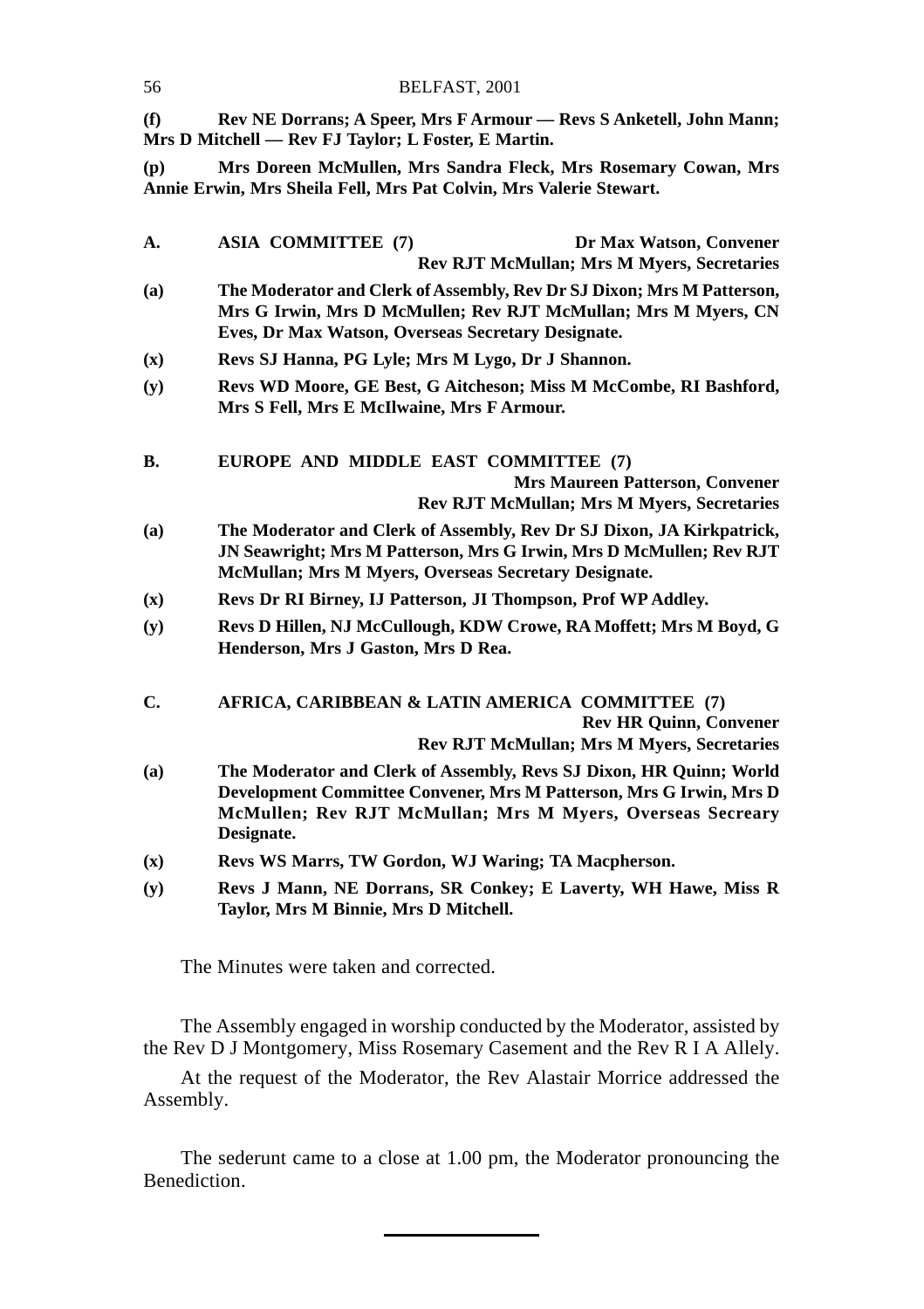## **SEVENTH SESSION**

## **Thursday, 7th June, 2001 Two o'clock. Afternoon**

## **In Private**

The Assembly again convened, the Moderator leading in prayer.

The Report of the **Committee on Reception of Ministers and Licentiates Committee on** (Reports p 243) was submitted by the Rev R B Savage. **Reception of Ministers and**

Moved by the Rev R B Savage, seconded by the Very Rev Dr S Hutchinson, and agreed: **Licentiates**

1. That the Report be received.

The **Memorial of the Rev Christina U Bradley** (Reports pp 243-244) was **MEMORIAL** submitted by the Rev S P Moore. **OF REV. C H BRADLEY**

Moved by the Rev S P Moore, seconded by Mr J Robinson, and agreed:

That the Memorial be received and its prayer granted.

The **Memorial of the Rev Stephen C Calder** (Reports p 245) was submitted **MEMORIAL** by the Rev R B Savage. **OF REV. S C CALDER**

Moved by the Rev R B Savage, seconded by the Rev A Gibson, and agreed:

That the Memorial be received and its prayer granted.

The Report of the **Recognised Ministries Committee** (Reports pp 50-51) **Recognised** was submitted by the Very Rev Dr S Hutchinson together with the following **Committee** Supplementary Report.

## **Recognised Ministries Committee – Supplementary Report**

On 21 May the Presbytery of Dublin and Munster resolved:

*"That the Clerk of Presbytery be instructed to advise the Clerk of the General Assembly that Presbytery has now received what it believes to be an adequate report from Mr Kenneth Gibson as a Licentiate without Charge under Para. 219 3 c ii. and requests that he be continued as a Licentiate without Charge".*

Mr Gibson is National Director of the Leprosy Mission, Republic of Ireland.

Moved by the Very Rev Dr S Hutchinson, seconded by the Rev R F S Poots, and agreed:

1. That the Report be received.

Moved by the Very Rev Dr S Hutchinson, seconded by the Rev R F S Poots:

2. That the General Assembly adopt the recommendations of the Recognised Ministries Committee on Ministers and Licentiates without Charge.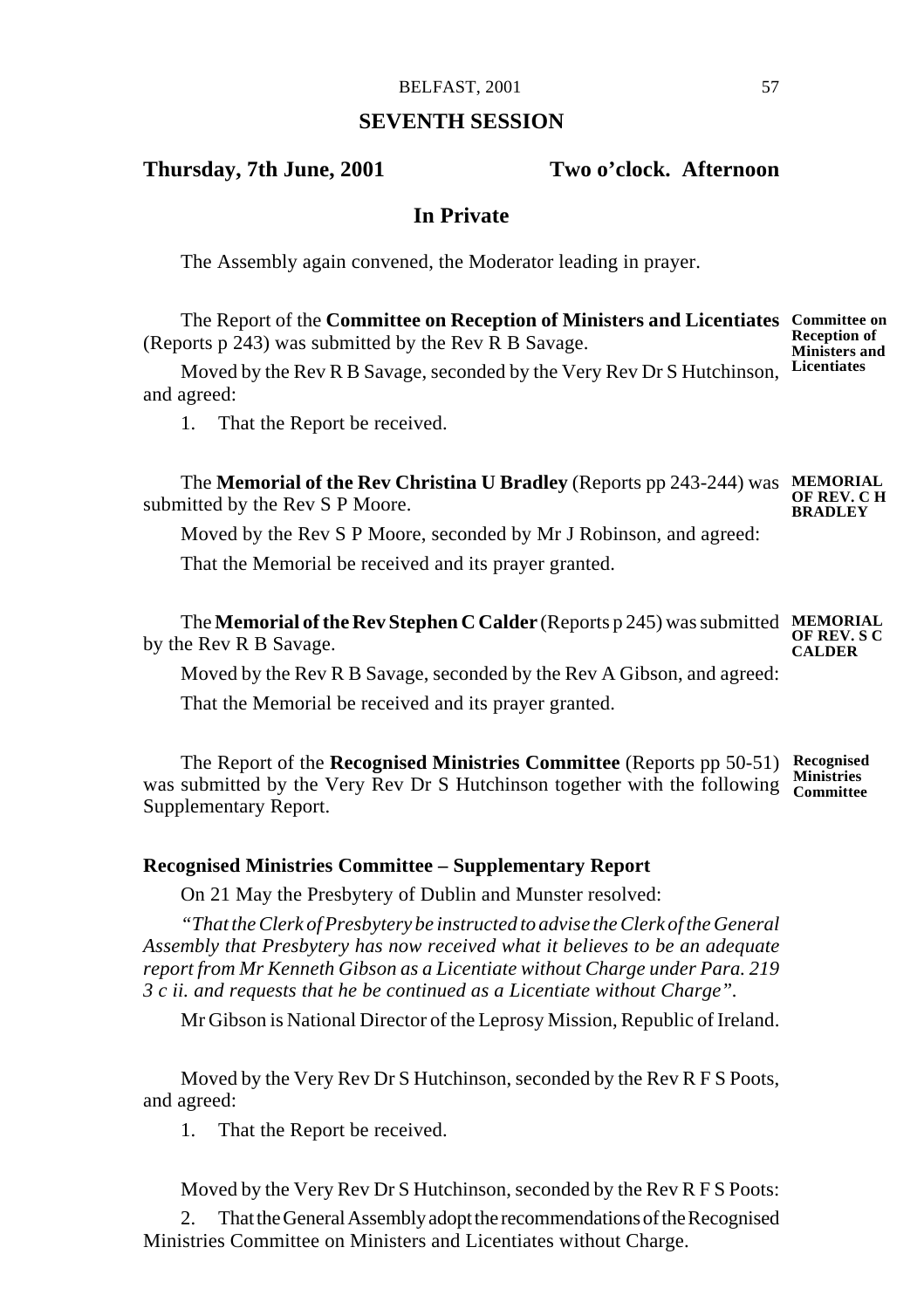Moved, as an amendment, by the Rev J G Faris, seconded by the Rev S S Johnston:

That the General Assembly adopt the recommendations of the Recognised Ministries Committee on Ministers and Licentiates without Charge, but that Mr K Gibson be retained as a Licentiate for a further year.

On the amendment being put and a vote taken the Moderator announced the result as follows:

Voting: For .............................. 220 votes Against ....................... 219 votes

A ballot was then taken and the Moderator announced the result as follows:

Voting: For .............................. 230 votes Against ....................... 234 votes

The amendment was declared lost. The original resolution, being put, was passed.

The Report of the **JUDICIAL COMMISSION** (Reports pp 52-58) was submitted by the Very Rev Dr S Hutchinson. **JUDICIAL COMMISSION**

> Moved by the Very Rev Dr S Hutchinson, seconded by the Rev R F S Poots, and agreed:

1. That the Report be received.

2. That the Clerk-Designate of the General Assembly, the Rev Dr D J Watts, be appointed to the Judicial Commission in place of Very Rev Dr A J Weir.

The **Overture anent Par 19(4)** of the Code (Reports p 58) was submitted by the Very Rev Dr S Hutchinson. **Overture anent Par 19(4)**

> Moved by the Very Rev Dr S Hutchinson, seconded by the Rev R F S Poots, and agreed:

> That the Overture, having lain on the books for one year, be enacted as the law of the Church.

## **Intermission**

## **In Public**

The Report of the **BOARD OF COMMUNICATIONS** (Reports pp 99- 113) was submitted by the Rev I F Smith together with the following Supplementary Report. **BOARD OF COMMUN-ICATIONS**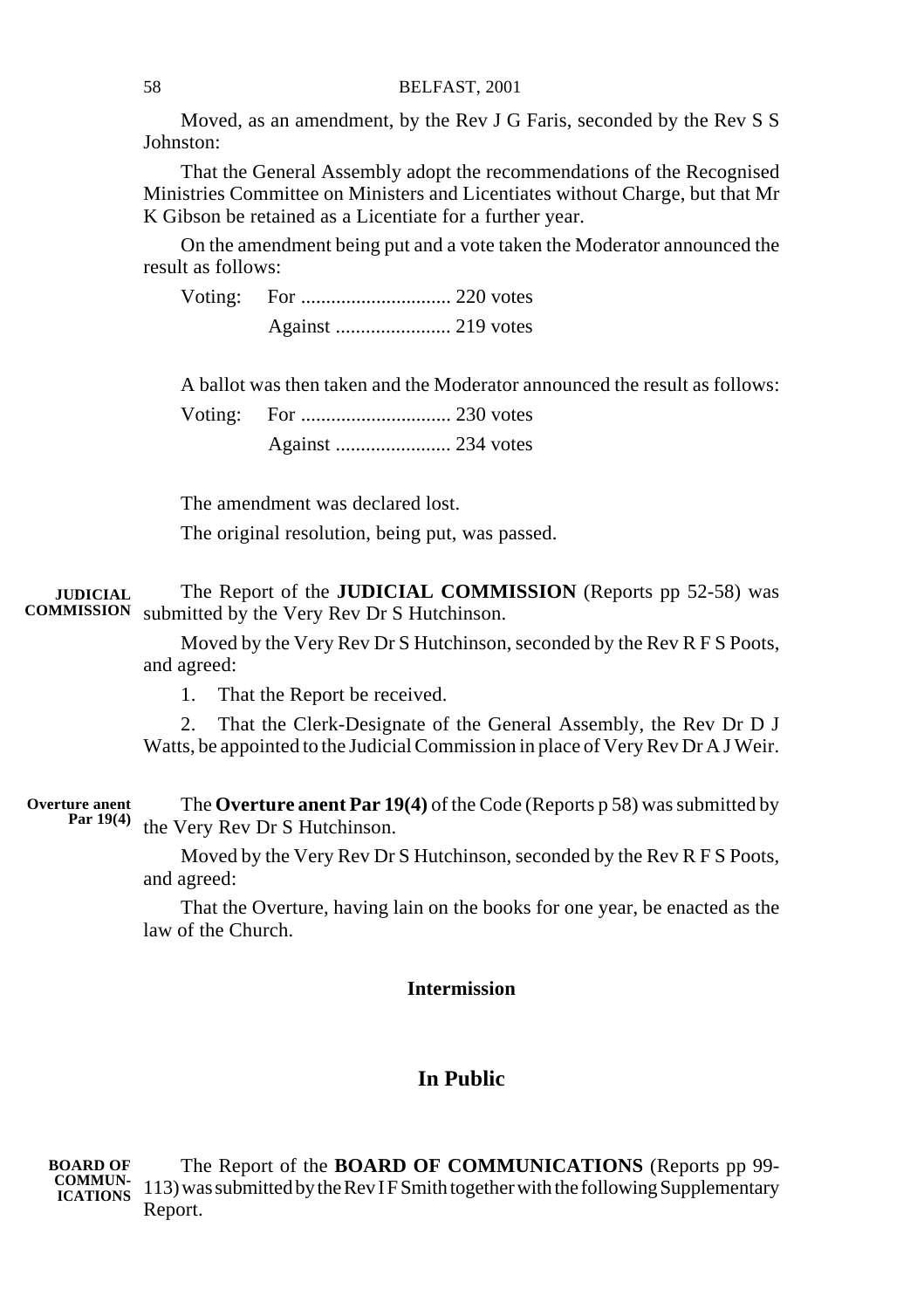#### BELFAST, 2001 59

## **BOARD OF COMMUNICATIONS – Supplementary Report**

## **Public Worship Committee**

The financial year of the Church Hymnary Trust ends on 31 March. It is therefore proposed that, should the Presbyterian Church in Ireland cease to be a member of the Trust, that withdrawal should be with effect from 31 March, 2002.

## **Memorial Record**

**Rev Thomas Carlisle Patterson, BA, DD**, formerly of Christian Aid, died on 1 April, 2001, in the 80th year of his age and the 54th of his ministry.

A Belfastman, he was brought up in the congregation of Townsend Street and educated at the Royal Belfast Academical Institution and Queen's University, graduating with First Class honours in Philosophy in 1943.

During the next two years he volunteered to serve with the YMCA in North Africa and Italy.

Theological training led to his licensing by the Presbytery of Belfast and he was ordained by the same Presbytery on 1 June, 1947, to serve as a missionary. He became Professor of Philosophy at Wilson College, Bombay in the years 1948-51. Seconded by the Board of Mission to the staff of the Student Christian Movement in schools, he served as Midlands Area Secretary from 1952-1956.

On 28 June, 1956 he was installed as minister of Conlig, and it was during his ministry there that he became Organising Secretary, part-time, of what is now the Irish Council of Churches. After some six years in Conlig he was called to the Crescent Church in Belfast and continued in the convenership of the Inter-Church Relations Board begun in 1960.

Though he moved to live in England on becoming first Home Secretary and then General Secretary of the Conference of British Missionary Societies, he remained a member of the Presbyterian Church in Ireland, and in 1986, by which time he had taken up a senior post with Christian Aid, the Presbyterian Theological Faculty, Ireland conferred on him the degree of Doctor of Divinity, honoris causa.

Dr Carlisle Patterson throughout his varied ministry belonged to, identified with and faithfully served a World Church as missionary teacher, scholar and gifted administrator. His book "Over the Hill", published in 1997, gives a personal account of relationships between the Churches in Ireland and their relationship with the wider Church. An enabler and encourager of people, regardless of colour, class or creed, he had the pastor's heart which reached out to those with whom, as well as to those for whom, he worked.

Retirement brought with it new and welcome opportunity for work within a local Council of Churches and within the United Reformed Church.

He died suddenly, leaving his widow, Gwenda, their children Anthony, Michael and Frances and a wide circle of family and friends.

**The Rev John Hall Lyons, BA**, senior minister of Redrock and Druminnis, died on 23 April, 2001 in the 85th year of his age and the 55th of his ministry.

Born at Myroe, Limavady on 15 January, 1917, he was a farmer's son. After early education at the local primary school, he attended Limavady Grammar School and, after study at Magee University College and Trinity College, Dublin, graduating in Arts in 1939, he entered Assembly's College, Belfast to train for the ministry.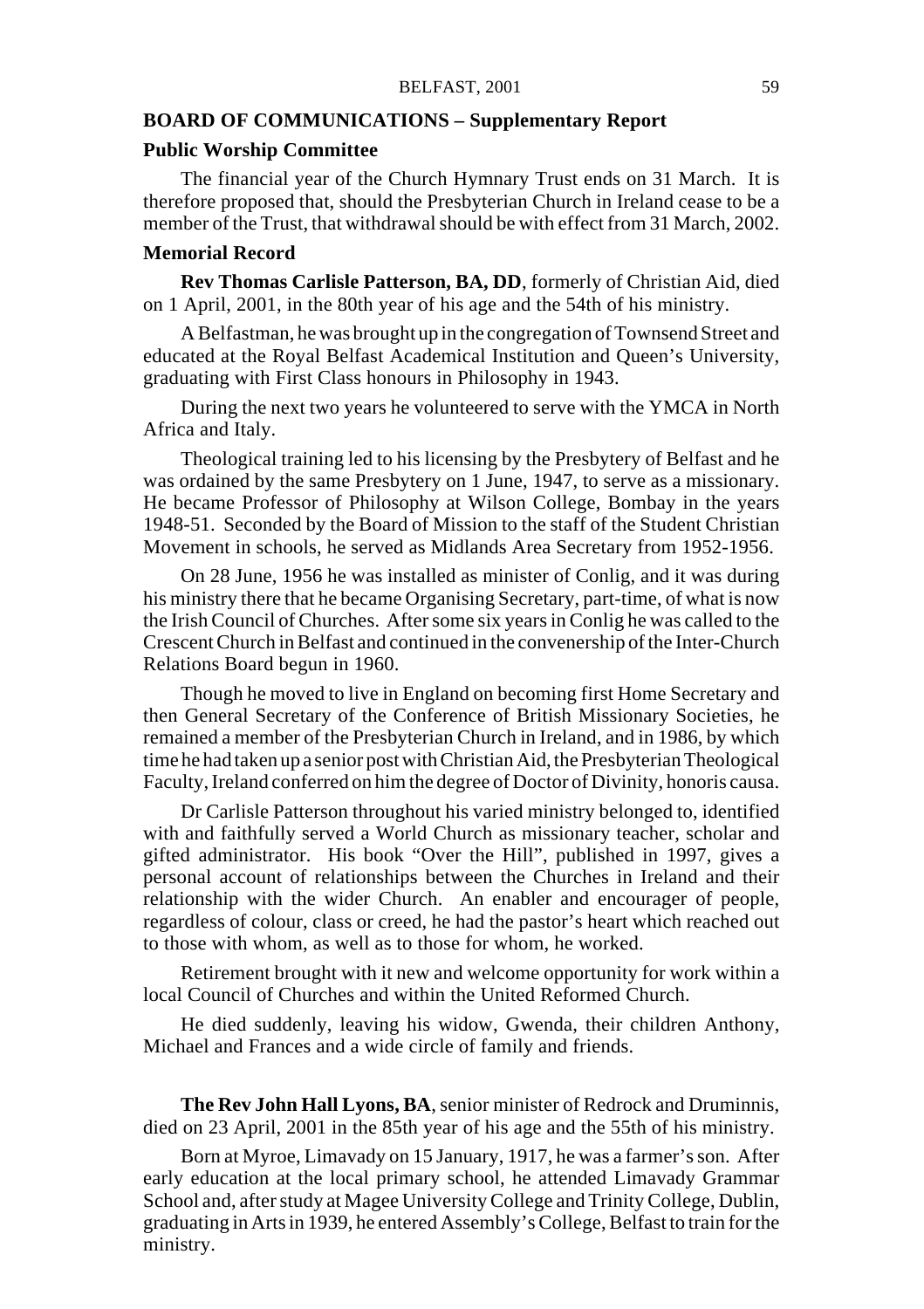## 60 BELFAST, 2001

Licensed by the Presbytery of Limavady on 18 November, 1941, he served as assistant in Argyle Place, Belfast and in 1st Killyleagh. On 15 May, 1946 he was ordained and installed in Cavanaleck, where he ministered faithfully for some nine years.

On 28 September, 1955 Mr Lyons was installed as minister of the united congregations of Redrock and Druminnis, and here he was to make his home for some 26 years. This was a period of growth for the congregations, whose people recognised in their minister a diligent and effective pastor and one whose conduct of worship was marked by dignity and sincerity. Two major renovations were carried out in Redrock, and in Druminnis a gallery was added to the Church building. Organisations too benefited from his attention, and he was instrumental in the formation of both Badminton and Bowling Clubs. Gardening provided him with his main recreational interest.

Retirement on 31 January 1982 brought a move to Dollingstown and was followed two years later by the death of his wife Maisie, for whom he had cared during many years of her ill-health. Five years later he re-married, and he is survived by his second wife, Ruby.

Moved by the Rev I F Smith, seconded by the Rev W T J Richardson:

1. That the Report be received.

Moved, as an amendment by the Rev I D Neish, seconded by the Rev N W McAuley:

That the Report be received and that the sections relating to the sacraments contained in the experimental folder referred to in Par 4 be sent to the Doctrine Committee for comment and to Presbyteries for consideration and report to the Convener of the Public Worship Committee not later than 31 December, 2001.

On being put, the amendment was declared passed.

On being put as substantive motion, was passed.

Moved by the Rev I F Smith, seconded by the Rev W T J Richardson, and agreed:

2. That the General Assembly congratulate the Board of Directors and staff of Familybooks on the sustained success of the bookshop and the excellent standard of service provided, and encourage the church to continue to support the bookshop in the future. **Communications Administration**

Moved by the Rev I F Smith, seconded by the Rev W T J Richardson:

3. That the General Assembly authorise the Public Worship Committee to produce a new Irish Presbyterian Book of Praise. **Public Worship**

> Moved as an amendment by the Rev D J Montgomery, seconded by the Rev G Moore:

> That the General Assembly recommend the use of "Praise" and ask the Public Worship Committee to list up to three other hymnbooks considered appropriate for our Church and also authorise the Public Worship Committee to investigate the practicality of producing a resource containing particular elements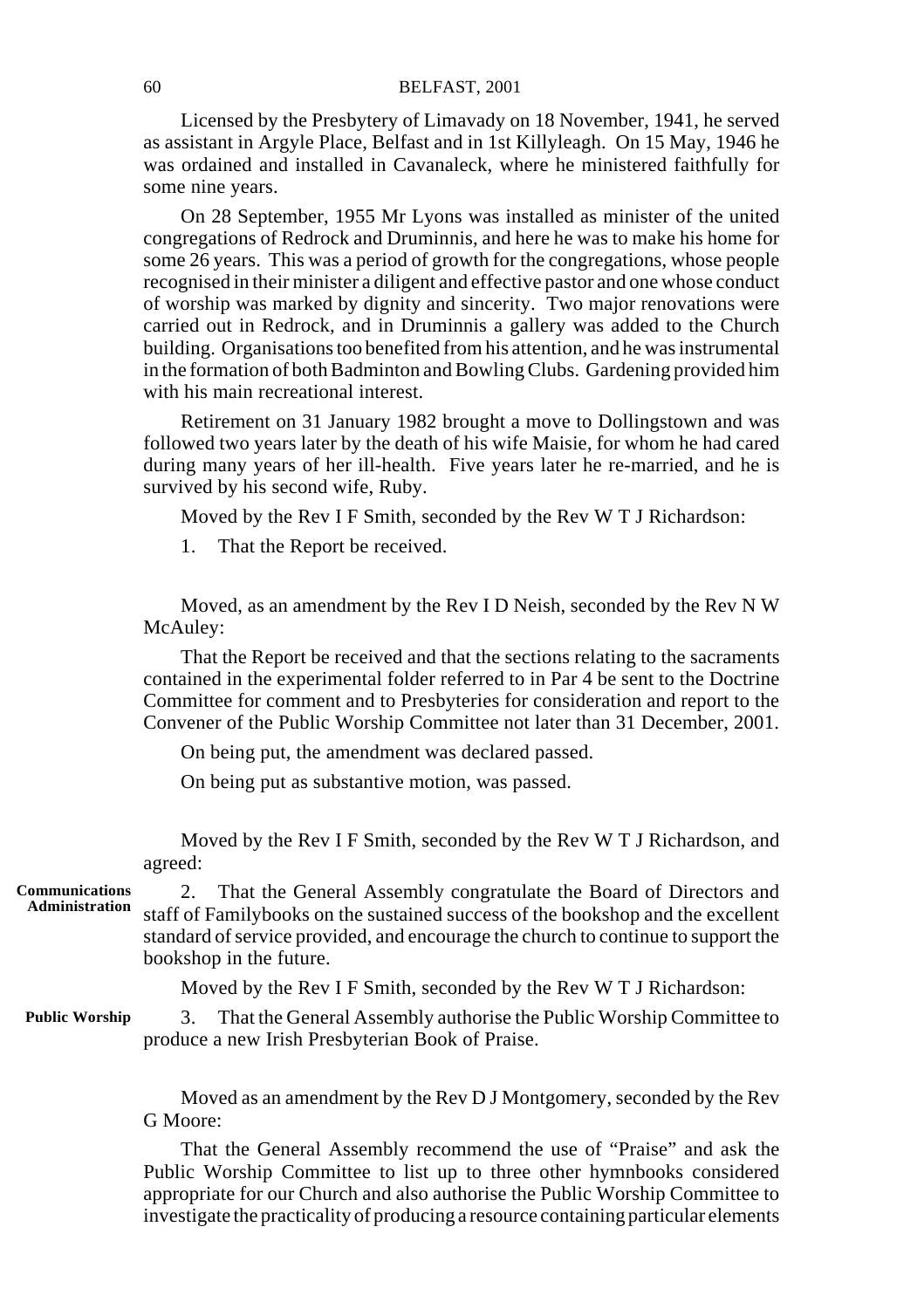of Presbyterian Worship not catered for in these books and report to the 2002 Assembly.

On being put, the amendment was declared lost.

The original resolution, being put, was passed.

Moved by the Rev I F Smith, seconded by the Rev W T J Richardson, and agreed:

4. That the lists contained in Reports 2000 form the basis of the new Book of Praise.

5. That the words of the new Book of Praise be produced in electronic format.

6. That the Presbyterian Church in Ireland cease to be a member of the Church Hymnary Trust with effect from 31 March, 2002.

7. That a grant of £800 be paid from the Incidental Fund to the Public Worship Committee.

8. That a grant of £13,700 be paid from the Incidental Fund to the **Historical** Historical Society. **Society**

9. That a grant of £500 be paid from the Incidental Fund to the Church **Church** Architecture Committee. **Architecture**

10. That the Board of Communications, together with its associated working **General** Committees, be appointed for the ensuing year in accordance with Par 277 of the Code as follows:

> **Rev IF Smith, Convener Stephen Lynas, Secretary**

**(a) The Moderator and Clerk of Assembly, Rev IF Smith; Editors of the Church Magazines, S Lynas.**

**(b) Rev WA Kennedy; D Lusk — J MacQueen, V Riddell — Revs WD McBride, RE Boggs — Rev DJ Bruce; A Robinson — Revs WH Sanderson; H Morrow — Rev DC Scott; Mrs P Qua.**

**(c) Rev NA Brown; T Montgomery — R Nelson, Mrs H Graham — Rev JA McCaughan; Ian Smyth — Rev RMcC Bell; K McAuley — Rev RL Brown; SJ Waugh.**

**(d) Rev TC Wright; R Doggart — Rev Dr G Grindle; J Gault — Rev AS Smyth; T Busby.**

**(e) Rev D Hagan; FL Hood — Rev GD Simpson; Mrs J Norris — Miss Margaret Guy, JA Patterson — Rev Noel Agnew; Mrs M Crooks.**

**(f) Rev WA Watson; N Watt — Rev Robert Cobain; Val Fitzgerald — Rev GJ Mackarel; J Jenkins.**

#### **A. COMMUNICATIONS ADMINISTRATION COMMITTEE (5) Rev WJ Carlisle, Convener**

**(a) The Moderator and Clerk of Assembly, Information Officer, Editors of "Herald", "Christian Irishman", "Wider World", Representative of Familybooks, FM and PWA Representatives — Revs IF Smith, WJ Carlisle; S Lynas.**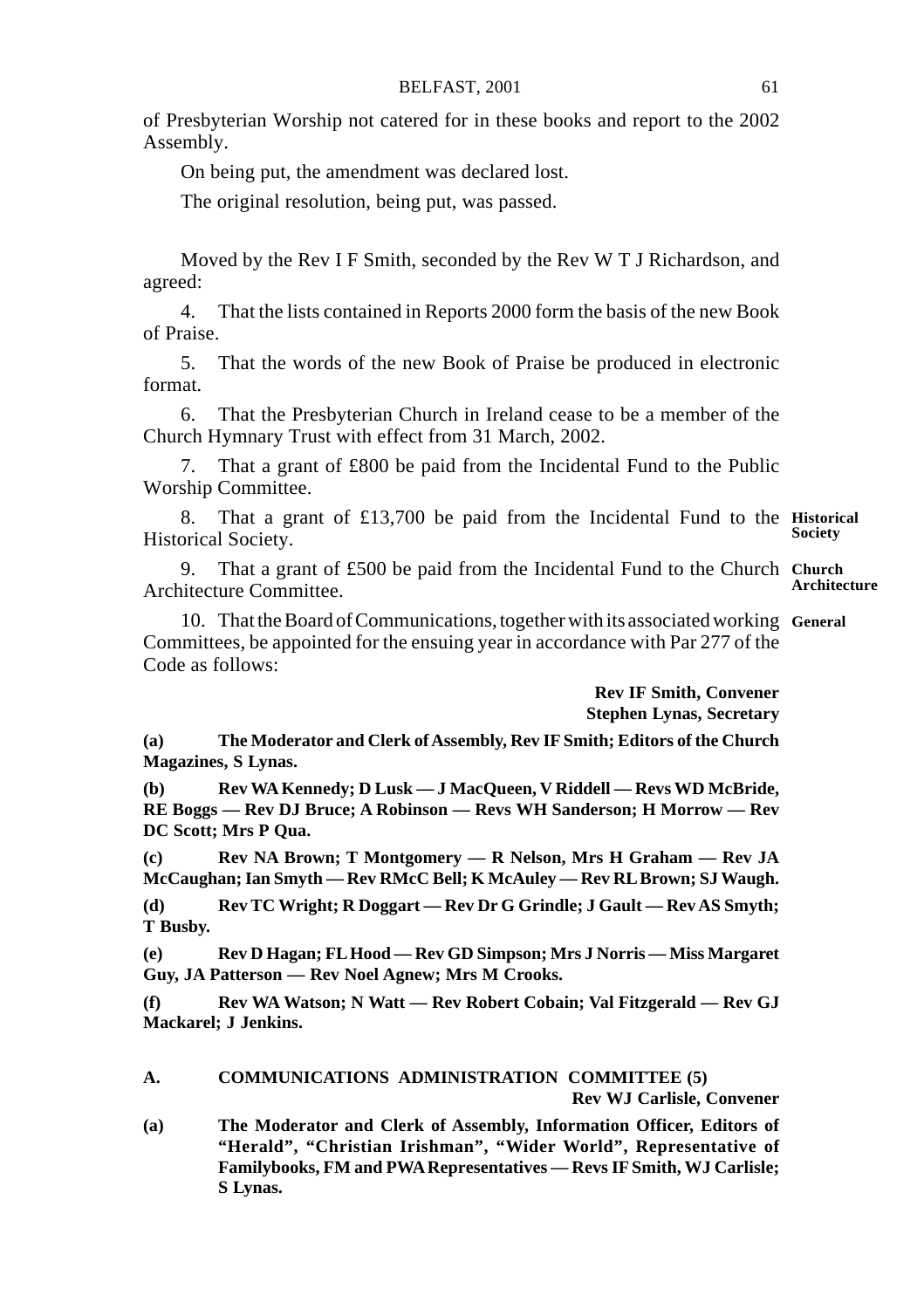| 62             | BELFAST, 2001                                                                                                                                                                                       |  |
|----------------|-----------------------------------------------------------------------------------------------------------------------------------------------------------------------------------------------------|--|
| $(\mathbf{x})$ | Revs Dr Joseph Thompson, Dr WE Davison; Maurice O'Neill, Mrs G<br>Morrow.                                                                                                                           |  |
| (y)            | Revs WH Sanderson, RMcC Bell, JA McCaughan, Dr G Grindle, AS Smyth;<br>Mrs P Qua, Mrs M Crooks, Ian Smyth.                                                                                          |  |
| В.             | <b>MEDIA COMMITTEE (5)</b><br><b>Rev R Hill, Convener</b>                                                                                                                                           |  |
| (a)            | The Moderator and Clerk of Assembly, Information Officer, Magee<br>Director, Revs R Hill, IF Smith, Dr RS Tosh, Professor of Practical Theology,<br>Rel Advisers Downtown Radio, RTE, UTV, S Lynas. |  |
| $(\mathbf{x})$ | Rev C Glover; Maurice O'Neill, Jonathan Wylie, Mrs WDF Marshall.                                                                                                                                    |  |
| (y)            | Revs RMcC Bell, Dr G Grindle, WA Kennedy, GJ Mackarel, JA<br>McCaughan; D Lusk, T Busby, Mrs M Crooks.                                                                                              |  |
| C.             | PUBLIC WORSHIP COMMITTEE (5)                                                                                                                                                                        |  |
|                | <b>Rev WTJ Richardson, Convener</b>                                                                                                                                                                 |  |
| (a)            | The Moderator and Clerk of Assembly, Revs IF Smith, JF Murdoch, HB<br>Wallace, WTJ Richardson; Professor of Practical Theology, S Lynas.                                                            |  |
| $(\mathbf{x})$ | Revs JH McIntyre, WJ Murdock, D Stanfield; Mrs M Boden.                                                                                                                                             |  |
| (y)            | Revs WH Sanderson, WA Kennedy, TR Graham, Dr G Grindle, JA<br>McCaughan; H Morrow, Mrs M Crooks, Miss M Guy.                                                                                        |  |
| D.             | CHURCH ARCHITECTURE COMMITTEE (5)                                                                                                                                                                   |  |
|                | <b>Rev LWH Hilditch, Convener</b>                                                                                                                                                                   |  |
| (a)            | The Moderator and Clerk of Assembly, Revs IF Smith, LWH Hilditch; S<br>Lynas.                                                                                                                       |  |
| (x)            | B McClean, W Boyce, Mrs J Hamilton.                                                                                                                                                                 |  |
| (y)            | Revs RMcC Bell, GD Simpson, R Cobain, JA McCaughan; J Gault, T<br>Montgomery.                                                                                                                       |  |
| E.             | <b>HISTORICAL SOCIETY COMMITTEE (5)</b>                                                                                                                                                             |  |
|                | Rev Dr WJH McKee, Convener                                                                                                                                                                          |  |
| (a)            | The Moderator and Clerk of Assembly, Revs Prof LS Kirkpatrick, Dr H<br>Cromie, IF Smith, JF Murdoch, Dr WJH McKee; S Lynas.                                                                         |  |
| $(\mathbf{x})$ | Rev K Smyth; George Gillespie, Derek Alexander, Mrs D McKee.                                                                                                                                        |  |
| (y)            | Revs RMcC Bell, JA McCaughan, Dr G Grindle, WA Kennedy, WD<br>McBride, AS Smyth; Mrs M Crooks, T Busby.                                                                                             |  |

The sederunt came to a close at 6.05 pm, the Moderator pronouncing the Benediction.

l,

 $\mathcal{L} = \mathcal{L} \mathcal{L}$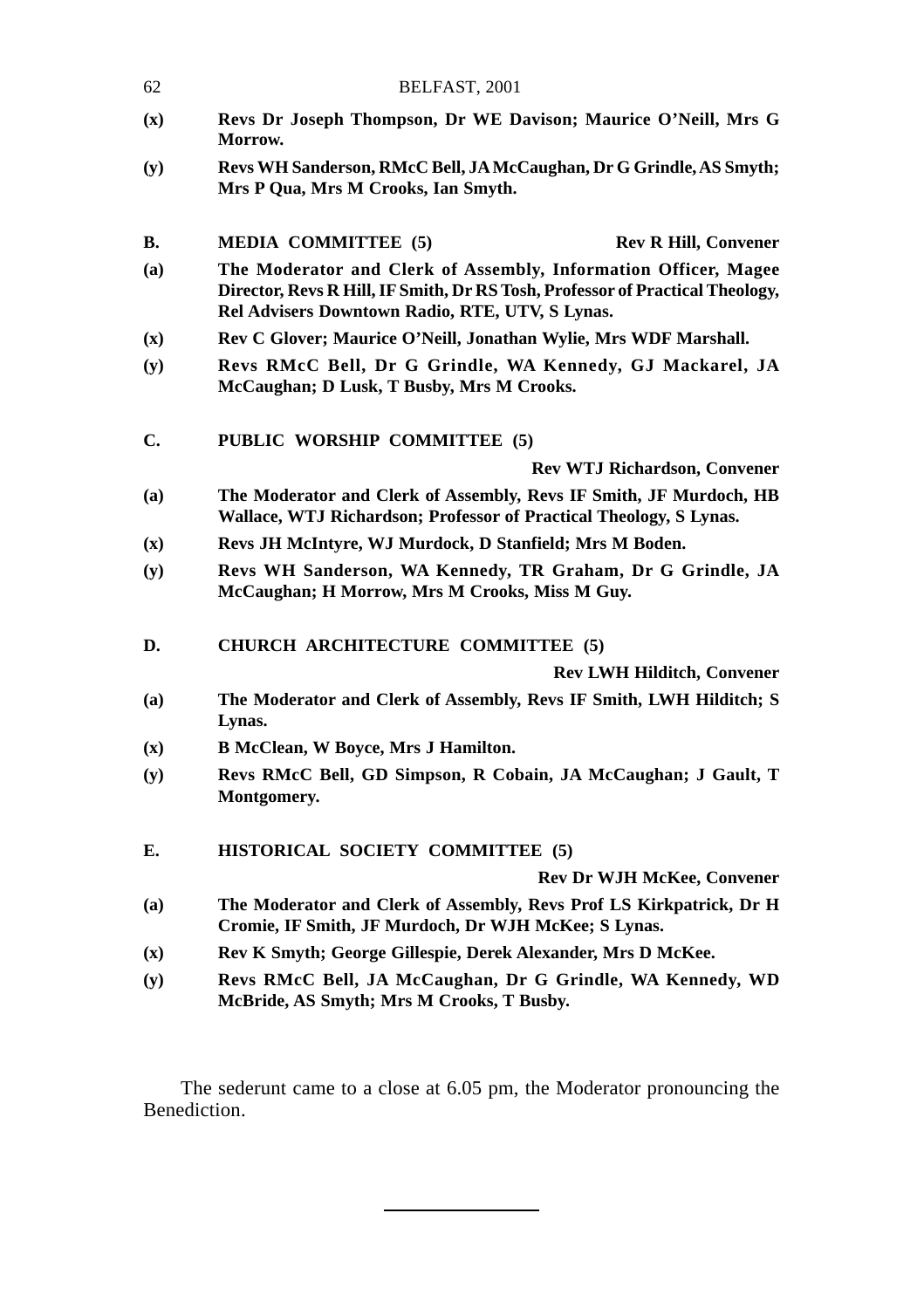## **EIGHTH SESSION**

## **Friday, 8th June, 2001 Half past nine o'clock. Forenoon**

The Assembly again convened, the Moderator leading in prayer.

The Report of the **TRUSTEES** (Reports pp 277-280) was submitted by Mr **TRUSTEES** John Millar, OBE, together with the following Supplementary Report.

#### **TRUSTEES – Supplementary Report**

After the annual Reports went to press the Executive Committee received and examined the audited Accounts for 2000 of The Ministers Pension Scheme (1978) and accepted them for inclusion in the volume of Accounts to be submitted to the General Assembly.

The law regarding Pension Trustees is changing shortly and the Trustees will present their proposals in this regard to next year's General Assembly.

Moved by Mr John Millar, OBE, seconded by Mr Wilson Ervin, CBE, and agreed:

1. That the Report be received.

2. That the recommendation regarding the Mrs A M Davidson Trust be adopted.

3. That the recommendation regarding the Sir Wm V McCleery Trust be adopted.

4. That the recommendation regarding the Miss Irene Scott Trust be adopted.

5. That the recommendation regarding the Miss Ida Mary McGeown Trust be adopted.

6. That in accordance with the Will of the late John Getty the following be constituted as the Committee for the "direction and management of the application" of the income from the Getty Bequest:

Very Rev Dr S Hutchinson, Very Rev Dr T J Simpson, Revs J McAllister, OBE, W D F Marshall, R J A Bell, W J Orr; Mr Wilson Ervin, CBE, Sir Eric McDowell, Mr David Bell, CB, Mr A T Ross, Mr John Millar, OBE, Mr J I Bill, OBE.

The **Overture anent Assembly Trustees Bye-Law XIII** (Reports p 280) Overtures anent was submitted by the Very Rev Dr S Hutchinson.

**Bye-laws XIII and XIV**

Moved by the Very Rev Dr S Hutchinson, seconded by the Rev R F S Poots, and agreed:

That the Overture be received and that, under Par 111 of the Code, it be made the rule of the Church.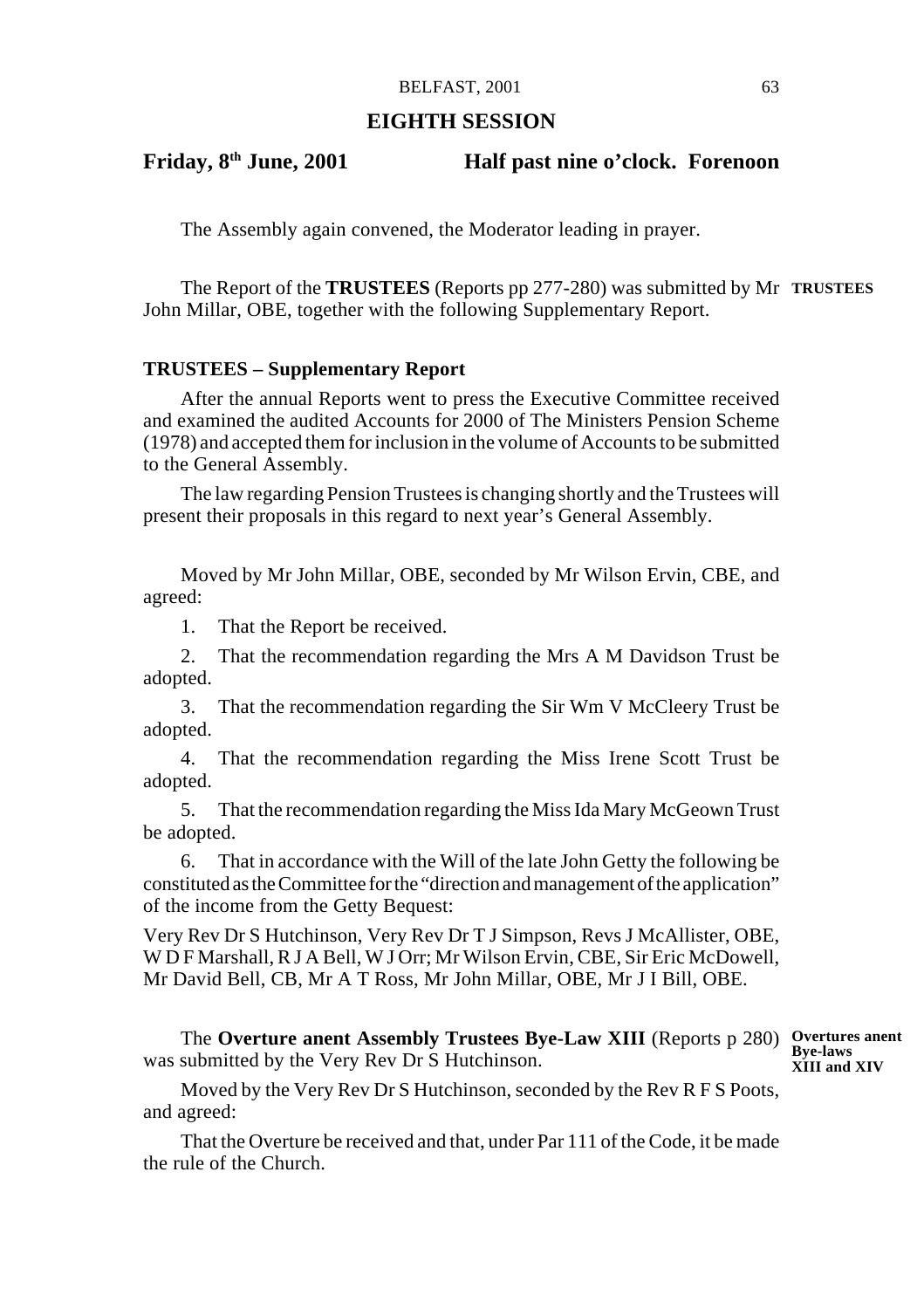The **Overture anent Assembly Trustees Bye-Law XIV** (Reports p 280) was submitted by the Very Rev Dr S Hutchinson.

Moved by the Very Rev Dr S Hutchinson, seconded by the Rev R F S Poots, and agreed:

That the Overture be received and that, under Par 111 of the Code, it be made the rule of the Church.

The Assembly proceeded to consider the appointment of new Trustees. **New Trustees**

> A nomination having been received from the Synod of Ballymena and Coleraine it was moved by the Mr John Millar, OBE, seconded by Mr Wilson Ervin, CBE, and unanimously resolved:

> That Rev David Clarke be, and is hereby nominated and appointed by the General Assembly as a Trustee of the Presbyterian Church in Ireland in room of Rev John Williamson, deceased, and of the due appointment of Rev David Clarke as a said Trustee attestation is made by the signature of the Moderator of the General Assembly and of the Clerk of the General Assembly in accordance with the provisions of the Irish Presbyterian Church Act, 1871.

H ALASTAIR DUNLOP Moderator of the General Assembly of the Presbyterian Church in Ireland SAMUEL HUTCHINSON Clerk of the General Assembly of the Presbyterian Church in Ireland 8 June, 2001

A nomination having been received from the Synod of Belfast it was moved by Mr John Millar, OBE, seconded by Mr Wilson Ervin, CBE, and unanimously resolved:

That Rev Wilfred John Orr be, and is hereby nominated and appointed by the General Assembly as a Trustee of the Presbyterian Church in Ireland in room of Rev Herbert Courtney, resigned, and of the due appointment of Rev Wilfred John Orr as a said Trustee attestation is made by the signature of the Moderator of the General Assembly and of the Clerk of the General Assembly in accordance with the provisions of the Irish Presbyterian Church Act, 1871.

H ALASTAIR DUNLOP Moderator of the General Assembly of the Presbyterian Church in Ireland SAMUEL HUTCHINSON Clerk of the General Assembly of the Presbyterian Church in Ireland 8 June, 2001

A nomination having been received from the Synod of Derry and Omagh it was moved by Mr John Millar, OBE, seconded by Mr Wilson Ervin, CBE, and unanimously resolved:

That Rev David Selwoode Graham be, and is hereby nominated and appointed by the General Assembly as a Trustee of the Presbyterian Church in Ireland in room of Rev Richard Graham, deceased, and of the due appointment of Rev David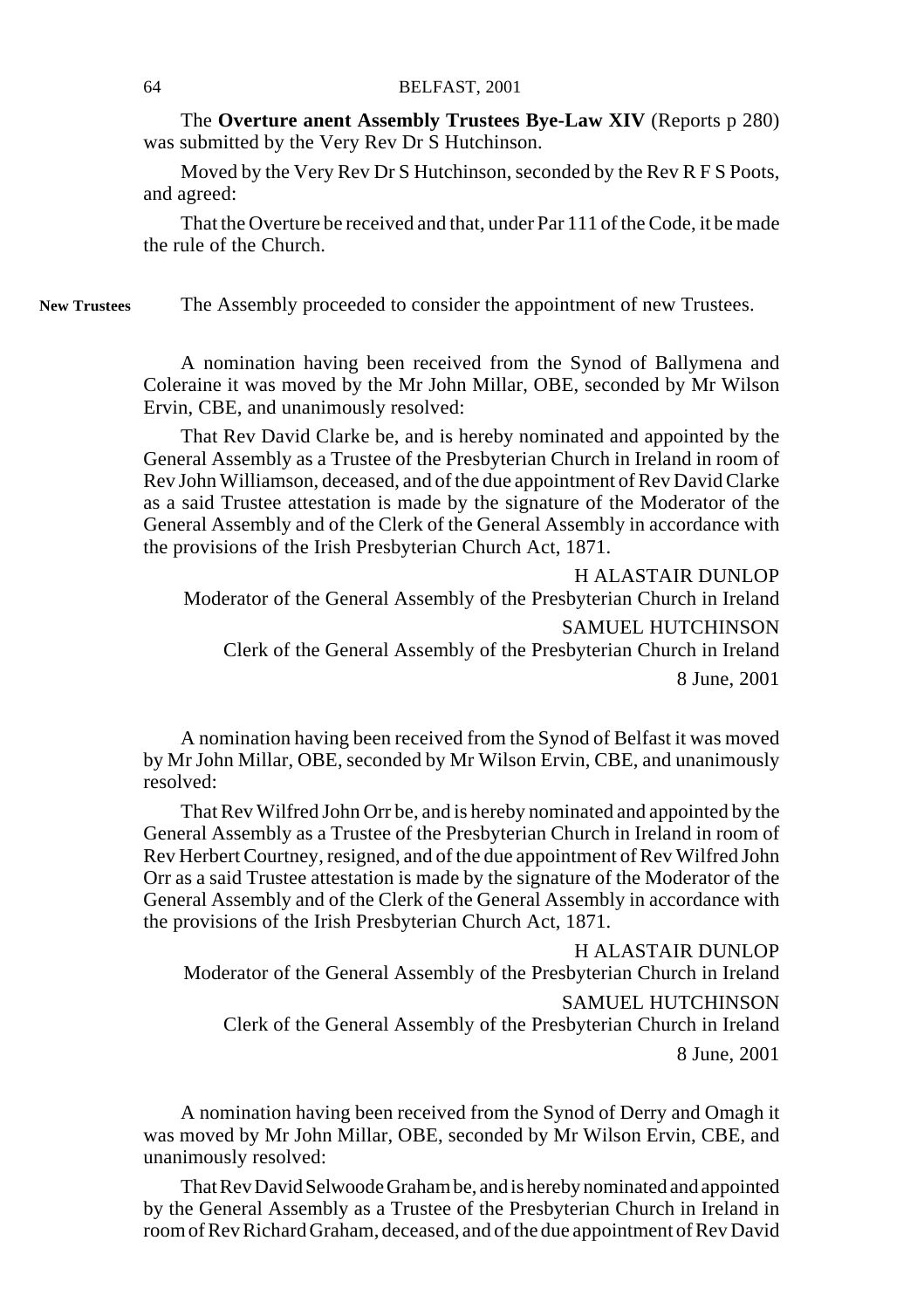Selwoode Graham as a said Trustee attestation is made by the signature of the Moderator of the General Assembly and of the Clerk of the General Assembly in accordance with the provisions of the Irish Presbyterian Church Act, 1871.

H ALASTAIR DUNLOP Moderator of the General Assembly of the Presbyterian Church in Ireland SAMUEL HUTCHINSON Clerk of the General Assembly of the Presbyterian Church in Ireland 8 June, 2001

A nomination having been received from the Synod of Dublin it was moved by Mr John Millar, OBE, seconded by Mr Wilson Ervin, CBE, and unanimously resolved:

That Rev Robert Cobain be, and is hereby nominated and appointed by the General Assembly as a Trustee of the Presbyterian Church in Ireland in room of Rev Desmond Black, deceased, and of the due appointment of Rev Robert Cobain as a said Trustee attestation is made by the signature of the Moderator of the General Assembly and of the Clerk of the General Assembly in accordance with the provisions of the Irish Presbyterian Church Act, 1871.

H ALASTAIR DUNLOP Moderator of the General Assembly of the Presbyterian Church in Ireland SAMUEL HUTCHINSON Clerk of the General Assembly of the Presbyterian Church in Ireland 8 June, 2001

A nomination having been received from the Synod of Dublin it was moved by Mr John Millar, OBE, seconded by Mr Wilson Ervin, CBE, and unanimously resolved:

That Mr Leslie McKeague be, and is hereby nominated and appointed by the General Assembly as a Trustee of the Presbyterian Church in Ireland in room of Mr George Wilson, deceased, and of the due appointment of Mr Leslie McKeague as a said Trustee attestation is made by the signature of the Moderator of the General Assembly and of the Clerk of the General Assembly in accordance with the provisions of the Irish Presbyterian Church Act, 1871.

H ALASTAIR DUNLOP Moderator of the General Assembly of the Presbyterian Church in Ireland SAMUEL HUTCHINSON Clerk of the General Assembly of the Presbyterian Church in Ireland 8 June, 2001

The Report of the **COMMISSION ON TRUSTS** (Reports p 246) was **COMMISSION** submitted by Mr A J Rankin. **ON TRUSTS**

Moved by Mr A J Rankin, seconded by Mrs W D F Marshall, and agreed:

1. That the Report be received.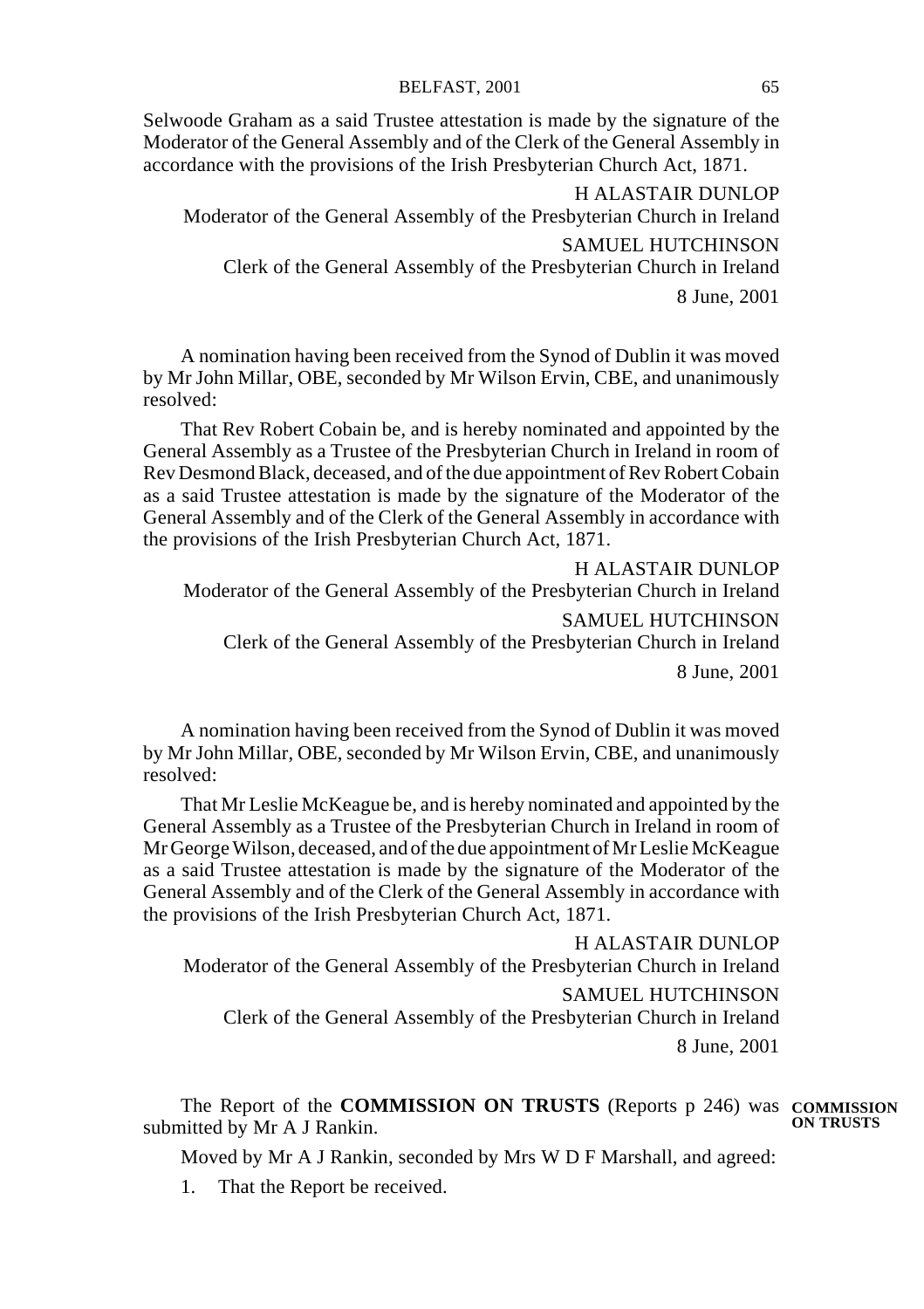2. That the Commission on Trusts for the ensuing year be appointed in accordance with Par 130 of the Code as follows:

## **AJ Rankin, Convener**

#### **(a) The Moderator and Clerk; AJ Rankin.**

**(g) Revs D Clarke, Dr TJ Simpson, RJA Bell, Deputy Clerk, Clerk-Designate, RJT McMullan; TH Cochrane, JW Russell, WH Henry, Mrs WDF Marshall.**

The Report of the **UNITED APPEAL BOARD** (Reports pp 264-270) was submitted by Mr Hal Stewart. **UNITED APPEAL BOARD**

Moved by Mr Hal Stewart, seconded by the Rev T D Gribben, and agreed:

1. That the Report be received.

2. That the Board be given permission to include an amount for contingencies of £175,000 for the year 2002.

3. That the United Appeal for 2002 be as set out in Schedules III and IV.

4. That the United Appeal Board for the ensuing year be appointed in accordance with Par 287 of the Code as follows:

> **MH Stewart, Convener The Clerk, Secretary**

- **(a) The Moderator and Clerk of Assembly; MH Stewart.**
- **(b\*) Revs R Lockhart, B McMillen, WL Haslett; B McClean.**
- **(c\*) Rev GA Preston; RW Vaughan, RJ Owens, MH Stewart.**
- **(d\*) Revs SE Hughes, V Sinclair, JR Lambe; J McKibben.**
- **(e\*) Revs PG McCrea, Dr SDH Williamson, TV Mawhinney; JA Patterson.**
- **(f\*) Revs J Drennan, JG Jones, A Boal; Norman Watt.**
- **(g) Revs D Clarke, TD Gribben, J Lamont, Rev G McClelland; Mrs O Marshall, J Clarke.**

The Report of the **BOARD OF STUDIES AND CHRISTIAN TRAINING** (Reports pp 236-242) was submitted by the Very Rev Dr A W G Brown. Moved by the Very Rev Dr A W G Brown, seconded by the Rev G Connor, and agreed: **BOARD OF STUDIES & CHRISTIAN TRAINING**

1. That the Report be received.

2. That Rev T J Conway be appointed as Joint Convener of the Students Bursary Fund Committee.

3. That the following grants be paid from the Incidental Fund:

| <b>Information Day for Enquirers</b>              | £650   |
|---------------------------------------------------|--------|
| June Residential Course and Interview             | £2,075 |
| Pre-Term College Retreat                          | £1,080 |
| Applicants' Study Day                             | £200   |
| <b>Licentiate Courses</b>                         | £585   |
| Meetings for students and spouses                 | £300   |
| Honoraria for Extern Examiners                    | £300   |
| Communication Skills for students outside Ireland | £85    |
| <b>TOTAL</b>                                      | £5,275 |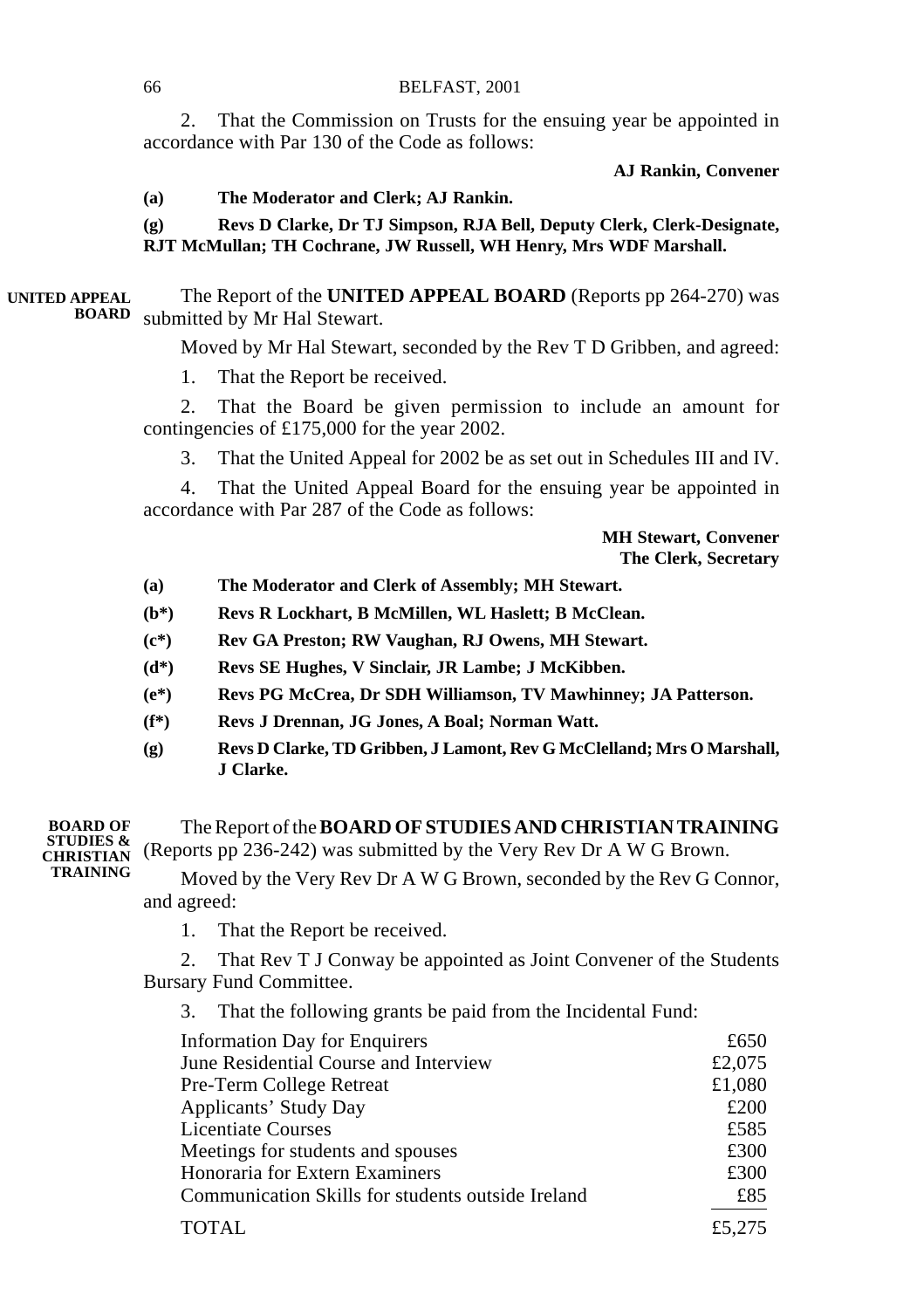4. That the following candidates, their nominations having been sustained by the Board of Studies and Christian Training, be accepted as students for the Ordained Ministry and placed under the care of their Presbyteries:

| Amanda Best                | Ballywalter            | Ards             |
|----------------------------|------------------------|------------------|
| David Henry Brown          | <b>First Cookstown</b> | Tyrone           |
| Karen Campbell             | Adelaide Road, Donore  | Dublin & Munster |
| Richard Cameron Kerr       | Dundalk                | Newry            |
| David Jonathon Laney       | Carnmoney              | North Belfast    |
| Barry John McCroskery      | West Church, Bangor    | Ards             |
| James William David Rogers | <b>First Bangor</b>    | Ards             |
| Jonathan Edward Sloan      | Kells                  | Ballymena        |

5. That the assessment for the Ministerial Development Programme in 2001 be 1.75p per £ of stipend.

6. That the General Assembly approve the following amendment to the Magee Fund Scheme:

that clause  $8(a)$  be renumbered  $8(a)(i)$ , and that the following be inserted after it:

"(a)(ii) Without prejudice to the preceding sub-clause, to contribute, whether by way of loan or otherwise, to the cost of adapting and maintaining Union College."

7. That the Board of Studies and Christian Training, together with the appropriate working committees for the ensuing year, be appointed in accordance with Par 285 of the Code as follows:

#### **Rev Dr AWG Brown, Convener Rev JH Robinson, Director of Ministerial Students**

**(a) The Moderator and Clerk of Assembly, Professors in UTC, and two student representatives, University Chaplains, Secretary of the HM Committee, Revs JH Robinson, Dr AWG Brown.**

**(b) Revs JNI McNeely, TWD Johnston — Revs CG Harris, JWP McConnell — Revs RA Moffett, WA Abernethy — Rev GBS Gibson; JNC Walsh, — Revs CD McClure, DM Rodgers — Revs B McMillen, Dr MA Barry.**

**(c) Revs JD McGaughey, D Murphy — Rev SP Moore; Dr NH Smith — Rev DS Mackay; Dr JH Gillespie — Revs ST Carson, RJ Gilkinson — Revs J Brackenridge, WJ Sleith.**

**(d) Rev TD Gribben; Mrs H Murdock — Revs V Sinclair, Dr WD Patton — Rev W McKeown; WF McConnell.**

**(e) Revs RW Gaston, J Hutchinson — Revs Dr WJH McKee, James Clarke — Rev RI Abraham; Miss M Guy — Revs NW McAuley, T Conway.**

**(f) Revs A Carson, PA McBride — Revs Dr G Millar, F Sellar, — Revs Nancy Cubitt, BCG Black.**

**(g) Mrs M Robinson; Revs JH McIntyre, GAJ Ellis-Farquhar, ATF Johnston, Dr SDH Williamson, ML Johnston, GE Best, DT Moore, RS McMullan.**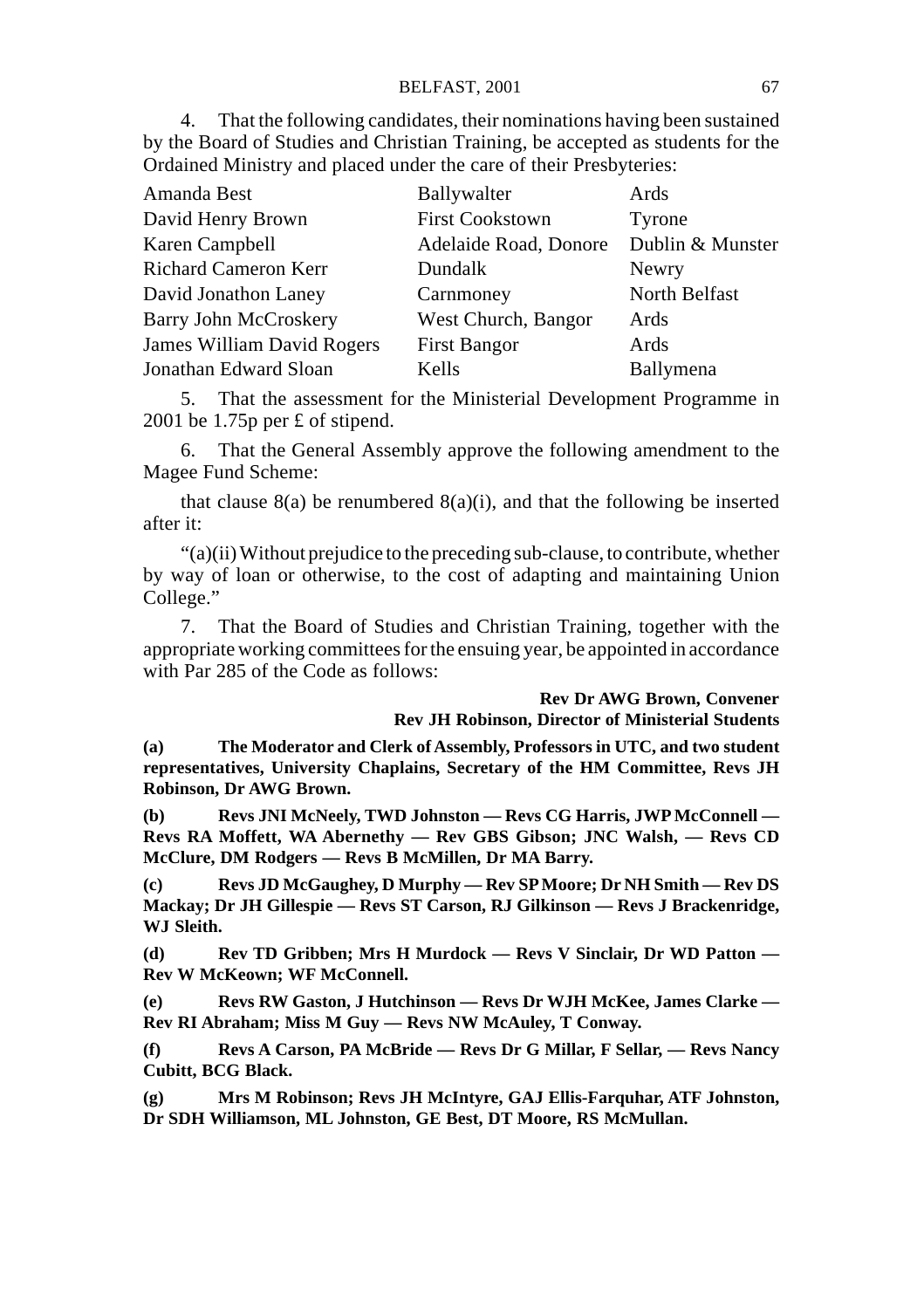| 68        | BELFAST, 2001                                                                                                                                                                                                                                                          |
|-----------|------------------------------------------------------------------------------------------------------------------------------------------------------------------------------------------------------------------------------------------------------------------------|
| A.        | <b>COMMITTEE ON MINISTERIAL STUDIES (5)</b><br><b>Rev SP Moore, Convener</b>                                                                                                                                                                                           |
| (a)       | The Moderator and Clerk of Assembly, Principal UTC, Education<br>Secretary, Convener of Reception of Ministers and Licentiates Committee,<br><b>Rev JH Robinson: Convener of Student's Bursary Fund Committee, Revs</b><br>Dr AWG Brown, SP Moore, Committee Convener. |
| (x)       | Revs GR Stockdale, AJMcL Smith, Prof WP Addley, Prof LS Kirkpatrick.                                                                                                                                                                                                   |
| (y)       | Revs CD McClure, RA Moffett, ST Carson, DS Mackay, JWP McConnell,<br>TWD Johnston; NW McAuley; Dr JH Gillespie.                                                                                                                                                        |
| <b>B.</b> | COLLEGE AND MAGEE MANAGEMENT COMMITTEE (4)<br><b>Rev Graham Connor, Convener</b>                                                                                                                                                                                       |
| (a)       | The Moderator and Clerk of Assembly, the Principal UTC.                                                                                                                                                                                                                |

- **(fac) Revs Prof JP Taylor, Prof SN Williams, Prof LS Kirkpatrick, WDF Marshall.**
- **(x) Dr TD Alexander, D Clements; Revs LE Carroll, SP Moore, Graham Connor, Dr AWG Brown.**
- **C. COMMITTEE ON RESOURCING CHRISTIANS FOR MINISTRY (5) Rev Dr RM Crooks, Convener**
- **(a) The Moderator and Clerk of Assembly, Education Secretary, Youth Secretary, Professor of Practical Theology, Sunday School Organiser, Director of Christian Training, Superintendent Irish Mission, Convener of Evangelism Committee, Director of Social Service, Revs WJ Johnstone, Dr RM Crooks, Board Convener, Director of Ministerial Students.**
- **(x) Revs IA McKay, G Aitcheson, J Coulter; Miss S Sutter.**
- **(y) Revs JD McGaughey, RJ Gilkinson, JNI McNeely, WA Abernethy, B McMillen, DJ Hutchinson, Dr G Millar; Dr J Gillespie.**
- **D. STUDENT'S BURSARY FUND COMMITTEE (5)**

**Revs G Moore, TJ Conway, Conveners Assignment Convener, Secretary**

- **(a) The Moderator and Clerk of Assembly, Principal UTC, Convener of the Board of Studies, Convener of the Committee on Studies, HM Secretaries, Assignment Convener, Revs G Moore, JH Robinson, TJ Conway.**
- **(x) Rev J Campbell; DJ Thompson, D Clements, ES McDowell.**
- **(y) Revs DS Mackay, JNI McNeely, TJ Conway, John Brackenridge, TD Gribben, DM Rodgers; Mrs H Murdock, JNC Walsh.**
- **E. RECEPTION OF MINISTERS AND LICENTIATES COMMITTEE (5) Rev RB Savage, Convener**
- **(a) The Moderator and Clerk of Assembly, Deputy Clerk, Principal UTC, Revs R Herron, Dr AWG Brown, RB Savage, JH Robinson, Convener of the Committee on Studies.**
- **(x) Revs Dr DH Allen, WTJ Richardson, Dr JB Moore, DS McIlwrath.**
- **(y) Revs J Brackenridge, James Clarke, TD Gribben, W McKeown, TWD Johnston, NW McAuley, DM Rodgers, Mrs H Murdock.**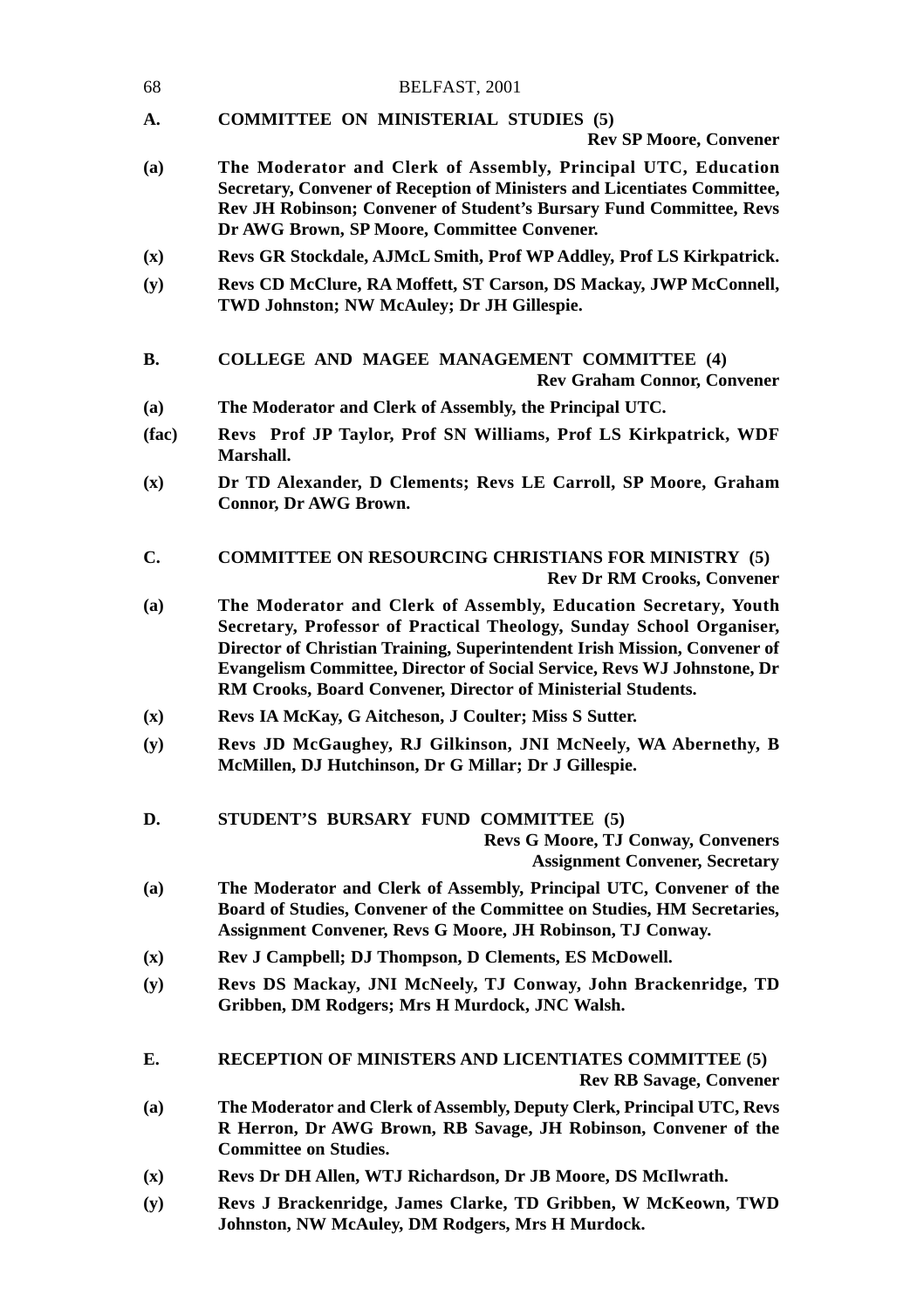The Minutes were taken and corrected.

### **Intermission**

The Assembly engaged in worship conducted by the Moderator, assisted by the Rev D J Montgomery, Mrs G Montgomery, the Rev J M Casement and the Rev J Brackenridge.

At the request of the Moderator, the Rev Alastair Morrice addressed the Assembly.

The sederunt came to a close at 1.10 pm, the Moderator pronouncing the Benediction.

## **NINTH SESSION**

**Friday, 8th June, 2001 Two o'clock. Afternoon**

The Assembly again convened, the Moderator leading in prayer.

The Report of the **BOARD OF FINANCE AND ADMINISTRATION BOARD OF** (Reports pp 247-263) was submitted by Mr D F Adair together with the following **FINANCE & ADMINISTRATION**Supplementary Report.

The Board of Finance and Administration has been concerned for some time at the overdraft being built up in the Board of Communications – General Account. At  $31$ <sup>st</sup> December 2000 this was £130,076. The accounts include £125,681 as recoverable from sundry debtors. With the assistance of the Board of Communication's full-time staff an analysis of this amount has been prepared, which indicates that it is overstated and that not all of it is likely to be received. The Board of Finance and Administration is requesting the Board of Communications to address this issue as part of the request from the General Board to prepare a 5-year plan. In particular it recommends that a review of costs, funding and administrative requirements to support the current range of activities be undertaken by the Board of Communications.

## **Incidental Fund**

The 2003 Assembly Conference Committee has submitted a proposed budget of around £70,000 for this event.

In accordance with previous practice the Incidental Fund intends to build up a fund in preparation for the Conference. A revised resolution is therefore submitted adjusting the assessment for the Incidental Fund to 5.00 in the £ of stipend.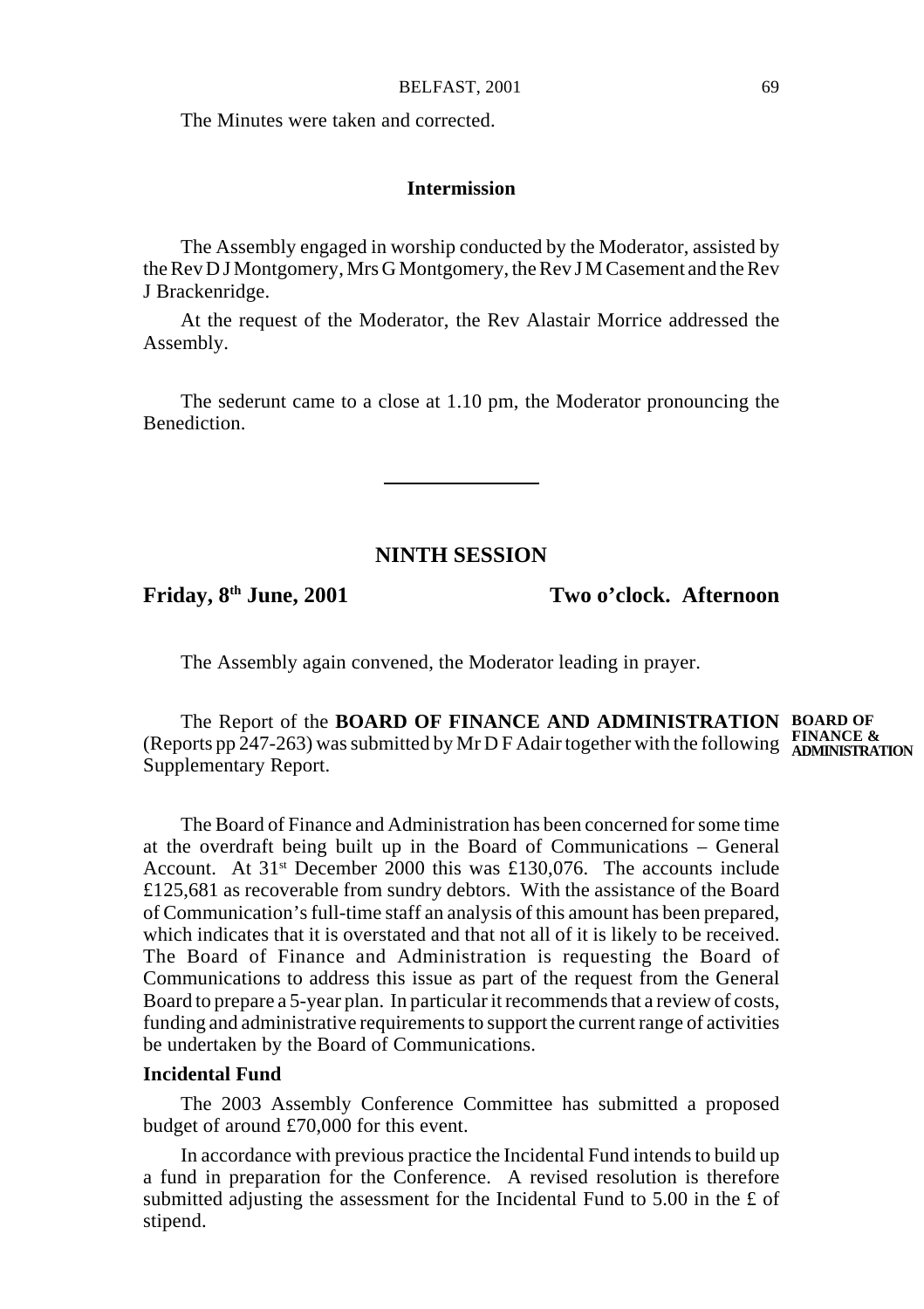Moved by Mr D F Adair, seconded by the Rev R I A Allely, and agreed:

1. That the Report be received.

2. That the General Assembly request the Board of Finance and Administration to bring a report to the General Assembly in 2002 to clarify the issues regarding contracts into which the Church and the Assembly Agencies enter, in particular to ensure that under Par 286(3)(c) of the Code all steps are taken as 'considered necessary by the Board for the protection of the assets of the Church against all classes of risk'.

3. That Ernst and Young/Ernst and Young LLP (Reports p 252 par 8) be appointed as auditors for all the Committees, Boards, Trusts, Commissions and Agencies of the General Assembly for the year 2001.

4. That the assessment for the Incidental Fund for 2001 be 5.00p in the £ of stipend.

5. That the Board of Finance and Administration, with its associated working committees for the ensuing year, be appointed in accordance with Par 286 of the Code as follows:

**DF Adair, Convener**

**(a) The Moderator and Clerk of Assembly; DF Adair.**

**(b) Rev JT Williamson; D Johnston — Rev TA McNeely; N Greenlee — Rev J Harper; R Courtenay — M McMaster, J Lockhart — Revs J Holmes, A Thompson — Revs D Rankin, EP Gamble.**

**(c) Rev WF Dickey; W Alexander — D Tomb, F Picton — Rev R Kelly; H Stewart — Rev KDW Crowe; R McIvor — Rev JH MacConnell; CRA Davis.**

**(d) Rev ML Johnston; J Clarke — Rev WI Hull; M Fitch — M Cairnduff, N Valentine.**

**(e) Rev Dr SDH Williamson; S Clyde — Rev DS Irwin; Samuel Kelly — Wilfrid Steele, Norman Morrison — Rev Dr TR Buick; RJ McLean.**

**(f) Rev WA Watson; Alan Speer — Arthur Jordan, Ian Kelly — Rev BCG Black; JA Jenkins.**

**(g) Mrs Maureen Patterson, Mrs G Irwin, J Petrie.**

**A. COMMITTEE ON FINANCE AND STAFFING (5)**

**D Lamb, Convener**

- **(a) The Moderator and Clerk of Assembly, Personnel Officer; D Lamb, DF Adair.**
- **(x) Rev J Fell; Mrs E Armstrong, JF McMahon, A Treacy.**
- **(y) Revs JT Williamson, Alan S Thompson, J Harper, JH MacConnell, KDW Crowe; N Valentine, D Tomb, M Fitch.**

**B.** INCIDENTAL FUND COMMITTEE (5) M Fitch, Convener

- **(a) The Moderator and Clerk of Assembly; Financial Secretary, M Fitch, DF Adair.**
- **(x) Rev RIA Allely; B McClean, RB Lyons, TG Swan.**
- **(y) Revs R Kelly, KDW Crowe, BCG Black, J Harper, Dr SDH Williamson, D Rankin; M Cairnduff, J Clarke.**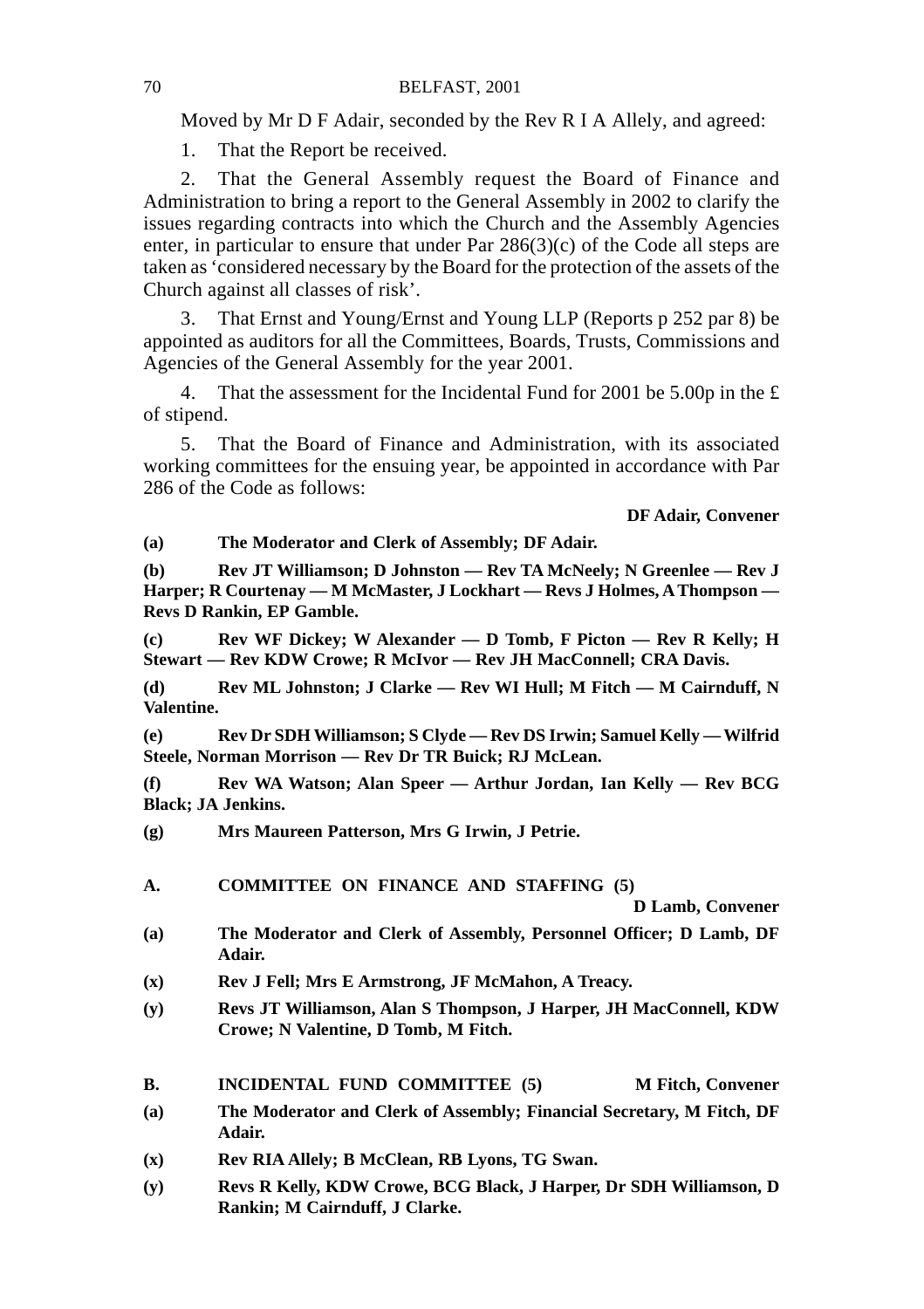#### BELFAST, 2001 71

- **C. ASSEMBLY BUILDINGS COMMITTEE (5) Rev RIA Allely, Convener**
- **(a) The Moderator and Clerk of Assembly, Arrangements Committee Convener, Board Convener, TH Cochrane; Rev RIA Allely.**
- **(x) Rev HJ Honeyford; Mrs J Moran, AN Other, B Smyth.**
- **(y) Revs TA McNeely, JH MacConnell, R Kelly, JT Williamson; RJ McLean, J Clarke, CRA Davis, M Fitch.**

The **Overture anent Par 137** of the Code (Reports p 263) was submitted by **Overture anent** Mr D W Lamb. **Par 137**

Moved by Mr D W Lamb, seconded by Mr M Fitch, and agreed:

That the Overture, having lain on the books for one year, be made the law of the Church.

The Final Report of the **BUSINESS BOARD** was submitted by the Clerk, **BUSINESS** the Very Rev Dr S Hutchinson, as follows: **BOARD**

As there was no business to transact, the Business Board did not meet during the Assembly.

At its meeting on Friday, 1 June, the resolutions appended were approved for submission at the close of Assembly.

Moved by the Very Rev Dr S Hutchinson, seconded by the Rev R F S Poots, and agreed:

1. That the Report be received.

2. That the following corresponding members be appointed:

*To the Church of Scotland 2002*

Right Rev H A Dunlop Rev I A McKay An Elder to be appointed by the Business Board

*To the United Reformed Church of the United Kingdom 2002* Right Rev Dr H A Dunlop

3. That the delegates to the Presbyterian Church of Wales 2002, the 2002 General Synod of the Church of Ireland and the Methodist Conference be appointed by the Business Board.

4. That the Clerk be given authority to make corrections to the Daily Minutes as and when required.

## **CLOSE OF ASSEMBLY**

After a brief adjournment the Moderator conducted a closing act of worship assisted by the Rev I A McKay and the Rev J A Kirkpatrick.

The Moderator thanked the Clerk of the Assembly and the Deputy Clerk, his chaplains, Mrs Jean Hanna and staff of the General Office, Mr Stephen Lynas and the Church House staff including Mr Harry Orr, the Rev R Vallely, the organist and musicians and May Street Kirk Session, those who acted as stewards, the time-keepers, the media, the RUC and others.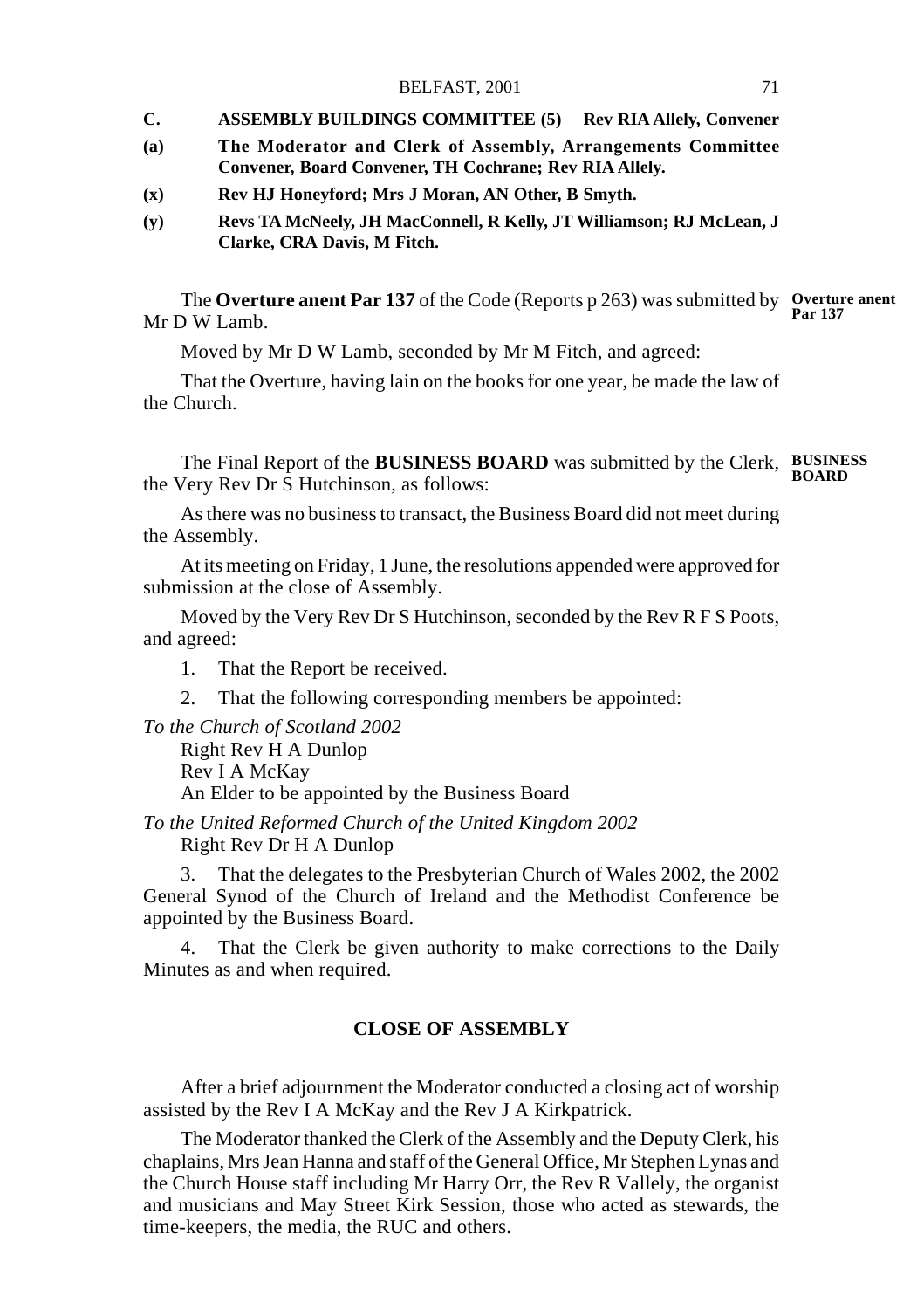## 72 BELFAST, 2001

Thereafter he declared the Assembly to be dissolved and convened the next Stated General Assembly of the Presbyterian Church in Ireland to meet in Church House, Belfast, on Monday, 10<sup>th</sup> June, 2002 at seven o'clock in the evening.

The Moderator pronounced the Benediction.

The sederunt came to a close at 3.30 pm.

Attested by SAMUEL HUTCHINSON Clerk of Assembly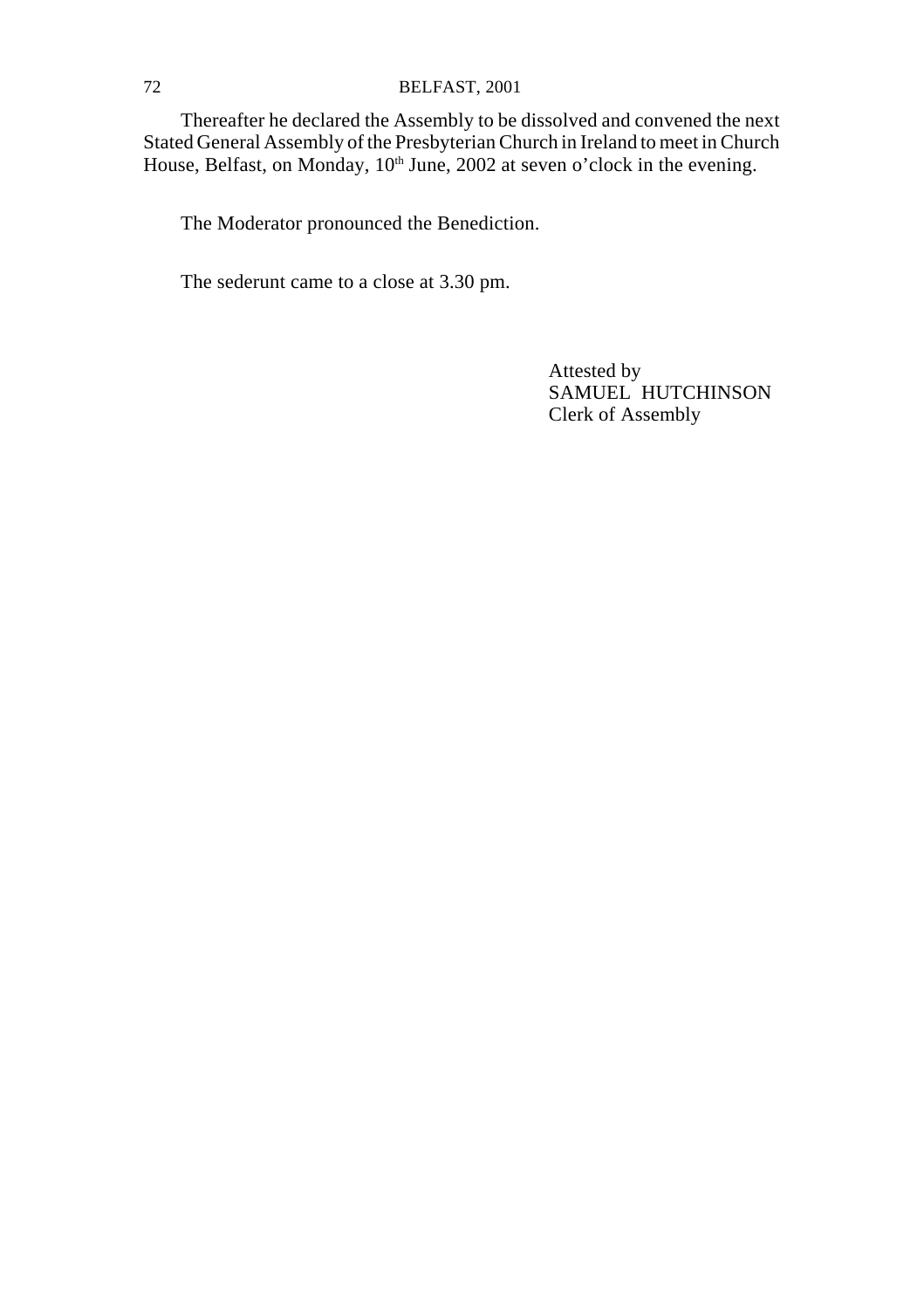#### BELFAST, 2001 73

## **GENERAL SYNOD OF ULSTER**

#### BELFAST, 2001

#### Wednesday, 6th June, 2001 Five o'clock. Afternoon.

The Very Rev Dr D H Allen presided and opened the Synod with prayer.

The Very Rev Dr D J McGaughey was unanimously constituted Moderator of the Synod for the ensuing twelve months.

The following brethren were named and appointed the Synod's Fixed Committee for the ensuing twelve months: –

| Armagh          | Revs S W van Os and C G Harris           |
|-----------------|------------------------------------------|
| Ballymena       | Revs Dr E P Gardner and J B Mooney       |
| Bangor          | Revs W A Kennedy and W J Parkes          |
| Belfast         | Revs Dr Wm Boyd and S J Campbell         |
| Cavan           | Revs J A Fulton and D Nesbitt            |
| Clogher         | Revs J F Murdoch and A O'Neill           |
| Coleraine       | Revs T S Lindsay and Dr D H Allen        |
| Connaught       | Rev T C Davis                            |
| Connor          | Revs M G Evans and G A Preston           |
| Derry           | Revs J Kilgore and J D Young             |
| Down            | Revs R G Johnston and T W Gordon         |
| Dromore         | Revs Dr J B Irvine and K Smyth           |
| Dublin          | Revs Dr W O'Neill and Dr G B G McConnell |
| Glendermott     | Revs Jn McWhirter and D J Hutchinson     |
| Letterkenny     | Revs K McConnell and W McCully           |
| Magherafelt     | Revs J McCormick and D S Graham          |
| Monaghan        | Revs W Herron and D Nesbitt              |
| Newry           | Revs R Nixon and H S W Cubitt            |
| Newtownlimavady | Revs D J H Browne and D S Irwin          |
| Raphoe          | Revs A Carson and B Brown                |
| Route           | Revs Dr A W G Brown and H B Wallace      |
| Strabane        | Revs D A G Milligan and J Davison        |
| Templepatrick   | Revs Dr R G Craig and W D Weir           |
| Tyrone          | Revs H C Conn and Dr A R Rodgers         |

Instructions were given that these brethren, each with a representative Elder from his Congregation, shall meet in Belfast when called by the Moderator, to take charge of any case of the Synod requiring immediate attention; and they shall have power, if they see reason, to call the Synod at any time during the year — seven to form a quorum, of whom five must be Ministers.

The meeting of Synod was closed with the Benediction.

Attested by SAMUEL HUTCHINSON, Clerk of Synod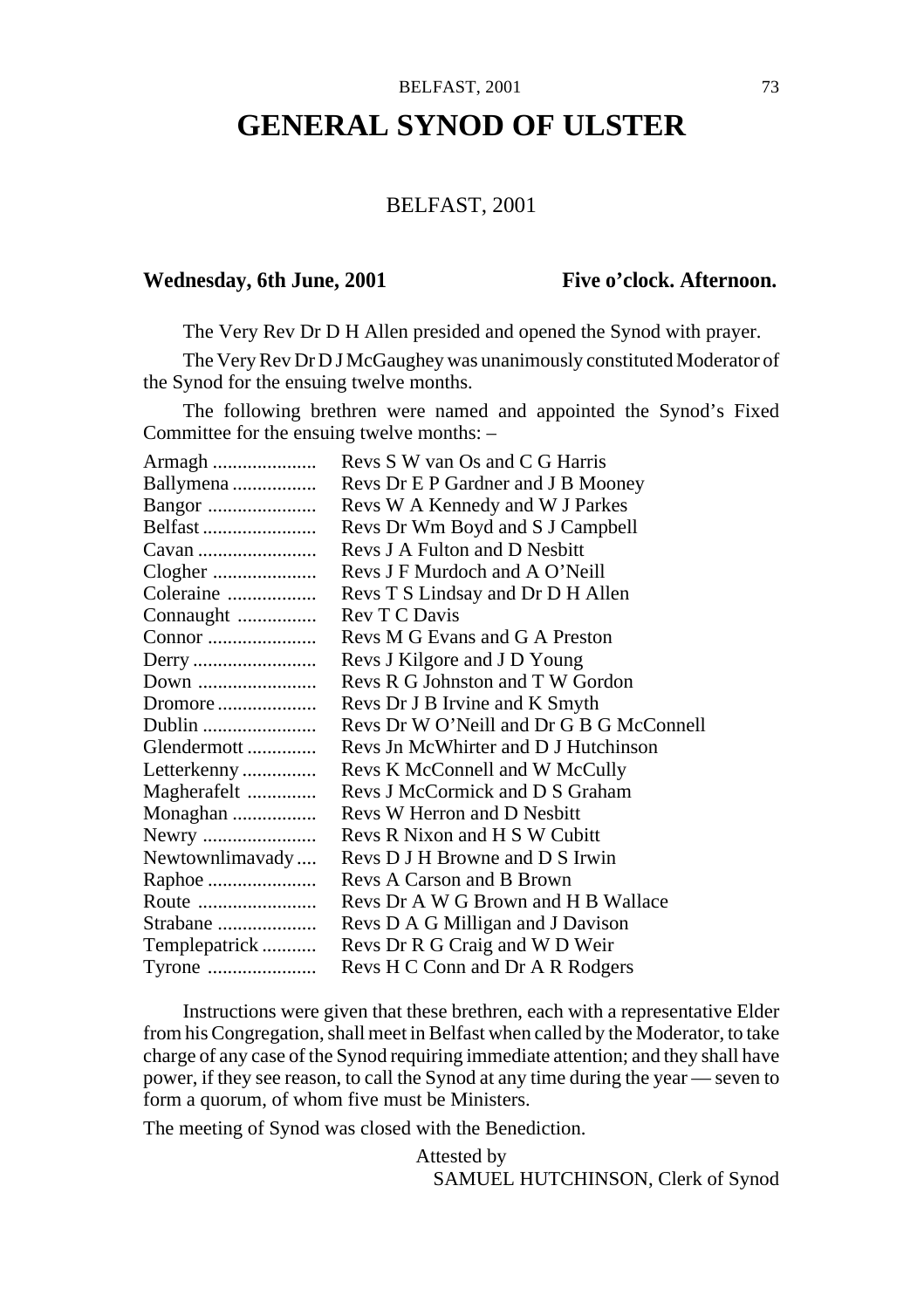# **SECESSION SYNOD**

### BELFAST, 2001

#### Thursday, 7th June, 2001 Five o'clock. Afternoon.

The Very Rev Dr J W Lockington presided, and opened the Synod with prayer.

The Rt Rev Dr H A Dunlop was then constituted Moderator of the Synod for the ensuing year.

The following constitute the Synod's Fixed Committee for the year: –

| Ahoghill Presbytery | Rev Dr R E H Uprichard.  |
|---------------------|--------------------------|
|                     | <b>Rev Dr R Sterritt</b> |
| Armagh              | Rev B A Small            |
| Belfast             | Rev K N E Newell         |
| Coleraine           | Rev W I Hunter           |
| Donegal             | Rev M Bolton             |
| Down                | Rev W D McBride          |
| Dublin              | Rev A V Martin           |
| Markethill          | Rev D C Scott            |
| Monaghan            | Rev M R Burnside         |
|                     | Rev W T Coburn           |

Instructions were given that these brethren, each with a representative Elder from his Congregation, shall meet in Belfast when called by the Moderator, to take charge of any case of the Synod requiring immediate attention; and they shall have power, if they see reason, to call the Synod at any time during the year — five to form a quorum, of whom three must be Ministers.

The Synod was closed with prayer.

Attested by SAMUEL HUTCHINSON, Clerk of Synod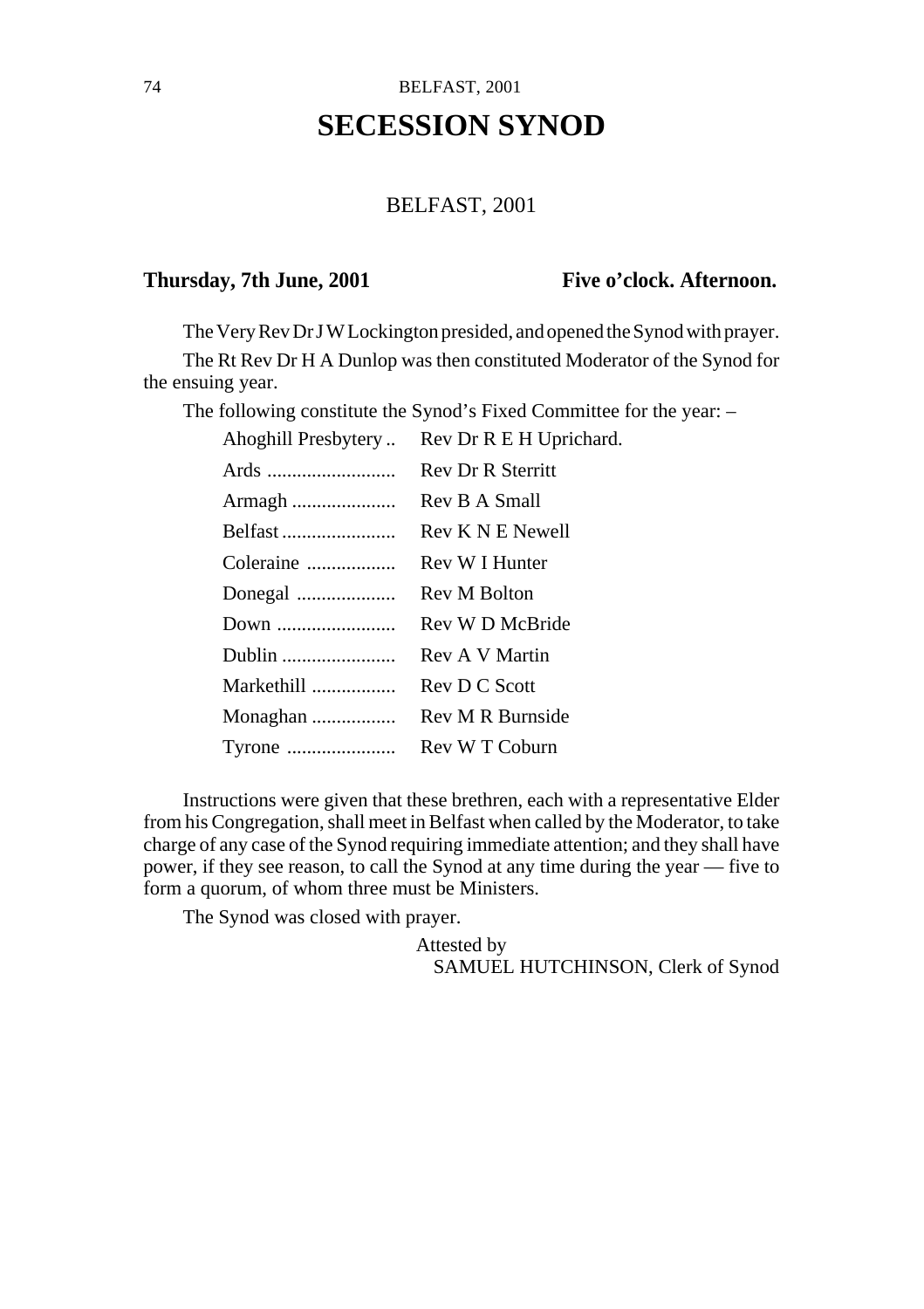## **DEPUTATIONS — 2002**

- I.— CORRESPONDING MEMBERS TO THE CHURCH OF SCOTLAND Right Rev Dr H A Dunlop, Moderator Rev I A McKay An Elder to be appointed by the Business Board
- II.— CORRESPONDING MEMBER TO THE UNITED REFORMED CHURCH OF THE UNITED KINGDOM Right Rev Dr H A Dunlop, Moderator
- III.— DELEGATE TO THE PRESBYTERIAN CHURCH OF WALES To be appointed by the Business Board.
- IV.— DELEGATES TO THE CHURCH OF IRELAND GENERAL SYNOD To be appointed by the Business Board.
- V.— DELEGATES TO THE METHODIST CHURCH IN IRELAND CONFERENCE To be appointed by the Business Board.

#### ECCLESIASTICAL CHANGES, ETC.

| Reported by Presbyteries in - 1995 1996 1997 1998 1999 |    |    |                       |    |    | 2000 | 2001 |
|--------------------------------------------------------|----|----|-----------------------|----|----|------|------|
| Licensures                                             | 11 | 12 | 17                    | 13 | 13 | 15   | 8    |
|                                                        | 9  |    |                       | 12 | 16 | 13   | 14   |
|                                                        | 29 | 36 | 36                    | 24 | 26 | 41   | 36   |
|                                                        | 28 | 36 | 34                    | 28 | 13 | 28   | 26   |
|                                                        | 8  | 10 | $\boldsymbol{\Delta}$ | 13 | 11 | 14   | 16   |
|                                                        | 10 | 13 | 10                    | 15 | 3  | 10   | 14   |
|                                                        | 84 | 53 | 51                    | 44 | 39 | 26   | 22   |
|                                                        | 24 | 24 | 23                    | 26 | 26 | 21   | 22   |
| Licentiates                                            | 13 | 20 | 35                    | 41 | 33 | 34   | 18   |

#### *FORM OF BEQUEST TO THE PRESBYTERIAN CHURCH*

*I hereby give and bequeath to the General Secretary for the time being of the Presbyterian Church in Ireland, whose receipt for the same shall be a sufficient discharge, the sum of £…………………… upon trust to be applied by such General Secretary toward the ……………………… (here state the Mission, Central Ministry, or other Fund, to be benefited) of the General Assembly; and I direct that the said legacy be paid out of my pure personal estate; and free from any deduction on account of any legacy duty, or other tax whatever.*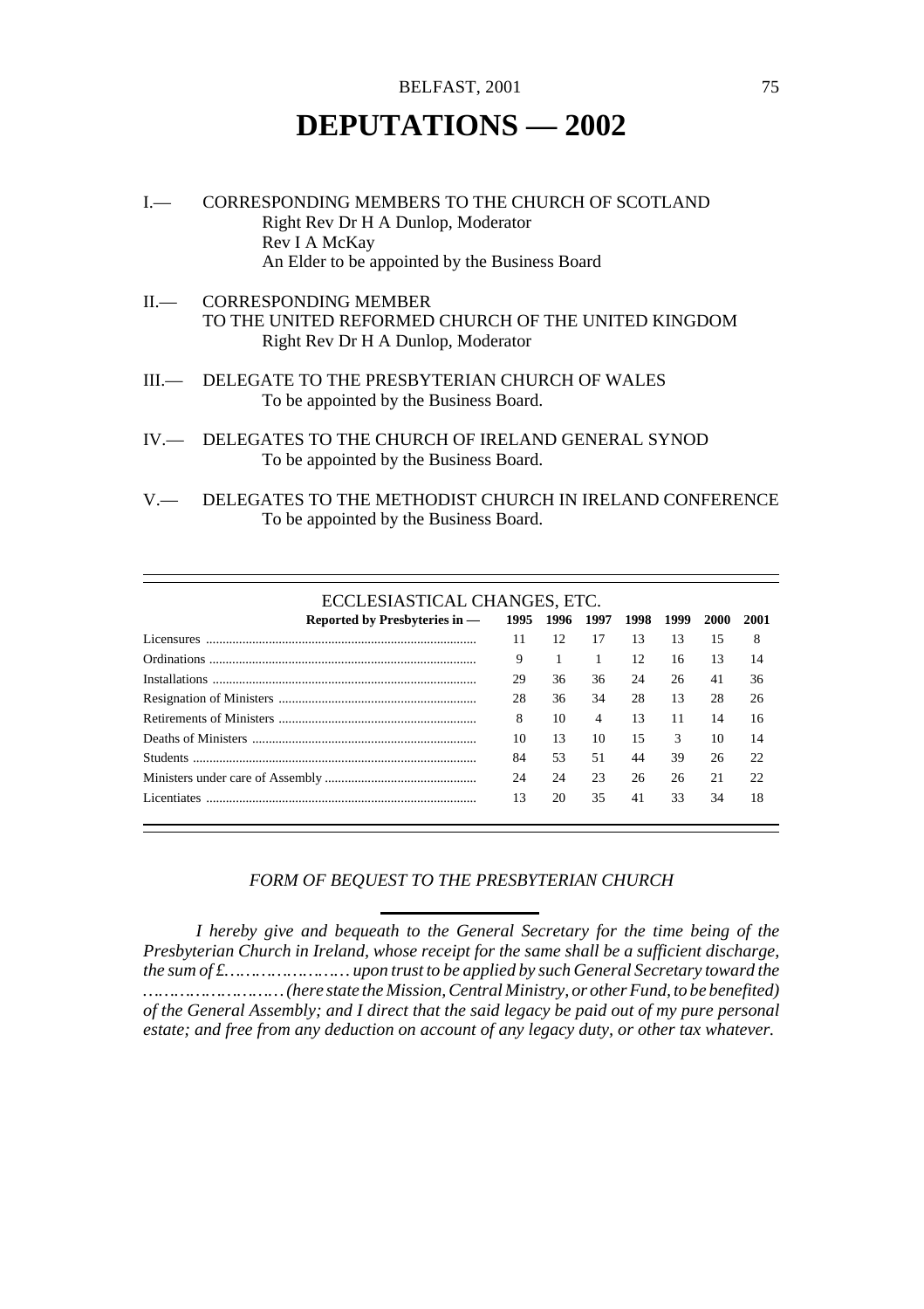# **CHANGES IN THE CODE 2001**

CHURCH HOUSE, BELFAST, BT1 6DW AUGUST, 2001.

The following changes have been made in the 1997 edition of the Code, which should be corrected accordingly.

> SAMUEL HUTCHINSON Clerk of Assembly.

#### **Par. 19 (4)**

Delete the words "the following sub-paragraph" and insert "subparagraph 6". (2001).

#### **Par. 137**

After the words "under Chapter VII" add the additional words:

"audit" and "auditors", when used in relation to a congregation, mean respectively the independent inspection of the accounts and financial statements, and the persons appointed to carry out such an inspection. (2001).

### **Par. 193 (1)(a)(i)**

Delete the words "except that ministers ordained in January or February shall be eligible from 15th January of the qualifying year" and substitute "except that an ordained assistant to the Moderator of the General Assembly shall be eligible to apply from 15th January of the qualifying year". (2001).

#### **Par. 193 (2)(a)**

Delete the words "except that ministers ordained in January or February shall be eligible from 15th January of the qualifying year". (2001).

#### **Par. 236**

Delete and substitute:

236 (1) In a congregation's call to a minister, the promise of stipend "with increase" shall be interpreted as meaning that the minimum stipend to be paid in each year shall be the stipend promised in the call together with the annual percentage increases fixed by the Board of Ministry and Pensions.

(2) Should the application of this rule give rise to serious difficulty, or as part of a seven year review, the Union Commission shall have power to vary the amount payable so that an equitable arrangement may be made. (2001).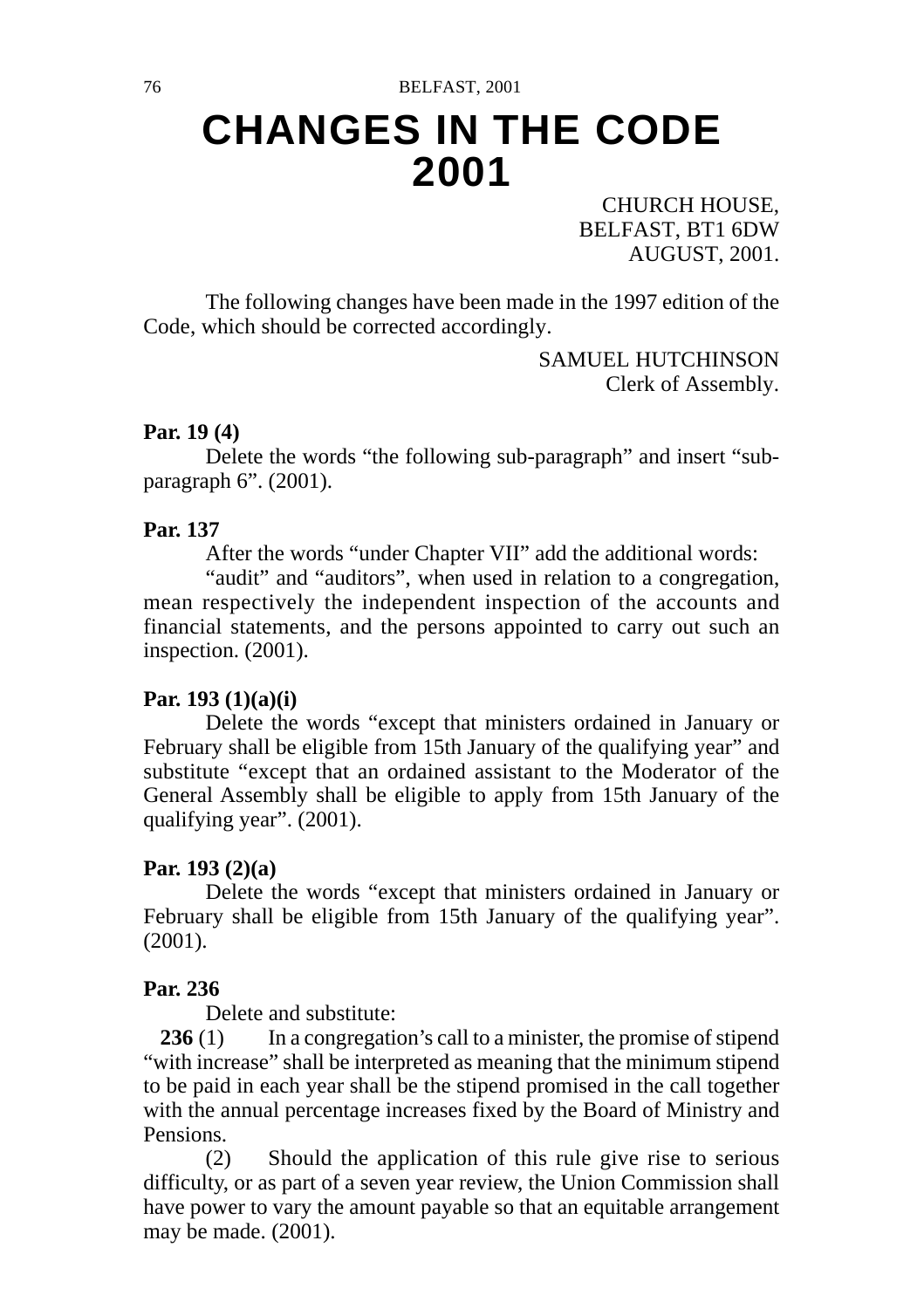### **Par. 250 (4)**

Delete the words "Home Board" and substitute "Board of Mission in Ireland". (2001).

#### **Par. 274 (4)**

After the words "for a new ministry" add the additional words:

"and the Commission is satisfied that the Manse (if any) is being put into suitable condition for the use of the Minister." (2001).

#### **Assembly Trustees Bye-law XIII**

Delete and substitute:

"All cheques shall be signed, and other payments by any means shall be approved, by two signatories on the following basis:

- (a) for sums up to  $£25,000$  (or such sum as the Executive Committee may from time to time decide): by the Clerk of Assembly (or the Deputy Clerk) and the Financial Secretary (or any deputy authorised by the Executive Committee):
- (b) for sums over £25,000 (or such sum as the Executive Committee may from time to time decide): either by a member of the Executive Committee and the Financial Secretary, or by two members of the Executive Committee." (2001).

#### **Assembly Trustees Bye-law XIV**

Delete the words "signed by one of the Executive Committee and by that Committee's Secretary for the time being" and substitute "signed either by a member of the Executive Committee and the Financial Secretary, or by two members of the Executive Committee." (2001).

#### **CORRECTION - Par 321 (5)**

*There was a misprint in last year's correction slip. The correct text is as follows:*

### **Par 321 (5)**

Delete and substitute:

(5) A minister demitting his charge after at least two years' ordained service in this Church may, upon application to the Board, be granted a pension equal to one fortieth of the full retirement pension for each year served in this Church, completed before 1 April, 1978, beginning at age 65 or on his date of retirement, if later, or on becoming permanently incapacitated for duty. No back payments shall be made for more than one year from the date of application. (2000).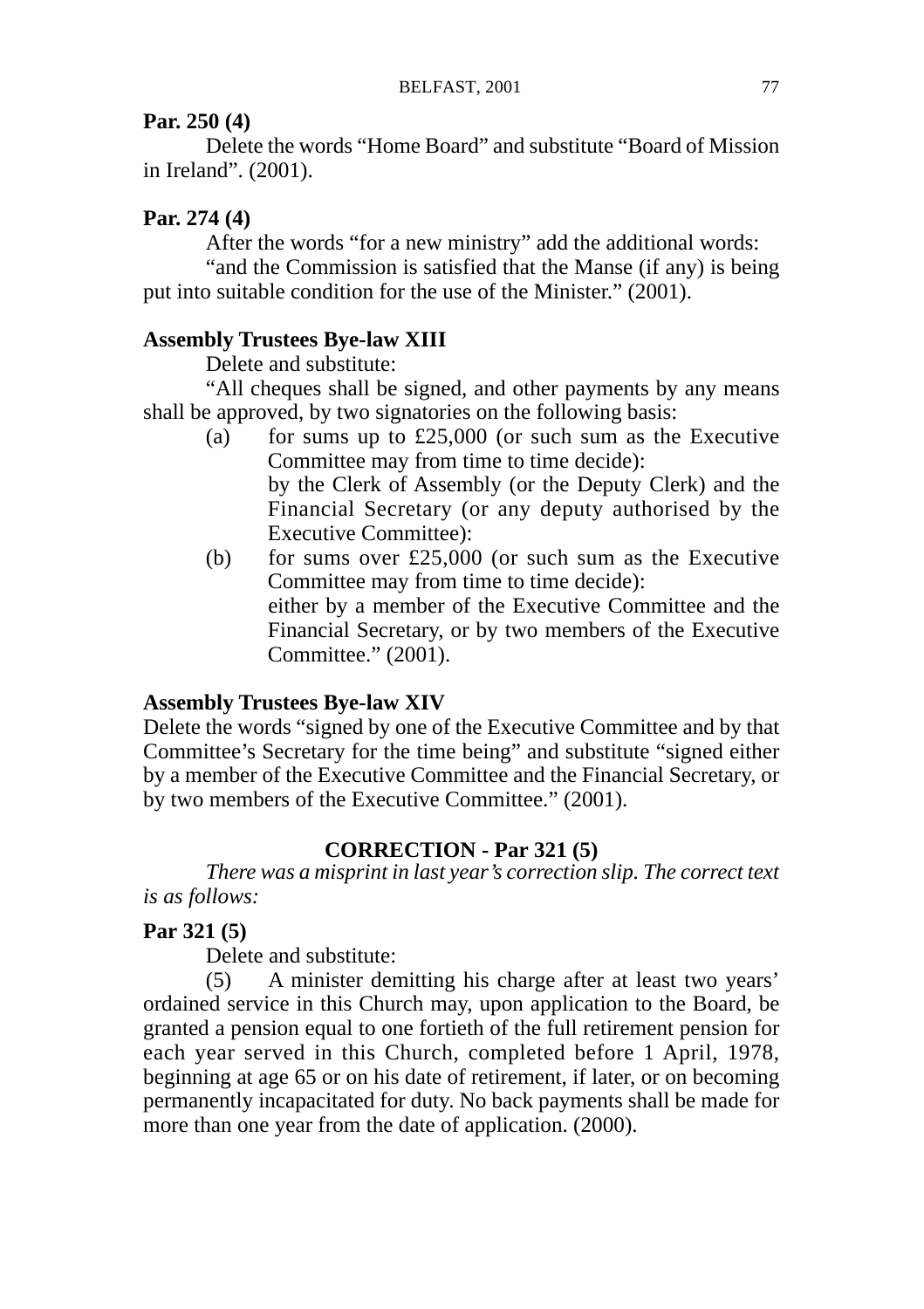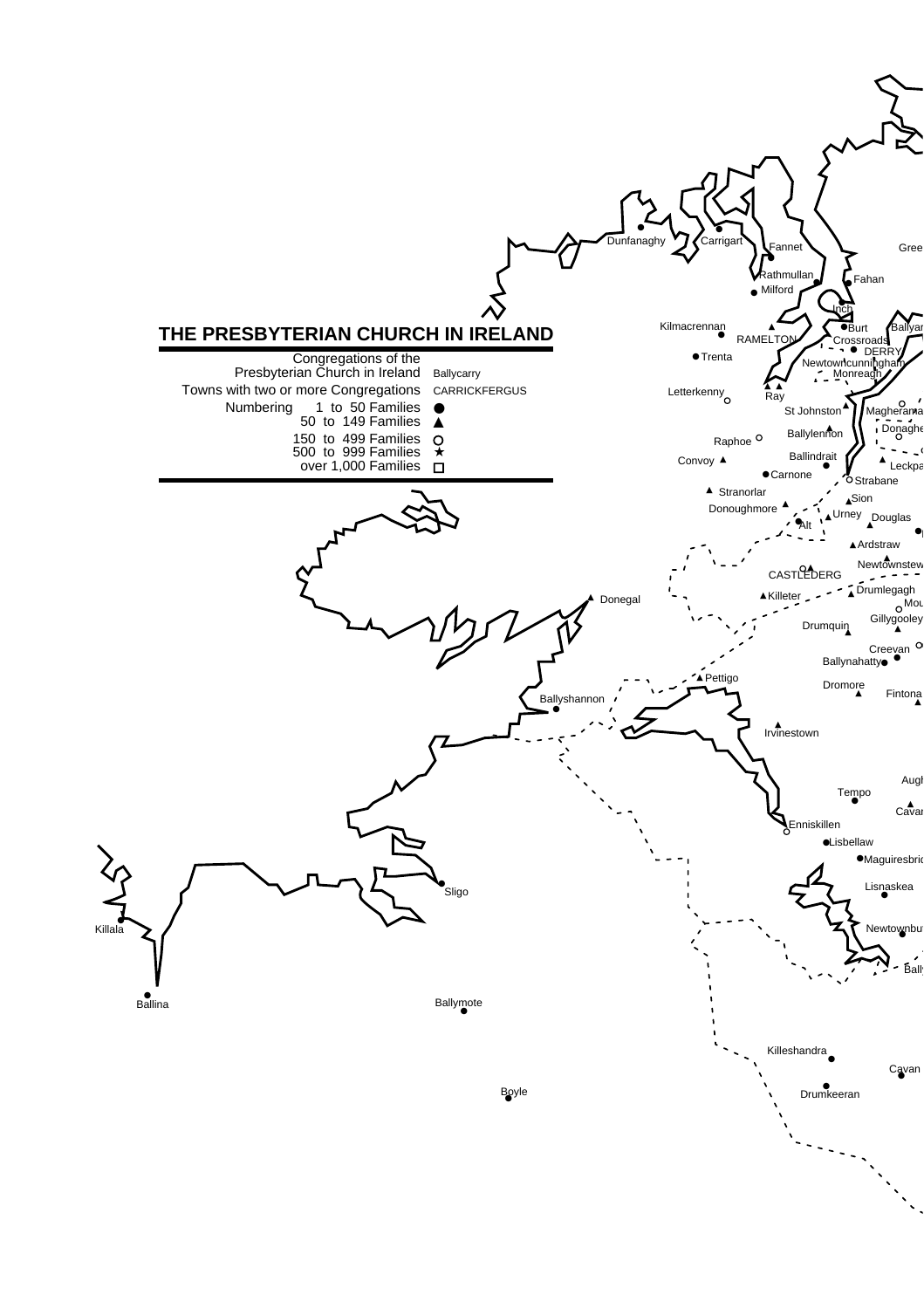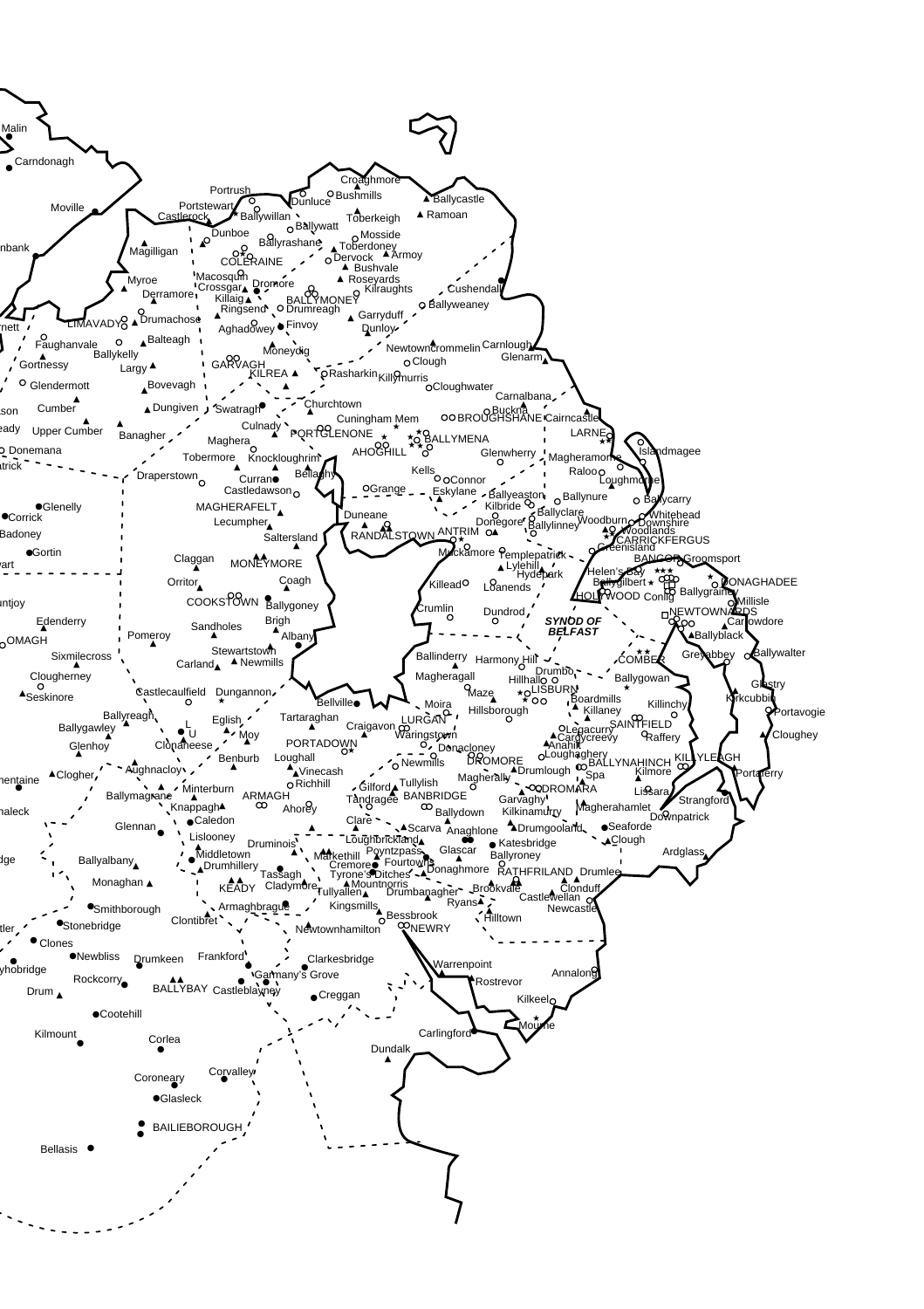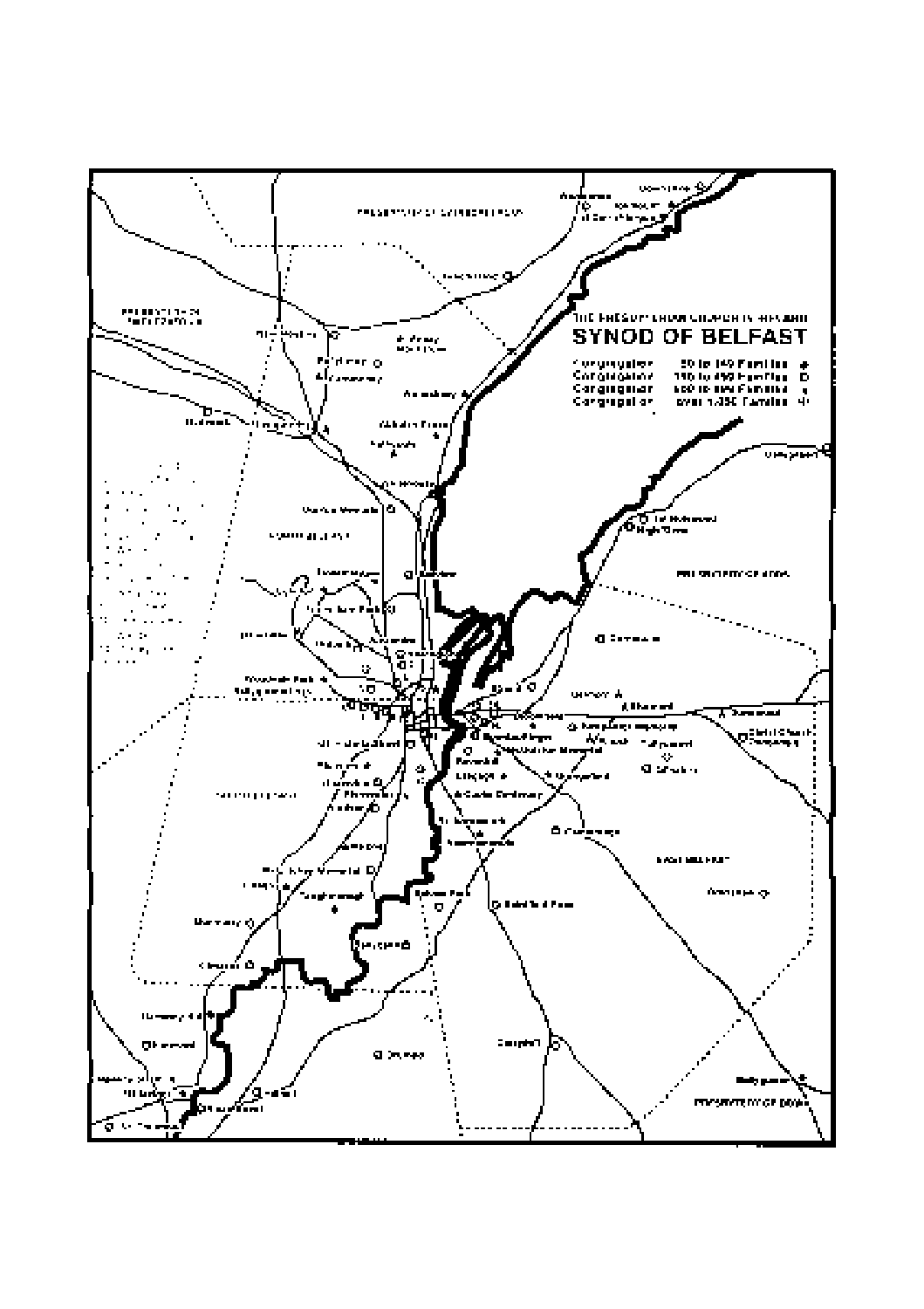

Map of Presbyteries and Congregations